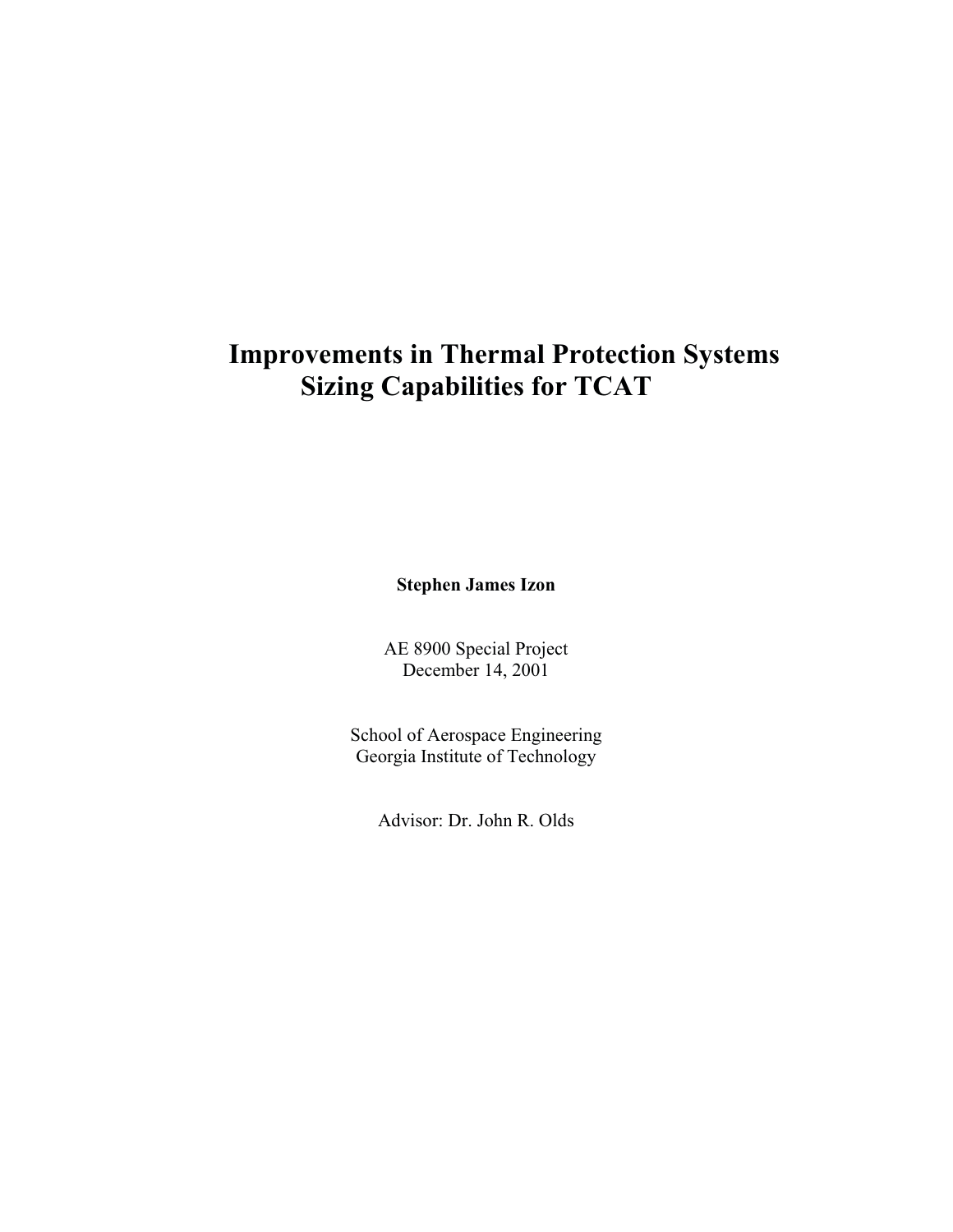# Acknowledgements

First and foremost, I would like to thank my mother and father for their immeasurable support, guidance, and love throughout the years. The wisdom and advice you have provided me has become such a part of my life and you have helped me realize that everything always works out in the end.

I would also like thank my friends who have always been there for me all these years. A very special thanks to Gerald Brenner, my best of friends, who has taught me many valuable lessons about school, life, and friendship. Thanks also to Camella Challender who has always helped me see things in a different light.

The deepest thanks to Emily Mayer, who has been with me from the beginning. You have always been a continuous source of motivation and inspiration to me.

I also want to thank my research sponsor, D.R. Komar at NASA Marshall Space Flight Center. You have been an invaluable source of input and support.

To the members of the Space Systems Design Lab, I send you great thanks. You are such an incredible group of individuals, always been willing to help in times of need.

Finally, I would like to thank Dr. John Olds for giving me the opportunity to become a member of the Space Systems Design Lab. Without your advice and generosity, this research would not have been possible.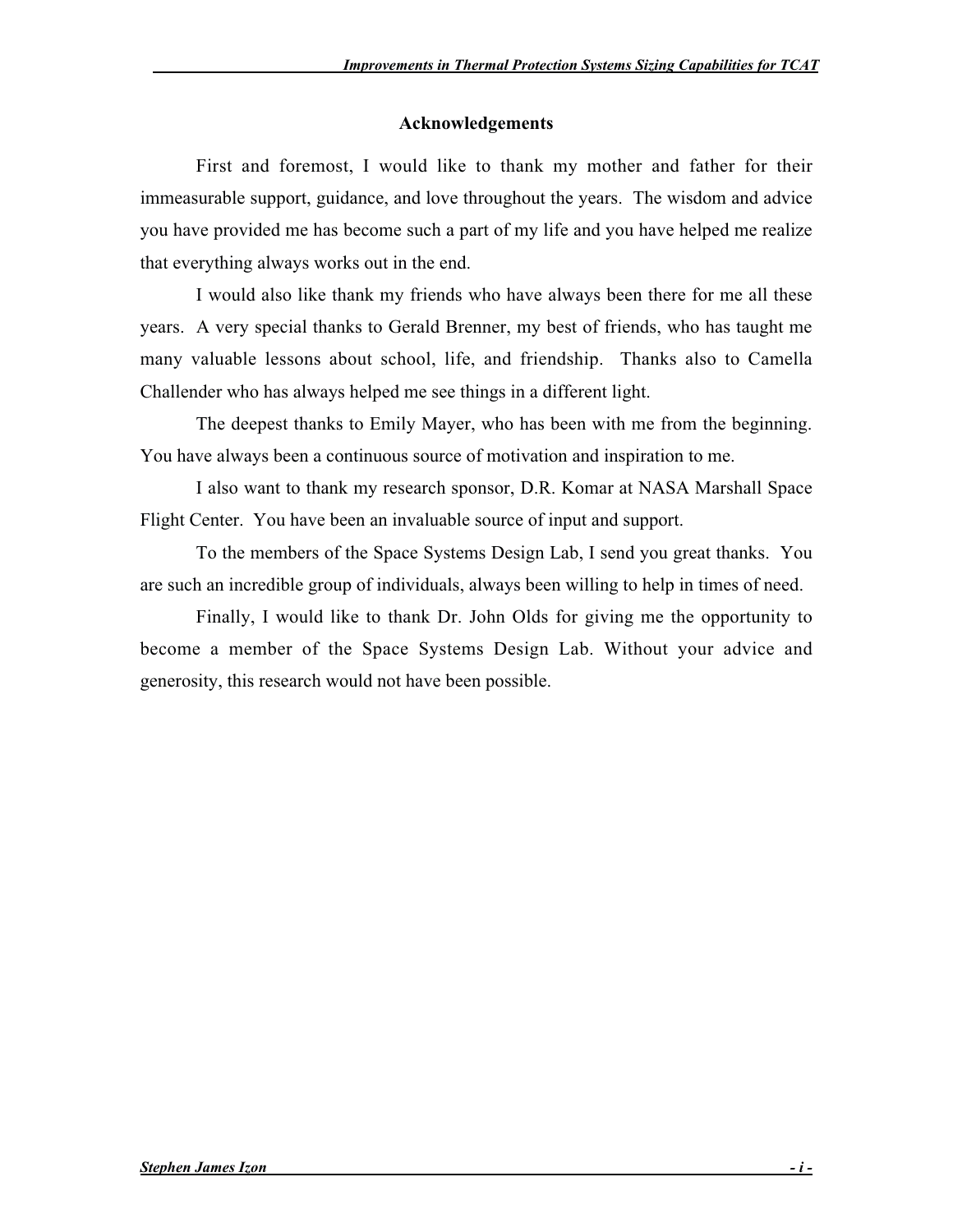# Table of Contents

| Appendix D: Windward Ground Hold Analysis for LOx Tank Input File 30 |  |
|----------------------------------------------------------------------|--|
| Appendix E: Leeward Ground Hold Analysis for LOx Tank Input File31   |  |
| Appendix F: Windward Ground Hold Analysis for LH2 Tank Input File32  |  |
| Appendix G: Leeward Ground Hold Analysis for LH2 Tank Input File33   |  |
| Appendix H: 'single.cgi' Ground Hold Single Analysis CGI Script34    |  |
| Appendix H: 'single.cgi' Ground Hold Single Analysis CGI Script34    |  |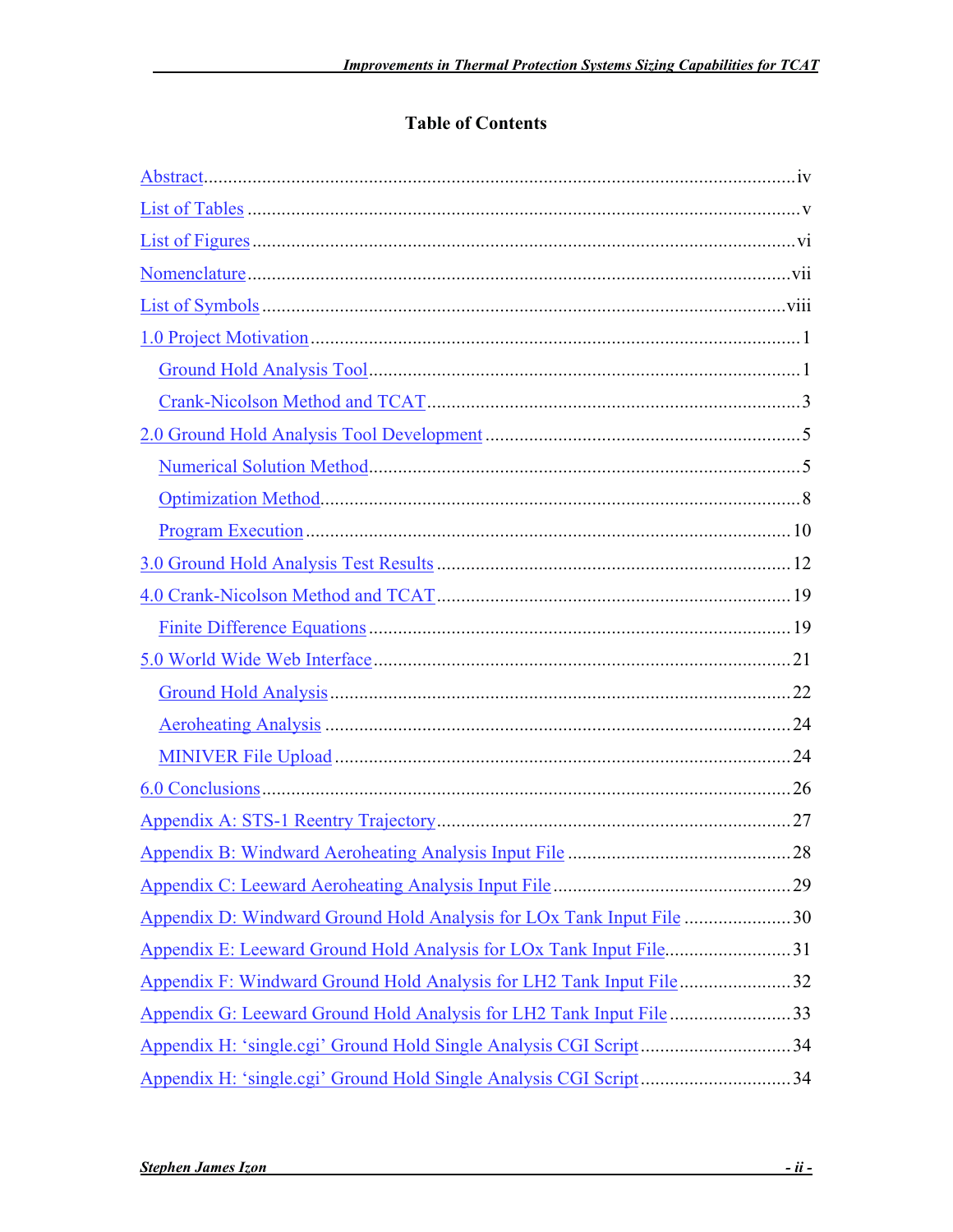| Appendix I: 'compare.cgi' Ground Hold Multiple Analysis CGI Script 49 |  |
|-----------------------------------------------------------------------|--|
| Appendix I: 'compare.cgi' Ground Hold Multiple Analysis CGI Script 49 |  |
|                                                                       |  |
|                                                                       |  |
|                                                                       |  |
|                                                                       |  |
|                                                                       |  |
|                                                                       |  |
|                                                                       |  |
|                                                                       |  |
|                                                                       |  |
|                                                                       |  |
|                                                                       |  |
|                                                                       |  |
|                                                                       |  |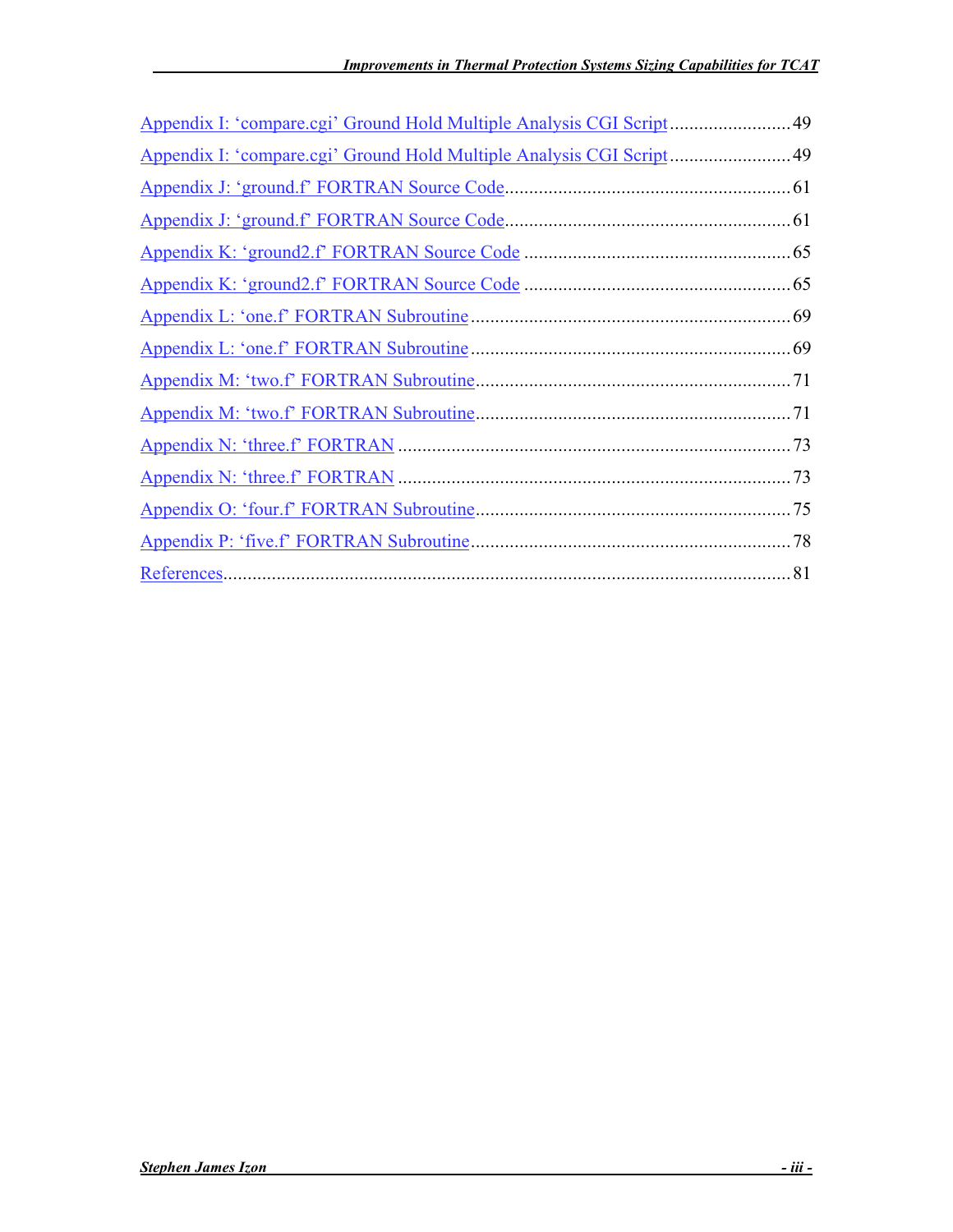#### Abstract

TCAT, originally developed for the Space Systems Design Lab at the Georgia Institute of Technology is a conceptual design tool capable of integrating aeroheating analysis into conceptual reusable launch vehicle design. It provides TPS unit thicknesses and acreage percentages based on the geometry of the vehicle and a reference trajectory to be used in calculation of the total cost and weight of the vehicle design.

TCAT has proven to be reasonably accurate at calculating the TPS unit weights for in-flight trajectories; however, it does not have the capability of sizing TPS materials above cryogenic fuel tanks for ground hold operations. During ground hold operations, the vehicle is held for a brief period (generally about 2 hours) during which heat transfer from the TPS materials to the cryogenic fuel occurs. If too much heat is extracted from the TPS material, the surface temperature may fall below the freezing point of water, thereby freezing any condensation that may be present at the surface of the TPS. Condensation or ice on the surface of the vehicle is potentially hazardous to the mission and can also damage the TPS. It is questionable whether or not the TPS thicknesses provided by the aeroheating analysis would be sufficiently thick to insulate the surface of the TPS from the heat transfer to the fuel. Therefore, a design tool has been developed that is capable of sizing TPS materials at these cryogenic fuel tank locations to augment TCAT's TPS sizing capabilities.

In addition, the Crank-Nicolson method was substituted for the simple implicit (Laasonen) Method used in the numerical solution for the interior nodal points of TCAT. The simple implicit method has first-order accuracy with a truncation error of  $O(\Delta t)(\Delta x)^2$ . The Crank-Nicolson Method makes use of trapezoidal differencing to achieve second-order accuracy with a truncation error of  $O[(\Delta t)^2, (\Delta x)^2]$ . This method was selected because it is the same method used in the commercial heating code SINDA. The Crank-Nicolson method is proven to require fewer nodes and less execution time than the simple impicit method. Therefore, the solution process may take less time to complete, and the numerical accuracy should be better than that of the simple implicit method.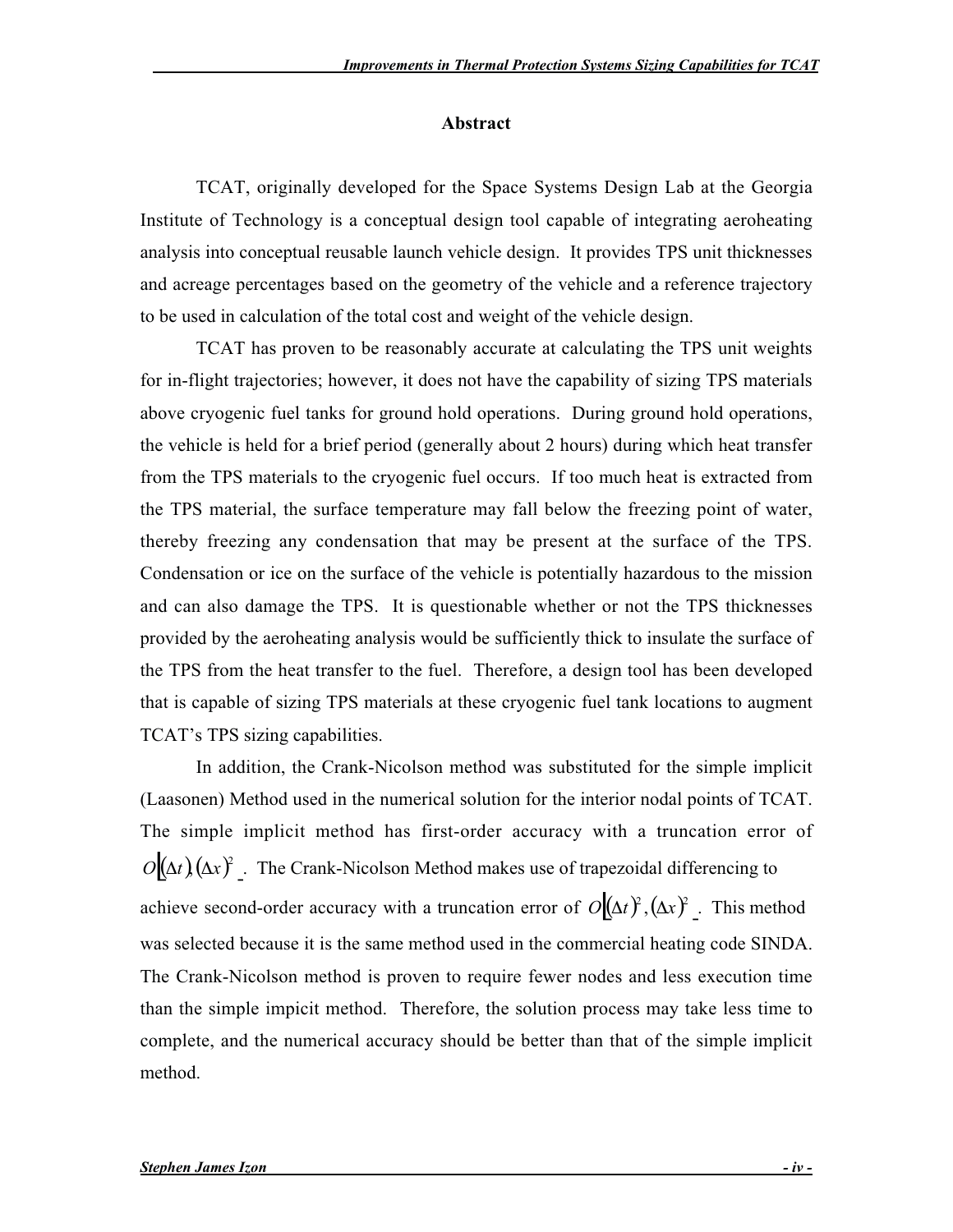# List of Tables

| Table 1: TPS Thicknesses for Windward Surface of 10° Half-Angle Cone for In-Flight |  |
|------------------------------------------------------------------------------------|--|
|                                                                                    |  |
| Table 2: TPS Thicknesses for Leeward Surface of 10° Half-Angle Cone for In-Flight  |  |
|                                                                                    |  |
| Table 3: TPS Design Results for 10° Half-Angle Cone for In-Flight Aeroheating 14   |  |
|                                                                                    |  |
| Table 5: TPS Sizing Results for Ground Hold Analysis Above a LOx Fuel Tank  14     |  |
| Table 6: TPS Sizing Results for Ground Hold Analysis Above a LH2 Fuel Tank  14     |  |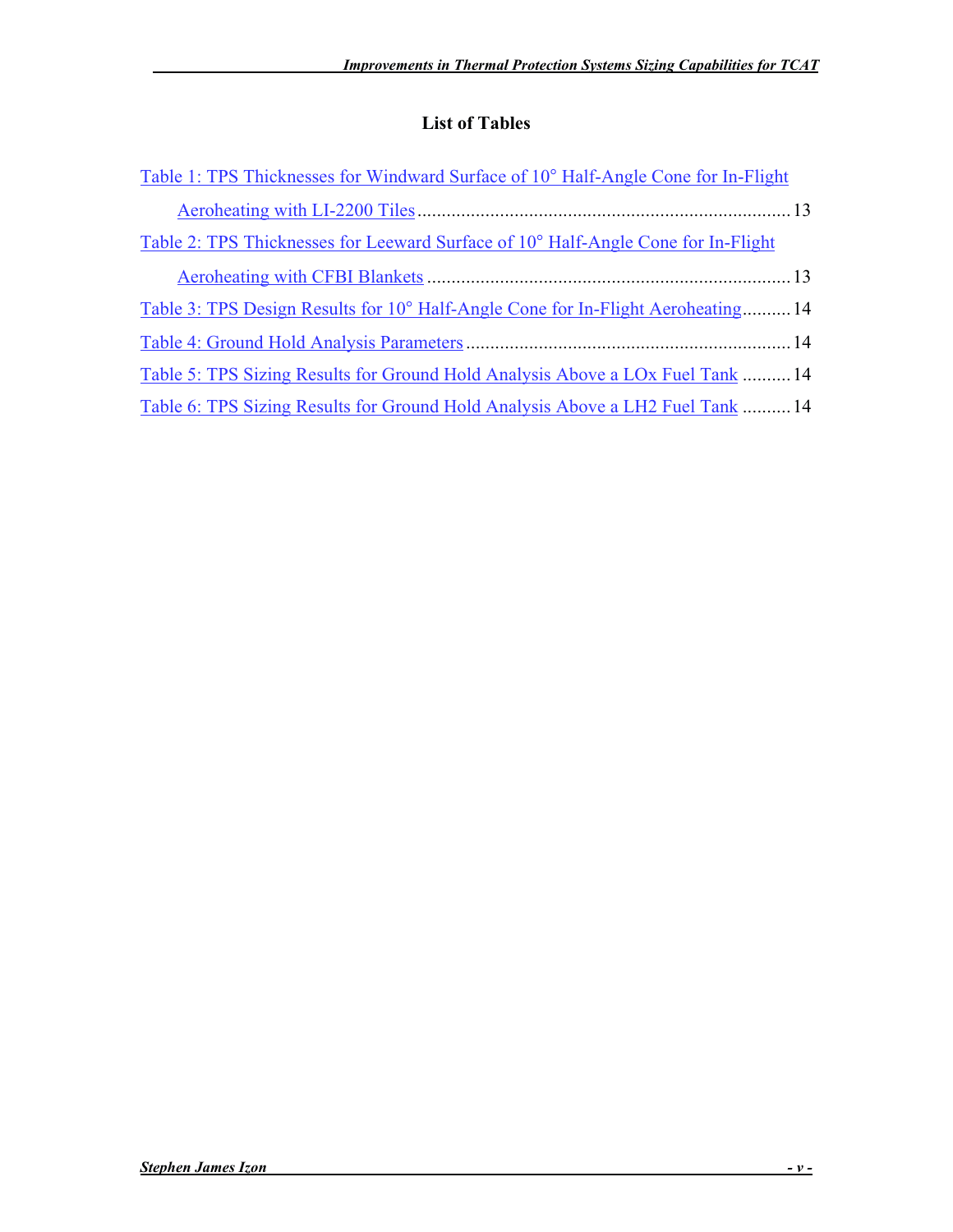# List of Figures

| Figure 7: Nodal Temperature Histories for LI-2200 Sized Over LH2 Tank 15 |  |
|--------------------------------------------------------------------------|--|
| Figure 8: Nodal Temperature Histories for CFBI Sized Over LH2 Tank 15    |  |
| Figure 9: Nodal Temperature Histories for LI-2200 Sized Over LOx Tank 16 |  |
| Figure 10: Nodal Temperature Histories for CFBI Sized Over LOx Tank 16   |  |
|                                                                          |  |
|                                                                          |  |
|                                                                          |  |
|                                                                          |  |
|                                                                          |  |
|                                                                          |  |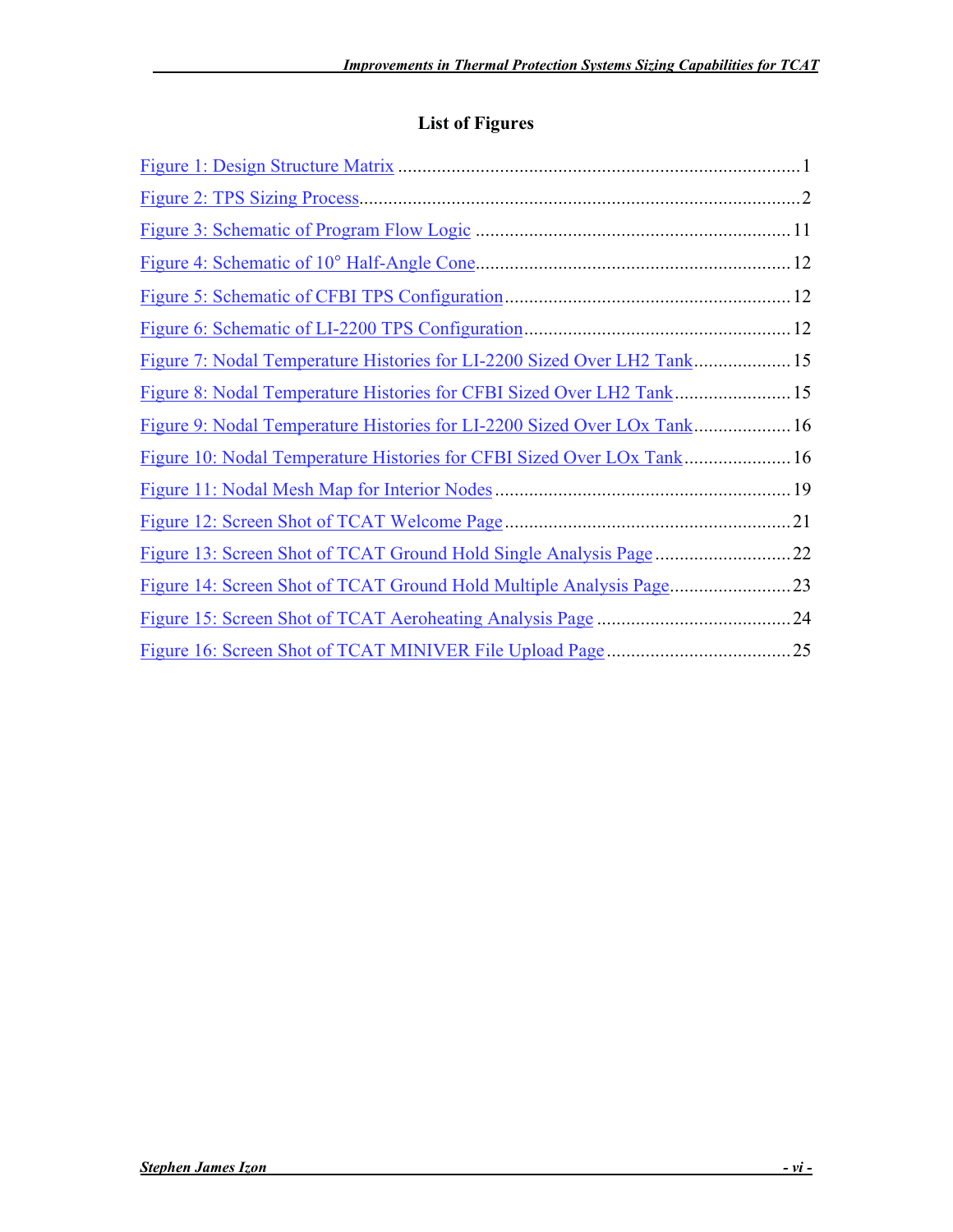# Nomenclature

| <b>ADS</b>  | <b>Automated Design Synthesis</b>                    |  |  |
|-------------|------------------------------------------------------|--|--|
| <b>CFBI</b> | <b>Composite Flexible Blanket Insulation</b>         |  |  |
| <b>CGI</b>  | Common Gateway Interface                             |  |  |
| <b>DSM</b>  | Design Structure Matrix                              |  |  |
| GrEx        | Graphite Epoxy                                       |  |  |
| <b>HTML</b> | <b>Hypertext Markup Language</b>                     |  |  |
| LI-2200     | 22 lbm/ft <sup>3</sup> Rigid Ceramic Tile Insulation |  |  |
| <b>NASA</b> | National Aeronautics and Space Administration        |  |  |
| PC          | Personal Computer                                    |  |  |
| <b>RCC</b>  | Reinforced Carbon-Carbon                             |  |  |
| <b>RLV</b>  | Reusable Launch Vehicle                              |  |  |
| <b>SiC</b>  | <b>Silicon Carbide</b>                               |  |  |
| <b>STS</b>  | <b>Space Transportation System</b>                   |  |  |
| <b>TCAT</b> | <b>Thermal Calculation Analysis Tool</b>             |  |  |
| <b>TPS</b>  | <b>Thermal Protection System</b>                     |  |  |
| <b>TPSX</b> | <b>Thermal Protection System Expert</b>              |  |  |
| TUFI        | Toughened Uni-Piece Fibrous Insulation               |  |  |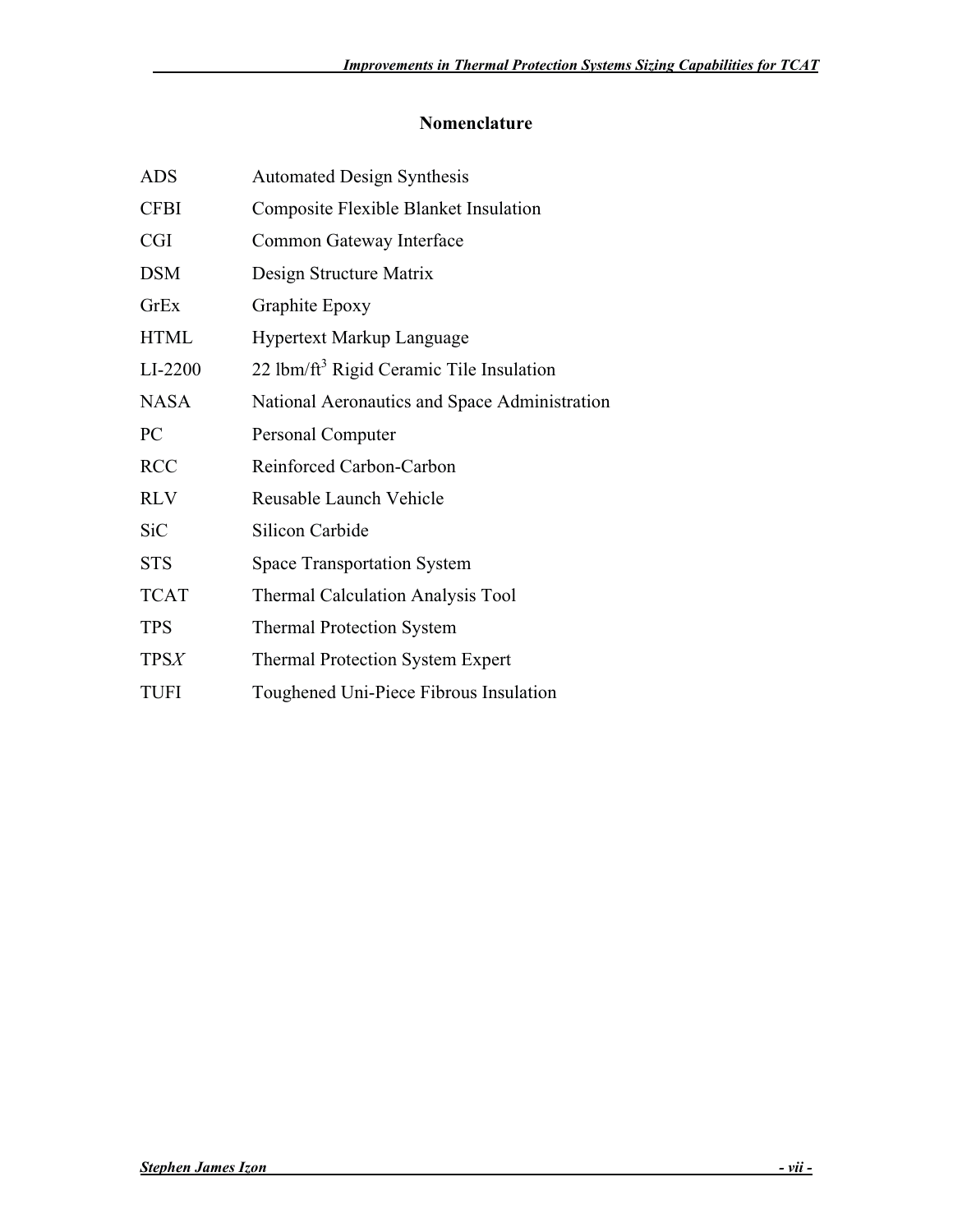# List of Symbols

$$
\alpha
$$
 Thermal diffusivity,  $\left[\frac{m^2}{s}\right]$  or  $\left[\frac{ft^2}{s}\right]$ 

- $\Delta x$  Spatial Step,  $[m]$  or  $[ft]$
- $\Delta t$  Temporal Step,  $\lceil s \rceil$

2

∂

- t T ∂ Partial derivative of temperature with respect to t
	- 2  $\mathbf{x}$ T Second partial derivative of temperature with respect to x
- $\frac{dT}{dx}$ Derivative of temperature with respect to  $x$
- $\varepsilon$  Material emissivity

$$
\sigma
$$
 Boltzmann constant, 5.67051×10<sup>-8</sup>  $\left[ \frac{W}{m^2 \cdot K^4} \right]$  or 4.75644×10<sup>-13</sup>  $\left[ \frac{Btu}{s \cdot m^2 \cdot K^4} \right]$ 

- $i = f_i$  System of equations formed after discretization of the heat equation
- $i$  Spatial Position Index

$$
J_{i,j} \qquad \text{Jacobian matrix}
$$

$$
k \qquad \text{Material thermal conductivity,} \left[\frac{W}{m \cdot K}\right] \text{ or } \left[\frac{Btu}{lbm \cdot s \cdot R}\right]
$$

- L Material stack thickness,  $[m]$  or  $[f_t]$
- $N$  Maximum number of nodes
- $n$  Time index

$$
q \qquad \text{Heat transfer rate, } \left[\frac{W}{m^2}\right] \text{ or } \left[\frac{Btu}{ft^2 \cdot s}\right]
$$

T Temperature,  $[K]$  or  $\lbrack ^{\circ}F]$ 

 $t$  Time,  $\lceil s \rceil$ 

x Spatial position in material normal to exposed surface,  $\lfloor m \rfloor$  or  $\lfloor ft \rfloor$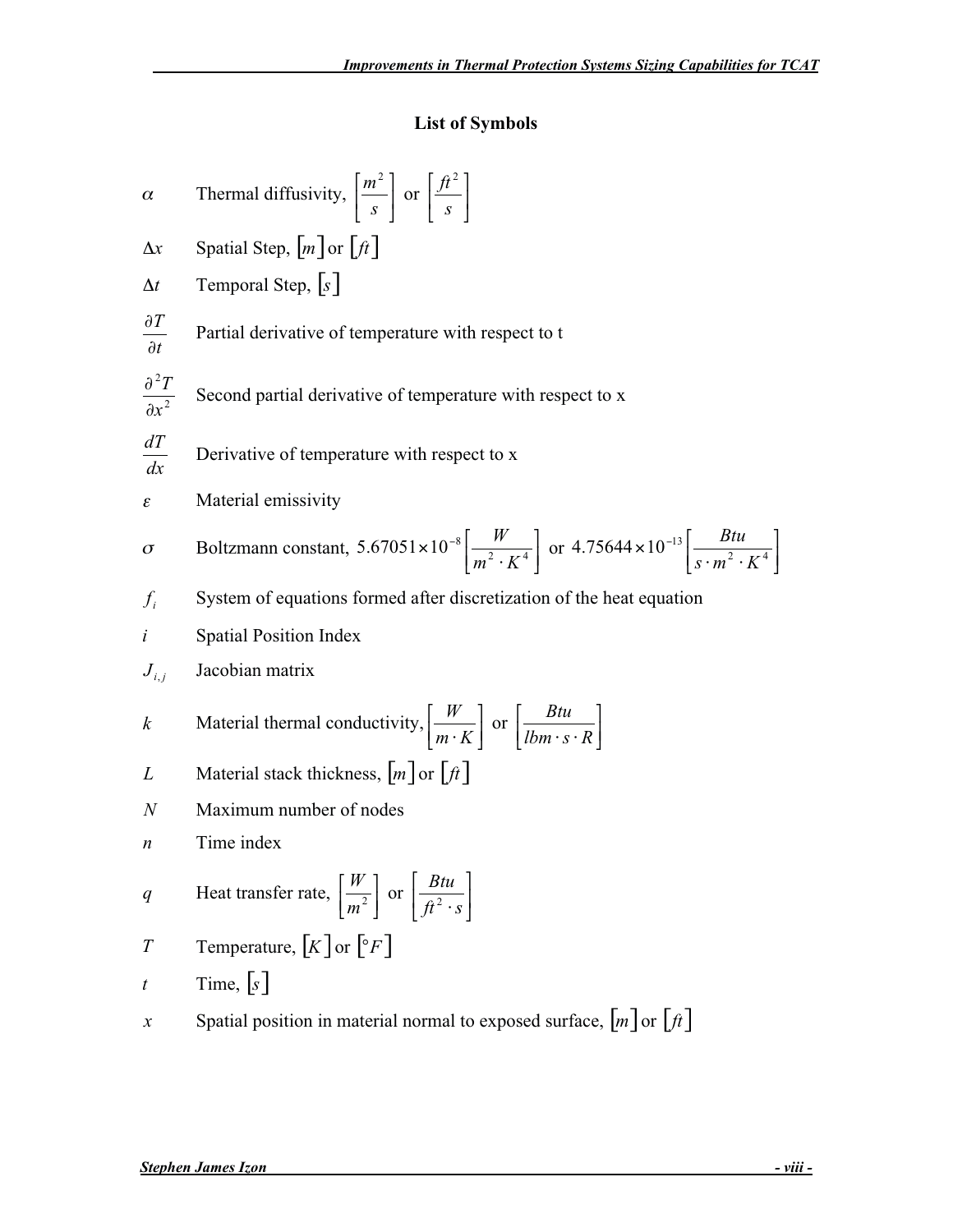#### 1.0 Project Motivation

#### Ground Hold Analysis Tool

Conceptual design of launch vehicles is generally an iterative process in which disciplinary analyses are performed individually. At the Space Systems Design Lab at the Georgia Institute of Technology, research in the conceptual design of third generation launch vehicles flows through a sequence of disciplinary analyses found in a Design Structure Matrix. The results of each disciplinary analysis are sent to other disciplines whose analyses are dependent upon those results. A typical design structure matrix is illustrated in Figure 1.





From Figure 1 we can see that the TPS sizing is dependent on the trajectory and configuration disciplines. More specifically, trajectory data such as altitude, relative velocity, and angle of attack versus time as well as geometry data are required in order to perform the aeroheating analysis and generate the TPS thicknesses and unit weights.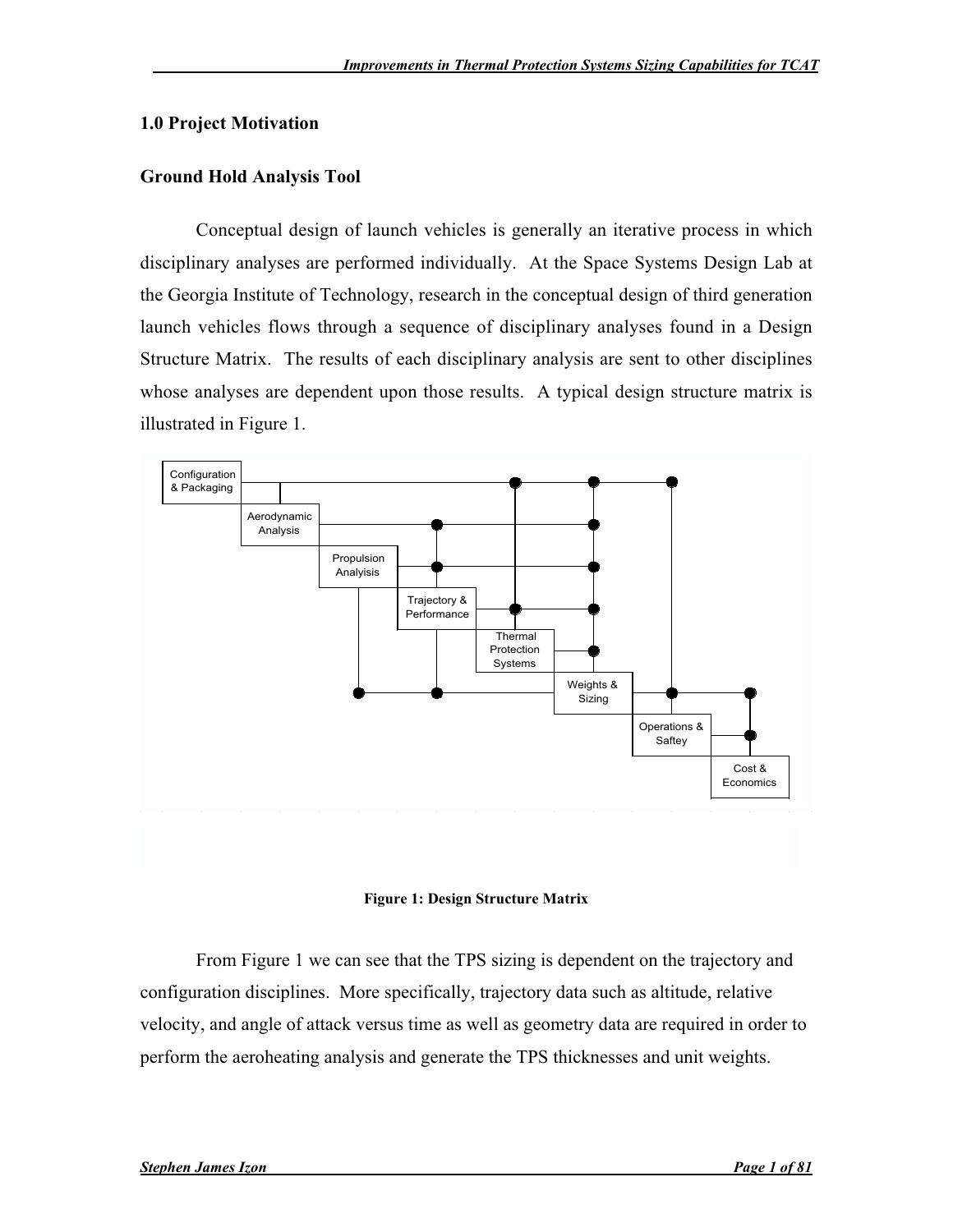Once the TPS material thicknesses and unit weights are determined for the iteration, the data is sent to the weights and sizing discipline.

TCAT, the Thermal Calculation Analysis Tool is a conceptual design tool originally developed for the Space Systems Design Lab to integrate aeroheating analysis into conceptual reusable launch vehicle design. TCAT is a FORTRAN code that uses finite difference methods to perform transient in-depth one-dimensional conduction analysis over the center mold line of the vehicle. TCAT couples with MINIVER, TPSX, and ADS to correctly size the vehicle's thermal protection system. MINIVER is an Aeroheating code that produces centerline radiation equilibrium temperatures, convective heating rates, and head loads over simplified vehicle geometries. TPSX is a NASA Ames material properties database that is available on the World Wide Web. ADS (Automated Design Synthesis) is a numerical optimizer that uses algorithms to solve constrained and unconstrained design problems. A schematic of the TPS sizing process using TCAT is shown in Figure 1.



Figure 2: TPS Sizing Process

When TCAT was originally created, its goal was to size TPS materials for inflight aeroheating. However, sizing the TPS solely for in-flight aeroheating may not guarantee that the vehicle will meet all of its performance requirements. During in-flight operations, the surface of the vehicle experiences very high temperatures as well as high heat rates induced by convective heating. Therefore, TPS materials are selected so that the surface temperature of the materials does not exceed their operating temperature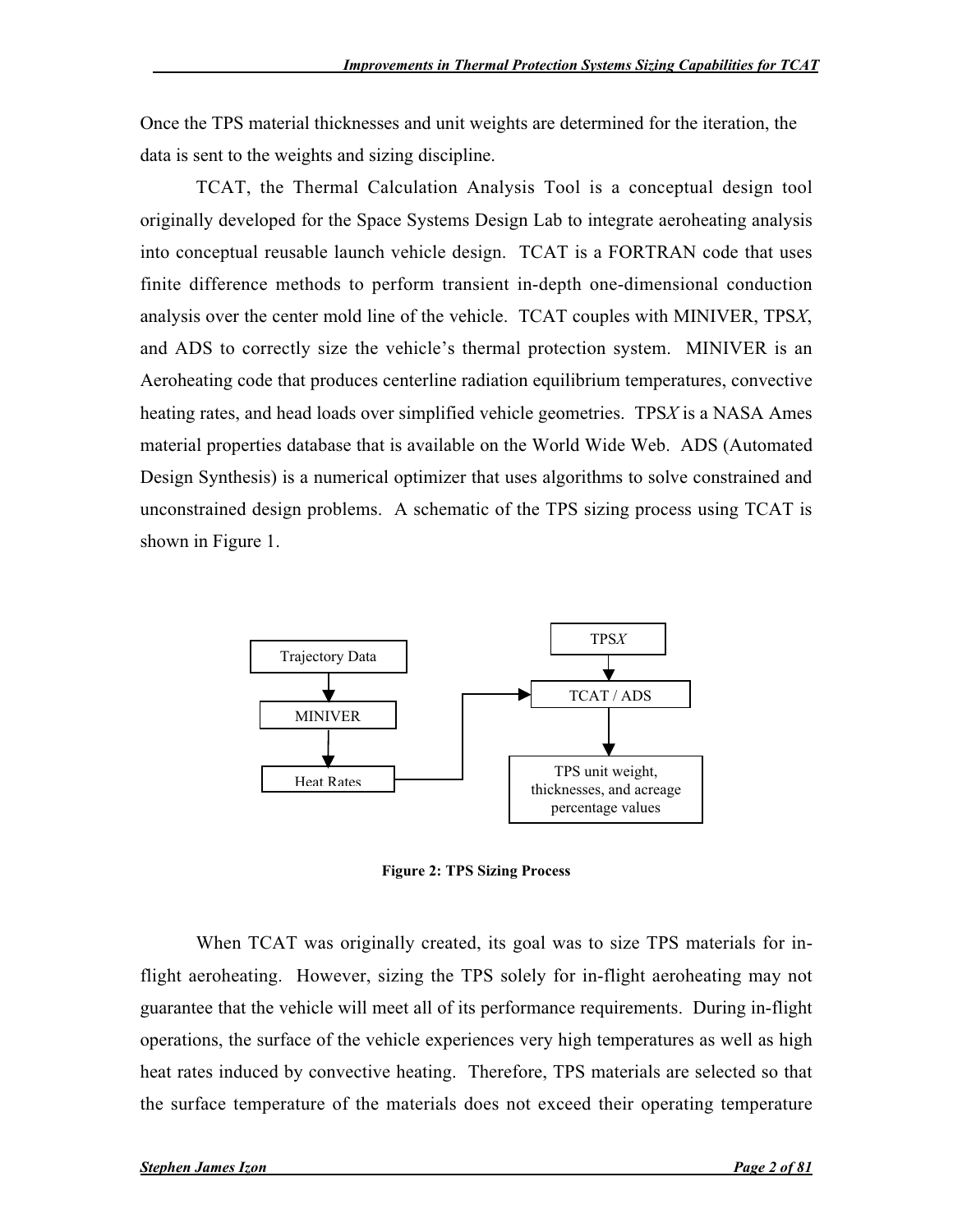limits. The materials are sized so that the temperatures experienced by the rest of the vehicle, namely the vehicle structure or tank structure, do not exceed some critical temperature, which would result in thermal failure.

What TCAT did not account for is that during ground hold operations, the vehicle is held at the launch facility for a brief period while it is prepared for launch. The vehicle is exposed to the ambient temperature of the air, as opposed to the high temperatures caused by aeroheating during flight. Heat is transferred from the atmosphere to the surface of the TPS at a much lower rate and heat transfer occurs within the depth of the TPS material stack. TPS materials applied over a cryogenic tank must be sized to prevent the formation of ice on the outer surface of the TPS material. Since the fuel inside the cryogenic fuel tank is very low (-423.67 F for LH2, -297.67 for LOx), heat is extracted from the tank structure as well as the TPS materials directly in contact with the tank structure, causing temperatures to decrease throughout. If the temperature of the outer surface of the TPS falls below the freezing point of water (32F) then frosting will occur. Condensation or frosting on the surface of the TPS material is considered hazardous since it will negatively affect the performance of the vehicle or damage the TPS. Therefore, a design tool capable of sizing TPS materials during ground hold operations must be developed to ensure that the overall TPS thicknesses selected for the vehicle will be adequate to satisfy not only the in-flight aeroheating constraints, but also the ground hold constraints.

## Crank-Nicolson Method and TCAT

At the conceptual design level, since the level of fidelity is not as high as it would be for detailed design, conceptual design tools that provide a high level of accuracy with low computational times are desired. TCAT is solves the one-dimensional heat equation numerically using a simple implicit (Laasonen) method for the interior nodes of a TPS material stackup. Although this method is unconditionally stable it is only first order accurate with a truncation error of  $O[(\Delta t)(\Delta x)^2]$ . The Crank-Nicolson method is another implicit numerical scheme that is also unconditionally stable; however, it makes use of trapezoidal differencing to achieve second-order accuracy with a truncation error of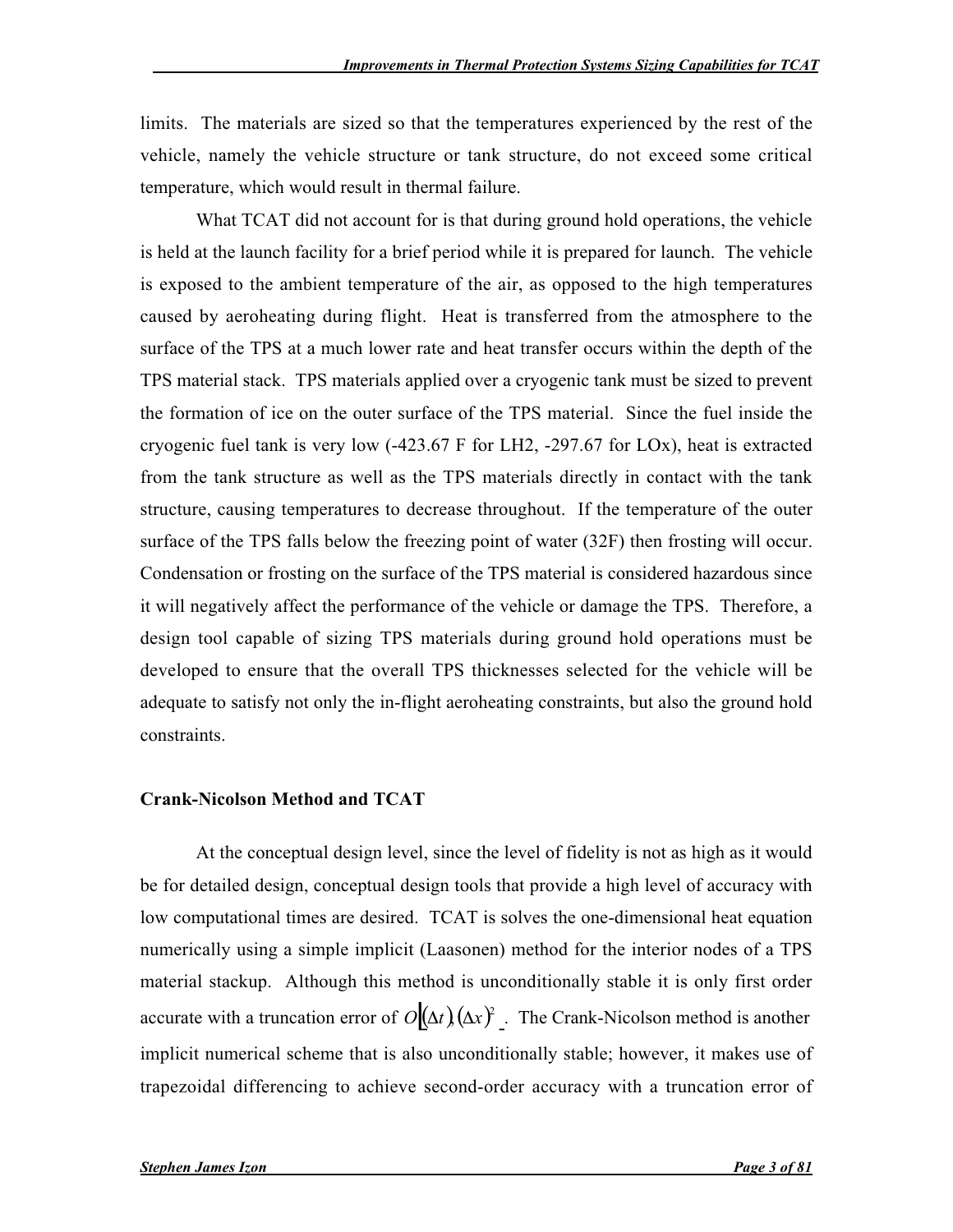$[ O(\Delta t )^2, (\Delta x)^2$ . This method is the same as that used in the commercial heating code SINDA. The solution method of the resulting system of equations is the same as for the simple implicit method, but generally the Crank-Nicolson method requires fewer nodes and less execution time. Therefore, substitution of the Crank-Nicolson method for the simple implicit method may make TCAT a more valuable and practical conceptual design tool.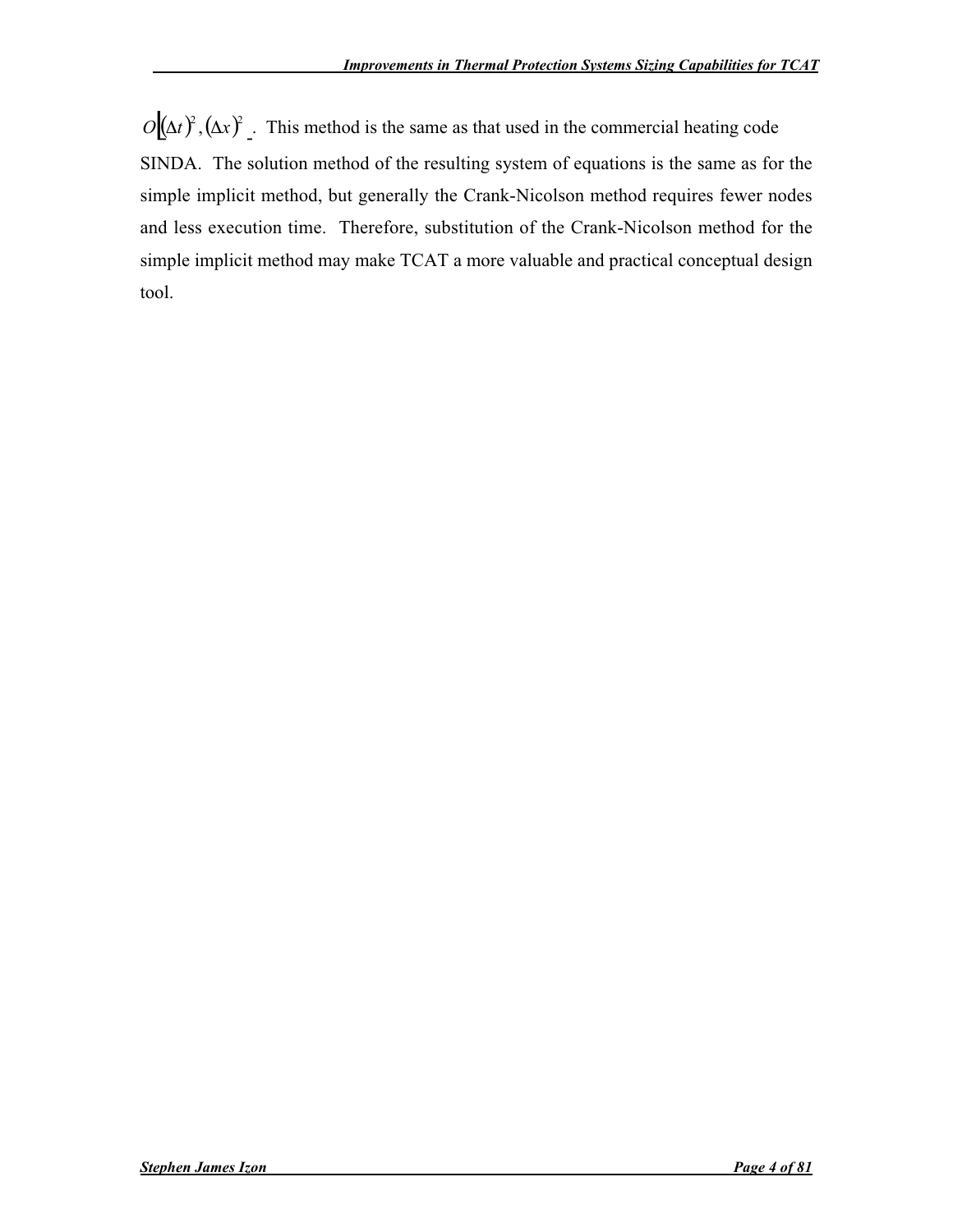#### 2.0 Ground Hold Analysis Tool Development

The original version of TCAT operates by taking aeroheating data from MINIVER (a commercial aeroheating code) and sizing the TPS material for each body point specified by MINIVER. The data provided by MINIVER is the radiation equilibrium temperature and the convective heat rate versus time. During groundhold it is assumed that the heat transfer is constant and determined by the ambient temperature of the air. Since the ambient temperature of the surrounding atmosphere is constant, and the heat transfer rate is constant, it is not necessary to create a file like those provided by MINIVER. Instead, these constants can be entered explicitly into the numerical solution process.

The ground hold analysis only needs to be applied to one representative body point above a cryogenic fuel tank location. This is because it is assumed that the conditions at one body point location would be the same as any other location above the same cryogenic fuel tank. The unit weight calculated from the single body point analysis can then be applied to the total area of the vehicle surface above cryogenic fuel tank locations for which the same TPS material will be used under the same ambient conditions.

#### Numerical Solution Method

TCAT uses a fully implicit method to solve the parabolic, one-dimensional unsteady heat conduction equation by marching in time.

$$
\frac{\partial T}{\partial t} = \alpha \frac{\partial^2 T}{\partial x^2} \tag{1}
$$

The boundary condition given by equation (2) is applied to the top surface of the TPS material. This equation is the energy balance relationship for the top surface of the TPS material. The convective, radiative, and conductive heat transfers are summed to equal zero in order to preserve the conservation of energy.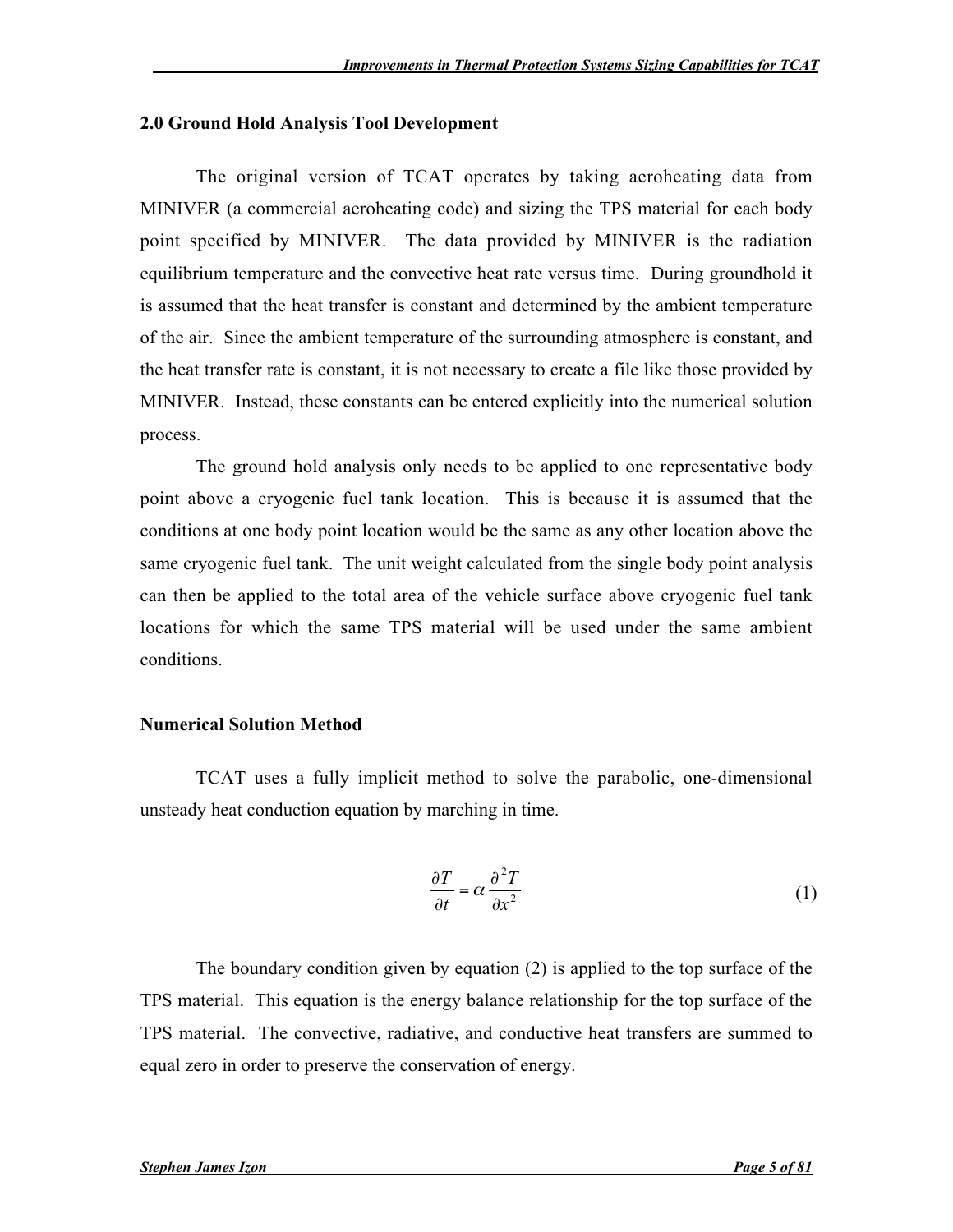$$
q_{conv} - \varepsilon \sigma T_s^4 + k \frac{dT}{dx} = 0 \text{ at } x = 0 \tag{2}
$$

However, for groundhold, a constant heat transfer mechanism is assumed, where the heat transfer coefficient is 1  $BTU/(ft^2 \cdot hour \cdot \cdot \cdot F)$ . Here, the atmosphere is treated as an infinite atmosphere in which heat transfer to the surface TPS material can occur, but the temperature of the atmosphere does not change. Therefore, the boundary condition given in equation (3) is used for the groundhold analysis instead of equation (2).

$$
k\frac{dT}{dx} = q_{in} \text{ at } x = 0
$$
 (3)

At the backface of the TPS material the original TCAT uses the boundary condition in equation (4), which assumes that there is an adiabatic wall at the backface of the material.

$$
\frac{dT}{dx} = 0 \text{ at } x = L \tag{4}
$$

However, for groundhold an isothermal boundary condition is applied.

$$
T = T_{\text{fuel}} = const \text{ at } x = L \tag{5}
$$

This isothermal assumption is applied because during groundhold it is assumed that the temperature of the fuel remains constant, which is in direct contact with the backface of the cryogenic fuel tank structure. Heat can be transferred from the material to the fuel at the interface of the tank and fuel; however, it is assumed that the heat transfer that does occur does not affect the overall temperature of the fuel. This assumption is valid because the fuel can be treated as an infinite reservoir, due to the large volume of fuel that is contained inside the cryogenic fuel tanks.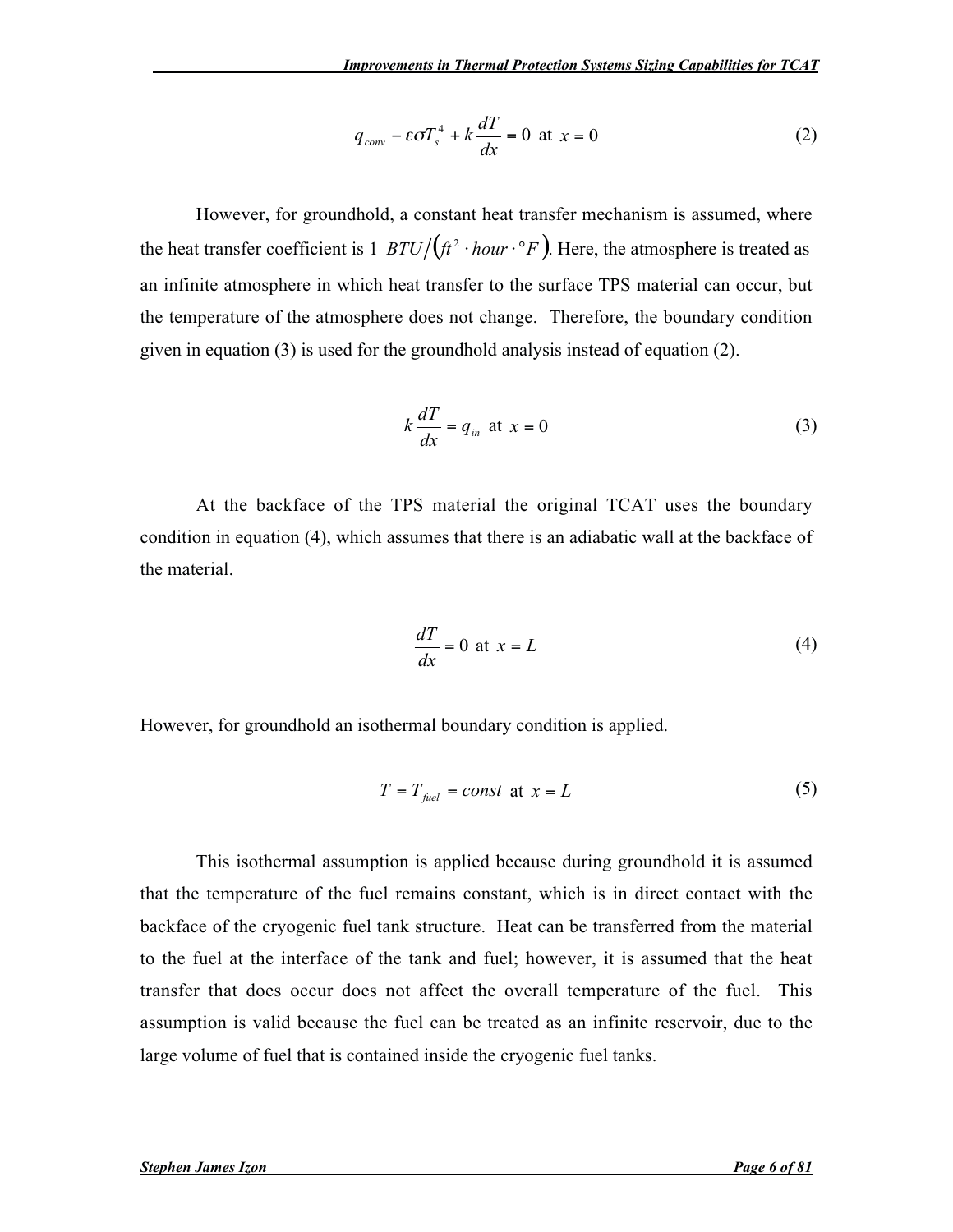At the surface, using the boundary condition given by equation (3) the finite difference equation that results is given in equation (6).

$$
T_1^n + \frac{2\alpha_1 \Delta t}{\Delta x} \frac{q}{k_1} = -\frac{2\alpha_1 \Delta t}{\Delta x^2} \left( T_2^{n+1} - T_1^{n+1} \right) + T_1^{n+1}
$$
(6)

In equation (6), the constant  $q$  is the heat transfer from the atmosphere, and is equal to the ambient temperature times the heat transfer coefficient.

At the interior nodes, using a simple implicit central finite difference scheme, the resulting discretization is given by equation (7).

$$
T_i^n = -\frac{\alpha_i \Delta t}{\Delta x^2} \left( T_{i-1}^{n+1} - 2T_i^{n+1} + T_{i+1}^{n+1} \right) + T_i^{n+1}
$$
 (7)

On the back surface of the material, the isothermal boundary condition of equation (5) is applied and results in equation (8).

$$
T_N^n = T_N^{n+1} = T_{\text{fuel}} = const \tag{8}
$$

Examining these equations, we see that we now have a system of linear equations. In the numerical method used by TCAT for the aeroheating analysis, a system of nonlinear equations resulted, because of the fourth-order temperature dependence of the radiative heat transfer term. Since our system is now linear, the solution process can be made much simpler because we no longer have to reiterate to converge to the solution. The system of equations can be rearranged into the form  $Ax = b$  as shown in equation (9) to simplify the solution process, where  $\Lambda$  is a matrix of coefficients,  $\chi$  is an array of temperatures at the next time step, and  $b$  is an array of temperatures at the current time step.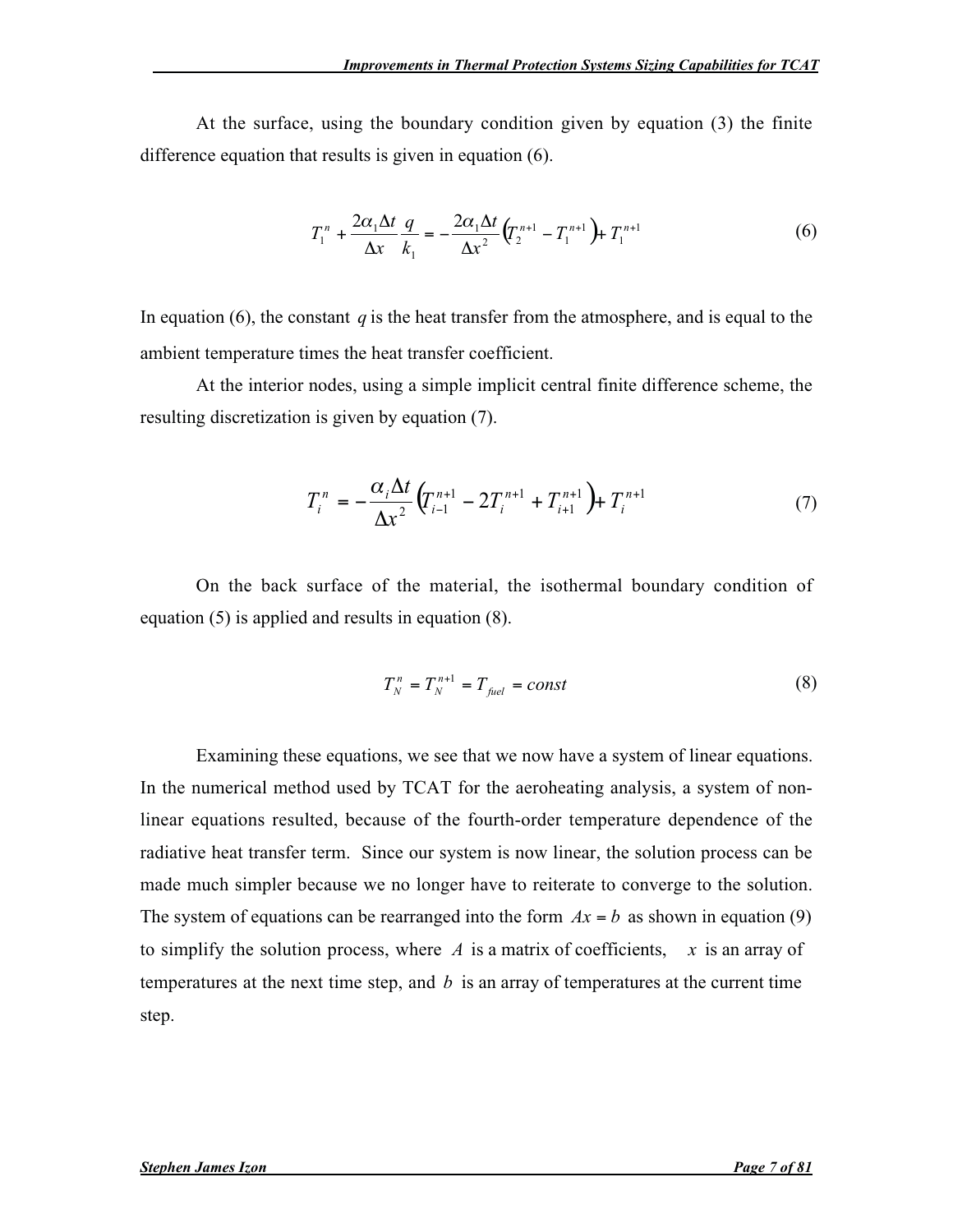$$
\begin{bmatrix}\n1 + \frac{\alpha_1 \Delta t}{\Delta x^2} & -\frac{2\alpha_1 \Delta t}{\Delta x^2} & 0 & 0 & 0 \\
-\frac{\alpha_1 \Delta t}{\Delta x^2} & \frac{2\alpha_1 \Delta t}{\Delta x^2} & -\frac{\alpha_1 \Delta t}{\Delta x^2} & 0 & 0 & 0 \\
0 & -\frac{\alpha_1 \Delta t}{\Delta x^2} & \frac{2\alpha_1 \Delta t}{\Delta x^2} & -\frac{\alpha_1 \Delta t}{\Delta x^2} & 0 & 0 \\
0 & 0 & \ddots & \ddots & \ddots & 0 \\
0 & 0 & 0 & -\frac{\alpha_1 \Delta t}{\Delta x^2} & \frac{2\alpha_1 \Delta t}{\Delta x^2} & -\frac{\alpha_1 \Delta t}{\Delta x^2} & \frac{\alpha_1 \Delta t}{\Delta x^2} & -\frac{\alpha_1 \Delta t}{\Delta x^2}\n\end{bmatrix}\n\begin{bmatrix}\nT_1 \\
T_2 \\
T_3 \\
\vdots \\
T_N\n\end{bmatrix} = \begin{bmatrix}\nT_1 \\
T_2 \\
T_3 \\
\vdots \\
T_N\n\end{bmatrix}
$$
\n(9)

This solution of this system is easily obtained using the Thomas Algorithm, which is a numerical algorithm capable of solving tridiagonal banded matrices.

#### Optimization Method

For the ground hold analysis problem, the only constraint that needs to be enforced is the surface frosting condition. As long as the temperature of the surface of the TPS stays above the designated frosting condition, then the constraint is satisfied. If there were no heat transfer from the atmosphere, then we would expect the temperature profile of the surface of the TPS to decrease with time. In other words, the maximum temperature would be at time  $t = 0$  and the minimum temperature would be at the end of the analysis. If there is heat transfer from the atmosphere, then we might expect the temperature of the surface to rise slightly, and then decrease to a minimum temperature at the end of the analysis. In both cases, we see that the minimum temperature is always at the end of the ground hold analysis time. Therefore, our only constraint would be to ensure that the temperature of the surface at the end of the analysis remains equal to or greater than our frosting condition temperature. Sizing the TPS to meet this constraint would guarantee that the design would be optimized, because it would be the minimum thickness required to properly insulate the surface of the TPS from the cryogenic fuel tank.

The ADS optimizer used in TCAT's aeroheating analysis is a "general problem optimizer,, meaning that it was created to handle many different types of engineering design problems. ADS has many controlling parameters that have to be fine-tuned in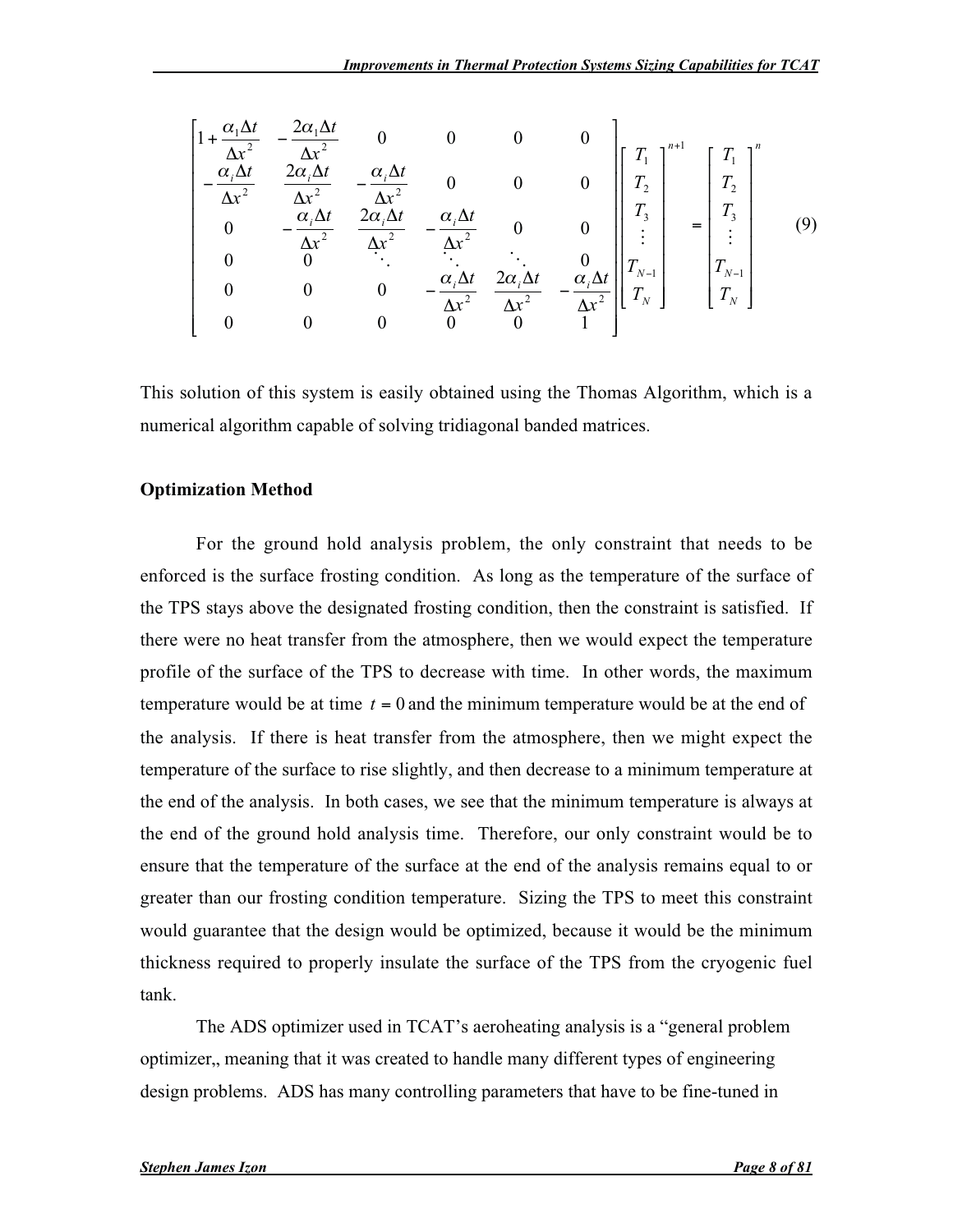order to achieve an optimal answer. Therefore, a problem specific optimizer was written into the main FORTRAN code to find the optimum design for the analysis. The Newton-Raphson method was implemented to find the root of the function  $F$ , where  $F$  is given by equation (10).

$$
F = T_1^N - tempInt(1)
$$
 (10)

In this equation,  $T_1^N$  is the surface temperature of the TPS at the final time, and templmt(1) is the frosting condition temperature. Since the temperature  $T_1^N$  is a function of the thickness of the material being sized,  $F$  is also a function of the same thickness. Therefore, to find the optimal design, we want to drive the function  $F$  to zero.

The Newton-Raphson method is an iterative method used to find the root of a function. The Newton-Raphson formula is given in equation (11).

$$
x_{i+1} = x_i - \frac{F(x_i)}{F'(x_i)}
$$
 (11)

In this notation, F is the same as in equation (10), and  $x$  is the root. In this case, we do not know the value of  $F'(x_i)$ , so we can approximate it using a backward finite divided difference. This gives us equation (12).

$$
F'(x_i) = \frac{F(x_{i-1}) - F(x_i)}{x_{i-1} - x_i}
$$
\n(12)

Finally, substitution into equation (11) results in equation (13), which was integrated into the main FORTRAN code.

$$
x_{i+1} = x_i - \frac{F(x_i)(x_{i-1} - x_i)}{F(x_{i-1}) - F(x_i)}
$$
(13)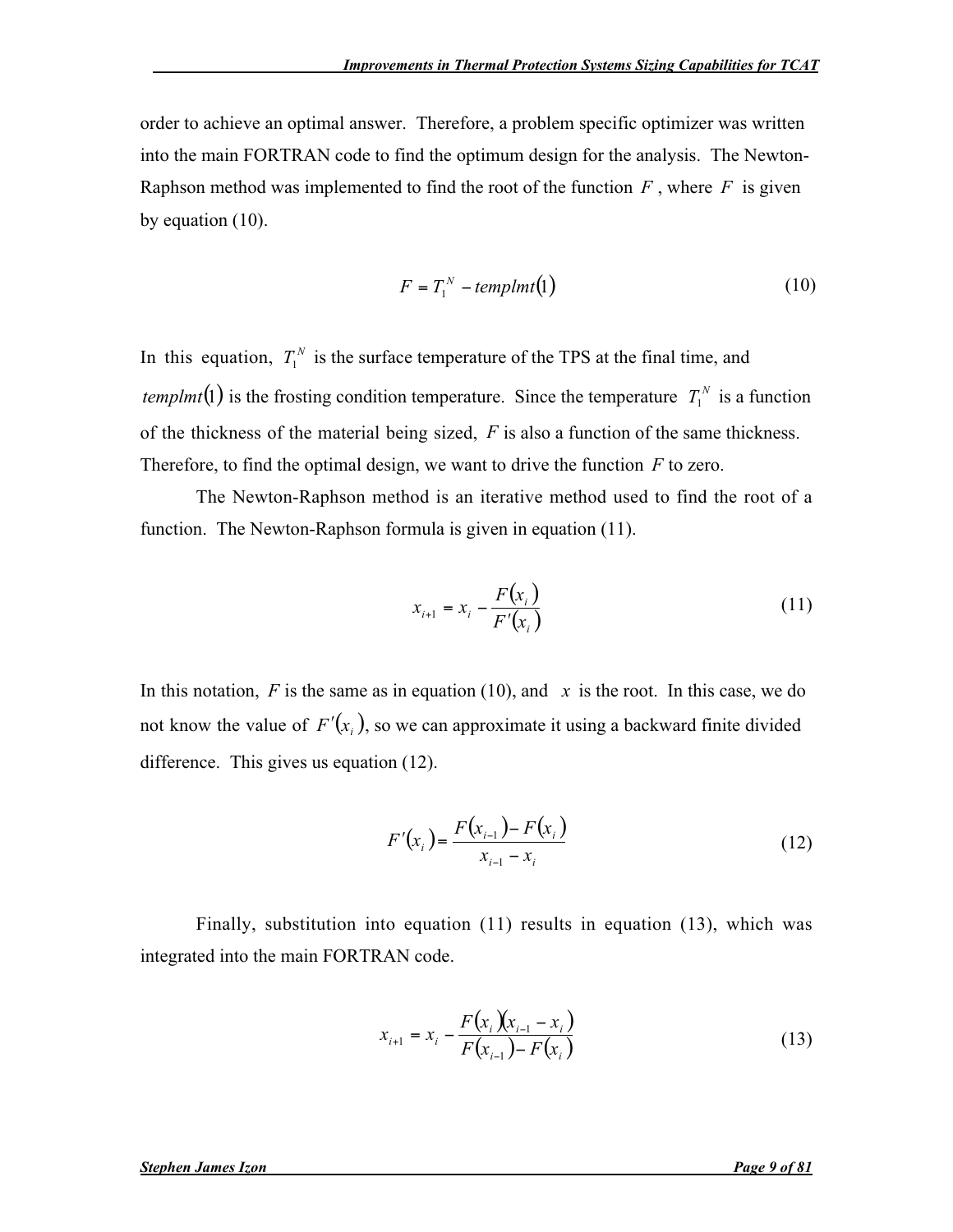We see that two initial guesses for the root must first be made before any subsequent approximations for the root can be made. Therefore, in the main code, two guesses for the root are made before the main optimization loop begins. Once the difference in consecutive approximations falls below 0.0001, convergence is declared and the optimized thickness is obtained.

## Program Execution

The ground hold analysis begins with the input of the ground hold time, time step for the analysis, ambient temperature, fuel temperature, frosting temperature, and TPS stackup configuration data from a web browser. Once these are input, a CGI script ('single.cgi' for a single analysis or 'compare.cgi' for a stackup comparison) is called. The CGI script takes this data and creates an input file called 'inputs.in' which contains the constraints entered by the user, and also TPS material properties based on the materials selected by the user and data taken from the TPSX materials database. The FORTRAN main code ('ground.f' if the first layer is optimized or 'ground2.f' if the second layer is optimized) is called by the CGI script where the optimization is performed. The main FORTRAN code calls the subroutines 'one.f', 'two.f', 'three.f', 'four.f', or 'five.f', depending on the number of materials selected in the TPS material configuration. These subroutines solve the one-dimensional heat equation using the numerical method described in the previous section. Results are sent back to the main FORTRAN code, where the Newton-Raphson method is implemented to converge upon the solution. Once the solution is obtained, the results are sent back to the CGI script. These results are then written to the files 'results.txt' and 'thickness.txt', which are posted back to the user via the web interface. A schematic of the program flow logic is shown in Figure 3.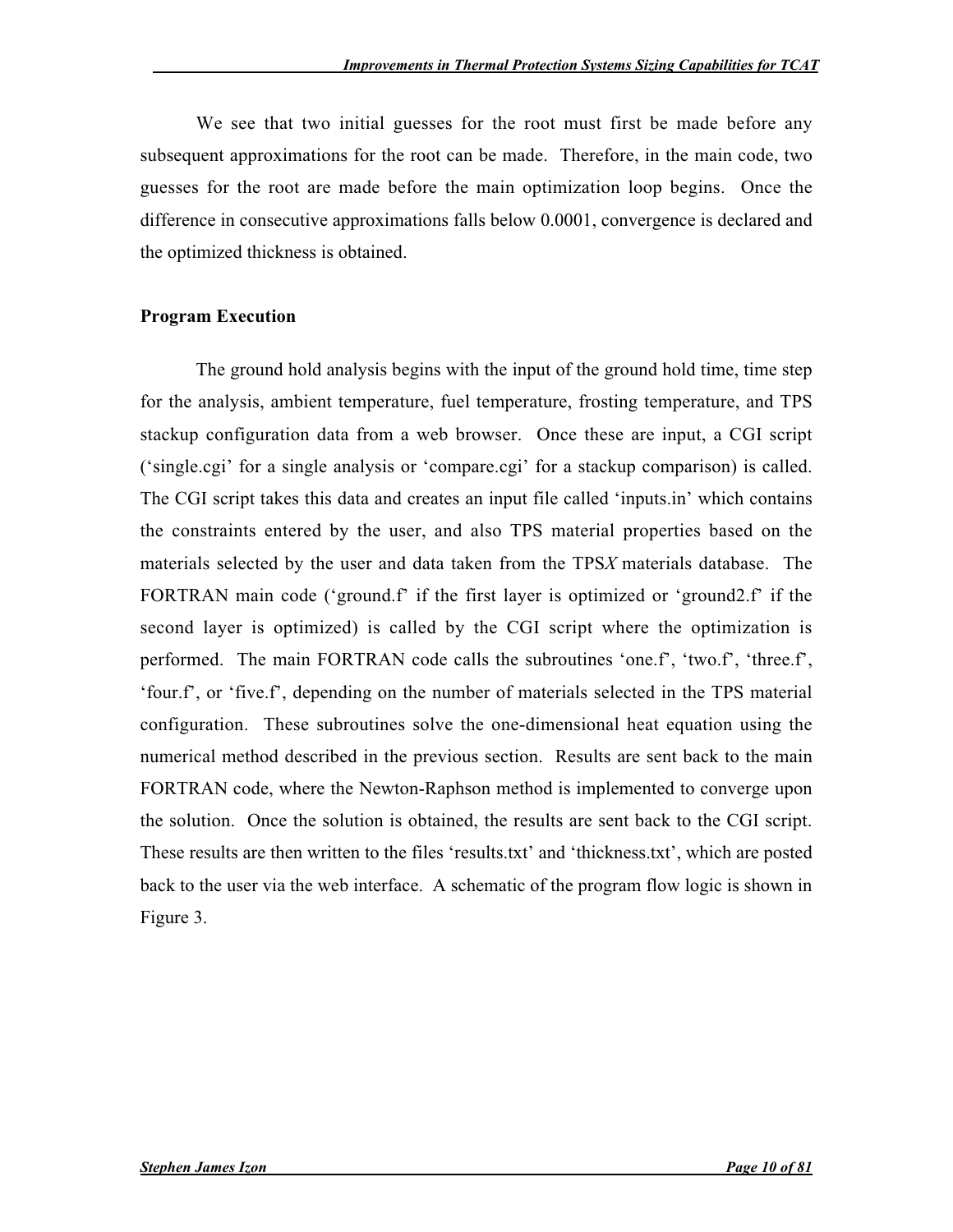

Figure 3: Schematic of Program Flow Logic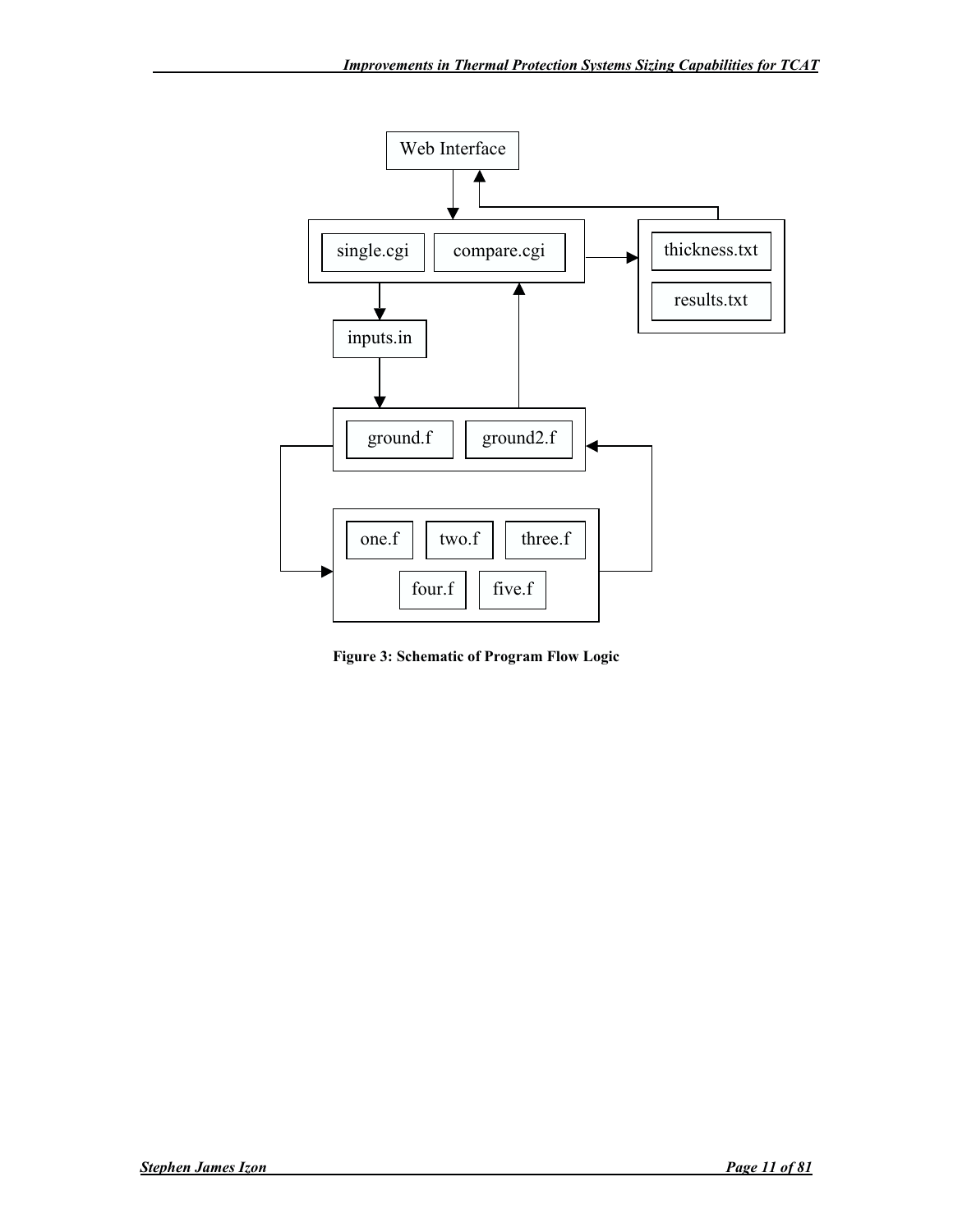## 3.0 Ground Hold Analysis Test Results

To illustrate the necessity for sizing TPS during both ground hold and in-flight operations, TPS materials were sized for a 10° half-angle cone. This 10° half-angle cone could be representative of the nosecap of a reusable launch vehicle. Figure 4 illustrates the geometry of the cone used to build the MINIVER input file.



Figure 4: Schematic of 10° Half-Angle Cone

The STS-1 reentry trajectory was used as the flight profile experienced by the cone in the MINIVER input file. The STS-1 reentry trajectory in tabular form can be found in Appendix A. Body points were place two feet apart on the surface of the cone, resulting in 30 body points for both the leeward and windward sides. The TPS materials used for the analysis were CFBI, Composite Flexible Blanket Insulation, for the leeward surface and LI-2200, 22  $1bm/ft^3$  Rigid Ceramic Tile Insulation, for the windward surface. Schematics of the TPS material configurations are shown in Figures 5 and 6.

| <b>CFBI Blankets</b>                                           |  |  |
|----------------------------------------------------------------|--|--|
| RTV Adhesive                                                   |  |  |
| Graphite Epoxy Structure                                       |  |  |
| <b>Figure 5: Schematic of CFBI</b><br><b>TPS Configuration</b> |  |  |

| LI-2200 Tiles            |
|--------------------------|
| <b>RTV</b> Adhesive      |
| Strain Isolator Pad      |
| RTV Adhesive             |
| Graphite Epoxy Structure |

Figure 6: Schematic of LI-2200 TPS Configuration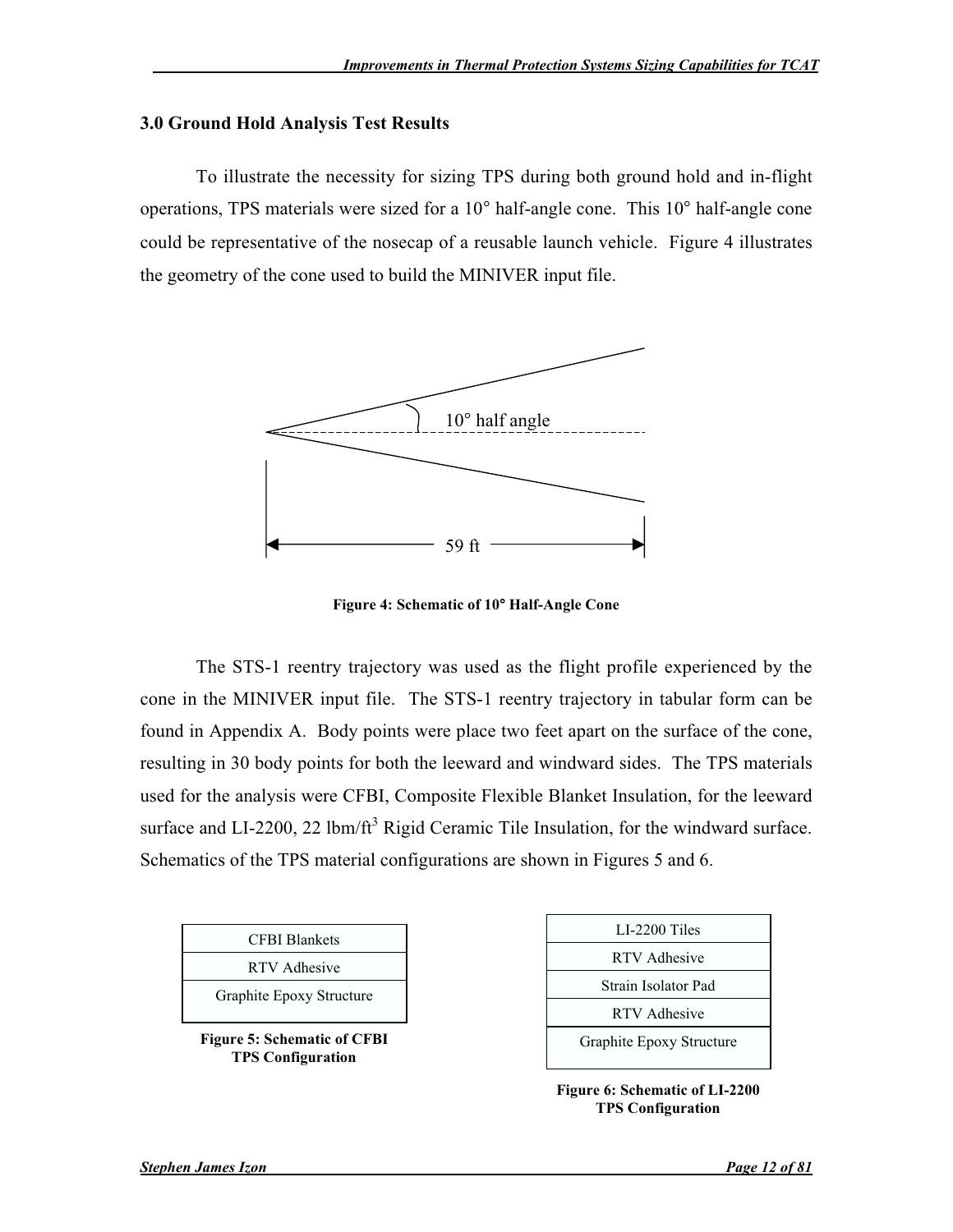| <b>Body Point</b>   | <b>Thickness [in.]</b> |  |
|---------------------|------------------------|--|
| pointw1             | 1.89                   |  |
| pointw2             | 1.876                  |  |
| pointw <sub>3</sub> | 1.817                  |  |
| pointw4             | 1.778                  |  |
| pointw <sub>5</sub> | 1.75                   |  |
| pointw6             | 1.732                  |  |
| pointw7             | 1.721                  |  |
| pointw8             | 1.713                  |  |
| pointw9             | 1.706                  |  |
| pointw10            | 1.7                    |  |
| pointw11            | 1.694                  |  |
| pointw12            | 1.688                  |  |
| pointw13            | 1.683                  |  |
| pointw14            | 1.677                  |  |
| pointw15            | 1.512                  |  |
| pointw16            | 1.512                  |  |
| pointw17            | 1.512                  |  |
| pointw18            | 1.512                  |  |
| pointw19            | 1.512                  |  |
| pointw20            | 1.512                  |  |
| pointw21            | 1.512                  |  |
| pointw22            | 1.512                  |  |
| pointw23            | 1.646                  |  |
| pointw24            | 1.644                  |  |
| pointw25            | 1.642                  |  |
| pointw26            | 1.639                  |  |
| pointw27            | 1.637                  |  |
| pointw28            | 1.635                  |  |
| pointw29            | 1.633                  |  |
| pointw30            | 1.631                  |  |

The results for the aeroheating analysis are given in Tables  $1 - 3$ .

| <b>Body Point</b>    | <b>Thickness [in.]</b> |  |  |
|----------------------|------------------------|--|--|
| pointl1              | 1.427                  |  |  |
| pointl2              | 1.007                  |  |  |
| pointl3              | 0.462                  |  |  |
| pointl4              | 0.25                   |  |  |
| point <sub>15</sub>  | 0.25                   |  |  |
| pointl <sub>6</sub>  | 0.25                   |  |  |
| pointl7              | 0.25                   |  |  |
| pointl8              | 0.25                   |  |  |
| point <sub>19</sub>  | 0.25                   |  |  |
| pointl10             | 0.25                   |  |  |
| pointl11             | 0.25                   |  |  |
| point <sub>12</sub>  | 0.25                   |  |  |
| pointl13             | 0.25                   |  |  |
| pointl14             | 0.25                   |  |  |
| point <sub>15</sub>  | 0.25                   |  |  |
| pointl16             | 0.25                   |  |  |
| point <sub>17</sub>  | 0.25                   |  |  |
| point <sub>18</sub>  | 0.25                   |  |  |
| pointl19             | 0.25                   |  |  |
| point <sub>120</sub> | 0.25                   |  |  |
| pointl21             | 0.25                   |  |  |
| pointl22             | 0.25                   |  |  |
| point <sub>123</sub> | 0.25                   |  |  |
| pointl24             | 0.25                   |  |  |
| pointl25             | 0.25                   |  |  |
| pointl26             | 0.25                   |  |  |
| pointl27             | 0.25                   |  |  |
| point <sub>128</sub> | 0.25                   |  |  |
| point <sub>129</sub> | 0.25                   |  |  |
| pointl30             | 0.25                   |  |  |

Table 1: TPS Thicknesses for Windward Surface of 10° Half-Angle Cone for In-Flight Aeroheating with LI-2200 Tiles

Table 2: TPS Thicknesses for Leeward Surface of 10° Half-Angle Cone for In-Flight Aeroheating with CFBI Blankets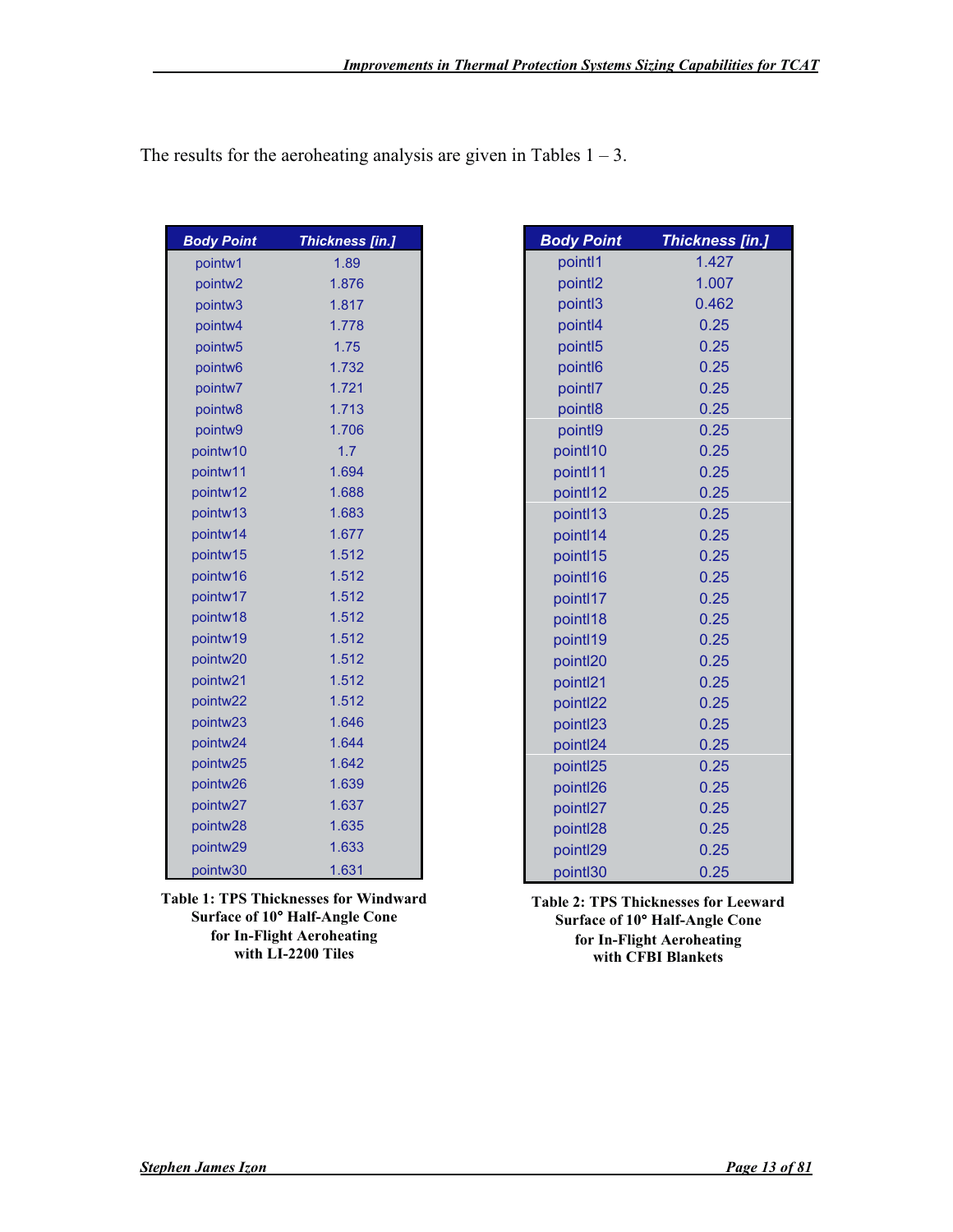|                                               | <b>Windward</b> | <i>Leeward</i>       |
|-----------------------------------------------|-----------------|----------------------|
| <b>TPS Material</b>                           | $LI-2200$ Tiles | <b>CFBI Blankets</b> |
| <b>TPS Unit Weight <math>[lb/ft^2]</math></b> | 3.031           | 0.16                 |

Table 3: TPS Design Results for 10° Half-Angle Cone for In-Flight Aeroheating

The analysis was then performed using the ground hold analysis tool. For each surface, the TPS was sized for the presence of both a liquid hydrogen (LH2) fuel tank and a liquid oxygen (LOx) fuel tank located inside the nosecap. The parameters of the analysis are given in Table 4 and the results of this analysis are given in Tables 5 and 6.

| Ground Hold Time                      | 7800 s (2 hours) |
|---------------------------------------|------------------|
| Time Step for Analysis                | 10 <sub>s</sub>  |
| <b>Ambient Temperature</b>            | $70^{\circ}$ F   |
| <b>LOx Fuel Temperature</b>           | $-297.67$ °F     |
| <b>LH2</b> Fuel Temperature           | $-423.67$ °F     |
| <b>Frosting Condition Temperature</b> | $40^{\circ}$ F   |

Table 4: Ground Hold Analysis Parameters

|                                            | <b>Windward</b> | <b>Leeward</b>       |
|--------------------------------------------|-----------------|----------------------|
| <b>TPS Material</b>                        | LI-2200 Tiles   | <b>CFBI Blankets</b> |
| <b>TPS Thickness [in.]</b>                 | 1.438           | 1.228                |
| <b>TPS Unit Weight [lb/ft<sup>2</sup>]</b> | 2.6359          | 0.6138               |

Table 5: TPS Sizing Results for Ground Hold Analysis Above a LOx Fuel Tank

|                                            | <b>Windward</b> | <i>Leeward</i>       |
|--------------------------------------------|-----------------|----------------------|
| <b>TPS Material</b>                        | LI-2200 Tiles   | <b>CFBI Blankets</b> |
| <b>TPS Thickness [in.]</b>                 | 1.796           | 1.679                |
| <b>TPS Unit Weight [lb/ft<sup>2</sup>]</b> | 3.2929          | 0.8393               |

Table 6: TPS Sizing Results for Ground Hold Analysis Above a LH2 Fuel Tank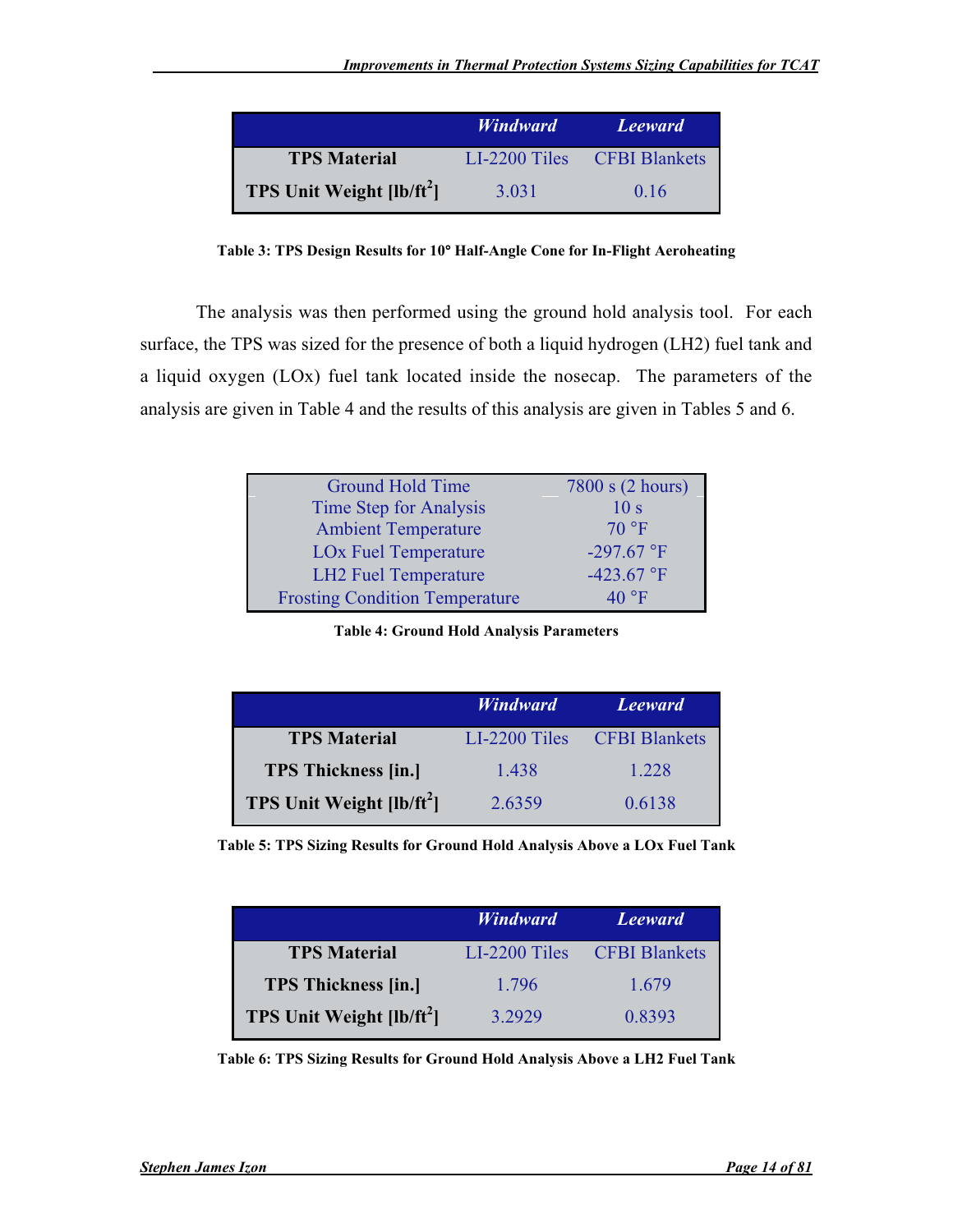As a check to see if the results make physical sense, the temperature profiles for each TPS material configuration were graphed versus time. This will also give an indication whether or not the design constraints have been satisfied. Figures 7 and 8 show the nodal temperature profiles for the LH2 sized TPS materials, and Figures 9 and 10 show the nodal temperature profiles for the LOx sized TPS materials.



Figure 7: Nodal Temperature Histories for LI-2200 Sized Over LH2 Tank



Figure 8: Nodal Temperature Histories for CFBI Sized Over LH2 Tank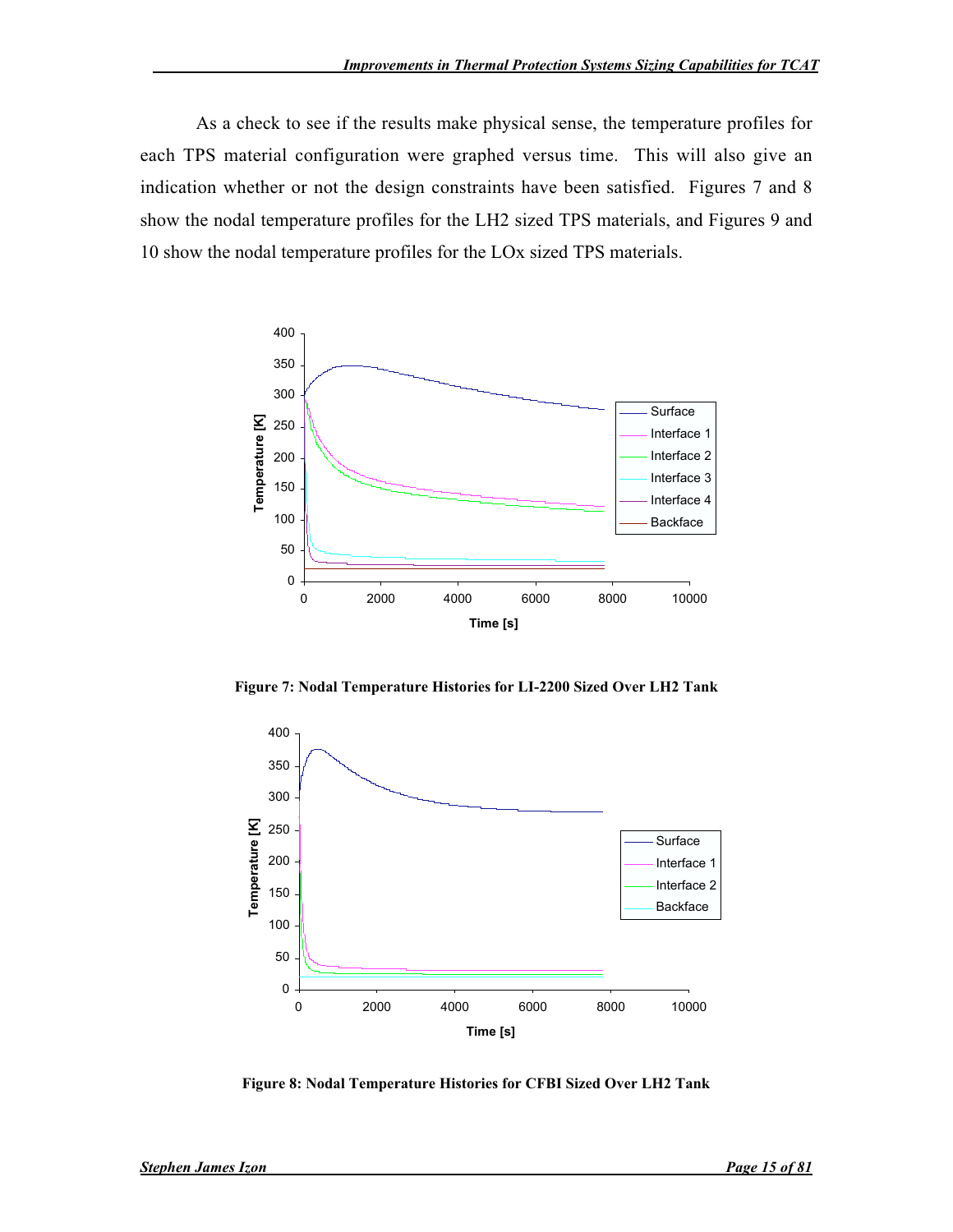

Figure 9: Nodal Temperature Histories for LI-2200 Sized Over LOx Tank



Figure 10: Nodal Temperature Histories for CFBI Sized Over LOx Tank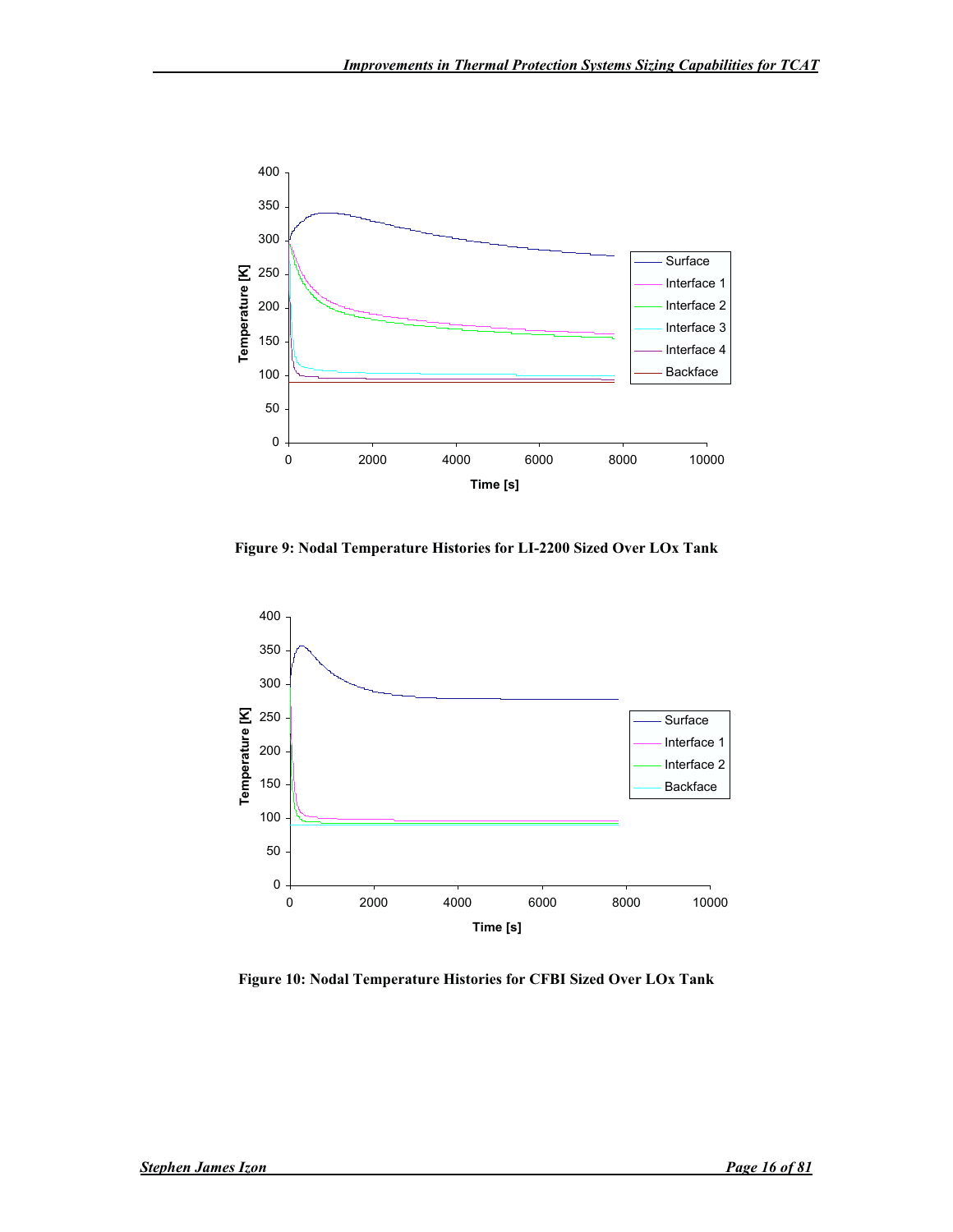In each of these nodal temperature histories, we see that the temperature of the surface never drops below 277.6 K  $(40 \degree F)$ , which is the surface frosting constraint. Also, the temperature of the backface remains constant and equal to the fuel temperature specified for each case. Therefore, we can be confident that problems constraints have been met. Also, the temperature profiles are all approaching a steady state value at the end of the analysis. The profiles all increase in temperature through the depth of the stack, starting with the lowest temperature at the backface and the highest temperature at the surface. There is also no overlap or crossing of temperature profiles during the analysis. This provides assurance that the numerical method is accurately modeling the physical heat transfer mechanism.

We see that for the windward surface, the unit weight of the LOx sized TPS is lower than the unit weight obtained from the aeroheating analysis. However, the unit weight of the LH2 sized TPS is higher than that of the aeroheating analysis. This means that the TPS sized for aeroheating is sufficiently thick to prevent surface frosting if a LOx tank is located in the nosecap, but it is not thick enough if a LH2 is located in the nosecap.

Now, examining the results of the leeward surface, we see that the unit weights of both the LOx sized and LH2 sized TPS are higher than that of the aeroheating results. If we consider the thicknesses of the TPS alone, we can see that the TPS sized for aeroheating at the very first body point of the leeward side is thick enough to insulate the TPS from the effects of a LOx tank, but still is not thick enough for the LH2 tank. This means that although the TPS may be able to sustain the heat loads experienced by the inflight aeroheating, the TPS still is not adequately sized for a complete mission profile. If the TPS results from the aeroheating analysis alone were used to construct the vehicle, then the majority of the surface of the vehicle would experience surface frosting. This would result in adverse operating conditions, which could result in TPS damage or possible mission failure.

The increase in unit weights calculated from the ground hold analysis will of course affect the overall dry weight of the vehicle. This could possibly result in a significant increase in cost. Although cost is an important design driver, performance must not be neglected. Therefore, in order to provide the most accurate results and meet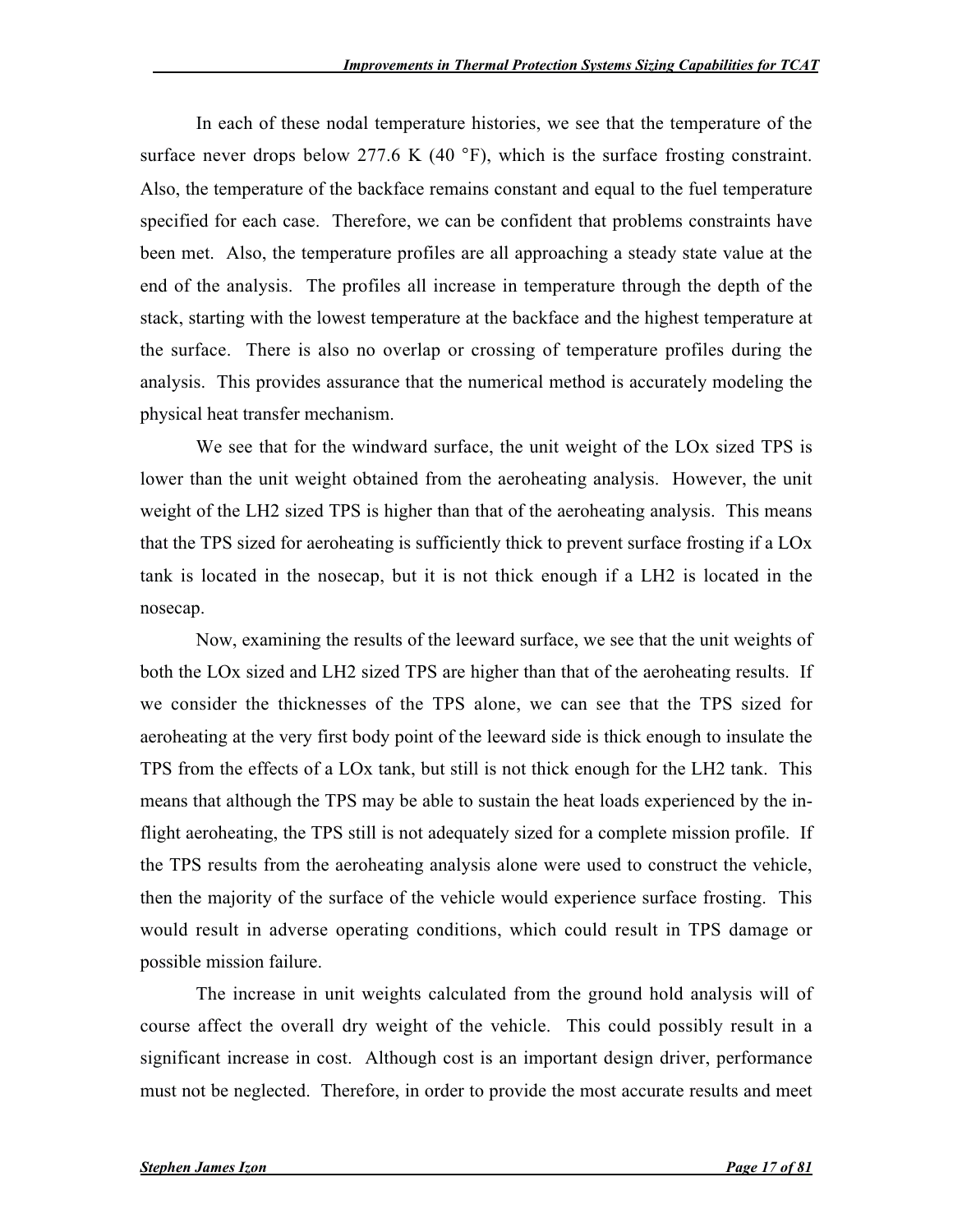all performance expectations, the TPS should be sized for both ground hold and in-flight aeroheating, with the TPS thicknesses and unit weights satisfying both sets of constraints selected for the final design.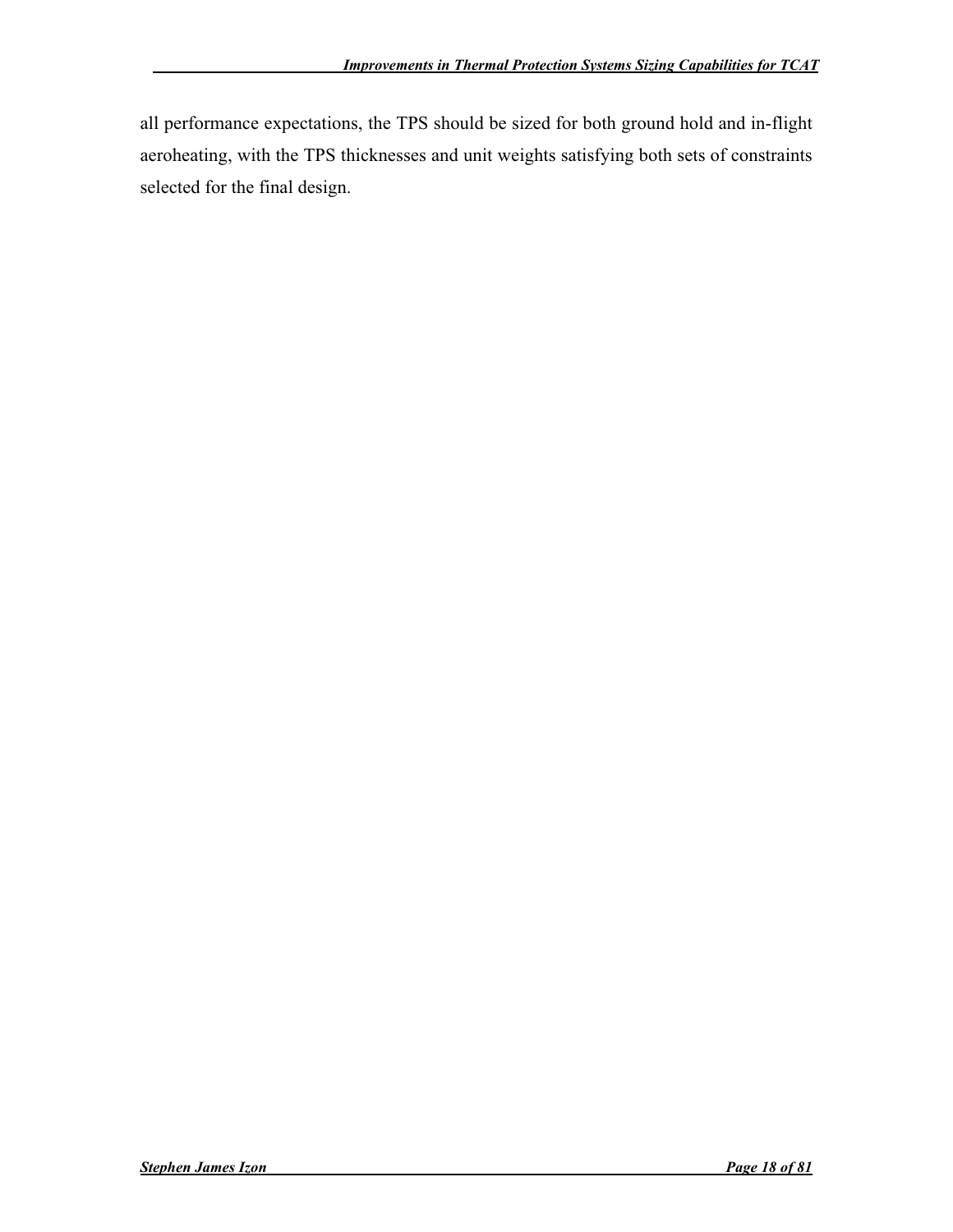#### 4.0 Crank-Nicolson Method and TCAT

The simple implicit method used in TCAT's aeroheating analysis has been replaced with the Crank-Nicolson finite difference method in order to increase numerical accuracy and to decrease computational time.

#### Finite Difference Equations

The one-dimensional heat equation discretized at the interior nodes, using the nodal map shown in Figure 11, with a simple implict central finite difference scheme results in equation (14).

$$
T_i^n = -\frac{\alpha_i \Delta t}{\Delta x^2} \left( T_{i-1}^{n+1} - 2T_i^{n+1} + T_{i+1}^{n+1} \right) + T_i^{n+1}
$$
 (14)



Figure 11: Nodal Mesh Map for Interior Nodes

Using the same nodal mesh map, the discretization of the one-dimensional heat equation with the Crank-Nicolson method results in equation (15).

$$
\left(1 - \frac{\alpha_i \Delta t}{\Delta x^2}\right) T_i^n + \frac{\alpha_i \Delta t}{2\Delta x^2} \left(T_{i+1}^n + T_{i-1}^n\right) = -\frac{\alpha_i \Delta t}{2\Delta x^2} \left(T_{i-1}^{n+1} - 2T_i^{n+1} + T_{i+1}^{n+1}\right) + T_i^{n+1}
$$
(15)

Rearranging this equation such that  $f$  is equal to the information at the next time step minus the information at the current time step, we arrive at equation (16).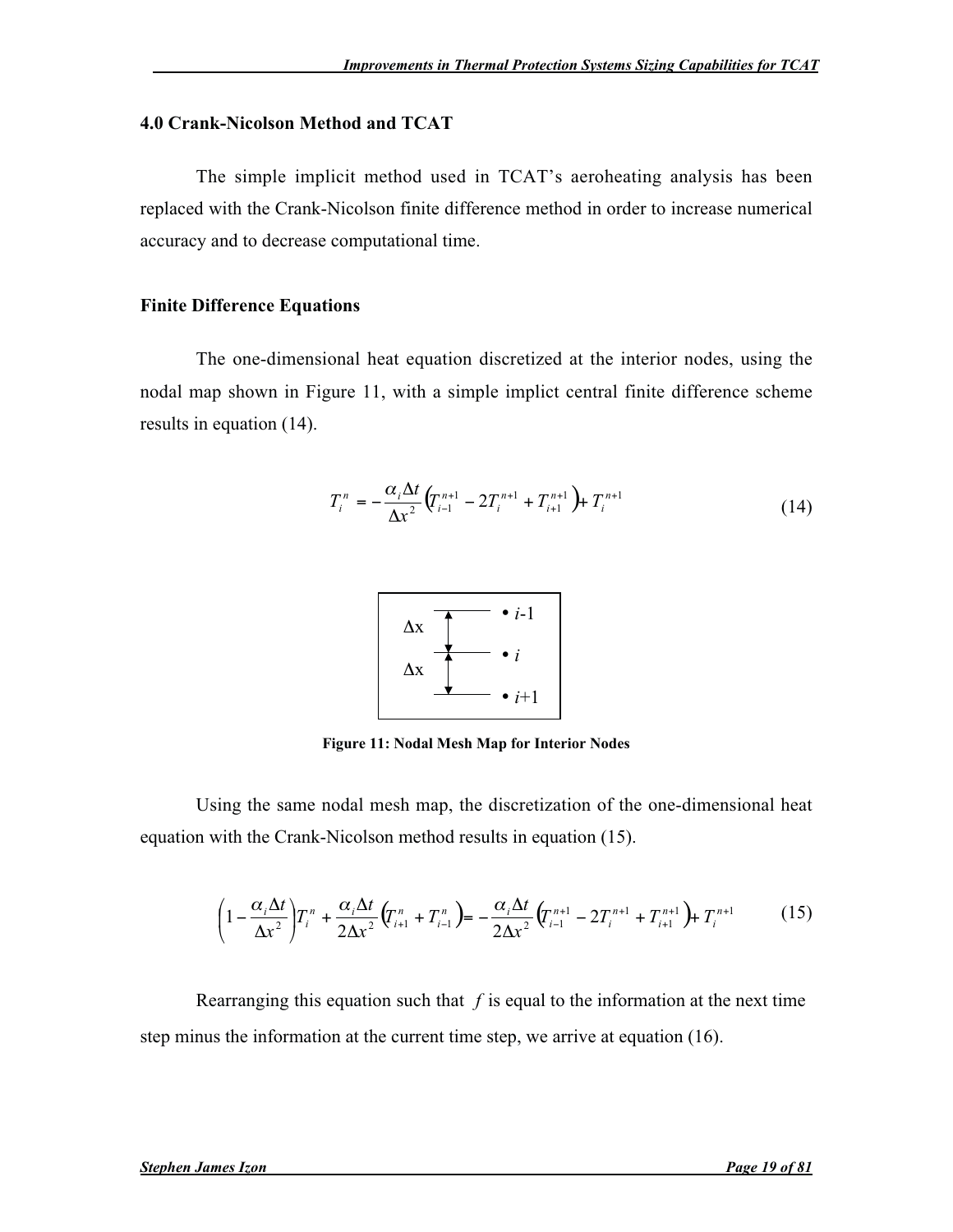$$
f_i = -\frac{\alpha_i \Delta t}{2\Delta x^2} \left( T_{i-1}^{n+1} - 2T_i^{n+1} + T_{i+1}^{n+1} \right) + T_i^{n+1} - \left( 1 - \frac{\alpha_i \Delta t}{\Delta x^2} \right) T_i^n - \frac{\alpha_i \Delta t}{2\Delta x^2} \left( T_{i+1}^n + T_{i-1}^n \right) \tag{16}
$$

This equation is now in the same form as the equations used in TCAT's solution process. The resulting system of equations is iteratively solved using the Newton-Raphson method. First, the Jacobian Matrix is formed.

$$
J_{i,j} = \frac{\partial f_i}{\partial T_j^{n+1}} \tag{17}
$$

The system of equations is now in the form  $Ax = b$ , given in equation (10), where A is the Jacobian matrix, x is the temperature change at time  $n + 1$  and  $b = -f$  at time n.

$$
\begin{bmatrix}\n\frac{\partial f_1}{\partial T_1^{n+1}} & \frac{\partial f_1}{\partial T_2^{n+1}} & 0 & 0 & 0 & 0 \\
\frac{\partial f_2}{\partial T_1^{n+1}} & \frac{\partial f_2}{\partial T_2^{n+1}} & \frac{\partial f_2}{\partial T_3^{n+1}} & 0 & 0 & 0 \\
0 & \frac{\partial f_3}{\partial T_2^{n+1}} & \frac{\partial f_3}{\partial T_3^{n+1}} & \frac{\partial f_3}{\partial T_4^{n+1}} & 0 & 0 \\
0 & 0 & \ddots & \ddots & \ddots & 0 \\
0 & 0 & 0 & \frac{\partial f_{N-1}}{\partial T_{N-2}^{n+1}} & \frac{\partial f_{N-1}}{\partial T_{N-1}^{n+1}} & \frac{\partial f_{N-1}}{\partial T_{N}^{n+1}}\n\end{bmatrix}\n\begin{bmatrix}\n\Delta T_1 \\
\Delta T_2 \\
\Delta T_3 \\
\vdots \\
\Delta T_{N-1} \\
\Delta T_{N-1}\n\end{bmatrix} = \begin{bmatrix}\n-f_1 \\
-f_2 \\
-f_3 \\
\vdots \\
-f_{N-1} \\
-f_{N-1} \\
-f_N\n\end{bmatrix}
$$
\n(18)

Solution of this system is performed by making an initial guess for the temperature at the next time level  $n + 1$  and iteratively solving for the residual  $\Delta T^{n+1}$  using the Thomas Algorithm until convergence is achieved.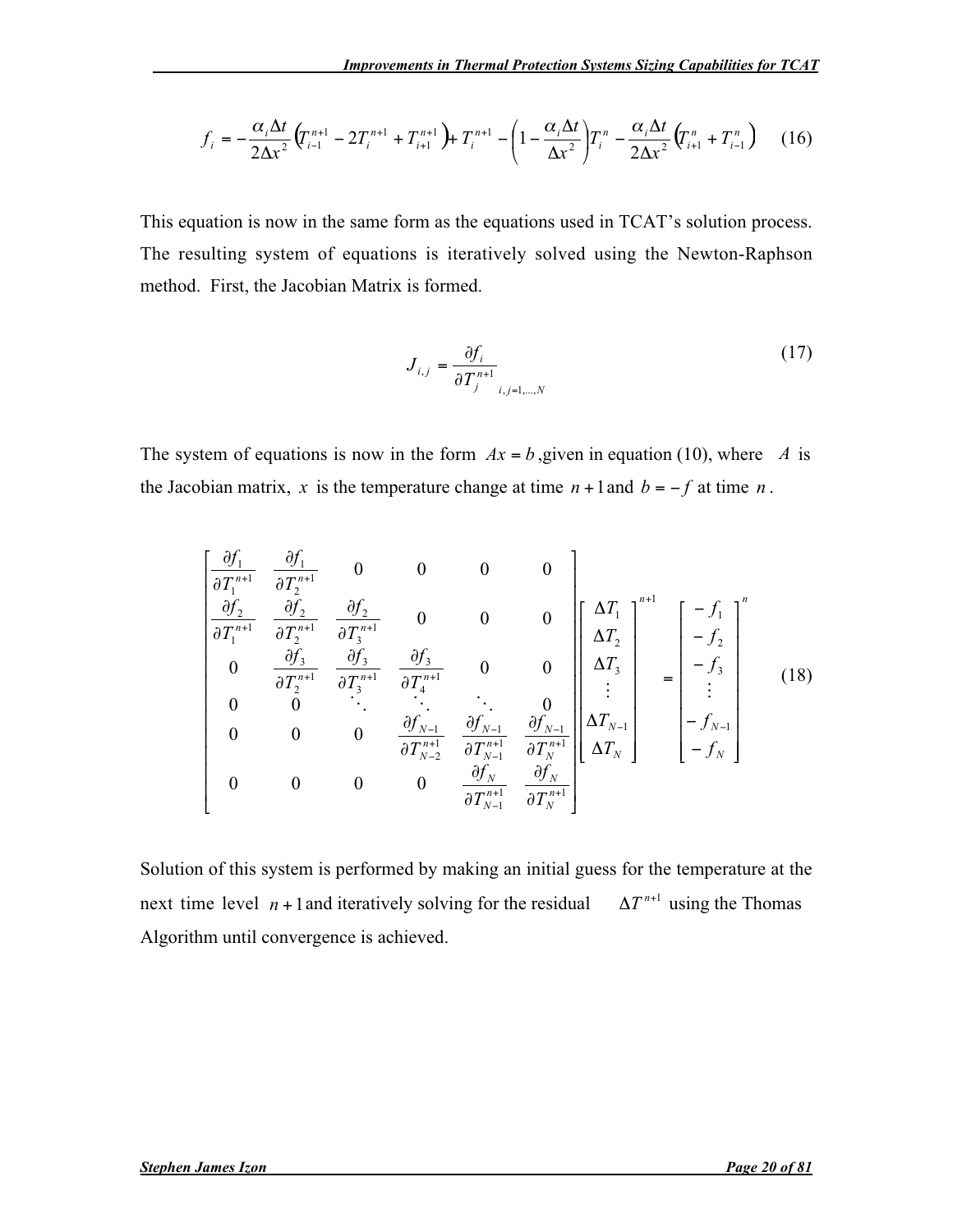# 5.0 World Wide Web Interface

The web version of TCAT has been completely restructured in order to provide a more intuitive user interface. The greeting page of TCAT welcomes the user with an animation in Macromedia Flash format. Following the animation, the user can select the 'TCAT' link that appears in the center of the screen to go to the main content page. It is here that the user can select which version of TCAT to use for the analysis.



Figure 12: Screen Shot of TCAT Welcome Page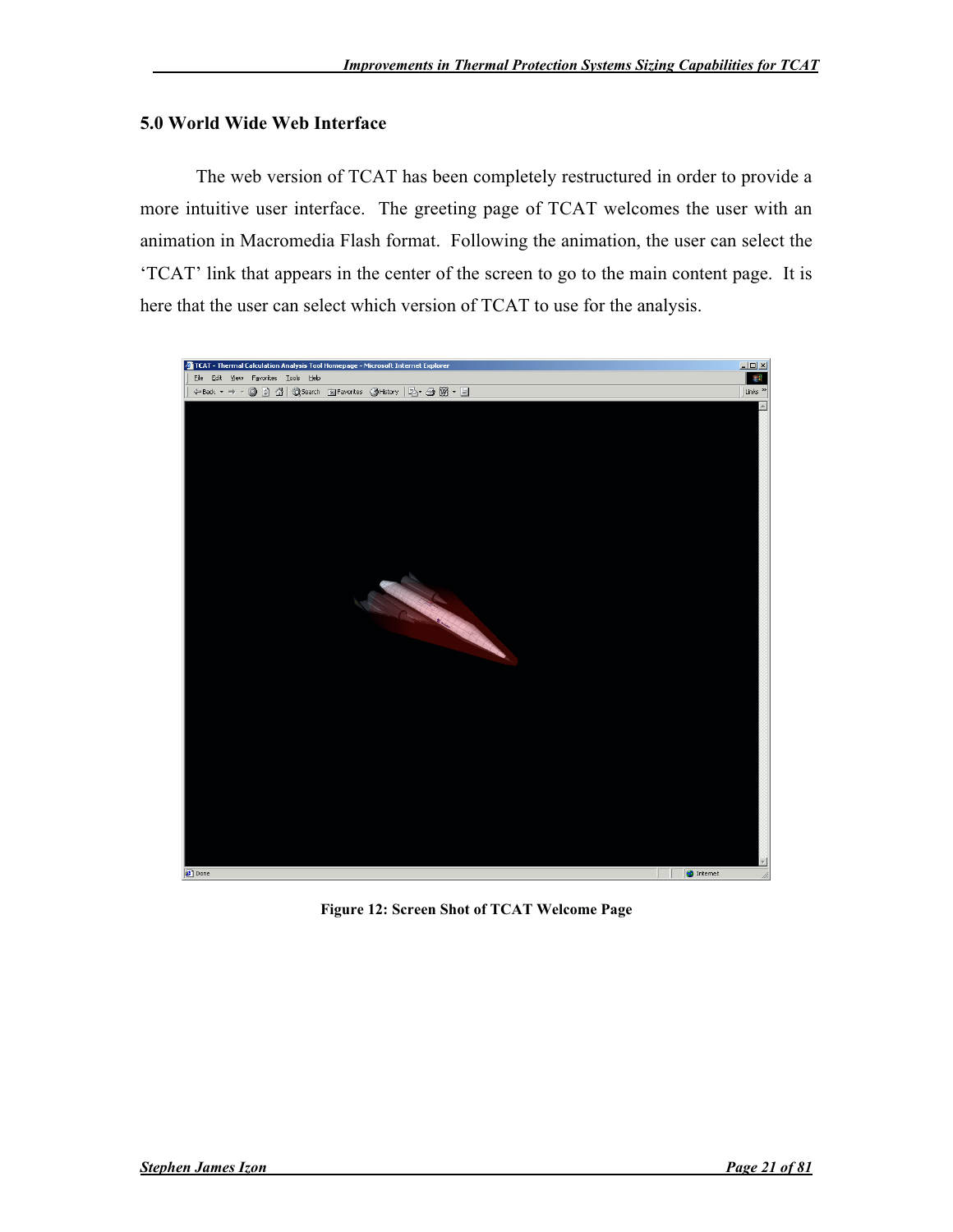## Ground Hold Analysis

If the groundhold analysis is selected, a menu appears in the content frame of the page where the user can choose to analyze a single TPS configuration, or compare three TPS configurations. If the user selects the single configuration analysis, the single analysis page appears in the content window.

| File Edit View Favorites Tools Help                                                                                        | +Back → → ◎ ⑦ △ ◎Search @Favorites ③History   A → △ 爾 → 目                                                                                                                                                                                                                                                                                                                                                                                                                                                                                                                                                                                                                                                                                                                                                                                                                                                                                      |                                                     | 40<br>Links <sup>&gt;&gt;</sup> |  |  |  |
|----------------------------------------------------------------------------------------------------------------------------|------------------------------------------------------------------------------------------------------------------------------------------------------------------------------------------------------------------------------------------------------------------------------------------------------------------------------------------------------------------------------------------------------------------------------------------------------------------------------------------------------------------------------------------------------------------------------------------------------------------------------------------------------------------------------------------------------------------------------------------------------------------------------------------------------------------------------------------------------------------------------------------------------------------------------------------------|-----------------------------------------------------|---------------------------------|--|--|--|
| <b>TCAT</b>                                                                                                                | <b>T-CAT Groundhold Analysis for Single Stackup</b>                                                                                                                                                                                                                                                                                                                                                                                                                                                                                                                                                                                                                                                                                                                                                                                                                                                                                            |                                                     |                                 |  |  |  |
| <b>TCAT Home</b><br>Aerothermal<br>Analysis<br>Groundhold<br>Analysis<br>File Upload<br><b>About TCAT</b><br>Documentation | Use the groundhold analysis feature to size thermal protection system material thicknesses<br>using an isothermal boundary condition. This tool is useful for application which require the<br>sizing of TPS materials located above cryogenic fuel tanks. The temperature at the backface<br>of the last TPS material is assumed to be constant and equal to the temperature of the<br>cryogenic fuel. The TPS material is sized such that the temperature of the surface TPS<br>material does not fall below the frosting condition temperature, which is specified by the<br>user. The user can also specify a constant heat transfer from the atmosphere, which is<br>determined as a function of the ambient temperature.<br>Note: When creating the TPS material stackup, please select the number of materials, then<br>select the materials according to the choice of the number of materials, starting with the<br>surface material. |                                                     |                                 |  |  |  |
|                                                                                                                            | <b>Define Constants for Analysis Below</b>                                                                                                                                                                                                                                                                                                                                                                                                                                                                                                                                                                                                                                                                                                                                                                                                                                                                                                     | <b>Create TPS Material Stackup</b><br><b>Below</b>  |                                 |  |  |  |
|                                                                                                                            | Groundhold Duration:<br>l s                                                                                                                                                                                                                                                                                                                                                                                                                                                                                                                                                                                                                                                                                                                                                                                                                                                                                                                    | Number of Materials                                 |                                 |  |  |  |
|                                                                                                                            | Timestep for Analysis:<br>$\mathbf{s}$                                                                                                                                                                                                                                                                                                                                                                                                                                                                                                                                                                                                                                                                                                                                                                                                                                                                                                         | Select Layer to Optimize                            |                                 |  |  |  |
|                                                                                                                            | Ambient Temperature:<br>deg F                                                                                                                                                                                                                                                                                                                                                                                                                                                                                                                                                                                                                                                                                                                                                                                                                                                                                                                  | $\overline{\phantom{a}}$<br>Select Surface Material |                                 |  |  |  |
|                                                                                                                            | Fuel Temperature:<br>deg F                                                                                                                                                                                                                                                                                                                                                                                                                                                                                                                                                                                                                                                                                                                                                                                                                                                                                                                     | Select Second Material<br>≖                         |                                 |  |  |  |
|                                                                                                                            | Frost Condition<br>deg F<br>Temp:                                                                                                                                                                                                                                                                                                                                                                                                                                                                                                                                                                                                                                                                                                                                                                                                                                                                                                              | Select Third Material<br>▾                          |                                 |  |  |  |
|                                                                                                                            |                                                                                                                                                                                                                                                                                                                                                                                                                                                                                                                                                                                                                                                                                                                                                                                                                                                                                                                                                | ▼<br>Select Fourth Material                         |                                 |  |  |  |
|                                                                                                                            |                                                                                                                                                                                                                                                                                                                                                                                                                                                                                                                                                                                                                                                                                                                                                                                                                                                                                                                                                | ▾<br>Select Fifth Material                          |                                 |  |  |  |
|                                                                                                                            |                                                                                                                                                                                                                                                                                                                                                                                                                                                                                                                                                                                                                                                                                                                                                                                                                                                                                                                                                |                                                     |                                 |  |  |  |
| Webmaster:                                                                                                                 | Run Groundhold                                                                                                                                                                                                                                                                                                                                                                                                                                                                                                                                                                                                                                                                                                                                                                                                                                                                                                                                 | Reset Data                                          |                                 |  |  |  |
| <b>Stephen James</b>                                                                                                       |                                                                                                                                                                                                                                                                                                                                                                                                                                                                                                                                                                                                                                                                                                                                                                                                                                                                                                                                                |                                                     |                                 |  |  |  |
| Izon                                                                                                                       |                                                                                                                                                                                                                                                                                                                                                                                                                                                                                                                                                                                                                                                                                                                                                                                                                                                                                                                                                |                                                     |                                 |  |  |  |
|                                                                                                                            |                                                                                                                                                                                                                                                                                                                                                                                                                                                                                                                                                                                                                                                                                                                                                                                                                                                                                                                                                |                                                     |                                 |  |  |  |
|                                                                                                                            |                                                                                                                                                                                                                                                                                                                                                                                                                                                                                                                                                                                                                                                                                                                                                                                                                                                                                                                                                |                                                     |                                 |  |  |  |
|                                                                                                                            |                                                                                                                                                                                                                                                                                                                                                                                                                                                                                                                                                                                                                                                                                                                                                                                                                                                                                                                                                |                                                     |                                 |  |  |  |
|                                                                                                                            |                                                                                                                                                                                                                                                                                                                                                                                                                                                                                                                                                                                                                                                                                                                                                                                                                                                                                                                                                |                                                     |                                 |  |  |  |

Figure 13: Screen Shot of TCAT Ground Hold Single Analysis Page

The user must input the duration of the groundhold, the time step for the analysis, the ambient temperature of the air during groundhold, the fuel temperature for the isothermal boundary condition, and the surface frosting condition temperature. The user must also build the TPS configuration using the pull-down menus on the right side of the content window. While building the TPS configuration, the user can select the number of materials to use in the configuration. There is also the option to optimize either the first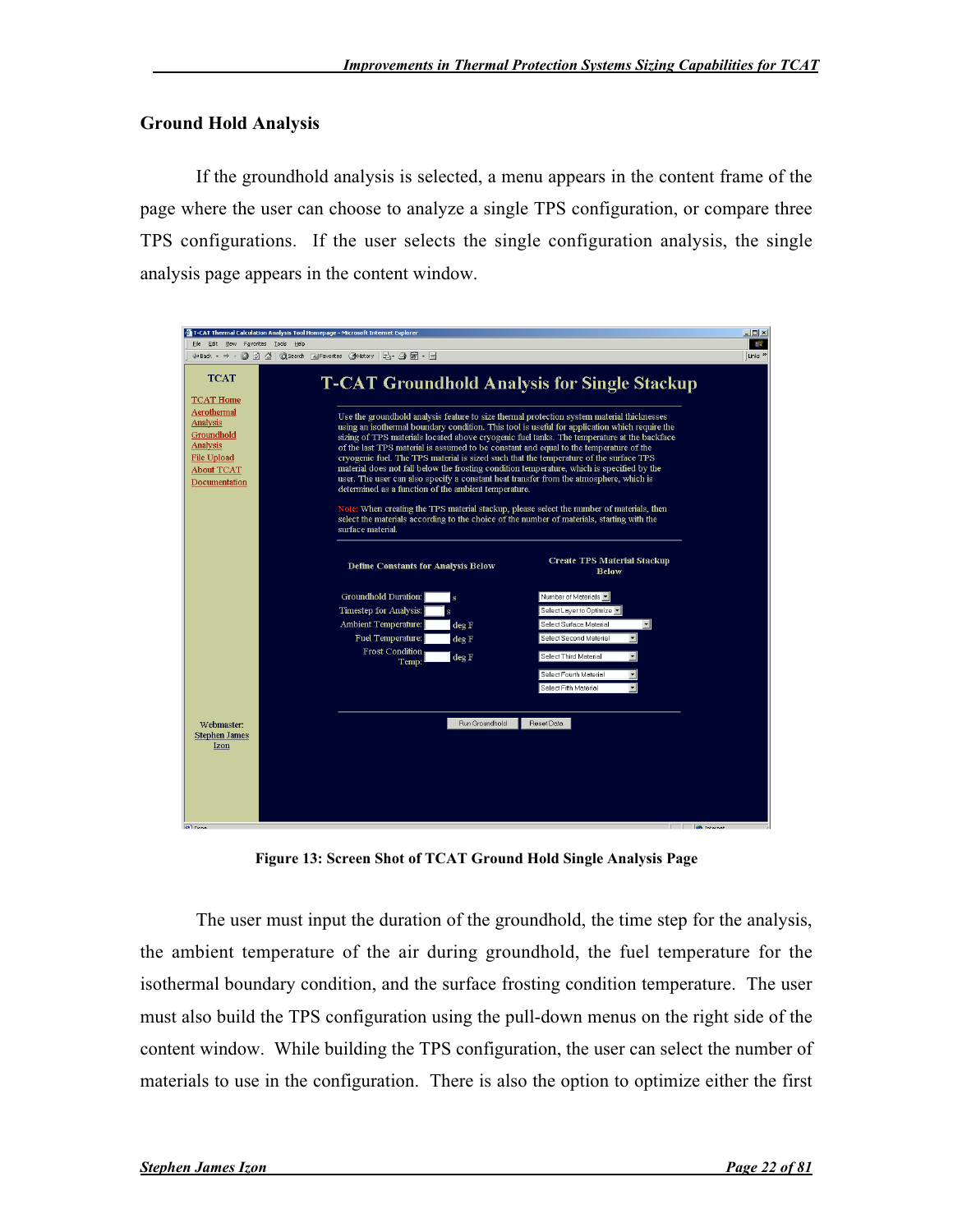or the second layer of the TPS configuration. This option is useful because some TPS configurations, such as RCC, SiC, or TUFI are comprised of a thin composite surface layer and a diffusion layer. The surface layer remains the same thickness; however, the diffusion layer is sized for the analysis.

If the user selects the multiple configuration comparison, the multiple analysis page appears in the content window.



Figure 14: Screen Shot of TCAT Ground Hold Multiple Analysis Page

Here, the user can build up to three different TPS material configurations. This option works in the same way as the single stackup option, the only difference being that there are now three sets of pull down menus in which the user can build their own material stackups. The results for each analysis are stored in different files, which are compared to determine which material stackup option provides the minimum material unit weight for the analysis. The results are then returned to the user in a new window.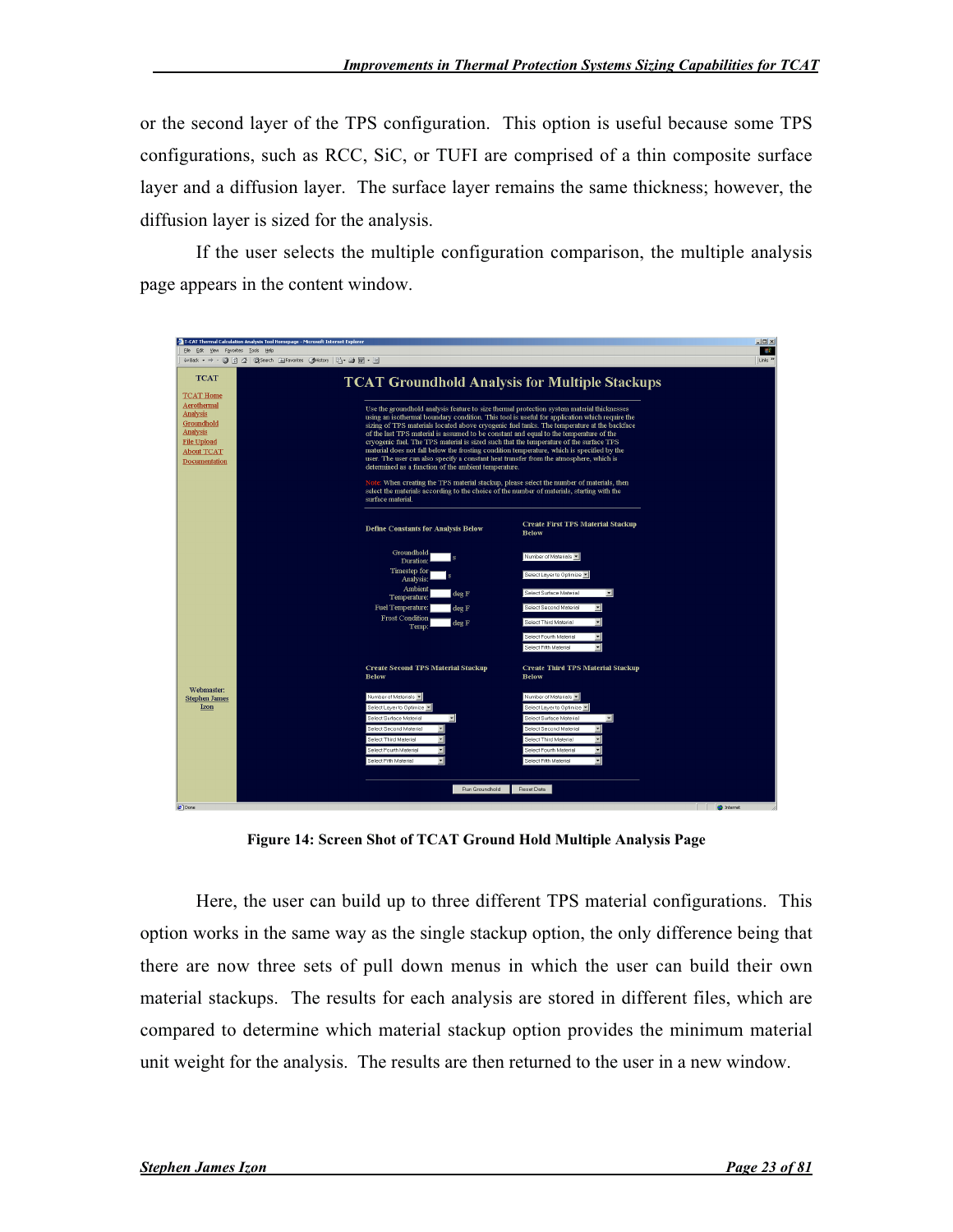#### Aeroheating Analysis

The web pages for the original TCAT aeroheating program have been integrated into the new TCAT website. This means that both the aeroheating analysis and ground hold analysis can be performed at the same location. The original functionality of TCAT's aeroheating analysis has remained unchanged. A screen shot of TCAT's aeroheating analysis configuration is shown in Figure 15.



Figure 15: Screen Shot of TCAT Aeroheating Analysis Page

## MINIVER File Upload

There is now an option available for the user to upload a MINIVER file from their PC to the Space Systems Design Lab's web server. This option was made available because in order to perform aeroheating analyses using TCAT, a MINIVER file is required. To access the file upload interface, the user can simply click on the "File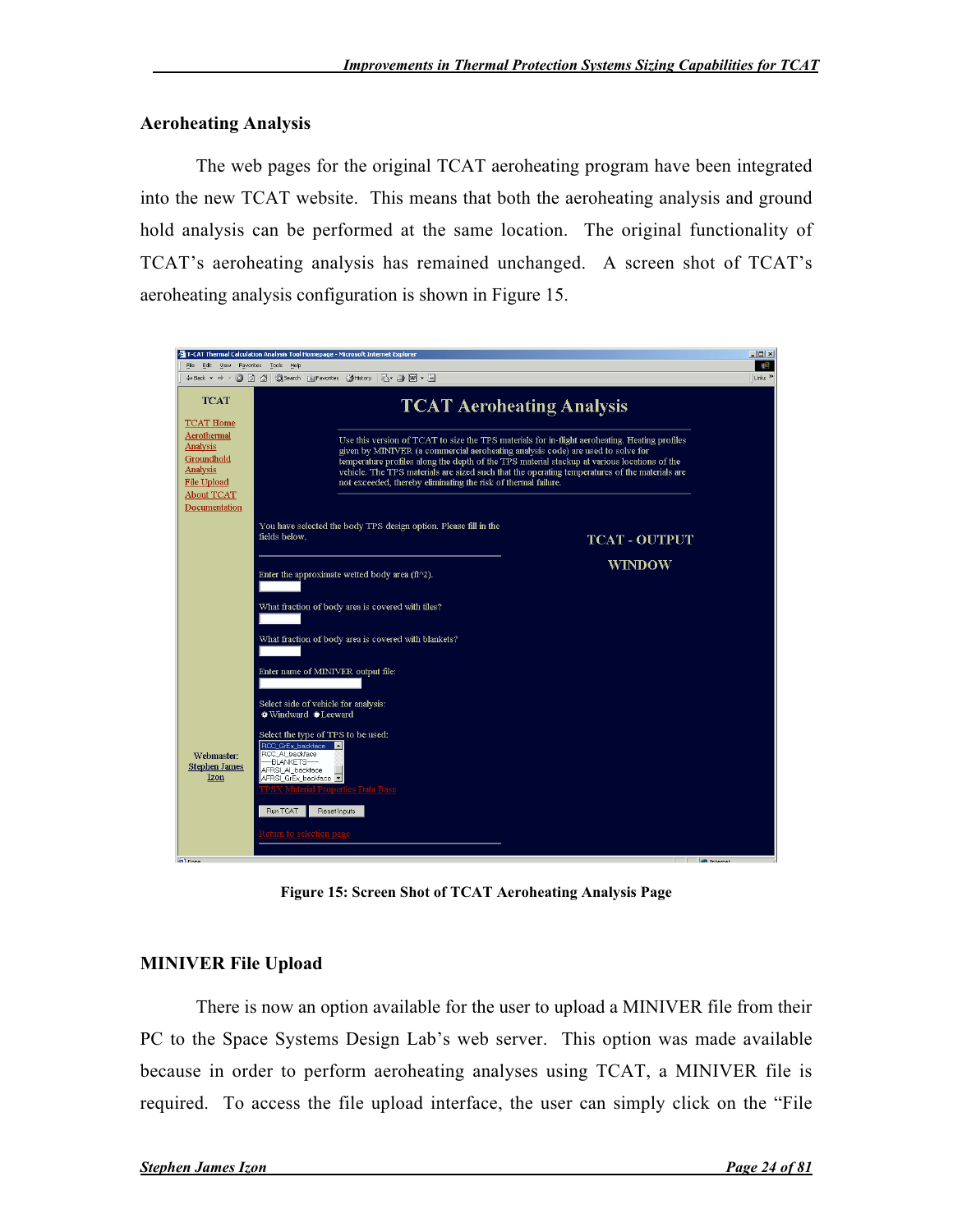Upload, link in the main menu, or go to the aeroheating analysis page where a link to the file upload page is also available.. When the file upload screen appears, the user can then click on the browse button to locate a MINIVER file from their PC's hard drive. The user can specify up to three files to upload at once, with a maximum file size of 1 MB. Once the upload button is pressed, the file is automatically uploaded to the SSDL web server where the aeroheating analysis files are located. The CGI script to perform the file upload was taken from the "Perl Services, website, which is located at http://www.perlservices.net/en/programs/psupload/index.shtml. The html files associated with the 'upload.cgi' script have been modified to conform to TCAT's site layout.

| $-12X$<br>T-CAT Thermal Calculation Analysis Tool Homepage - Microsoft Internet Explorer |                                                                                                                                                                                                                                                                                                                |                                   |  |  |  |  |  |  |
|------------------------------------------------------------------------------------------|----------------------------------------------------------------------------------------------------------------------------------------------------------------------------------------------------------------------------------------------------------------------------------------------------------------|-----------------------------------|--|--|--|--|--|--|
| File Edit View Favorites Tools Help                                                      | ←Back ▼ → ▼ ③ ② ③ △   ◎Search ④Favorites ④History   吗▼ ④ 國 ▼ 国                                                                                                                                                                                                                                                 | <b>SEC</b><br>Links <sup>33</sup> |  |  |  |  |  |  |
| <b>TCAT</b><br><b>TCAT Home</b><br>Aerothermal<br>Analysis<br>Groundhold                 | <b>MINIVER File Upload</b><br>Use this form to upload your MINIVER file to our web server to run your aeroheating<br>analyses. The file should have the .s extension. When running your aeroheating analyses,<br>simply enter the name of the file into the appropriate form entry of the aeroheating analysis |                                   |  |  |  |  |  |  |
| Analysis<br><b>File Upload</b><br><b>About TCAT</b><br>Documentation                     | page.<br>File $1:$<br>Browse<br>File $2:$<br>Browse                                                                                                                                                                                                                                                            |                                   |  |  |  |  |  |  |
|                                                                                          | File $3:$<br>Browse<br>Upload!                                                                                                                                                                                                                                                                                 |                                   |  |  |  |  |  |  |
|                                                                                          | © 2001, Jim Melanson                                                                                                                                                                                                                                                                                           |                                   |  |  |  |  |  |  |
| Webmaster:<br><b>Stephen James</b><br>Izon                                               |                                                                                                                                                                                                                                                                                                                |                                   |  |  |  |  |  |  |
| Done                                                                                     |                                                                                                                                                                                                                                                                                                                | <b>O</b> Internet                 |  |  |  |  |  |  |

Figure 16: Screen Shot of TCAT MINIVER File Upload Page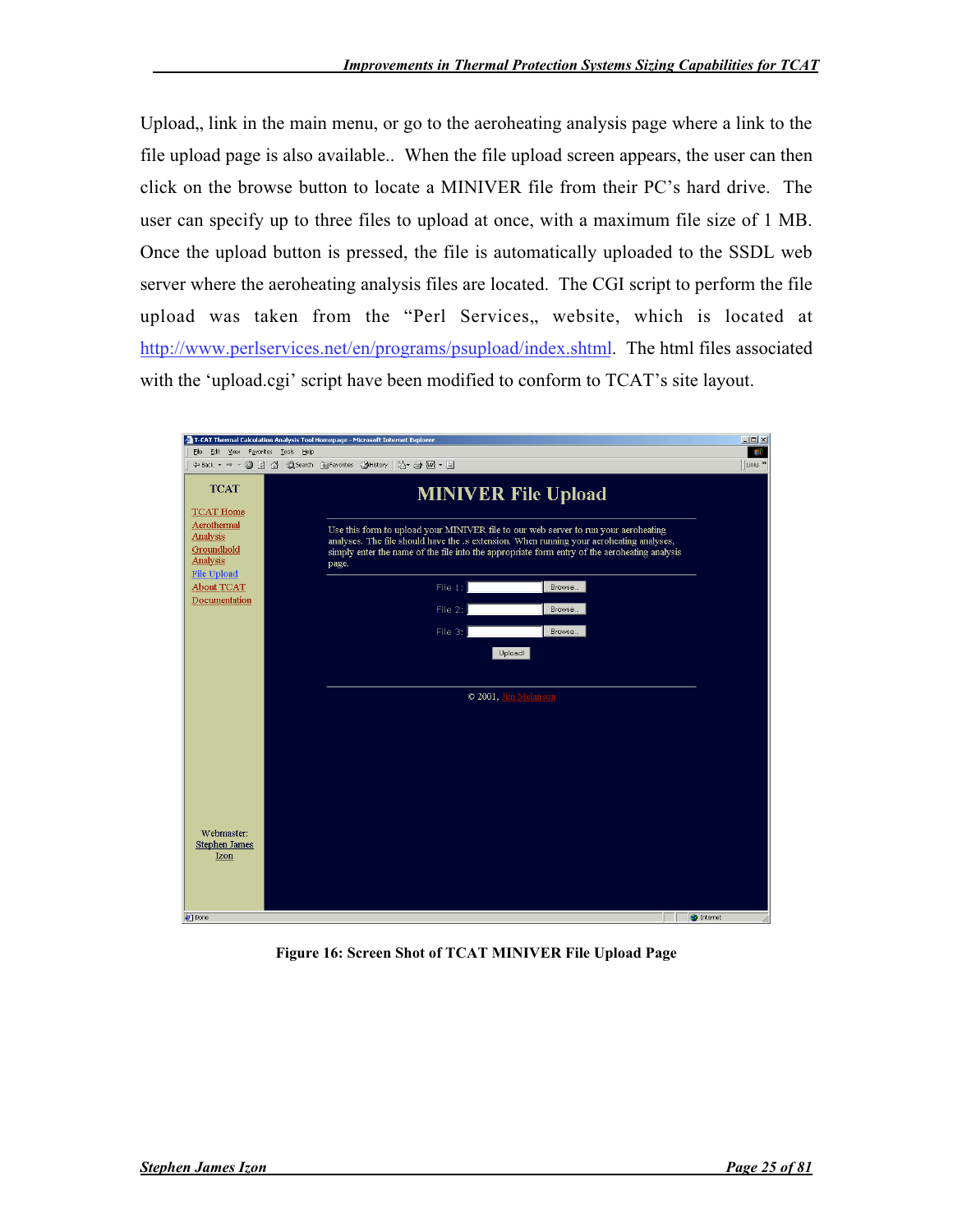#### 6.0 Conclusions

The capabilities of TCAT at its inception, although accurate at calculating TPS material thicknesses when compared to commercial heating codes such as SINDA, did not provide complete results that are required for thermal protection system sizing analyses. TCAT was capable of sizing TPS materials for in-flight aeroheating; however, the capability to size TPS for ground hold operations was still missing. In order to meet this goal, TCAT's capabilities were augmented with the addition of a ground hold analysis tool. This ground hold analysis tool can size the TPS materials for body points located above cryogenic fuel tanks using an isothermal boundary condition at the backface of the fuel tank structure and a constant heat transfer rate from the atmosphere to the surface of the TPS. The results of this analysis tool can be compared to the results given by the aeroheating analysis to determine the TPS thicknesses required at each body point location to meet both the aeroheating and ground hold temperature constraints.

In our test case, we discovered that in some instances the TPS sized for aeroheating may be sufficiently thick to prevent surface frosting. This was evidenced in the case of the TPS sized for the windward side of the 10° half-angle cone with a LOx tank located inside the cone. However, for the rest of the analyses it was determined that the TPS sized for aeroheating were not sufficient to meet the constraints of the ground hold. Therefore, the design tool created specifically for the sizing of TPS during ground hold should be integrated into the TPS design process.

Even with the ground hold analysis tool developed, TCAT's capabilities are not yet entirely developed. A method of integrating the ground hold and aeroheating analysis should be developed so that the TPS thicknesses of each individual analysis do not need to be compared on a point-by-point basis. This could be achieved by integrating the ground hold temperature and heat transfer profiles for each body point into the MINIVER file that includes the radiation equilibrium temperature and heat transfer profiles during in-flight trajectory. The entire analysis could be performed using this single input file, with the method of analysis switching from ground hold constraints to in-flight aeroheating constraints, returning the optimal TPS thickness that satisfies both sets of constraints to the user.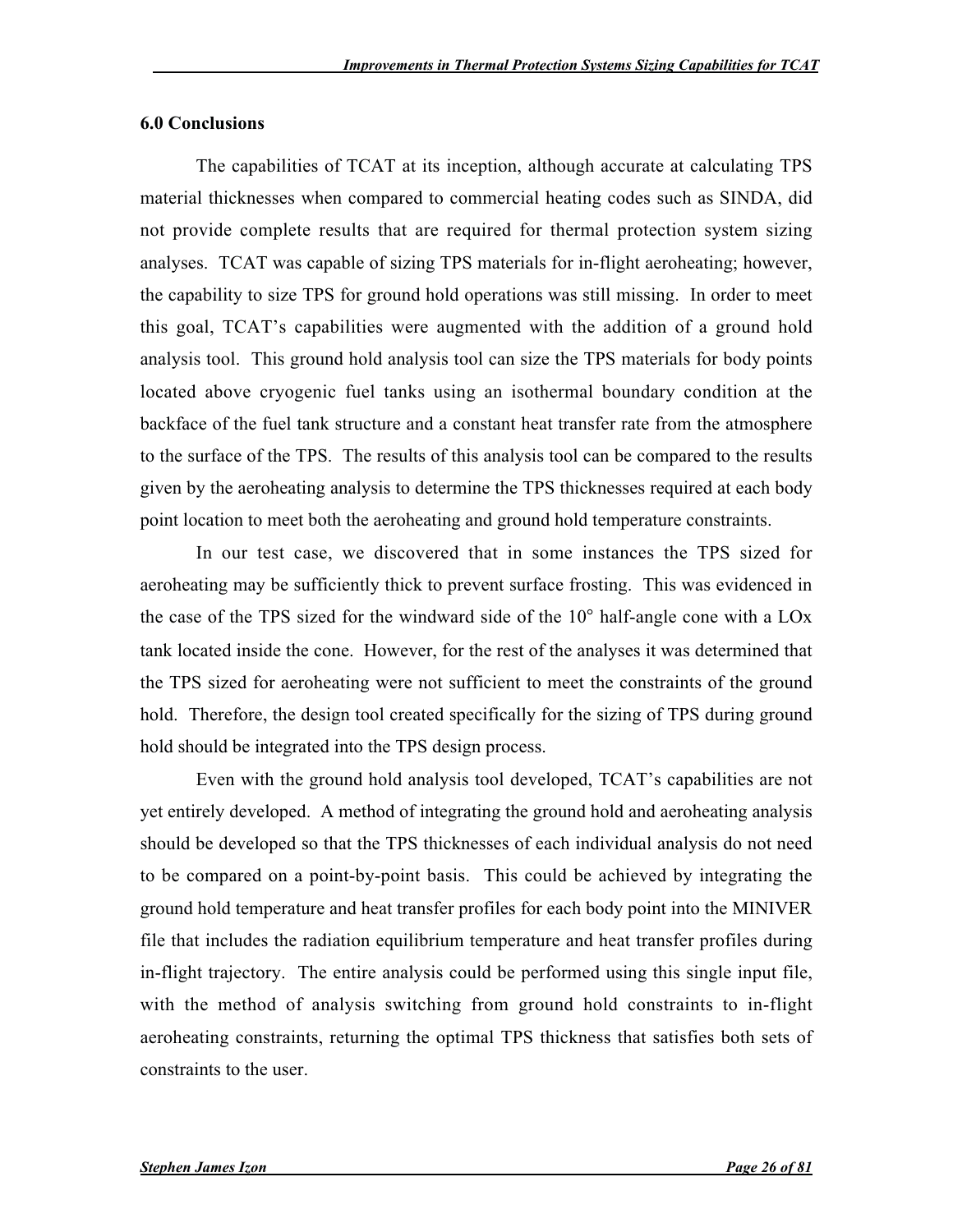| Time (s) | Altitude (ft) | Velocity (ft/s) | <b>Angle of Attack</b> | <b>Bank Angle</b> |
|----------|---------------|-----------------|------------------------|-------------------|
| 45.3     | 373800        | 24590           | 41.26                  | 0                 |
| 90.3     | 351500        | 24620           | 41.21                  | 0                 |
| 135.3    | 329500        | 24640           | 40.46                  | 0                 |
| 180.3    | 308000        | 24660           | 40.65                  | 0                 |
| 225.3    | 288000        | 24660           | 41.9                   | 0                 |
| 270.3    | 269700        | 24610           | 39.39                  | 0                 |
| 315.3    | 256300        | 24470           | 40.71                  | 0                 |
| 360.3    | 250200        | 24220           | 41.74                  | 0                 |
| 405.3    | 247000        | 23920           | 39.95                  | 0                 |
| 450.3    | 244600        | 23610           | 39.28                  | 0                 |
| 495.3    | 242500        | 23280           | 39.66                  | 0                 |
| 545.3    | 240000        | 22880           | 39.07                  | 0                 |
| 569.3    | 238800        | 22680           | 39.32                  | 0                 |
| 593.3    | 237700        | 22470           | 39.02                  | 0                 |
| 617.3    | 236600        | 22250           | 39.25                  | 0                 |
| 641.3    | 235300        | 22020           | 39.48                  | 0                 |
| 665.3    | 233700        | 21780           | 39.97                  | 0                 |
| 689.3    | 232000        | 21530           | 40.01                  | 0                 |
| 713.3    | 232300        | 21260           | 40.25                  | 0                 |
| 737.3    | 230300        | 20980           | 40.46                  | 0                 |
| 761.3    | 227900        | 20680           | 40.14                  | 0                 |
| 785.3    | 225200        | 20360           | 40.16                  | 0                 |
| 809.3    | 223000        | 20020           | 40.16                  | 0                 |
| 833.3    | 219000        | 19650           | 40.27                  | 0                 |
| 857.3    | 215300        | 19240           | 40.4                   | 0                 |
| 881.3    | 211400        | 18790           | 40.12                  | 0                 |
| 905.3    | 207600        | 18300           | 40.3                   | 0                 |
| 929.3    | 205600        | 17760           | 40.01                  | 0                 |
| 953.3    | 202500        | 17180           | 42                     | 0                 |
| 977.3    | 197200        | 16540           | 40.9                   | 0                 |
| 1001     | 192200        | 15870           | 40.75                  | 0                 |
| 1025     | 187200        | 15130           | 39.87                  | 0                 |
| 1049     | 182600        |                 | 39.43                  | 0                 |
| 1073     | 179600        | 14350           | 39.53                  | 0                 |
| 1097     | 176600        | 13570<br>12790  | 39.75                  | 0                 |
| 1121     | 172500        | 12010           | 38.96                  | 0                 |
| 1145     | 167500        | 11220           | 38.12                  | 0                 |
| 1169     | 161900        | 10440           | 36.97                  | 0                 |
|          |               |                 |                        |                   |
| 1240     | 150000        | 8336            | 34.07                  | 0                 |
| 1302     | 133900        | 6757            | 28.2                   | 0                 |
| 1364     | 117400        | 5342            | 23.05                  | 0                 |
| 1426     | 106200        | 4064            | 20.27                  | 0                 |
| 1488     | 89100         | 2917            | 16.47                  | 0                 |
| 1550     | 76350         | 1915            | 10.86                  | 0                 |
| 1612     | 57440         | 1151            | 7.79                   | 0                 |
| 1674     | 41670         | 800             | 7.72                   | 0                 |
| 1736     | 27600         | 681             | 7.09                   | 0                 |
| 1860     | 3337          | 512             | 3.78                   | 0                 |
| 1925     | $-3$          | 202             | $-12.2$                | 0                 |

# Appendix A: STS-1 Reentry Trajectory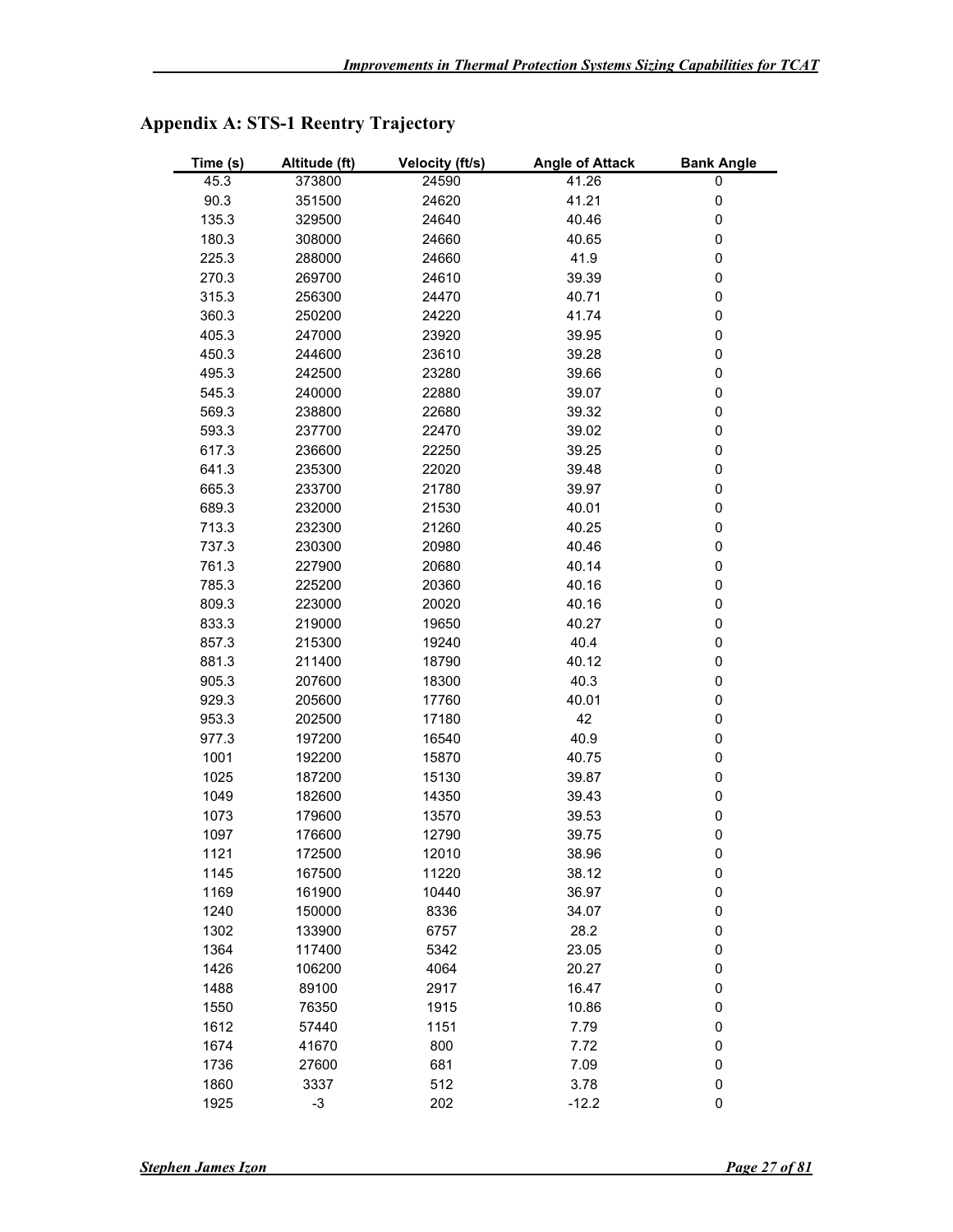# Appendix B: Windward Aeroheating Analysis Input File

| 10                    | !/time step                                                             |
|-----------------------|-------------------------------------------------------------------------|
| 48                    | !/number of nodes of material<br>1                                      |
| 12                    | !/number of nodes of material<br>2                                      |
| 12                    | !/number of nodes of material<br>3                                      |
| 12                    | !/number of nodes of material<br>4                                      |
| 12                    | !/number of nodes of material 5                                         |
| 0.899                 | !/emissivity of material 1                                              |
| 0.074420              | !/thermal conductivity of material<br>$\mathbf{1}$                      |
| 0.396700              | !/thermal conductivity of material 2                                    |
| 0.042000              | 3<br>!/thermal conductivity of material                                 |
| 0.396700              | !/thermal conductivity of material<br>4                                 |
| 0.601300              | 5<br>!/thermal conductivity of material                                 |
| 352.400000            | !/density of material 1                                                 |
| 1410.000000           | !/density of material 2                                                 |
| 86.500600             | !/density of material 3                                                 |
| 1410.000000           | !/density of material 4                                                 |
| 1576.232900           | !/density of material 5                                                 |
| 0.628000              | !/specific heat of material<br>1                                        |
| 1.168000              | $\overline{c}$<br>!/specific heat of material                           |
| 1.318000              | !/specific heat of material 3                                           |
| 1.168000              | !/specific heat of material 4                                           |
| 0.833300              | 5<br>!/specific heat of material                                        |
|                       | 294.2611111 !/initial temp (deg K)                                      |
| 0.075000              | !/TPS thickness of material<br>1                                        |
| 0.003000              | !/TPS thickness of material 2                                           |
| 0.004000              | !/TPS thickness of material<br>3                                        |
| 0.003000              | !/TPS thickness of material<br>4                                        |
| 0.003000              | !/TPS thickness of material<br>5                                        |
| 277.5944444           | !/Temperature limit of material<br>1                                    |
| 1644                  | !/Temperature limit of material<br>$\mathbf 1$                          |
| 561.100000            | $\mathbf{2}$<br>!/Temperature limit of material                         |
| 561.100000            | $\mathbf{2}$<br>!/Temperature limit of material                         |
| 505.222000            | !/Temperature limit of material<br>3                                    |
| 505.222000            | !/Temperature limit of material<br>3                                    |
| 561.100000            | !/Temperature limit of material<br>4                                    |
|                       | 4                                                                       |
| 561.100000<br>588.889 | !/Temperature limit of material<br>!/Temperature limit of material<br>5 |
|                       |                                                                         |
| 19.99999999           | !/backface temperature limit                                            |
| 6                     | !/istrat parameter                                                      |
| 5                     | !/iopt parameter                                                        |
| 5                     | !/ioned parameter                                                       |
| 1340                  | !/iprint parameter                                                      |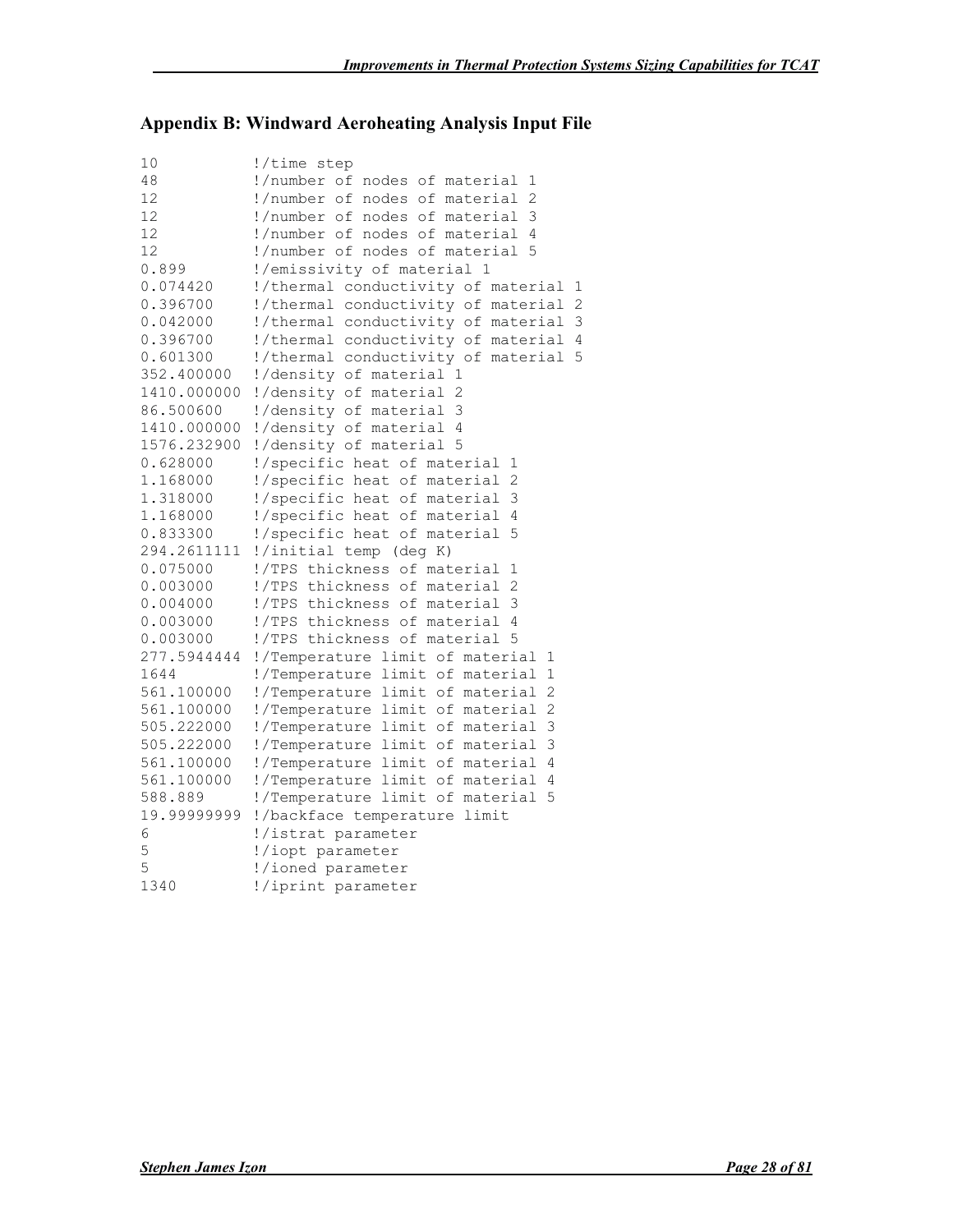# Appendix C: Leeward Aeroheating Analysis Input File

| 3         | !/number of materials                  |
|-----------|----------------------------------------|
| 10.       | !/time step                            |
| 40        | !/number of nodes in material 1        |
| 10        | !/number of nodes in material 2        |
| 10        | !/number of nodes in material 3        |
| 0.8856    | !/emissivity of material 1             |
| 0.03821   | !/thermal conductivity of material 1   |
| 0.3967    | !/thermal conductivity of material 2   |
| 0.6013    | !/thermal conductivity of material 3   |
| 96.118    | !/density of material 1                |
| 1410      | !/density of material 2                |
| 1576.2329 | !/density of material 3                |
| 0.7821    | !/specific heat of material 1          |
| 1.168     | !/specific heat of material 2          |
| 0.8333    | !/specific heat of material 3          |
| 300.      | !/initial temp (deg K)                 |
| 0.05      | !/TPS thickness of material 1 (meters) |
| 0.003     | !/TPS thickness of material 2 (meters) |
| 0.003     | !/TPS thickness of material 3 (meters) |
| 1477.44   | !/Temperature limit of material 1      |
| 1477.44   | !/Temperature limit of material 1      |
| 561.1     | !/Temperature limit of material 2      |
| 561.1     | !/Temperature limit of material 2      |
| 588.889   | !/Temperature limit of material 3      |
| 421.889   | !/backface temperature limit           |
| 6         | !/istrat parameter                     |
| 5         | !/iopt parameter                       |
| 5         | !/ioned parameter                      |
| 0000      | !/iprint parameter                     |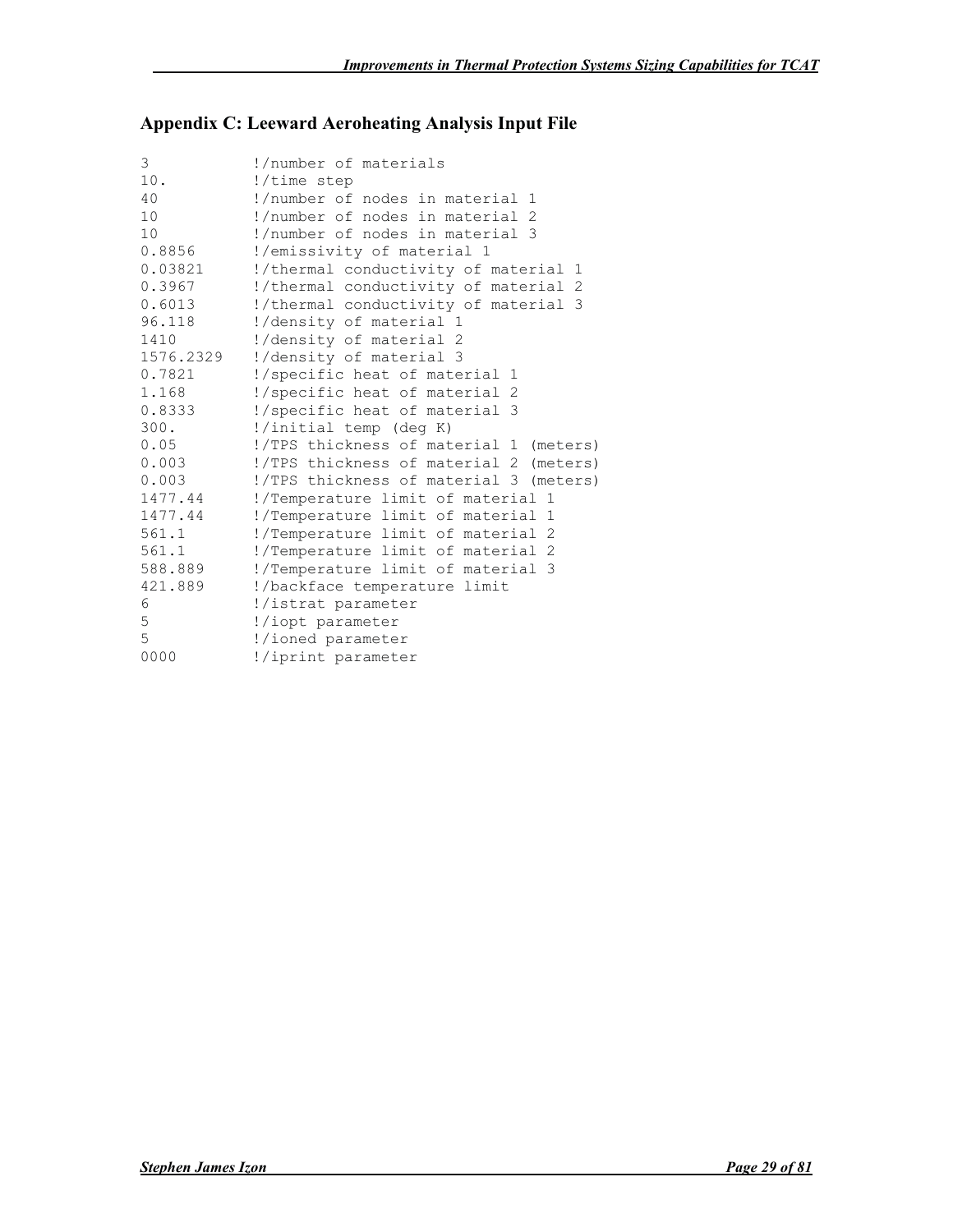# Appendix D: Windward Ground Hold Analysis for LOx Tank Input File

| 5           | !/number of materials                             |
|-------------|---------------------------------------------------|
| 10          | !/time step                                       |
| 48          | !/number of nodes of material<br>1                |
| 12          | !/number of nodes of material<br>2                |
| 12          | !/number of nodes of material<br>3                |
| 12          | !/number of nodes of material<br>4                |
| 12          | !/number of nodes of material 5                   |
| 0.899       | !/emissivity of material 1                        |
| 0.074420    | !/thermal conductivity of material 1              |
| 0.396700    | !/thermal conductivity of material 2              |
| 0.042000    | !/thermal conductivity of material<br>3           |
| 0.396700    | !/thermal conductivity of material 4              |
| 0.601300    | !/thermal conductivity of material<br>5           |
| 352.400000  | !/density of material 1                           |
| 1410.000000 | !/density of material 2                           |
| 86.500600   | !/density of material<br>3                        |
|             | 1410.000000 !/density of material 4               |
| 1576.232900 | !/density of material 5                           |
| 0.628000    | !/specific heat of material 1                     |
| 1.168000    | !/specific heat of material<br>$\mathbf{2}$       |
| 1.318000    | !/specific heat of material 3                     |
| 1.168000    | !/specific heat of material 4                     |
|             | 5                                                 |
|             |                                                   |
| 0.075000    | !/TPS thickness of material 1                     |
| 0.003000    | !/TPS thickness of material 2                     |
| 0.004000    | !/TPS thickness of material 3                     |
| 0.003000    | !/TPS thickness of material 4                     |
| 0.003000    | !/TPS thickness of material 5                     |
| 277.5944444 | !/Temperature limit of material<br>1              |
| 1644        | $\mathbf{1}$<br>!/Temperature limit of material   |
| 561.100000  | !/Temperature limit of material<br>$\overline{2}$ |
| 561.100000  | $\overline{c}$<br>!/Temperature limit of material |
| 505.222000  | !/Temperature limit of material<br>3              |
| 505.222000  | 3<br>!/Temperature limit of material              |
| 561.100000  | !/Temperature limit of material<br>4              |
| 561.100000  | !/Temperature limit of material<br>4              |
| 588.889     | !/Temperature limit of material<br>5              |
| 90          | !/backface temperature limit                      |
| 6           | !/istrat parameter                                |
| 5           | !/iopt parameter                                  |
| 5           | !/ioned parameter                                 |
| 1340        | !/iprint parameter                                |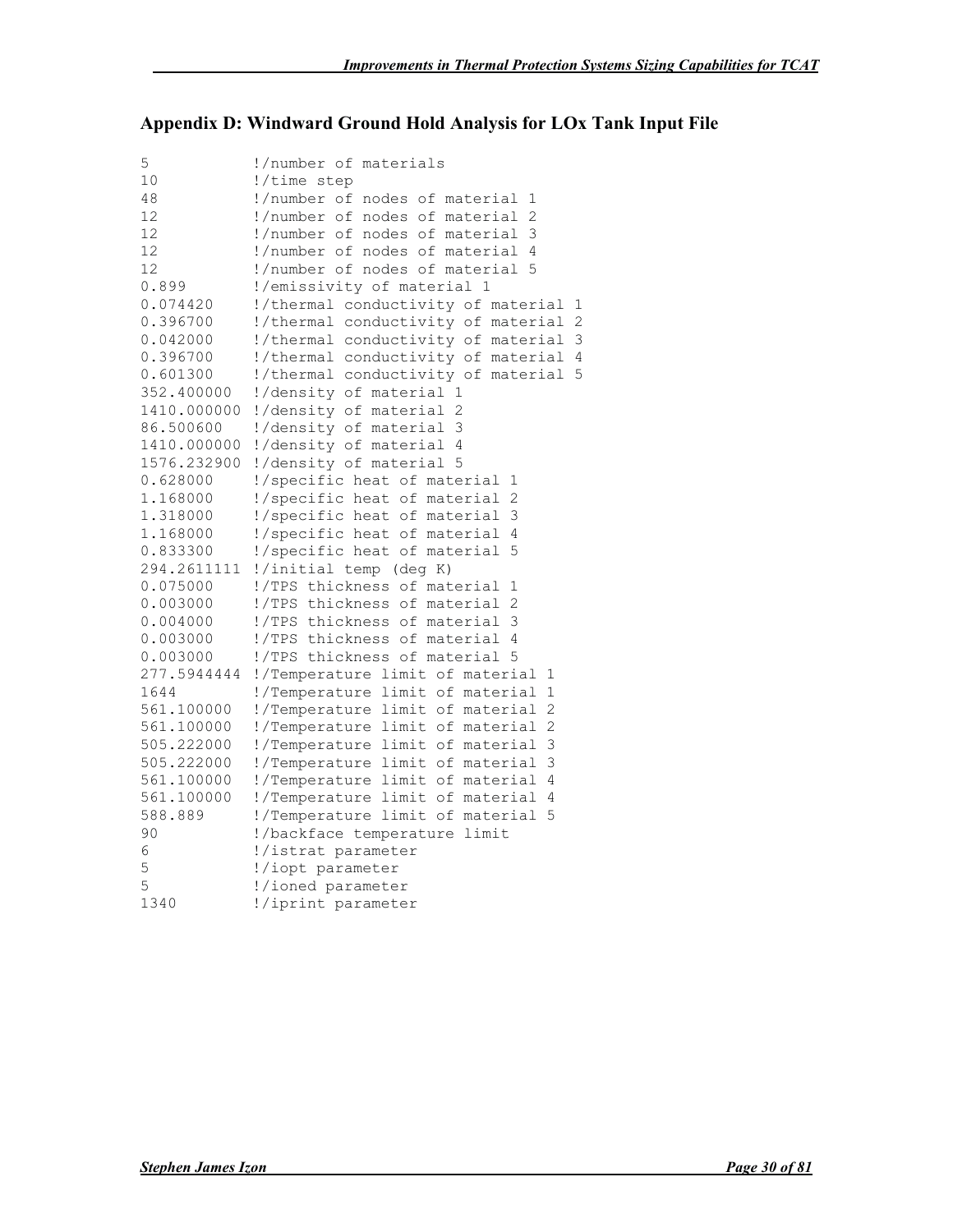# Appendix E: Leeward Ground Hold Analysis for LOx Tank Input File

| 3              | !/number of materials                  |
|----------------|----------------------------------------|
| 10             | !/time step                            |
| 40             | !/number of nodes of material 1        |
| 10             | !/number of nodes of material 2        |
| 1 <sub>0</sub> | !/number of nodes of material 3        |
| 0.8856         | !/emissivity of material 1             |
| 0.038210       | !/thermal conductivity of material 1   |
| 0.396700       | !/thermal conductivity of material 2   |
| 0.601300       | !/thermal conductivity of material 3   |
| 96.118000      | !/density of material 1                |
|                | 1410.000000 !/density of material 2    |
|                | 1576.232900 !/density of material 3    |
| 0.782100       | !/specific heat of material 1          |
| 1.168000       | !/specific heat of material 2          |
| 0.833300       | !/specific heat of material 3          |
|                | 294.2611111 !/initial temp (deg K)     |
| 0.050000       | !/TPS thickness of material 1          |
| 0.003000       | !/TPS thickness of material 2          |
|                | 0.003000 !/TPS thickness of material 3 |
| 277.5944444    | !/Temperature limit of material 1      |
| 1477.44        | !/Temperature limit of material 1      |
| 561,100000     | !/Temperature limit of material 2      |
| 561.100000     | !/Temperature limit of material 2      |
| 588.889        | !/Temperature limit of material 3      |
| 90             | !/backface temperature limit           |
| 6              | !/istrat parameter                     |
| 5              | !/iopt parameter                       |
| 5              | !/ioned parameter                      |
| 1340           | !/iprint parameter                     |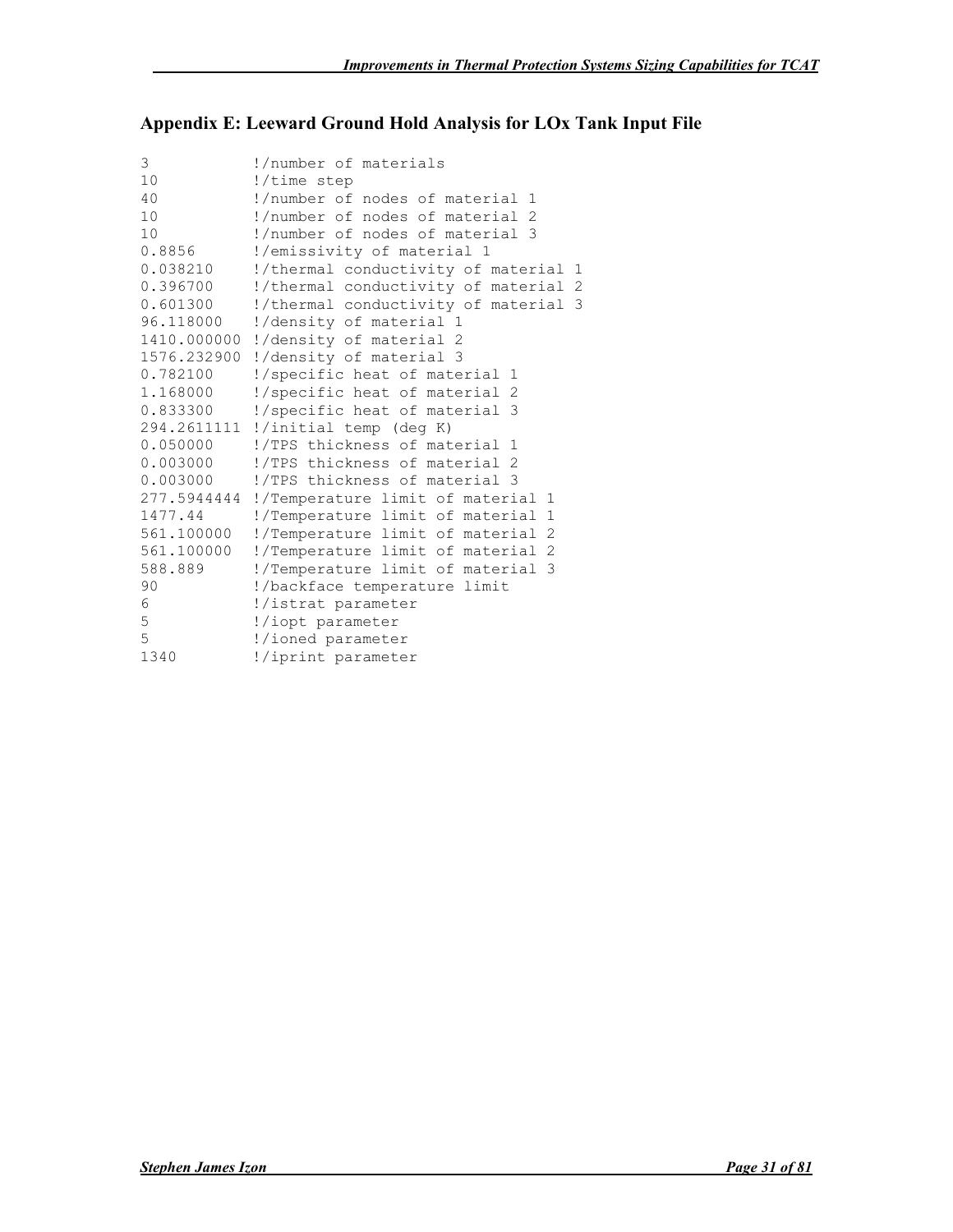# Appendix F: Windward Ground Hold Analysis for LH2 Tank Input File

| 5           | !/number of materials                             |
|-------------|---------------------------------------------------|
| 10          | !/time step                                       |
| 48          | !/number of nodes of material<br>1                |
| 12          | !/number of nodes of material<br>2                |
| 12          | !/number of nodes of material<br>3                |
| 12          | !/number of nodes of material<br>4                |
| 12          | !/number of nodes of material 5                   |
| 0.899       | !/emissivity of material 1                        |
| 0.074420    | !/thermal conductivity of material 1              |
| 0.396700    | !/thermal conductivity of material 2              |
| 0.042000    | !/thermal conductivity of material<br>3           |
| 0.396700    | !/thermal conductivity of material 4              |
| 0.601300    | !/thermal conductivity of material<br>5           |
| 352.400000  | !/density of material 1                           |
| 1410.000000 | !/density of material 2                           |
| 86.500600   | !/density of material<br>3                        |
|             | 1410.000000 !/density of material<br>4            |
| 1576.232900 | !/density of material 5                           |
| 0.628000    | !/specific heat of material 1                     |
| 1.168000    | !/specific heat of material 2                     |
| 1.318000    | !/specific heat of material 3                     |
| 1.168000    | !/specific heat of material 4                     |
| 0.833300    | !/specific heat of material<br>5                  |
|             | 294.2611111 !/initial temp (deg K)                |
| 0.075000    | !/TPS thickness of material 1                     |
| 0.003000    | !/TPS thickness of material 2                     |
| 0.004000    | !/TPS thickness of material 3                     |
| 0.003000    | !/TPS thickness of material 4                     |
| 0.003000    | !/TPS thickness of material 5                     |
| 277.5944444 | !/Temperature limit of material<br>1              |
| 1644        | !/Temperature limit of material<br>$\mathbf 1$    |
| 561.100000  | !/Temperature limit of material<br>2              |
| 561.100000  | $\overline{c}$<br>!/Temperature limit of material |
| 505.222000  | !/Temperature limit of material<br>3              |
| 505.222000  | 3<br>!/Temperature limit of material              |
| 561.100000  | !/Temperature limit of material<br>4              |
| 561.100000  | !/Temperature limit of material<br>4              |
| 588.889     | !/Temperature limit of material<br>5              |
| 19.99999999 | !/backface temperature limit                      |
| 6           | !/istrat parameter                                |
| 5           | !/iopt parameter                                  |
| 5           | !/ioned parameter                                 |
| 1340        | !/iprint parameter                                |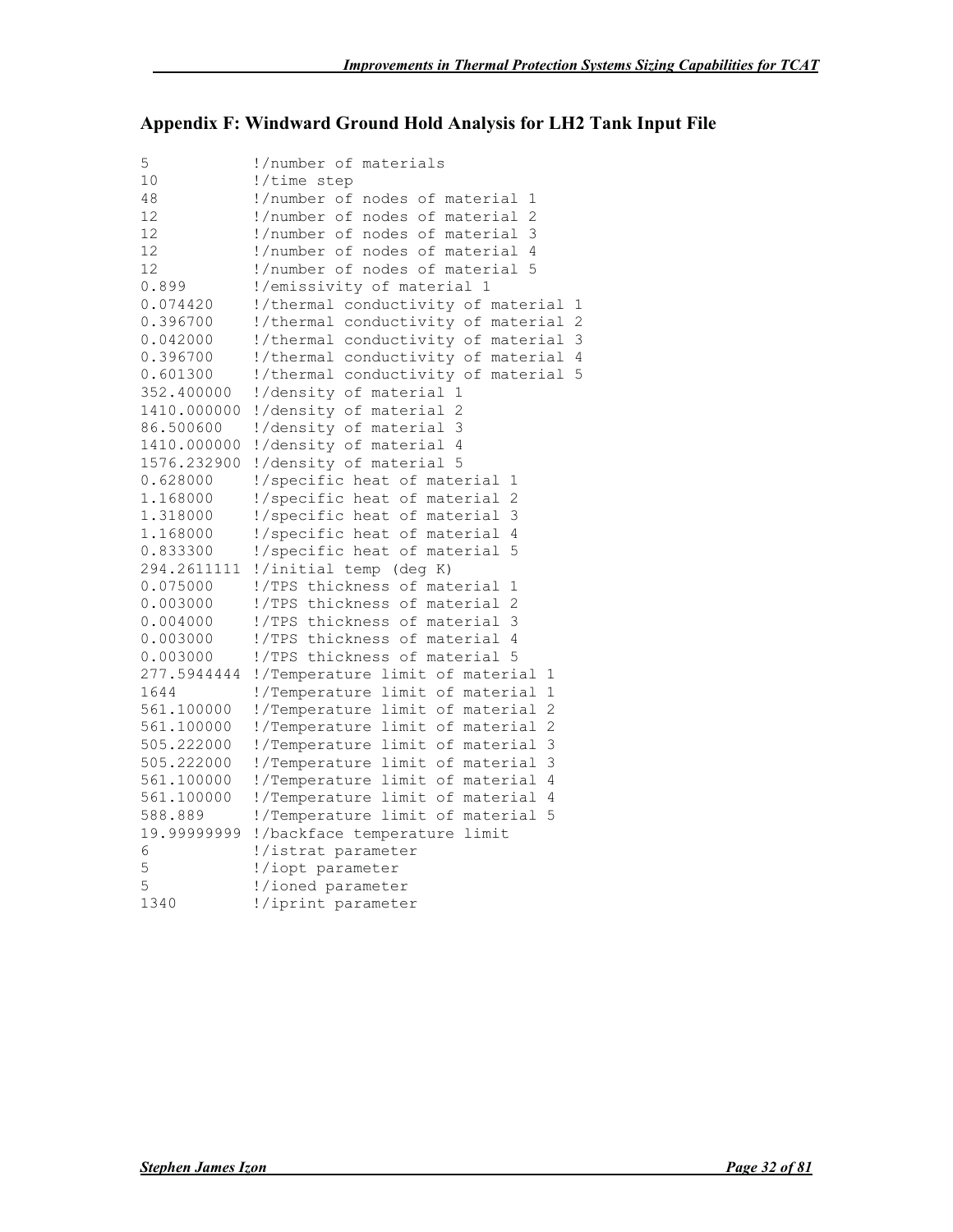# Appendix G: Leeward Ground Hold Analysis for LH2 Tank Input File

| 3           | !/number of materials                           |
|-------------|-------------------------------------------------|
| 10          | !/time step                                     |
| 40          | !/number of nodes of material 1                 |
| 10          | !/number of nodes of material 2                 |
| 10          | !/number of nodes of material 3                 |
| 0.8856      | !/emissivity of material 1                      |
| 0.038210    | !/thermal conductivity of material 1            |
| 0.396700    | !/thermal conductivity of material 2            |
| 0.601300    | !/thermal conductivity of material 3            |
| 96.118000   | !/density of material 1                         |
|             | 1410.000000 !/density of material 2             |
| 1576.232900 | !/density of material 3                         |
| 0.782100    | !/specific heat of material 1                   |
| 1.168000    | !/specific heat of material 2                   |
| 0.833300    | !/specific heat of material 3                   |
|             | 294.2611111 !/initial temp (deg K)              |
| 0.050000    | !/TPS thickness of material 1                   |
| 0.003000    | !/TPS thickness of material 2                   |
| 0.003000    | !/TPS thickness of material 3                   |
| 277.5944444 | !/Temperature limit of material 1               |
| 1477.44     | !/Temperature limit of material<br>$\mathbf{1}$ |
| 561.100000  | !/Temperature limit of material 2               |
| 561,100000  | !/Temperature limit of material 2               |
| 588.889     | !/Temperature limit of material 3               |
| 19.99999999 | !/backface temperature limit                    |
| 6           | !/istrat parameter                              |
| 5           | !/iopt parameter                                |
| 5           | !/ioned parameter                               |
| 1340        | !/iprint parameter                              |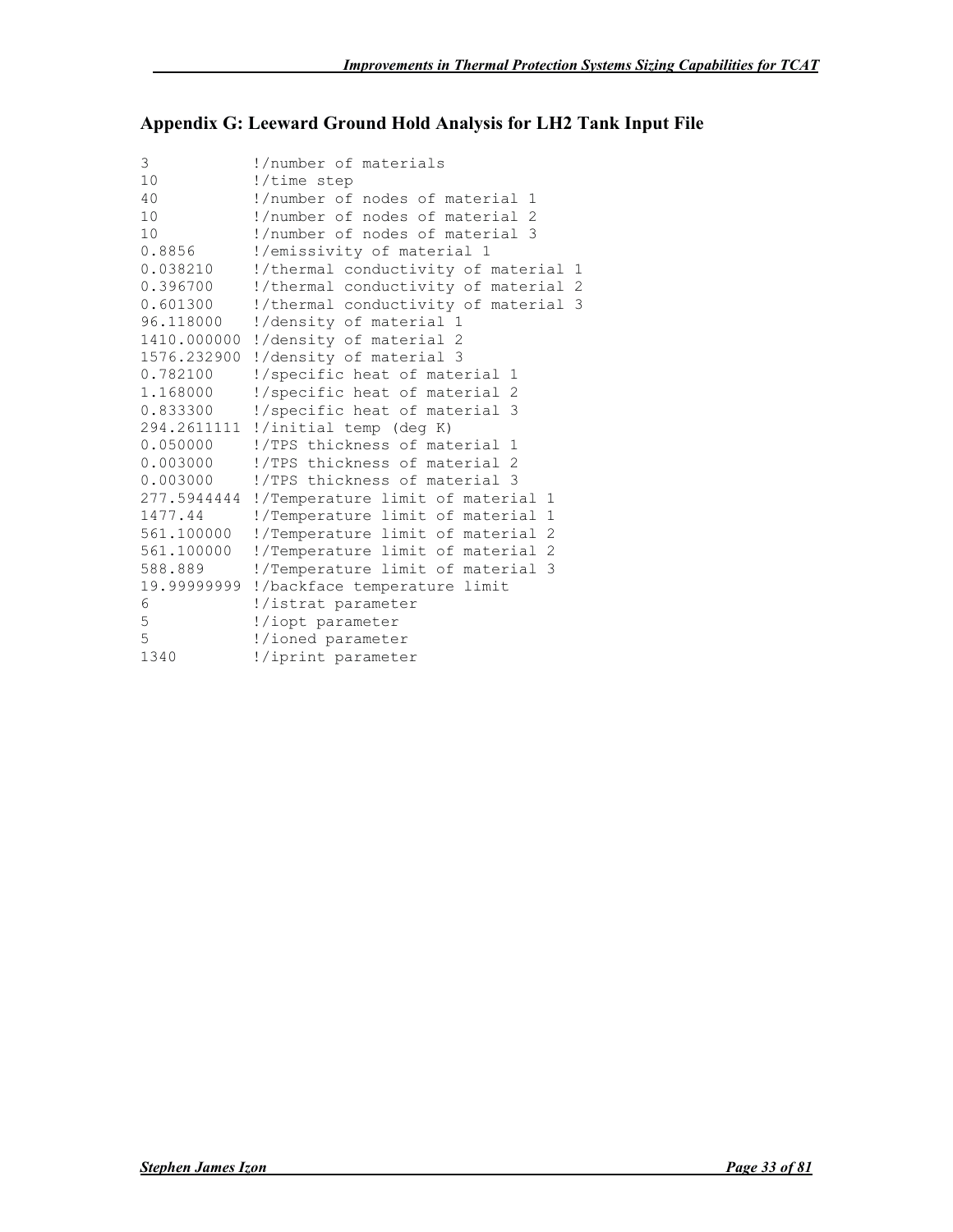#### Appendix H: 'single.cgi' Ground Hold Single Analysis CGI Script

```
#!/usr/local/bin/perl
read(STDIN, $buffer, $ENV{'CONTENT_LENGTH'});
@pairs = split// % /, $buffer);foreach $pair (@pairs)
{
        ($name, $value) = split (/=/, $pair);
       $value = ~ tr/+/ / ;$value = ~ s/$([a-fA-F0-9][a-fA-F0-9])/pack("C", hex($1))/eq;$value = ~ s/~ ! / ~ ~ : / q; $FORM{$name} = $value;
}
# ----------------------------------------------------------------------------------
# assign information from input website to appropriate variable
# ----------------------------------------------------------------------------------
 $matnum=$FORM{matnum};
 $method=$FORM{method};
 $material_1=$FORM{material_1};
 $material_2=$FORM{material_2};
$material 3=$FORM{material 3};
 $material_4=$FORM{material_4};
  $material_5=$FORM{material_5};
 $holdtime=$FORM{holdtime};
 $timestep=$FORM{timestep};
 $ambient=$FORM{ambient};
  $fueltemp=$FORM{fueltemp};
 $frost=$FORM{frost};
# ----------------------------------------------------------------------------------
# obtain inputs from command line
#
# List of variables
# $bodyarea - surface area of the body in square feet
# $bodytile - fraction of bodyarea covered with tiles
# $bodyblanket - fraction of bodyarea covered with blankets
# $filename - name of MINIVER l_<>,s file
# $sharp - indicates the use of SHARP materials (yes or no)
# $bodyside - vehicle side analysis is conducted on (leeward or windward)
# $material - type of material to be used along with backface material
# --------------------------------------------------------------------------------
#########################################################################################
#####
# Prompt the user for inputs.
#
#########################################################################################
#####
#$holdtime=7800;
#$timestep=10;
#$heatrate=1;
#$ambient=70;
#$fueltemp=-423.67;
#$frost=40;
#print "Enter the amount of time, in seconds, the vehicle will be in groundhold.\n";
# \text{sholdtime} = \text{readline}(*STDIN);
#chop($holdtime);
#print "Enter the timestep, in seconds, for the analysis.\n";
#$timestep = readline(*STDIN);
#chop($timestep);
#print "Enter the heat transfer coefficient [BTU/(ft^2*hour*F)].\n";
#$heatrate = readline(*STDIN);
#chop($heatrate);
```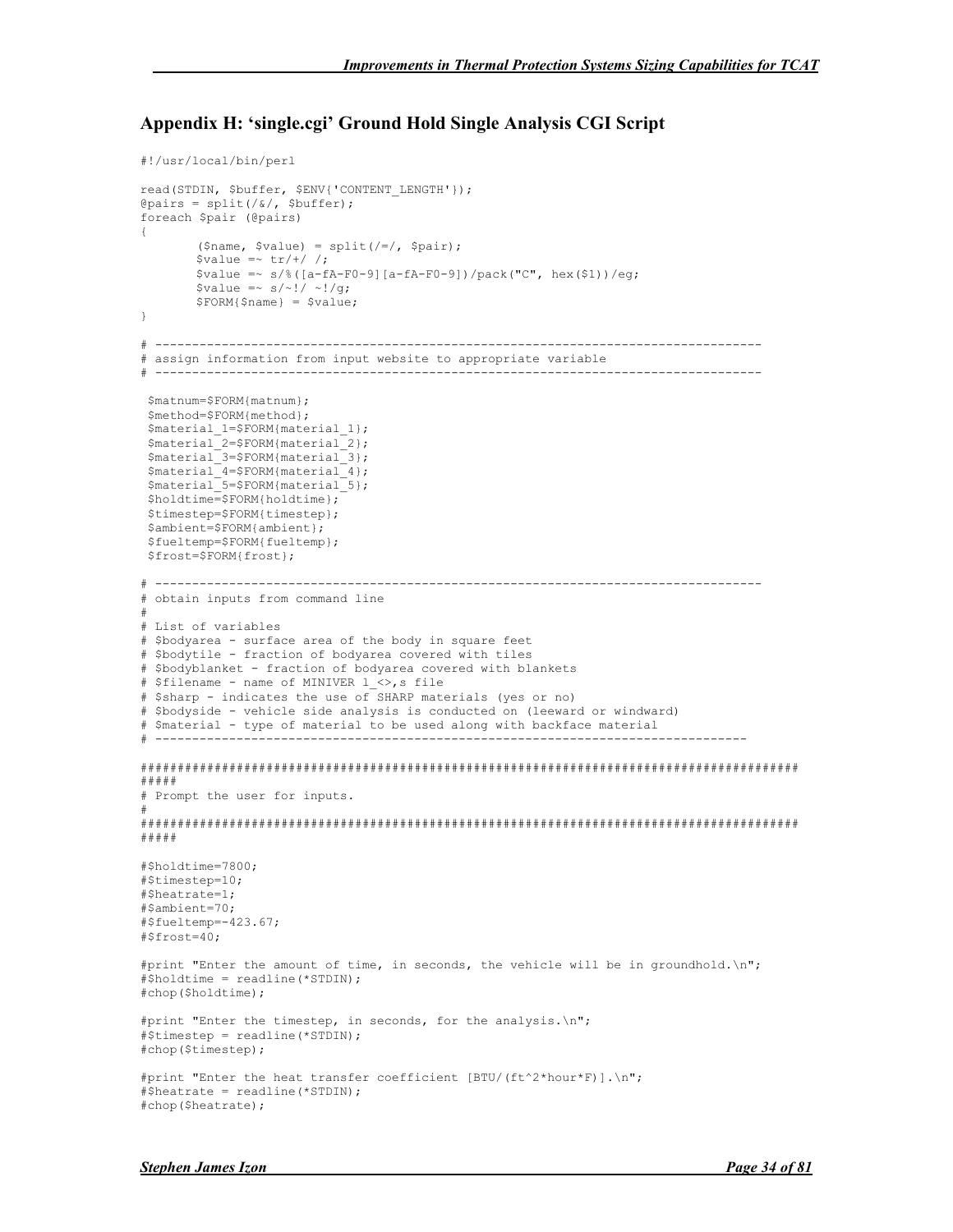#print "Enter the ambient temperature [F] of the groundhold location. $\ln$ "; #\$ambient = readline(\*STDIN); #chop(\$ambient); #print "Enter the temperature [F] of the cryogenic fuel (ie. the isothermal boundary conidtion).\n"; #\$fueltemp = readline(\*STDIN); #chop(\$fueltemp); #print "Enter the frosting condition Temperature [F] of the surface TPS material.\n"; #\$frost = readline(\*STDIN); #chop(\$frost); open(TIME,">time"); print TIME "\$holdtime !/Time of Groundhold"; close(TIME);  $Sheatrate = 1$ :  $Sheattransfer = Sheatrate * Sambient *3.15459074506:$ open(HEATXFER,">heat"); print HEATXFER "\$heattransfer !/Heat Flux"; close(HEATXFER);  $$ambient = (§ambient-32) * (5/9) +273.15;$  $$frost = ($frost-32)*(5/9)+273.15;$  $$fueltemp = ($fueltemp-32) * (5/9) + 273.15;$ open(TANK,">fueltemp");<br>print TANK "\$fueltemp !/Temperature of fuel"; close(TANK); #print "Please enter\n"; #print " 1. if you would like to create a new TPS material stackup for the analysis, or\n"; #print " 2. if you would like to use an existing TPS material stackup\n"; #\$material\_option = readline(\*STDIN); #chop(\$material\_option); #print "Please enter the number of materials in the TPS stackup (up to 5). $\ln$ "; #\$matnum = readline(\*STDIN); #chop(\$matnum); #if (\$material\_option eq 1) { # for (\$loopnum=1; \$loopnum <= \$matnum; \$loopnum++) { # if (\$loopnum eq 1) { # print "Please select the surface material of the TPS stackup.\n"; print  $"\n\n\cdot$ ; print "-----Laminate Surfaces-----\n";  $\frac{1}{p}$  print "RCC Laminate Surface\n";  $\text{print}$  "SiC\_Laminate\_Surface\n"; print "TUFI Composite Surface\n"; print "---------- Tiles ---------.\n"; print "TUFI AETB8 Diffusion Layer\n"; print "TUFI<sup>-</sup>AETB12<sup>Diffusion Layer\n";</sup>  $\text{print}$  "FRCI12\n"; print "FRCI20\n";  $print$  "LI900\n"; print "LI2200\n"; print "---------- Blankets ----------\n"; print "AFRSI\n"; # print "CFBI\n"; # print "DURAFRSI\n";  $print$  "PBI\n";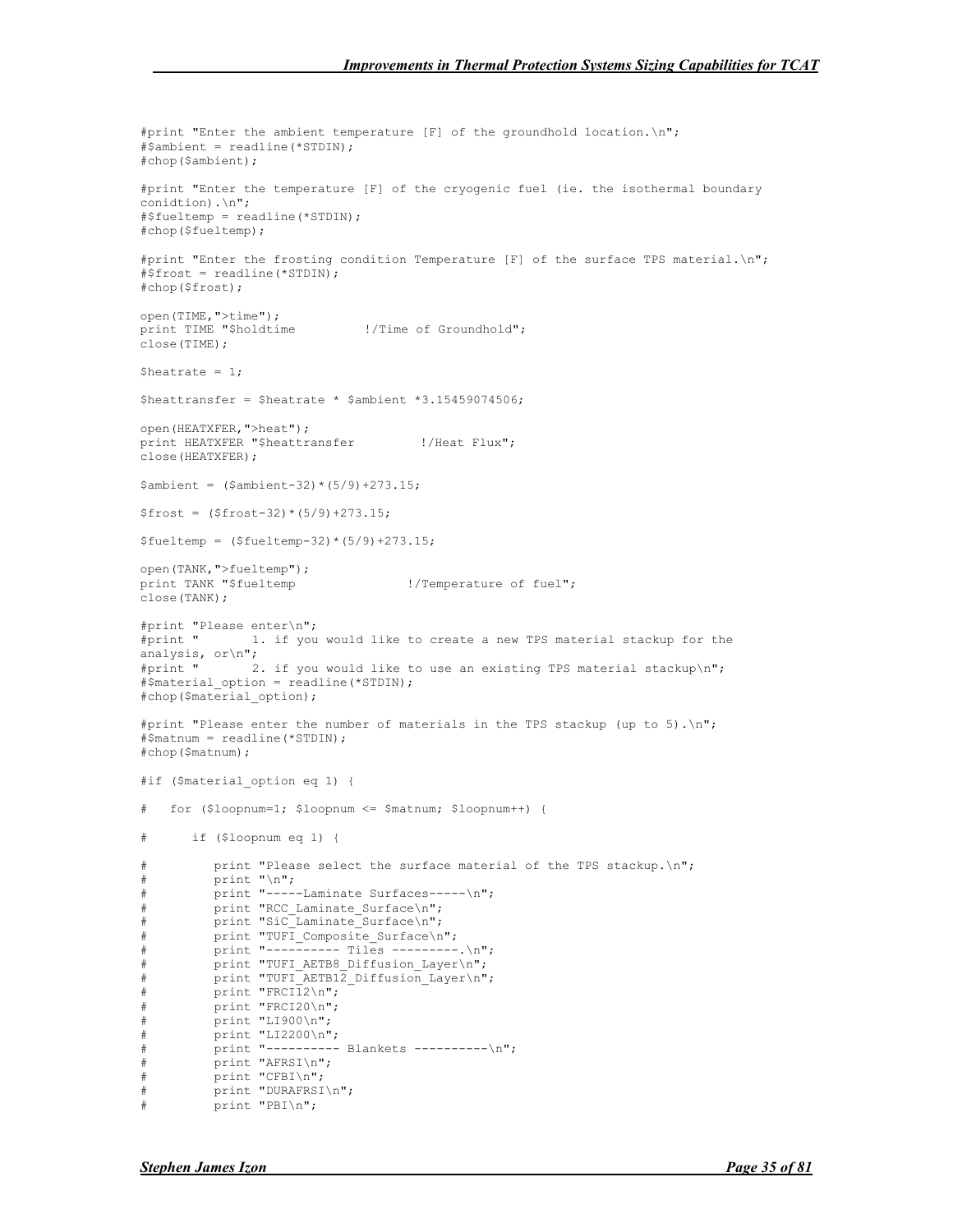```
# print "TABI\n";<br># print "\n";
          print "\n\n":
# print "Enter the material name as it appears above.\n";
# $material_1 = readline(*STDIN);
# chop($material_1);
# } elsif ($loopnum eq 2) {
# print "Please select second material of the TPS stackup.\n";
          \sum_{\text{print}} "\n";
         print "---------- Tiles ---------.\n";
         print "TUFI_AETB8_Diffusion_Layer\n";
         print "TUFI_AETB12_Diffusion_Layer\n";
         \text{print} "FRCI12\n";
         print "FRCI20\n";
         print "LI900\n";
          \text{print} "LI2200\n";
         print "RCC\n";
         print "SiC\n";
         print "---------- Blankets ----------\n";
         .<br>print "AFRSI\n";
         print "CFBI\n";
         print "DURAFRSI\n";
          print "PBI\n";
         print "TABI\n";
         print "-------- Intermediates -------\n\cdot n";
         print "Strain Isolator Pad\n";
         print "RTV Adhesive\n";
         print "Rohacell Foam\n";
         print "---------- Structures --------\n";
          print "GrEx Structure\n";
         \overline{\text{print}} "Al Structure\n";
         \text{print } \text{"Ti\overline{A}l} \text{ Structure}\n\backslash n";print "\n\cdot"\;
          print "Enter the material name as it appears above. \n";
          $material 2 = readline(*STDIN);chop($material_2);
# } elsif ($loopnum eq 3) {
          print "Please select third material of the TPS stackup. \n\cdot";
          \text{print} "\n";
         print "---------- Tiles ---------.\n";
         print "TUFI AETB8 Diffusion Layer\n";
          print "TUFI<sup>-AETB12</sup> Diffusion Layer\n";
         print "FRCI12\n";
         print "FRCI20\n";
         print "LI900\n";
         print "LI2200\n";
         print "RCC\n";
         print "SiC\n";
         print "---------- Blankets ----------\n";
         print "AFRSI\n";
         print "CFBI\n";
         print "DURAFRSI\n";
         print "PBI\n";
         print "TABI\n";
         \sum_{n=1}^{\infty} print "-------- Intermediates -------\n";
          print "Strain Isolator Pad\n";
         print "RTV_Adhesive\n";
         print "Rohacell Foam\n";
         print "----------- Structures --------\n";
         print "GrEx Structure\n";
         print "Al Structure\n";
         print "TiAl Structure\n";
          print "\n\n\cdot;
          print "Enter the material name as it appears above.\n";
          $material 3 = readline(*STDIN);
         chop(\n$material 3);# } elsif ($loopnum eq 4) {
```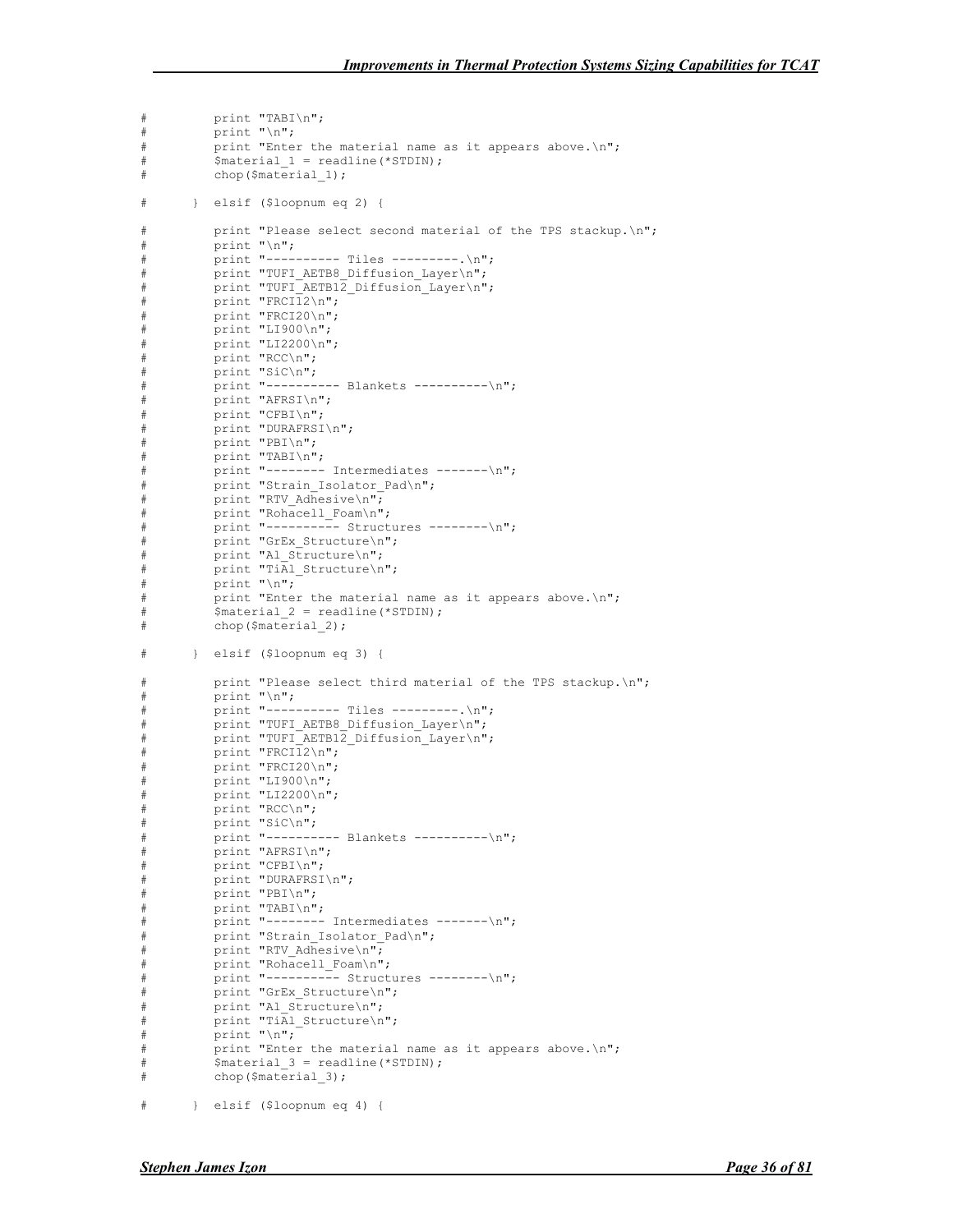```
# print "Please select fourth material of the TPS stackup.\n";
# print "\n";
# print "---------- Tiles ---------.\n";
# print "TUFI AETB8 Diffusion Layer\n";
         print "TUFI<sup>-</sup>AETB12 Diffusion Layer\n";
         \frac{1}{\text{print}} "FRCI12\n";
         print "FRCI20\n";
         print "LI900\n";
         print "LI2200\n";
         print "RCC\n";
         print "SiC\n";
         print "---------- Blankets ----------\n";
         print "AFRSI\n";
         print "CFBI\n";
         print "DURAFRSI\n";
         \text{print "PBI}\n\mid \text{''};
         \frac{1}{p} print "TABI\n";
         .<br>print "-------- Intermediates -------\n";
         print "Strain Isolator Pad\n";
         print "RTV Adhesive\n";
         print "Rohacell Foam\n";
         # print "---------- Structures --------\n";
          print "GrEx Structure\n";
         print "Al Structure\n";
         print "TiAl_Structure\n";
         print "\langle n" \rangleprint "Enter the material name as it appears above.\n \cdot \n \cdot";
         $material 4 = readline(*STDIN);chop($material 4);
# } elsif ($loopnum eq 5) {
# print "Please select fifth material of the TPS stackup.\n";
         # print "\n";
         print "---------- Tiles ---------.\n";
         print "TUFI_AETB8_Diffusion_Layer\n";
         print "TUFI_AETB12_Diffusion_Layer\n";
         = print "FRCI12\n";
         \text{print} "FRCI20\n";
         print "LI900\n";
         print "LI2200\n";
         print "RCC\n";
         print "SiC\n";
         print "---------- Blankets ----------\n";
         print "AFRSI\n";
         print "CFBI\n";
         print "DURAFRSI\n";
         \sum_{\text{print}} "PBI\n";
         print "TABI\n";
         print "-------- Intermediates -------\n";
         print "Strain Isolator Pad\n";
         print "RTV Adhesive\n";
         print "Rohacell_Foam\n";
         print "---------- Structures --------\n";
         print "GrEx Structure\n";
         print "Al Structure\n";
         print "Ti\bar{A}l Structure\n";
# print "\n";
# print "Enter the material name as it appears above.\n";
         $material 5 = readline(*STDIN);# chop($material_5);
# }
# \qquad \}#}
#print "\n";
#print "Please enter the optimization method.\n";
```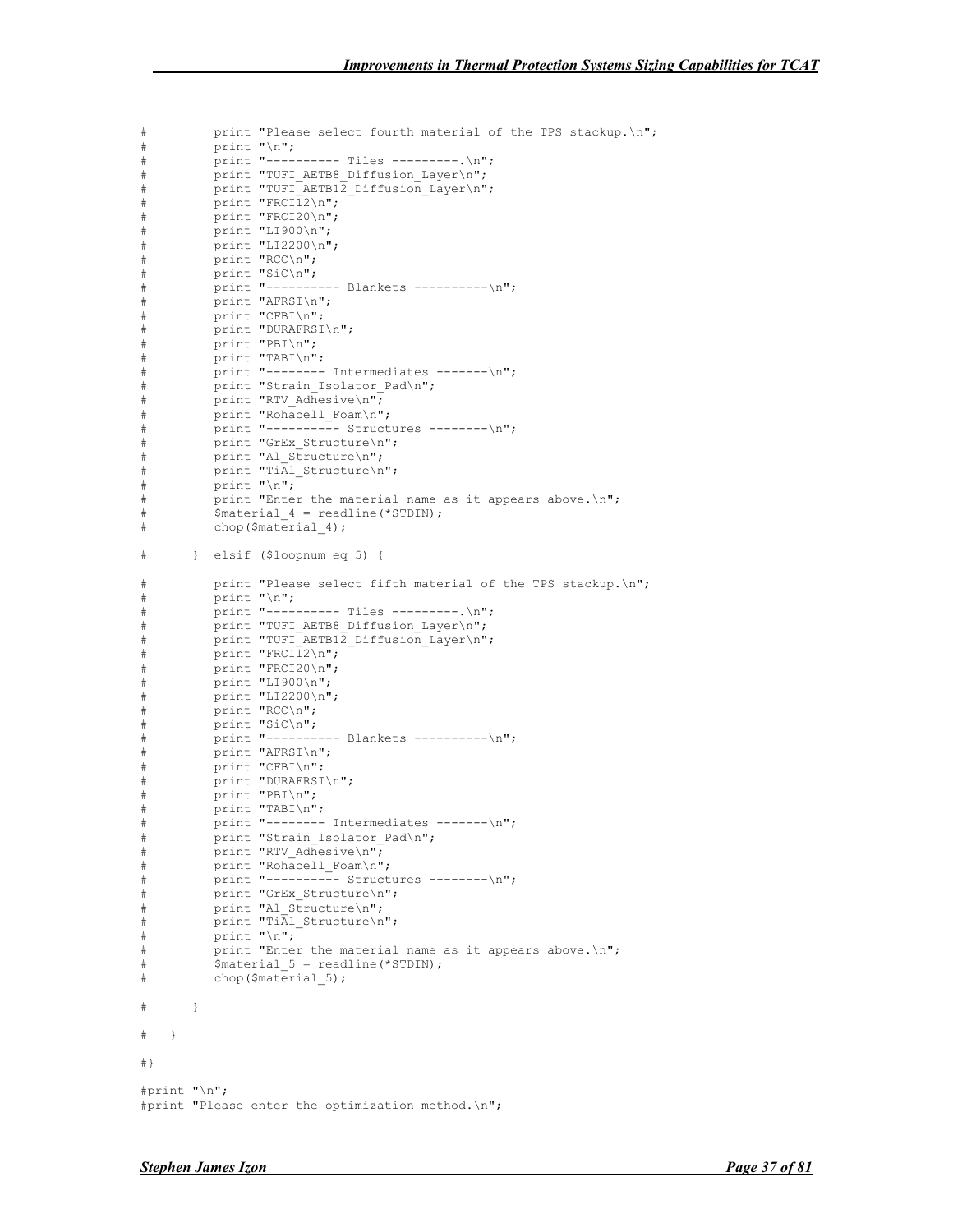```
#print " 1. If you would like to optimize the surface material thickness, or\n";
#print " 2. If you would like to optimize the second TPS material thickness.\n";
#print "\ln";
#print "NOTE: If either of the laminate materials were selected as the\n";<br>#print " surface TPS material, the second optimization method will\n"
#print " surface TPS material, the second optimization method will\n";<br>#print " be automatically selected.\n";
               be automatically selected.\n \n \begin{bmatrix}\n n' \\
 n''\n \end{bmatrix}#$method = readline(*STDIN);
#chop($method);
#print "\n\cdot";
$material_option=1;
\frac{1}{4}$matnum=5;
#$material_1=AFRSI2500;
#$material_1=TUFI_AETB12_Diffusion_Layer;
#$material_2=RTV_Adhesive;
#$material_3=GrEx_Structure;
#$material_3=Strain_Isolator_Pad;
#$material_4=Rohacell_Foam;
#$material_5=GrEx_Structure;
if ($material_option eq 1) {
    for ($loopnum=1; $loopnum <= $matnum; $loopnum++) {
       if ($loopnum eq 1) {
          open(DAT, "<$material 1");
          $i = 0; while(<DAT>) {
             $i = $i + 1;my($line) = $ ;
              chomp($line);
              if ($i eq 1) {
                  $nodes[1] = $line;
               } elsif ($i eq 2) {
                  $cond[1] = $line;
               } elsif ($i eq 3) {
                  $density[1] = $line;
               } elsif ($i eq 4) {
                 $speedheat[1] = $line; } elsif ($i eq 5) {
                 $thick[1] = $line; } elsif ($i eq 6) {
                  $templimit[1]=$line;
               } elsif ($i eq 7) {
                  $emissivity=$line;
 }
 }
           close(DAT);
        } elsif ($loopnum eq 2) {
           open(DAT,"<$material_2");
          $i = 0; while(<DAT>) {
             $i = $i + 1;my($line) = $ ;
              chomp($line);
              if ($i eq 1) {
                  $nodes[2] = $line;
               \epsilonlsif ($i eq 2) {
                 \text{Scond}[2] = \text{sline}; } elsif ($i eq 3) {
```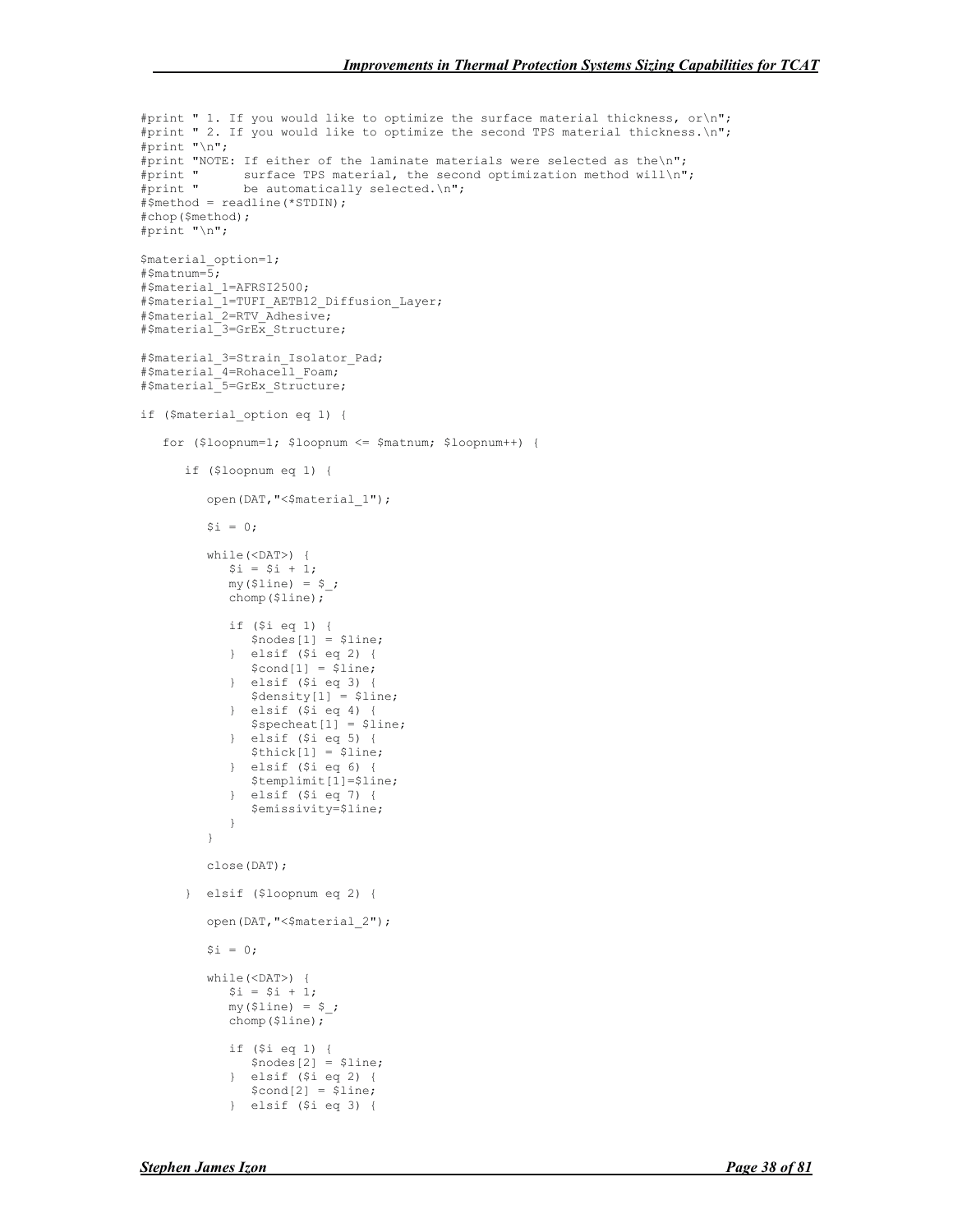```
 $density[2] = $line;
            } elsif ($i eq 4) {
               $specheat[2] = $line;
            } elsif ($i eq 5) {
              $thick[2] = $line; } elsif ($i eq 6) {
               $templimit[2]=$line;
 }
         }
         close(DAT);
      } elsif ($loopnum eq 3) {
        open(DAT, "<$material 3");
        $i = 0; while(<DAT>) {
           $i = $i + 1;my($line) = $ ;
            chomp($line);
            if ($i eq 1) {
               $nodes[3] = $line;
            } elsif ($i eq 2) {
              \text{Send}[3] = \text{Since}; } elsif ($i eq 3) {
               $density[3] = $line;
            } elsif ($i eq 4) {
              $speedheat[3] = $line; } elsif ($i eq 5) {
              $thick[3] = $line; } elsif ($i eq 6) {
           $templimit[3]=$line;
 }
 }
         close(DAT);
      } elsif ($loopnum eq 4) {
        open(DAT, "<$material 4");
        $i = 0; while(<DAT>) {
           $i = $i + 1;my(8line) = S_j chomp($line);
            if ($i eq 1) {
               $nodes[4] = $line;
            } elsif ($i eq 2) {
              $cond[4] = $line; } elsif ($i eq 3) {
              $density[4] = $line; } elsif ($i eq 4) {
              $speedheat[4] = $line; } elsif ($i eq 5) {
               $thick[4] = $line;
            } elsif ($i eq 6) {
            $templimit[4]=$line;
 }
         }
         close(DAT);
```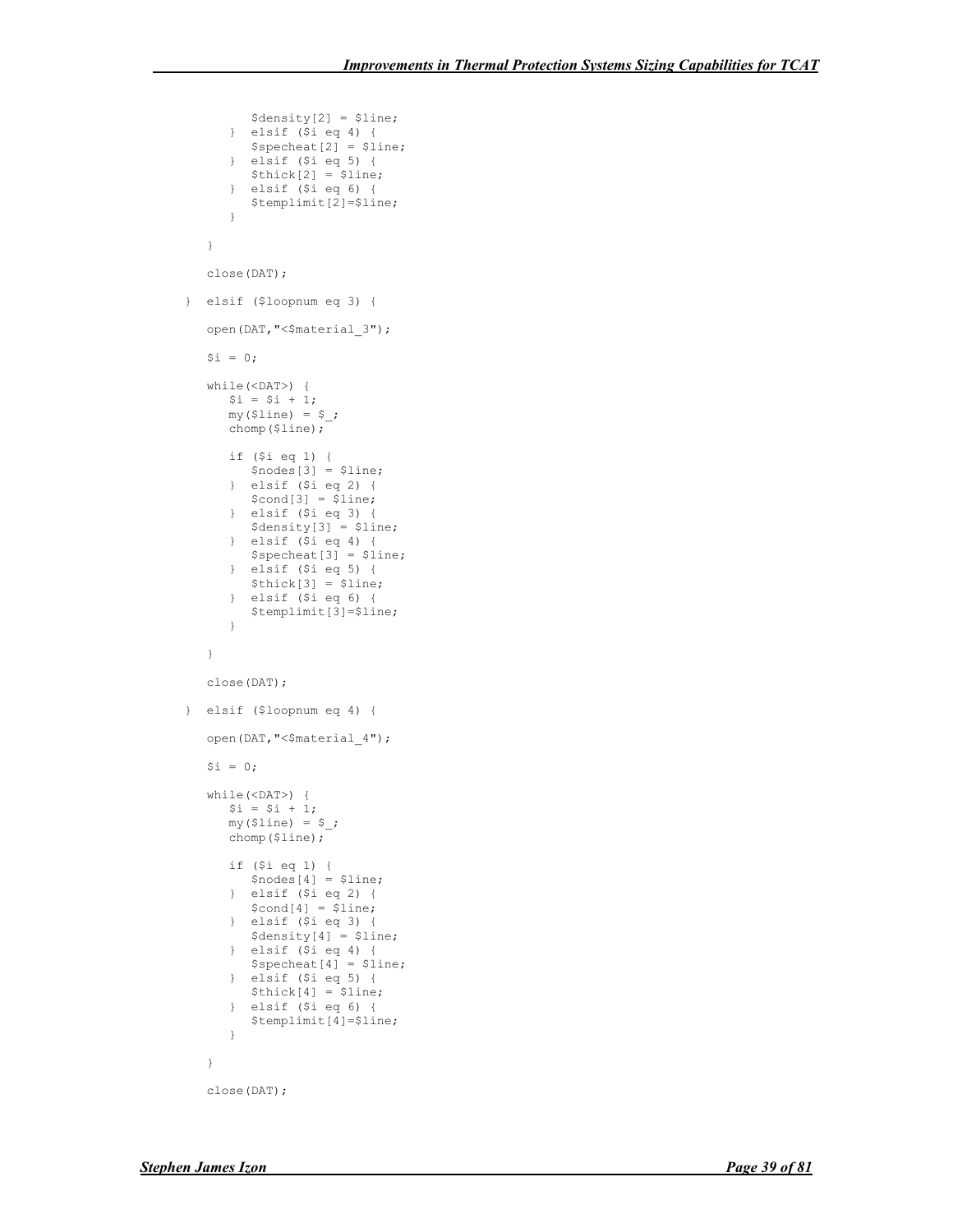```
 } elsif ($loopnum eq 5) {
        open(DAT, "<$material 5");
        $i = 0; while(<DAT>) {
           $i = $i + 1;my($line) = $;
            chomp($line);
            if ($i eq 1) {
              $nodes[5] = $line; } elsif ($i eq 2) {
              $cond[5] = $line; } elsif ($i eq 3) {
               $density[5] = $line;
            } elsif ($i eq 4) {
              $speedheat[5] = $line; } elsif ($i eq 5) {
              $thick[5] = $line; } elsif ($i eq 6) {
           $templimit[5]=$line;
 }
         }
         close(DAT);
      }
    }
#########################################################################################
##########
# Create the TPS stackup file by reading the properties of each material selected and
entering #
# their values into a input file recognizable by T-CAT.
#
#########################################################################################
##########
# system("touch stackup.in"); #create TPS stackup file
# system("chmod 777 stackup.in"); #change permissions of TPS stackup file
  open(STACKUP, ">stackup.in");<br>print STACKUP "$matnum
                                   !/number of materials\n";
  print STACKUP "$timestep !/time step\n";
    for ($loopnum=1; $loopnum <= $matnum; $loopnum++) {
                              !/number of nodes of material
$loopnum\n",$nodes[$loopnum];
   }
   print STACKUP "$emissivity !/emissivity of material 1\n";
    for ($loopnum=1; $loopnum <= $matnum; $loopnum++) {
      printf STACKUP "%f !/thermal conductivity of material
$loopnum\n",$cond[$loopnum];
   }
   for ($loopnum=1; $loopnum <= $matnum; $loopnum++) {
       printf STACKUP "%f !/density of material $loopnum\n",$density[$loopnum];
 }
    for ($loopnum=1; $loopnum <= $matnum; $loopnum++) {
      printf STACKUP "%f !/specific heat of material
$loopnum\n",$specheat[$loopnum];
   }
  print STACKUP "$ambient !/initial temp (deg K) \n";
```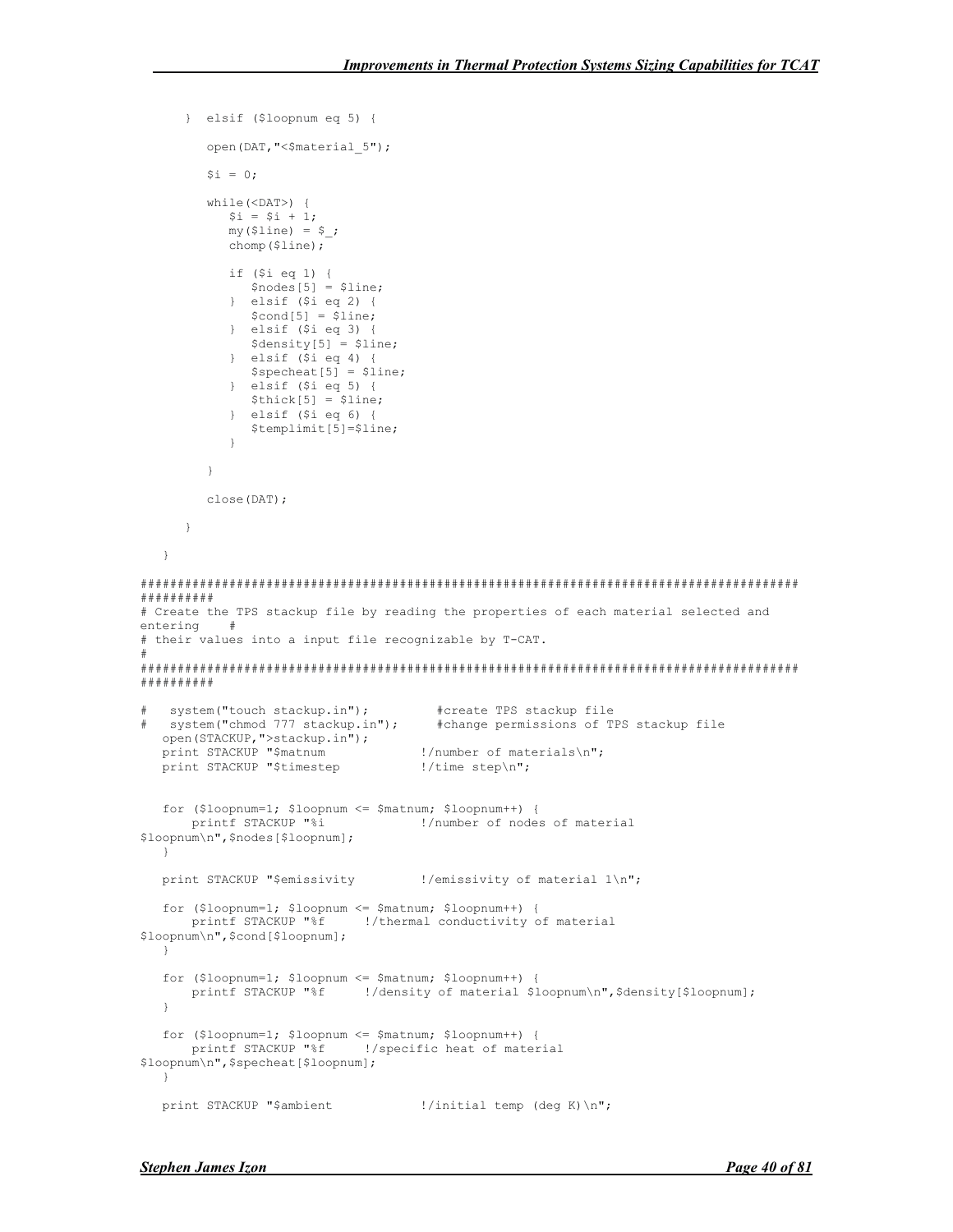```
 for ($loopnum=1; $loopnum <= $matnum; $loopnum++) {
       printf STACKUP "%f !/TPS thickness of material $loopnum\n", $thick[$loopnum];
 }
   print STACKUP "$frost [1] \blacksquare |/Temperature limit of material 1\n";<br>print STACKUP "$templimit[1] \blacksquare |/Temperature limit of material
                                                  !/Temperature limit of material 1\n";
    for ($loopnum=2; $loopnum <= $matnum-1; $loopnum++) {
        printf STACKUP "%f !/Temperature limit of material
$loopnum\n",$templimit[$loopnum];
        printf STACKUP "%f !/Temperature limit of material
$loopnum\n",$templimit[$loopnum];
    }
print STACKUP "$templimit[$matnum] 1/Temperature limit of material $matnum\n";
print STACKUP "$fueltemp | /backface temperature limit\n";
print STACKUP "6 \qquad !/istrat parameter\n";
  print STACKUP "$fueltemp |/backface temp<br>print STACKUP "6 |/istrat parameter\n";<br>print STACKUP "5 |/iopt parameter\n";
print STACKUP "5 \frac{1}{i} : \frac{1}{i} | \frac{1}{i} parameter \n";
print STACKUP "1340 !/iprint parameter\n";
close(STACKUP);<br># system("chmod
  system("chmod 777 stackup.in");
}
#} else {
# print "Enter the material for TPS.\n";
# print "---------- Tiles ---------.\n";
   \frac{1}{p} print "AETB8 Al\n";
# print "AETB8_GrEx\n";
# print "AETB12 Al\n";
   \text{print} "AETB12 GrEx\n";
   print "FRCI12 Al\n";
   print "FRCI12_GrEx\n";
   print "FRCI20_Al\n";
   print "FRCI20 GrEx\n";
   print "LI900 \overline{A}l\n";
   print "LI900<sup>-</sup>GrEx\n";
   print "LI2200 Al\n";
   print "LI2200GrEx\n";
   print "RCC_Al\bar{\setminus}n";
   print "RCC_GrEx\n";
   print "\text{SiC}_\text{Al}\n";
  print "SiC_GrEx\n";
# print "RCC_Al\n";
# print "RCC_GrEx\n";
   print "TUFI Al\n";
   print "TUFI<sup>CrEx\n";</sup>
   print "---------- Blankets ----------\n";
   \sum_{\text{print}} "AFRSI Al\n";
   print "AFRSI<sup>GrEx\n";</sup>
   print "CFBI \overline{A}l\n";
   \overline{\text{print}} "CFBI_GrEx\n";
   print "DURAFRSI Al\n";
# print "DURAFRSI_GrEx\n";
\# print "PBI Al\n";
# print "PBI_GrEx\n";
   print "TABI Al\n";
# print "TABI_GrEx\n";
   print " \n\rangle n";
   print "Enter the material name as it appears above. \ln";
   $material = readline(*STDIN);# chop($material);
#}
#########################################################################################
############
```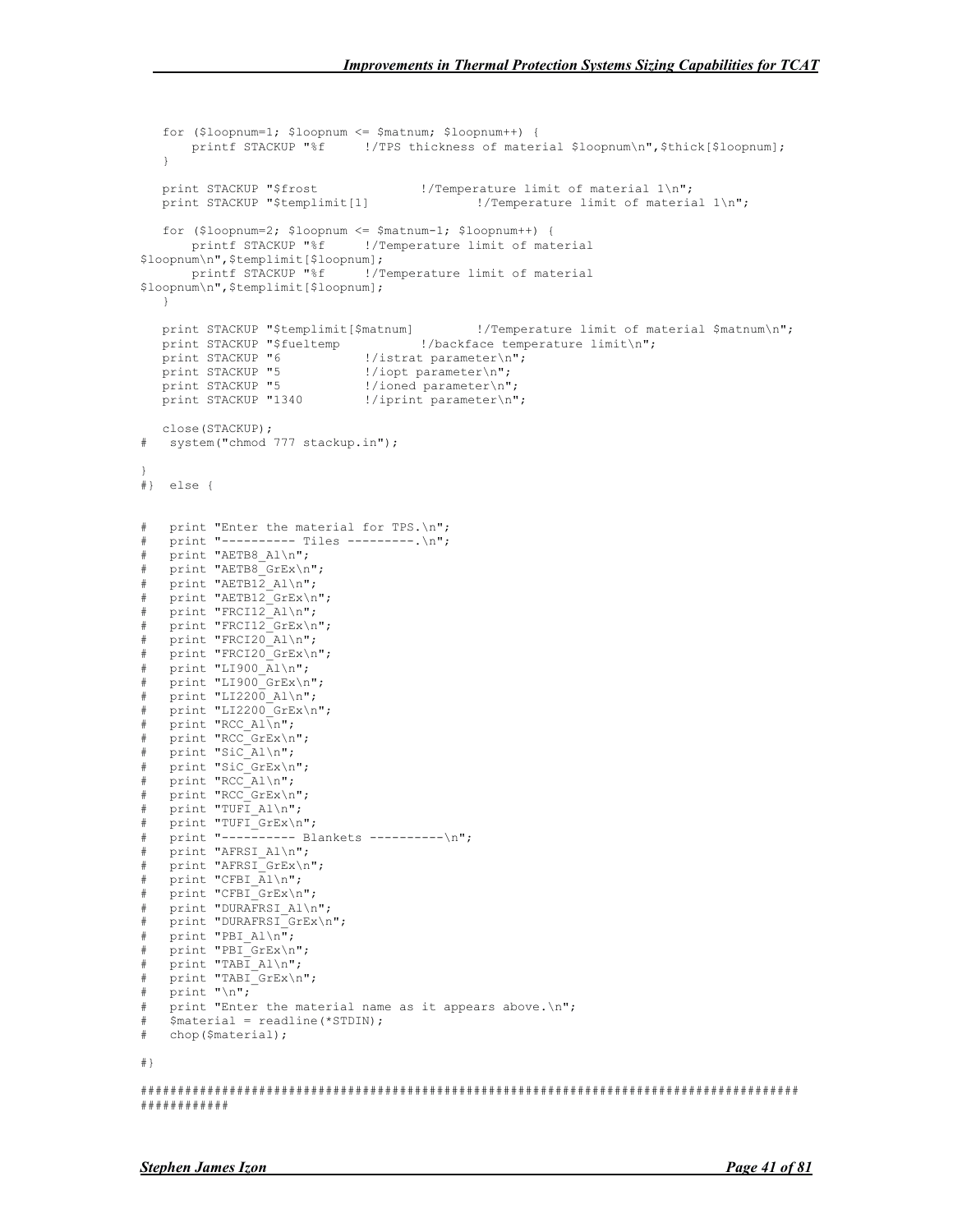```
# This section of the program creates a mock MINIVER file. The three columns of data
created are #
# the time, ambient temperature, and rate of heat transfer.
#
#########################################################################################
############
$numtimes = $holdtime/$timestep + 1;
$time[1] = 0;for (si=2; s i \leq s numtimes; s_{i++}) {
   $time[$i] = $time[$i-1] + $timesep;}
#system("touch l_stackup.s"); #create mock MINIVER file
#system("chmod \overline{77} l stackup.s"); #change permissions of file
open(MINI, ">1 stackup.s");
print MINI " Mock MINIVER file for input into ground hold analysis and the more contained by the more contained to the MINIVER file for input into ground hold analysis and the MINIVER file for input into ground hold analys
1.0\n";
for (\frac{1}{2} - 1; \frac{1}{2} < \frac{1}{2}) (minumes; \frac{1}{2} + \frac{1}{2}) {
    print MINI "$time[$i] $ambient $heattransfer\n";
}
print MINI "-100.0";
close(MINI);
# ----------------------------------------------------------------------------------
# MINIVER file is partitioned into body point files
# partition the MINIVER file into separate body point files that include time,
# heat rate, and radiation equilibrium temperature
# ----------------------------------------------------------------------------------
$i=0; #initialization of counter index "i"
$filecount=0;<br>open(FILE,"<l stackup.s");
                                           #open statement with filehandle FILE
until(eof FILE) { \qquad #goes through the MINVER file until the end is
reached
   START: $_{-}<FILE>;<br>if (/^.{73}(\S*)/) { #skips the first line of the data file<br>#searches for the bodypoint lab
                                                   #searches for the bodypoint label
    $title=$1;
   # system("touch groundhold"); #create body point file
   system("chmod 777 groundhold"); #change permissions inorder to write to body point
file
    $filecount=$filecount+1;
    } # end of if statement
   while(<FILE>) { #while loop that reads thru each line of the fileSi=Si+1:
\frac{1}{3} \frac{1}{3} \frac{1}{3} \frac{1}{3} \frac{1}{3} \frac{1}{3} \frac{1}{3} \frac{1}{3} \frac{1}{3} \frac{1}{3} \frac{1}{3} \frac{1}{3} \frac{1}{3} \frac{1}{3} \frac{1}{3} \frac{1}{3} \frac{1}{3} \frac{1}{3} \frac{1}{3} \frac{1}{3} \frac{1}{3} \frac{1}{3} )\s*(\S*)\s*(\S*)/;<br>$time[$i]=$1;
                                           #array declaration for time
        $tradeq[$i]=$2; #array declaration for rad eq temp
        $qconv[$i]=$3; #array declaration for conv heat rate
       $n= $i; if ($1==-100) {
           open(NEWFILE,">groundhold"); #open statement for new file "newsample"
           $timesteps=$n-1;
          printf NEWFILE "$timesteps \n"; #formatted print statement"
          for($i=1; $i<n; $i+1) {
               printf NEWFILE "%f \n",$time[$i];
              printf NEWFILE "%f \n", $qconv[$i];
```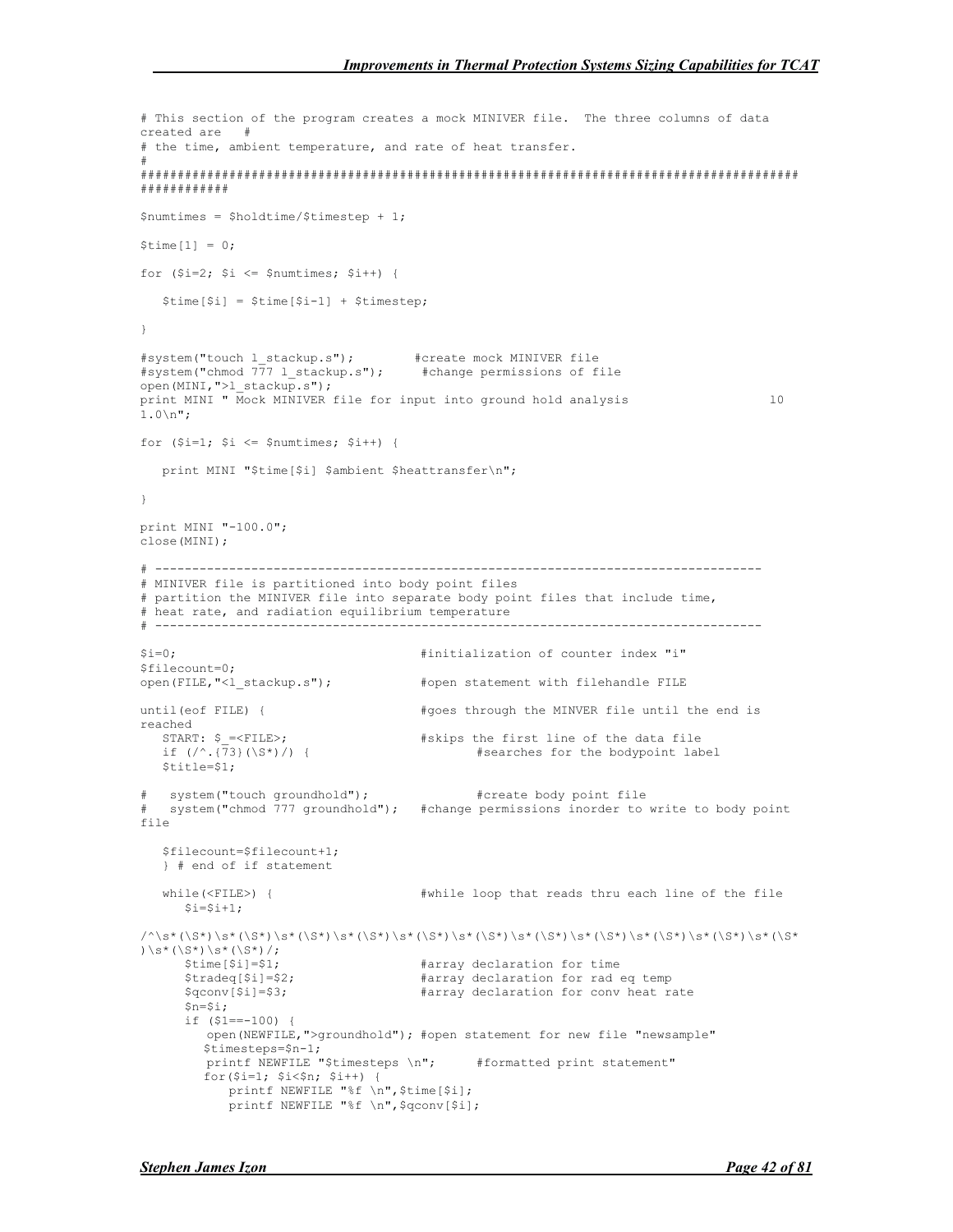```
printf NEWFILE "%f \n", $tradeq[$i];
          } #end of for loop
          close(NEWFILE);
         \sin 5i = 0;
          goto START
       } #end of if statement
    } #end of while loop
} #end of until loop
close(FILE);
# ----------------------------------------------------------------------------------
# incrementally move each body point file into "miniver.in" and execute tcat
# perl script that creates the filenames needed inorder to batch execute tcat
# filename are created via input from the user
# inputs (file_start_number, file_end_number, body_side)
                                                           -----------------------------
$start=1; #start of the file index
#$end=($filecount-1)/2; #end of the file index
$end=1;
open(FILE,">inputs_for_outputs");
printf FILE "1\n";
close(FILE);
#system("touch thickness.txt");
#system("chmod 777 thickness.txt");
open(FINALOUTPUT,">thickness.txt");
print FINALOUTPUT "TPS Ground hold design results\n\n";
# ----------------------------------------------------------------------------------
   system("touch miniver.in");
  system("chmod 777 miniver.in");
    system("cp groundhold miniver.in");
# ----------------------------------------------------------------------------------
# assign material properties
                              # ----------------------------------------------------------------------------------
if ($material_option eq 1) {
    $inputfile = "stackup.in";
} else {
    if ($material eq "AETB8_Al") {
      $inputfile="AETB 8 AL 5inputs.in";
 }
    if ($material eq "AETB8_GrEx") {
       $inputfile="AETB_8_GrEx_5inputs.in";
 }
    if ($material eq "AETB12_Al") {
      $inputfile="AETB_12_AL_5inputs.in";
 }
    if ($material eq "AETB12_GrEx") {
      $inputfile="AETB_12_GrEX_5inputs.in";
 }
    if ($material eq "FRCI12_Al") {
      $inputfile="FRCI_12_AL_5inputs.i";
 }
    if ($material eq "FRCI12_GrEx") {
      $inputfile="FRCI_12_GrEx_5inputs.in";
 }
    if ($material eq "FRCI20_Al") {
      $inputfile="FRCI_20_AL_5inputs.in";
 }
    if ($material eq "FRCI20_GrEx") {
      $inputfile="FRCI_20_GrEx_5inputs.in";
```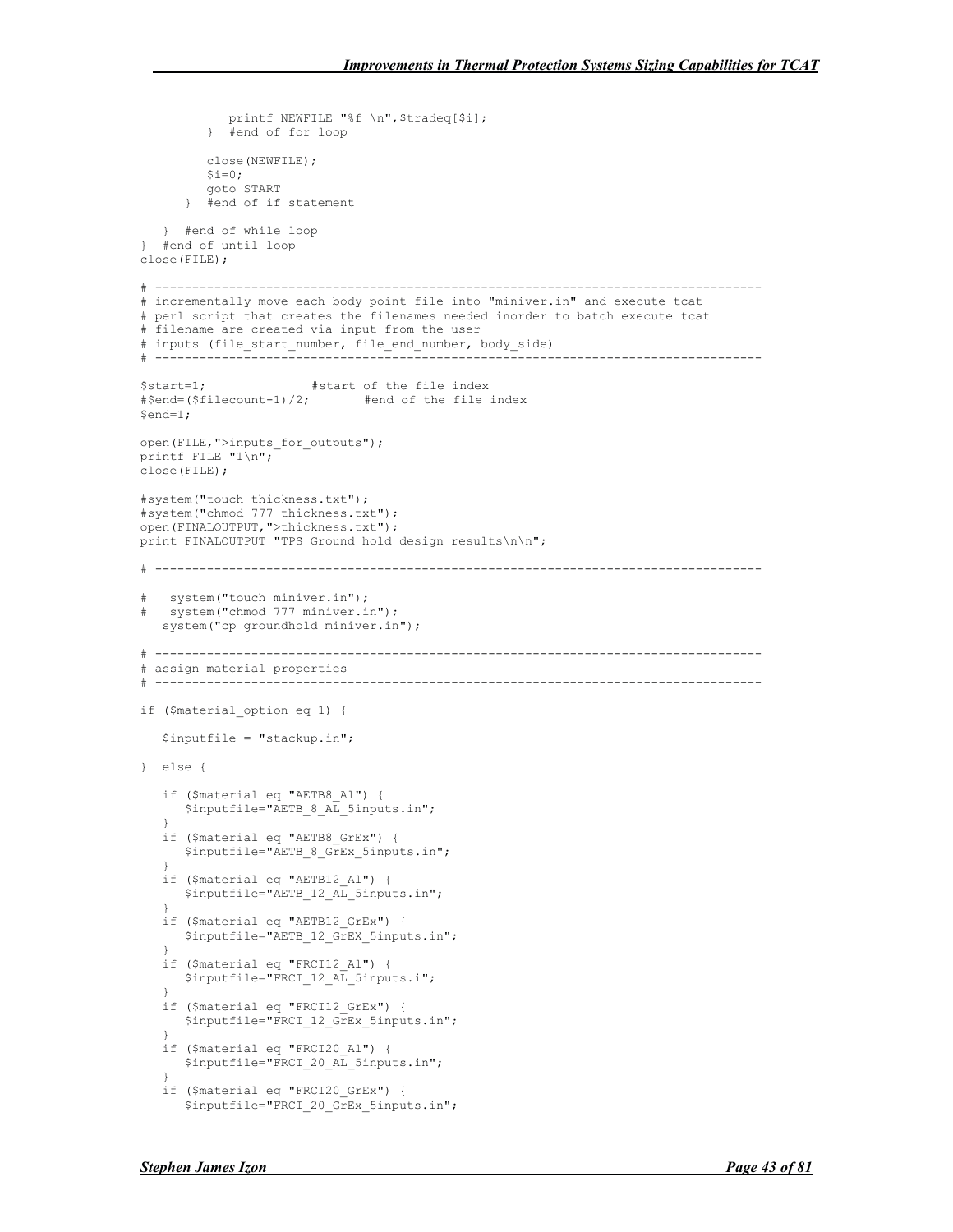```
 }
 if ($material eq "LI900_Al") {
 $inputfile="LI_900_AL_5inputs.in";
 }
    if ($material eq "LI900_GrEx") {
       $inputfile="LI_900_GrEx_5inputs.in";
 }
    if ($material eq "LI2200_Al") {
     $inputfile="LI_2200_AL_5inputs.in";
 }
    if ($material eq "LI2200_GrEx") {
     $inputfile="LI_2200_GrEx_5inputs.in";
 }
    if ($material eq "RCC_GrEx") {
       $inputfile="RCC_GrEx_5inputs.in";
 }
    if ($material eq "RCC_Al") {
      $inputfile="RCC_AL_5inputs.in";
 }
    if ($material eq "SiC_GrEx") {
     $inputfile="SIC GrEx 5inputs.in";
 }
 if ($material eq "SiC_Al") {
 $inputfile="SIC_AL_5inputs.in";
 }
   if ($material eq "TUFI_GrEx") {
     $inputfile="TUFI GrEx 5inputs.in";
 }
    if ($material eq "AFRSI_Al") {
      $inputfile="AFRSI_Al_3inputs.in";
 }
    if ($material eq "AFRSI_GrEx") {
      $inputfile="AFRSI_GrEx_3inputs.in";
 }
      if ($material eq "CFBI_Al") {
      $inputfile="CFBI_Al_3inputs.in";
    }
       if ($material eq "CFBI_GrEx") {
      $inputfile="CFBI_GrEx_3inputs.in";
 }
       if ($material eq "DURAFRSI_Al") {
     $inputfile="DURAFRSI_Al_3inputs.in";
 }
      if ($material eq "DURAFRSI_GrEx") {
      $inputfile="DURAFRSI_GrEx_3inputs.in";
    }
      if ($material eq "PBI_Al") {
      $inputfile="PBI_Al_3inputs.in";
    }
       if ($material eq "PBI_GrEx") {
      $inputfile="PBI_GrEx_3inputs.in";
    }
      if ($material eq "TABI_Al") {
      $inputfile="TABI_Al_3inputs.in";
    }
      if ($material eq "TABI_GrEx") {
      $inputfile="TABI_GrEx_3inputs.in";
   }
}
#print "input file = $inputfile\n";
# ----------------------------------------------------------------------------------
# Execute TCAT and send ADS output into file named "junkoutput"
# ----------------------------------------------------------------------------------
# system("touch inputs.in");
# system("chmod 777 inputs.in");
   system("cp $inputfile inputs.in");
if ($material_option eq 1) {
```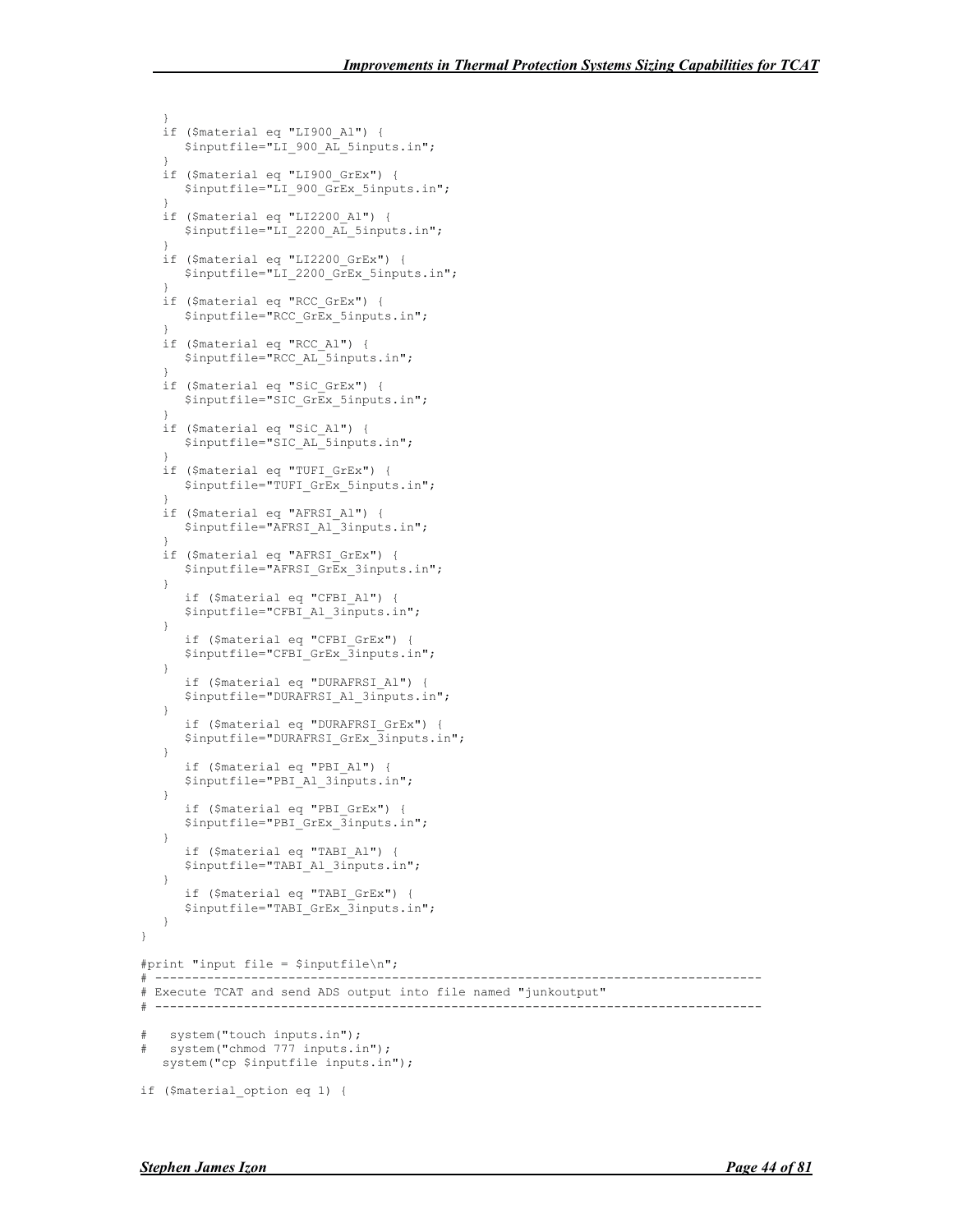```
 if ($method eq 1) {
       system("./ground.exe");
    } else {
       system("./ground2.exe");
    }
} else {
    if ($material eq "RCC_GrEx") {
      system("./ground2.exe"); # run TCAT
 }
    elsif ($material eq "RCC_Al") {
     system("./ground2.exe"); # run TCAT
 }
    elsif ($material eq "SiC_GrEx") {
     system("./ground2.exe^{\overline{n}}); # run TCAT
 }
    elsif ($material eq "SiC_Al") {
     system("./ground2.exe"); # run TCAT
    }
    elsif ($material eq "TUFI_GrEx") {
     system("./ground2.exe"); # run TCAT
    }
   else {
      system("./ground.exe"); # run TCAT
    }
}
# system("touch $name[$loop_index]_temphist");
  system("chmod 777 $name[$loop_index] temphist");
   system("mv fort.90 groundhold temphist");
  system("touch $name[$loop_index]_heatratehist");
  system("chmod 777 $name[$loop_index]_heatratehist");
    system("mv fort.91 groundhold_heatratehist");
   open(TCATOUTPUT,"<fort.12"); # obtain the current thickness of TPS file
    $_=<TCATOUTPUT>;
   /^{\wedge}\s*(\S*)/;
    $thickness=$1;
   close(TCATOUTPUT);
    $thkns=$thickness;
   printf FINALOUTPUT "Groundhold - TPS thickness = %6.3f in.\n",$thickness*100/2.54;
#system("rm point*");
# ----------------------------------------------------------------------------------
# End of heating analysis
# ----------------------------------------------------------------------------------
$avg_thickness=$thkns;
#for ($loop_index=$start; $loop_index <= $end; $loop_index++) {
# $avg_thickness=$avg_thickness+$thkns[$loop_index];
#}
#$avg_thickness=$avg_thickness/$end;
open(DEN, "<material density"); # obtain the density of TPS material
$ = <DEN>;
\sqrt{\hat{K}}\setminus s^*(\S^*) /;
$tps_density=$1;
close(DEN);
if (($sharp eq "yes") && ($bodyside eq "windward")) {
```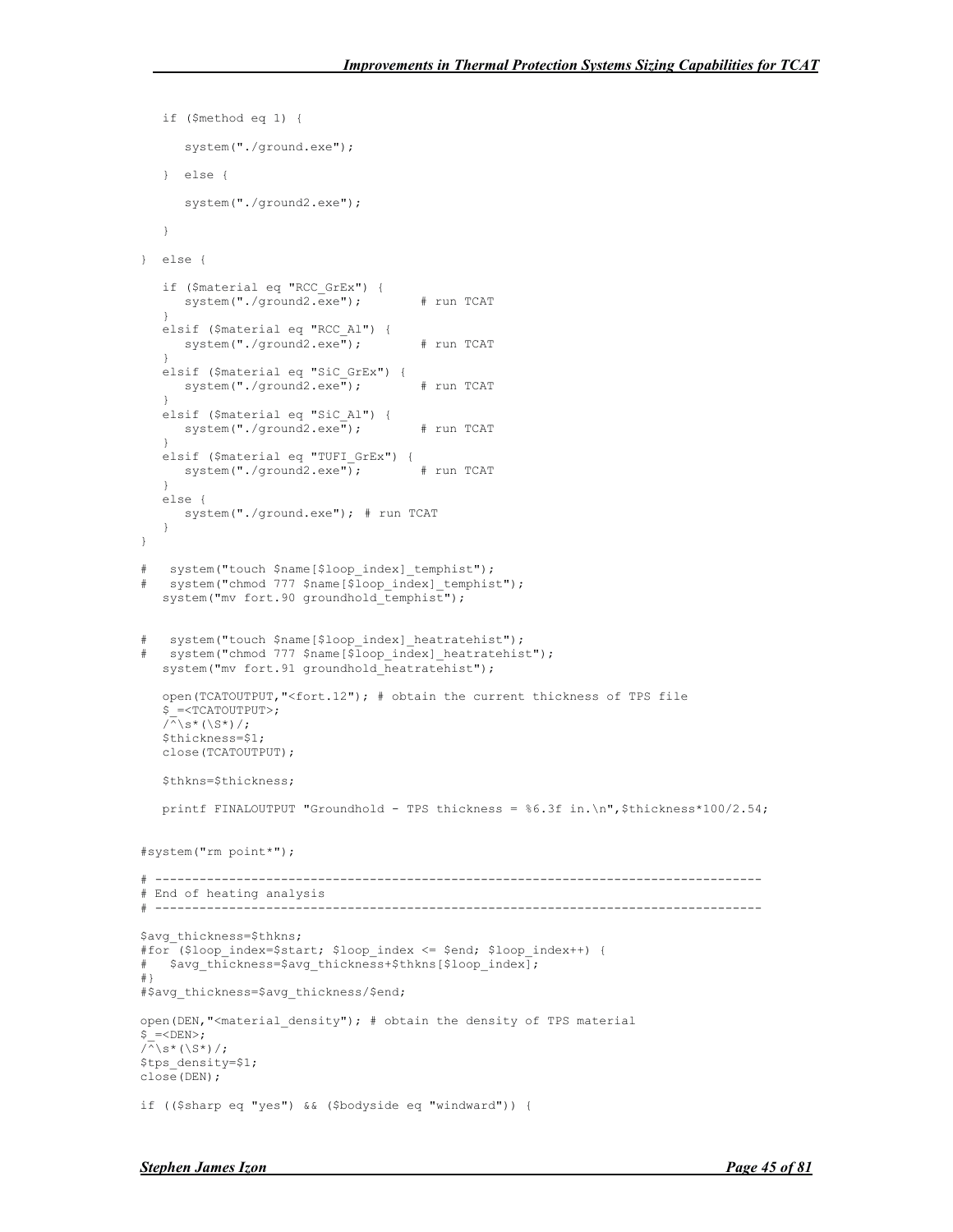```
 $sharp_weight=4.6e-3*$bodyarea; #SHARP weight in lbm
    if ($material eq "RCC_GrEx") {
$tile_unit_weight=($avg_thickness+0.00254)*3.2808*($avg_thickness*$tps_density+0.00254*15
77.83\overline{4}7) /(\overline{0}.00254+$avg thickness)/0.4536/3.2808/3.2808/3.2808; #obtain density of tps
 }
    elsif ($material eq "RCC_Al") {
$tile_unit_weight=($avg_thickness+0.00254)*3.2808*($avg_thickness*$tps_density+0.00254*15
77.8347)/(0.00254+$avg_thickness)/0.4536/3.2808/3.2808/3.2808; #obtain density of tps
 }
    elsif ($material eq "SiC_GrEx") {
$tile_unit_weight=($avg_thickness+0.00254)*3.2808*($avg_thickness*$tps_density+0.00254*24<br>00.00)/(0.00254+$avg_thickness)/0.4536/3.2808/3.2808/3.2808; #obtain_density_of_tps
00.00)/(0.00254+$avg_thickness)/0.4536/3.2808/3.2808/3.2808;
 }
    elsif ($material eq "SiC_Al") {
$title_unit_weight=($avg_thickness+0.00254)*3.2808*($avg_thickness*$tps_density+0.00254*24<br>00.00)/(0.00254*$avg thickness)/(0.4536/3.2808/3.2808/3.2808; #obtain density of tps00.00)/(0.00254+$avg_thickness)/0.4536/3.2808/3.2808/3.2808;
   }
    elsif ($material eq "TUFI_GrEx") {
$tile_unit_weight=($avg_thickness+0.00254)*3.2808*($avg_thickness*$tps_density+0.00254*13
13.53)/(0.00254+$avg_thickness)/0.4536/3.2808/3.2808/3.2808; #obtain density of tps
 }
    else {
       $tile_unit_weight=$avg_thickness*3.2808*$tps_density/0.4536/3.2808/3.2808/3.2808;
         #obtain density of tps
 }
   $tile area to_body_area=$bodytile;
   \overline{p} \overline{p} \overline{p} \overline{p} \overline{p} \overline{p} \overline{p} \overline{p} \overline{p} \overline{p} \overline{p} \overline{p} \overline{p} \overline{p} \overline{p} \overline{p} \overline{p} \overline{p} \overline{p} \overline{p} \overline{p} \overline{p} \overline{p} \overline{p} \overline{printf FINALOUTPUT "Chosen TPS material was $material\n\n";
   printf FINALOUTPUT "Nose SHARP TPS: %6.2f lbm\n", $sharp weight;
   printf FINALOUTPUT "$material unit weight: %8.4f lbm/ft2 \n ",$tile_unit_weight;
   printf FINALOUTPUT "$material TPS area to body area ratio: %4.2f \n
",$tile_area_to_body_area;
}
if (($sharp eq "yes") && ($bodyside eq "leeward")) {
    $sharp_weight=4.6e-3*$bodyarea; #SHARP weight in lbm
    $blanket_unit_weight=$avg_thickness*3.2808*$tps_density/0.4536/3.2808/3.2808/3.2808;;
        #obtain density of tps
   $blanket area to body area=$bodyblanket;
   printf FINALOUTPUT "\n";
   .<br>printf FINALOUTPUT "Chosen TPS material was $material\n\n";
    printf FINALOUTPUT "Nose SHARP TPS: %6.2f lbm\n", $sharp_weight;
   printf FINALOUTPUT "$material unit weight: %6.2f lbm/ft2 \n ",$blanket_unit_weight;
    printf FINALOUTPUT "$material TPS area to body area ratio: %6.2f \n
", $blanket area to body area;
}
if (($sharp eq "no") && ($bodyside eq "windward")) {
    if ($material eq "RCC_GrEx") {
$tile_unit_weight=($avg_thickness+0.00254)*3.2808*($avg_thickness*$tps_density+0.00254*15
77.83\overline{4}7)/(\overline{0.00254}+\overline{5}avg\overline{t}hickness)/0.4536/3.2808/3.2808/3.2808; #obtain density of tps
 }
    elsif ($material eq "RCC_Al") {
$tile_unit_weight=($avg_thickness+0.00254)*3.2808*($avg_thickness*$tps_density+0.00254*15
77.8347)/(0.00254+$avg_thickness)/0.4536/3.2808/3.2808/3.2808; #obtain density of tps
 }
    elsif ($material eq "SiC_GrEx") {
$title_unit_weight=($avg_thickness+0.00254)*3.2808*($avg_thickness*$tps_density+0.00254*24<br>00.00)/(0.00254*$avg-thickness)/0.4536/3.2808/3.2808/3.2808; #obtain density of tps00.00)/(0.00254+$avg_thickness)/0.4536/3.2808/3.2808/3.2808;
 }
    elsif ($material eq "SiC_Al") {
$tile_unit_weight=($avg_thickness+0.00254)*3.2808*($avg_thickness*$tps_density+0.00254*24
00.00)/(0.00254+$avg_thickness)/0.4536/3.2808/3.2808/3.2808; #obtain density of tps
```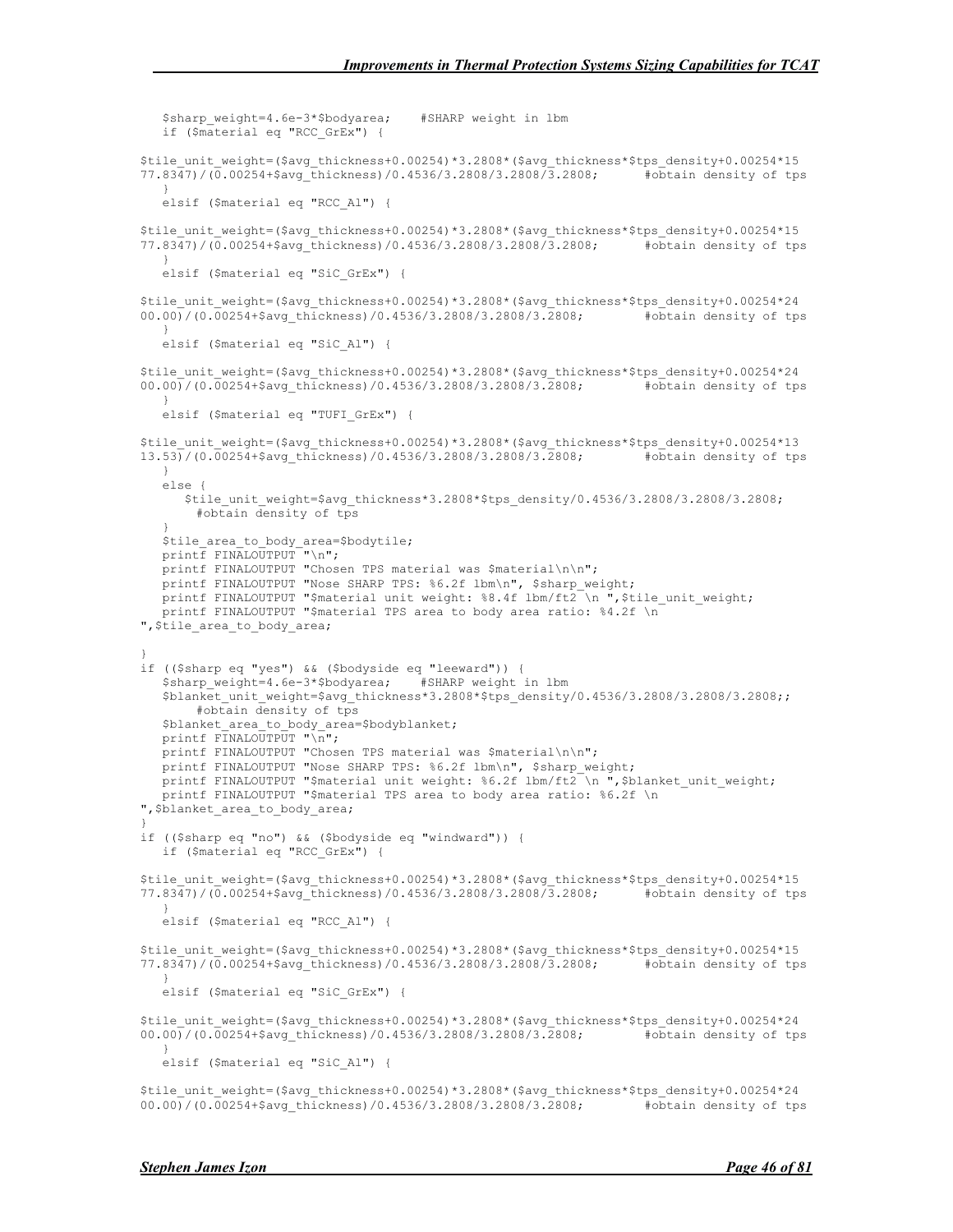```
 }
    elsif ($material eq "TUFI_GrEx") {
$tile_unit_weight=($avg_thickness+0.00254)*3.2808*($avg_thickness*$tps_density+0.00254*13
13.53)/(0.00254+$avg_thickness)/0.4536/3.2808/3.2808/3.2808; #obtain density of tps
 }
    else {
      $tile_unit_weight=$avg_thickness*3.2808*$tps_density/0.4536/3.2808/3.2808/3.2808;
       #obtain density of tps
 }
$tile area to body area=$bodytile;
 printf FINALOUTPUT "Chosen TPS material was $material\n\n";
   printf FINALOUTPUT "$material unit weight: %6.2f lbm/ft2 \n ", $tile unit weight;
  printf FINALOUTPUT "$material TPS area to body area ratio: %6.2f \n
",$tile_area_to_body_area;
}
if (($sharp eq "no") && ($bodyside eq "leeward")) {
   $blanket unit weight=$avg_thickness*3.2808*$tps_density/0.4536/3.2808/3.2808/3.2808;;
       #obtain density of tps
   $blanket area to body area=$bodyblanket;
  printf FINALOUTPUT "Chosen TPS material was $material\n\n";
  printf FINALOUTPUT "$material unit weight: %6.2f lbm/ft2 \n ",$blanket unit weight;
    printf FINALOUTPUT "$material TPS area to body area ratio: %6.2f \n
",$blanket_area_to_body_area;
}
print "average thickness: $avg thickness\n";
print "TPS density: $tps_density\n\n";
if ($material_1 eq "RCC_Laminate_Surface") {
$tile_unit_weight=($avg_thickness+0.00254)*3.2808*($avg_thickness*$tps_density+0.00254*15
77.83\overline{4}7)/(\overline{0.00254}+$avg_thickness)/0.4536/3.2808/3.2808/3.2808; #obtain density of tps
} elsif ($material_1 eq "SiC_Laminate_Surface") {
$tile_unit_weight=($avg_thickness+0.00254)*3.2808*($avg_thickness*$tps_density+0.00254*24
00.00/(0.00254+$avg_thickness)/0.4536/3.2808/3.2808/3.2808; #obtain density of tps
} elsif ($material_1 eq "TUFI_Composite_Layer") {
$tile_unit_weight=($avg_thickness+0.00254)*3.2808*($avg_thickness*$tps_density+0.00254*13
13.53)/(0.00254+$avg_thickness)/0.4536/3.2808/3.2808/3.2808; #obtain density of tps
} else {
    $tile_unit_weight=$avg_thickness*3.2808*$tps_density/0.4536/3.2808/3.2808/3.2808;
#obtain density of tps
}
printf FINALOUTPUT "\n";
if ($method eq 1) {
   printf FINALOUTPUT "Chosen TPS material was $material 1\n\n\ln\n";
} else {
   printf FINALOUTPUT "Chosen TPS material was $material 2\n\n";
}
printf FINALOUTPUT "TPS unit weight: %8.4f lbm/ft2 \n ", $tile unit weight;
close(FINALOUTPUT);
```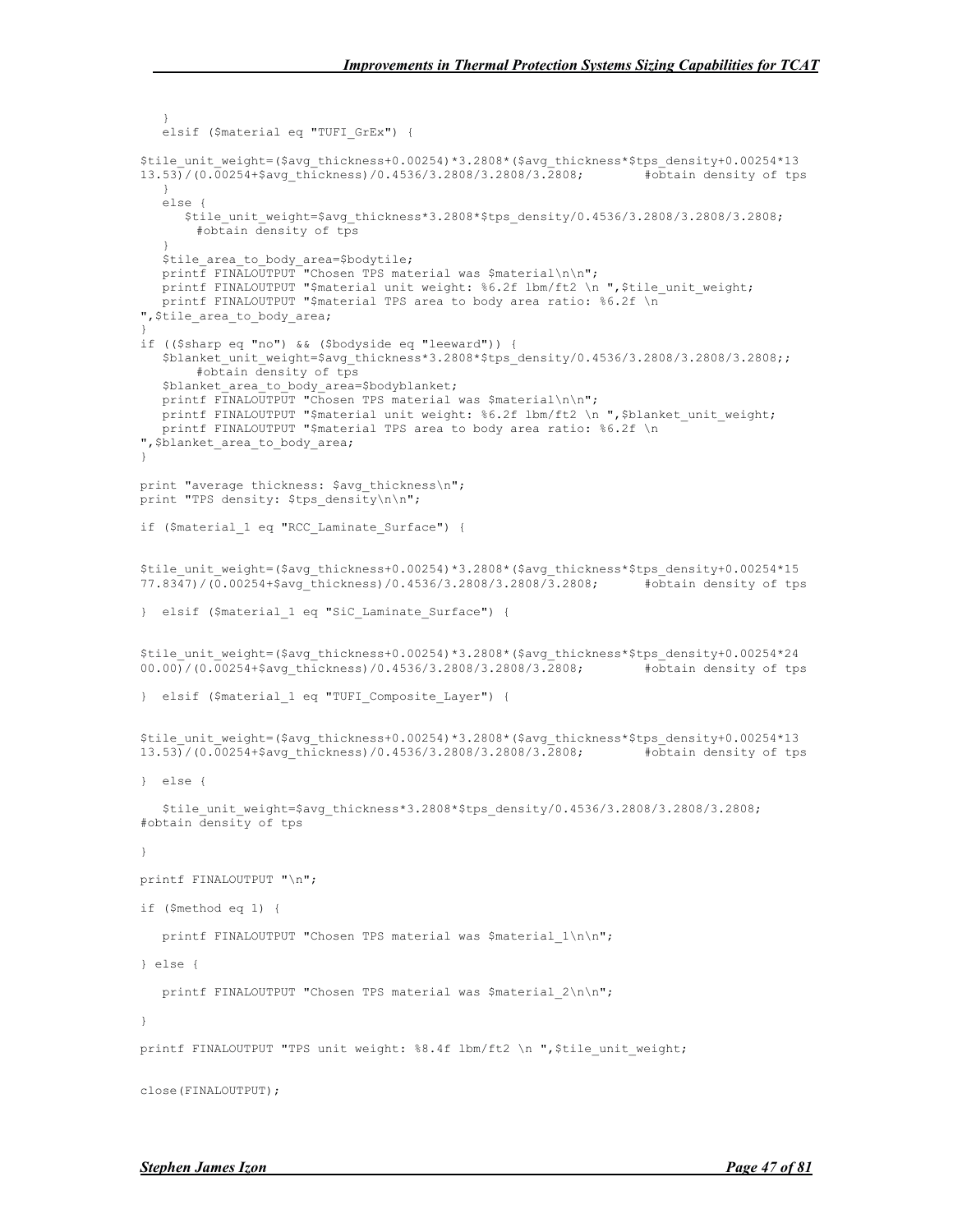```
# ----------------------------------------------------------------------------------
# print needed information to screen and file named "thickness.txt"
# ----------------------------------------------------------------------------------
open(OUT,"<thickness.txt"); #opens the input file for TCAT script
open(WEB,"<tcat_output.html"); #open tcat html file
#print "Content-type:text/html\n\n";
while(<WEB>){
 if(/Insert stuff here/){
 print "<BR>\n";
      while(<OUT>){
       print "<BR>\n";
        print $_;
     }
    }
    else{
     print $_;
    }
  }
 close(WEB);
close(OUT);
```

```
\# }
```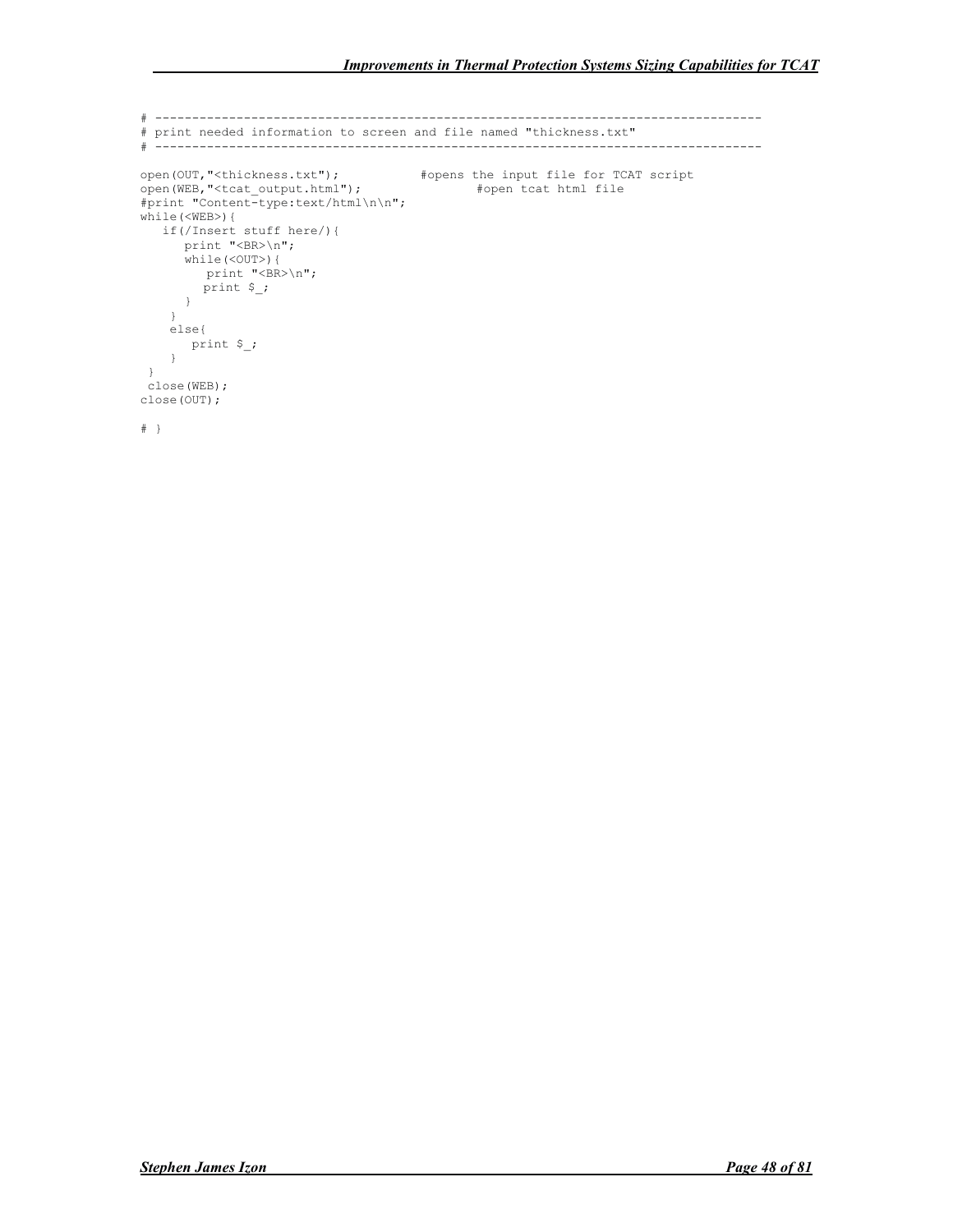#### Appendix I: 'compare.cgi' Ground Hold Multiple Analysis CGI Script

```
#!/usr/local/bin/perl
```

```
# ----------------------------------------------------------------------------------
# Obtain Information From Web Browse
        # ----------------------------------------------------------------------------------
# This section of code allows a cgi script to run from a web browser.
# The information is passed using the POST and the input information is
# parceled out in a mesh type variable and stores in $FORM{$name}.
#
$PATH=`pwd`;
chop($PATH);
  read(STDIN, $buffer, $ENV{'CONTENT_LENGTH'});
 @pairs = split//% /, $buffer);
  foreach $pair (@pairs)
  {
        ($name, $value) = split('=/, $pair);$value = ~ tr/+/ / ;$value = ~ s / ([a-fA-F0-9][a-fA-F0-9])/pack("C", hex($1))/eq;
        $value = ~ s/~ ! / ~ ~ '!/g; $FORM{$name} = $value;
  }
# ----------------------------------------------------------------------------------
# assign information from input website to appropriate variable
# ----------------------------------------------------------------------------------
  $material_option=$FORM{material_option};
  $matnum[1]=$FORM{matnum_1};
  $matnum[2]=$FORM{matnum_2};
 $math[3]=$FORM{math[maximum]};$material 1[1]=$FORM{material 1 1};
 $material_2[1]=$FORM {material_2_1}; $material_3[1]=$FORM{material_3_1};
 $material_4[1]=$FORM {material_4_1};
 $material_5[1]=$FORM{material_5_1};
  $material_1[2]=$FORM{material_1_2};
$material 2[2]=$FORM{material 2 2};
$material 3[2]=$FORM{material 3 2};
 $material<sup>-4</sup>[2]=$FORM {material}<sup>-4</sup>2};
 $material<sup>5</sup>[2]=$FORM { material}<sup>5</sup><sup>2</sup>};
 $material 1[3]=$FORM{material 1_3};
  $material_2[3]=$FORM{material_2_3};
$material 3[3]=$FORM{material 3 3};
$material 4[3]=$FORM{material 4 3};
  $material_5[3]=$FORM{material_5_3};
  $method[1]=$FORM{method_1};
 $method[2]=$FORM{method<sup>-2</sup>}; $method[3]=$FORM{method_3};
  $holdtime=$FORM{holdtime};
  $timestep=$FORM{timestep};
  $ambient=$FORM{ambient};
  $fueltemp=$FORM{fueltemp};
 $frost=$FORM{frost};
open(TIME,">time");
print TIME "$holdtime !/Time of Groundhold";
close(TIME);
$heatrate = 1;
```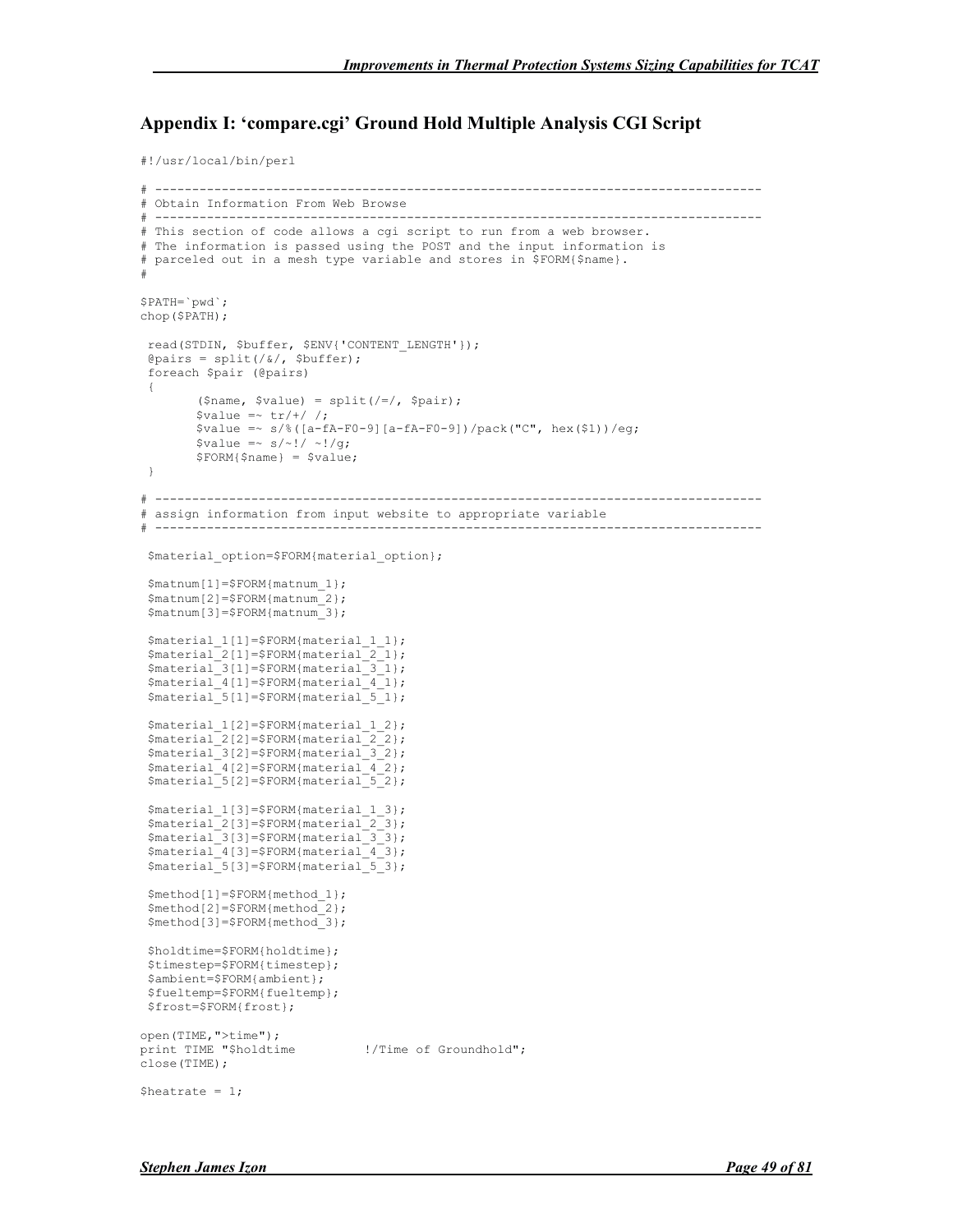```
$heattransfer = $heatrate * $ambient *3.15459074506;
open(HEATXFER,">heat");
print HEATXFER "$heattransfer !/Heat Flux";
close(HEATXFER);
$ambient = ($ambient-32) * (5/9) +273.15;$frost = ($frost-32)*$(5/9)+273.15;$fueltemp = ($fueltemp-32) * (5/9) + 273.15;open(TANK,">fueltemp");<br>print TANK "$fueltemp
                           !/Temperature of fuel";
close(TANK);
for ($case=1; $case \leq 3; $case++) {
if ($material_option eq 1) {
    for ($loopnum=1; $loopnum <= $matnum[$case]; $loopnum++) {
       if ($loopnum eq 1) {
          open(DAT,"<$material_1[$case]");
         $i = 0; while(<DAT>) {
           $i = $i + 1;my($line) = $;
             chomp($line);
             if ($i eq 1) {
                $nodes[1] = $line;
             } elsif ($i eq 2) {
                $cond[1] = $line;
             } elsif ($i eq 3) {
                $density[1] = $line;
 } elsif ($i eq 4) {
$specheat[1] = $line;
             } elsif ($i eq 5) {
              $thick[1] = $line; } elsif ($i eq 6) {
                $templimit[1]=$line;
             } elsif ($i eq 7) {
                $emissivity=$line;
 }
 }
          close(DAT);
       } elsif ($loopnum eq 2) {
         open(DAT, "<$material 2[$case]");
         $i = 0; while(<DAT>) {
            $i = $i + 1;my($line) = $\cdot;
             chomp($line);
             if ($i eq 1) {
                $nodes[2] = $line;
             } elsif ($i eq 2) {
              $cond[2] = $line; } elsif ($i eq 3) {
               $density[2] = $line; } elsif ($i eq 4) {
```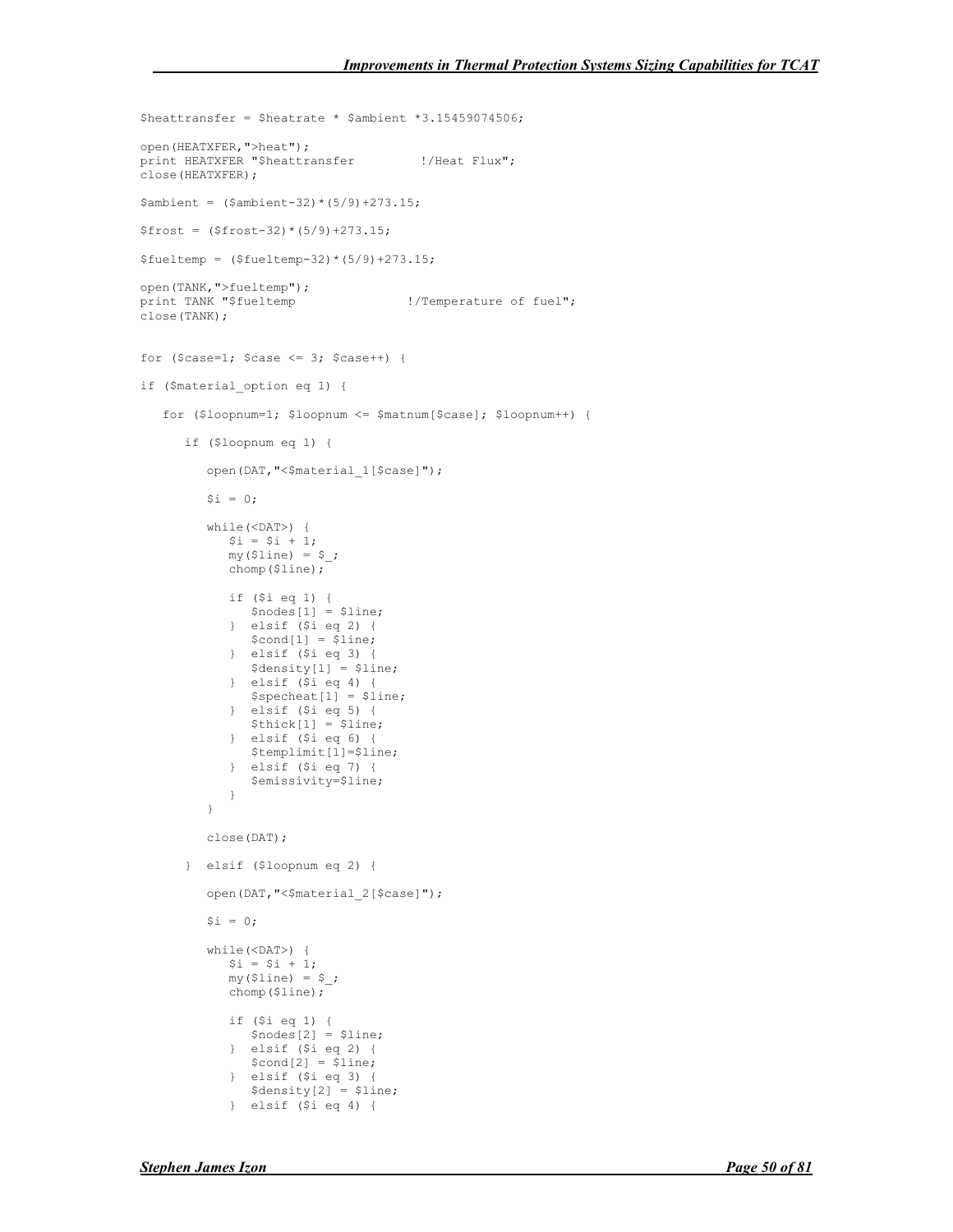```
 $specheat[2] = $line;
            } elsif ($i eq 5) {
              $thick[2] = $line;
            } elsif ($i eq 6) {
              $templimit[2]=$line;
 }
         }
         close(DAT);
      } elsif ($loopnum eq 3) {
         open(DAT,"<$material_3[$case]");
        $i = 0; while(<DAT>) {
          $i = $i + 1;my($line) = $ ;
           chomp($line);
 if ($i eq 1) {
 $nodes[3] = $line;
            } elsif ($i eq 2) {
             $cond[3] = $line; } elsif ($i eq 3) {
             $density[3] = $line; } elsif ($i eq 4) {
              $specheat[3] = $line;
            } elsif ($i eq 5) {
             $thick[3] = $line; } elsif ($i eq 6) {
              $templimit[3]=$line;
 }
         }
         close(DAT);
      } elsif ($loopnum eq 4) {
        open(DAT, "<$material 4[$case]");
        $i = 0; while(<DAT>) {
          $i = $i + 1;my(8line) = S_j chomp($line);
           if ($i eq 1) {
             $nodes[4] = $line; } elsif ($i eq 2) {
$cond[4] = $line; } elsif ($i eq 3) {
             $density[4] = $line; } elsif ($i eq 4) {
             $speedheat[4] = $line; } elsif ($i eq 5) {
              $thick[4] = $line;
            } elsif ($i eq 6) {
            $templimit[4]=$line;
 }
         }
         close(DAT);
      } elsif ($loopnum eq 5) {
```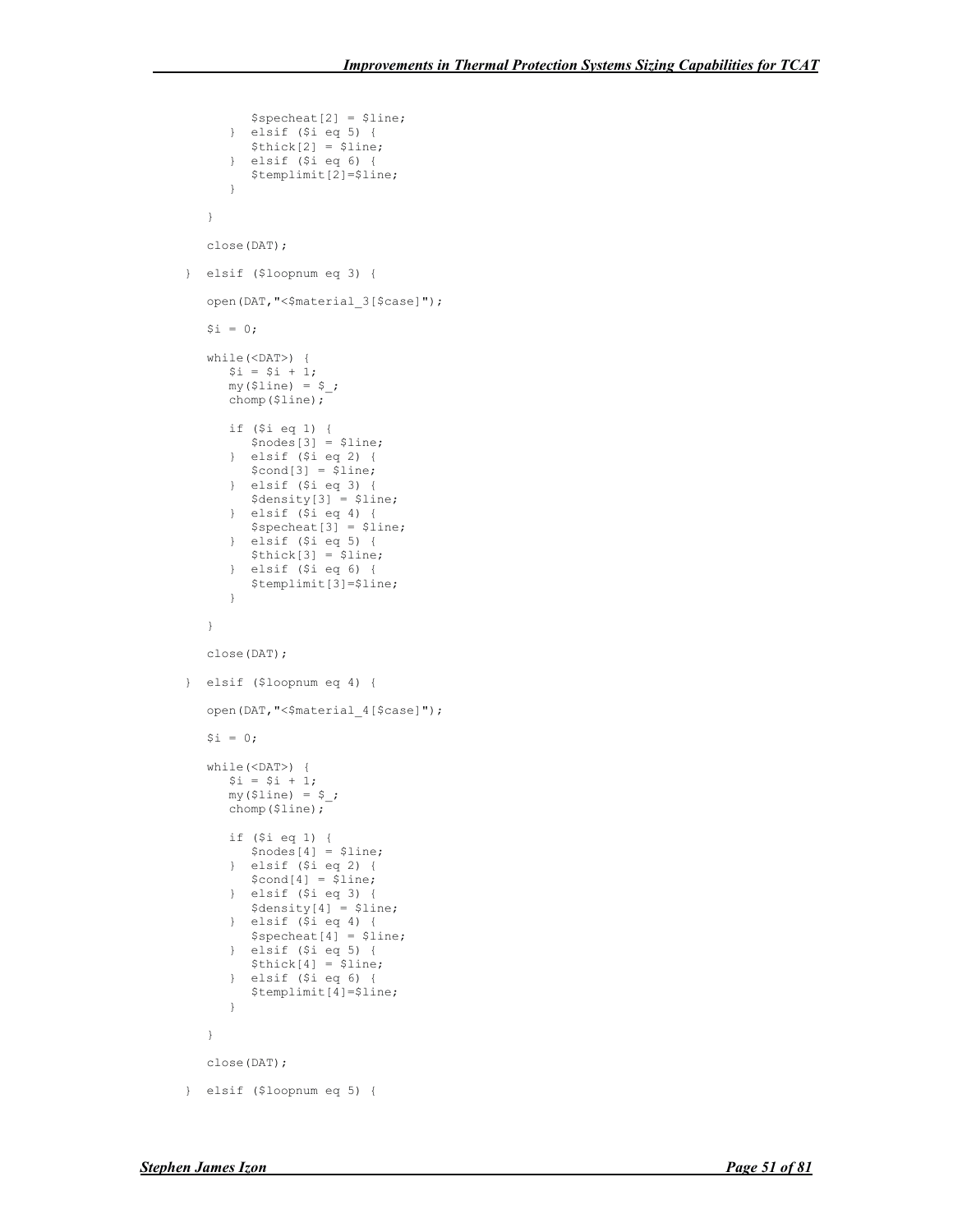```
 open(DAT,"<$material_5[$case]");
         $i = 0; while(<DAT>) {
            $i = $i + 1;my($line) = $;
             chomp($line);
             if ($i eq 1) {
              $nodes[5] = $line; } elsif ($i eq 2) {
               $cond[5] = $line; } elsif ($i eq 3) {
                $density[5] = $line;
             } elsif ($i eq 4) {
                $specheat[5] = $line;
             } elsif ($i eq 5) {
                $thick[5] = $line;
              } elsif ($i eq 6) {
                $templimit[5]=$line;
 }
          }
         close(DAT);
      }
    }
#########################################################################################
##########
# Create the TPS stackup file by reading the properties of each material selected and
entering #
# their values into a input file recognizable by T-CAT.
#
#########################################################################################
##########
# system("touch stackup.in"); #create TPS stackup file
# system("chmod 777 stackup.in"); #change permissions of TPS stackup file
   open(STACKUP,">stackup.in");
  print STACKUP "$matnum[$case] \qquad !/number of materials\n";<br>print STACKUP "$timestep \qquad !/time step\n";
  print STACKUP "$timestep
    for ($loopnum=1; $loopnum <= $matnum[$case]; $loopnum++) {
                                     !/number of nodes of material
$loopnum\n",$nodes[$loopnum];
   }
   print STACKUP "$emissivity !/emissivity of material 1\n";
    for ($loopnum=1; $loopnum <= $matnum[$case]; $loopnum++) {
       printf STACKUP "%f !/thermal conductivity of material
$loopnum\n",$cond[$loopnum];
   }
    for ($loopnum=1; $loopnum <= $matnum[$case]; $loopnum++) {
      printf STACKUP "%f !/density of material $loopnum\n", $density[$loopnum];
 }
    for ($loopnum=1; $loopnum <= $matnum[$case]; $loopnum++) {
      printf STACKUP "%f !/specific heat of material
$loopnum\n",$specheat[$loopnum];
   }
  print STACKUP "$ambient !/initial temp (deg K) \n";
    for ($loopnum=1; $loopnum <= $matnum[$case]; $loopnum++) {
```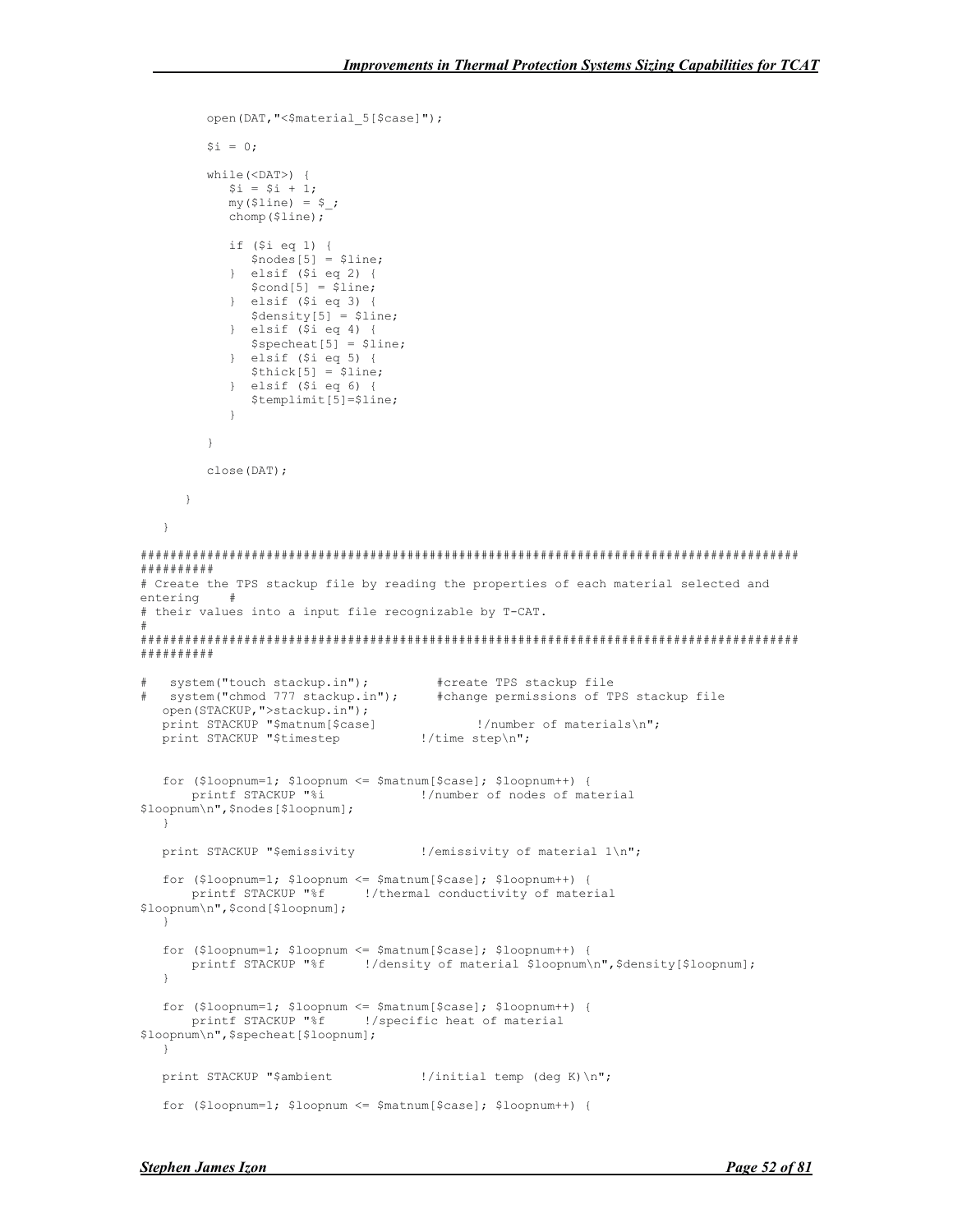```
printf STACKUP "%f !/TPS thickness of material $loopnum\n",$thick[$loopnum];
    }
   print STACKUP "$frost [1] \blacksquare |/Temperature limit of material 1\n";<br>print STACKUP "$templimit[1] \blacksquare |/Temperature limit of material
                                                   !/Temperature limit of material 1\n";
    for ($loopnum=2; $loopnum <= $matnum[$case]-1; $loopnum++) {
        printf STACKUP "%f !/Temperature limit of material
$loopnum\n",$templimit[$loopnum];
        printf STACKUP "%f !/Temperature limit of material
$loopnum\n",$templimit[$loopnum];
 }
    print STACKUP "$templimit[$matnum[$case]] !/Temperature limit of material
$matnum\n";<br>print STACKUP "$fueltemp
   print STACKUP "$fueltemp !/backface temperature limit\n";<br>print STACKUP "6 !/istrat parameter\n";
   print STACKUP "6 \frac{1}{i} : \frac{1}{i} : \frac{1}{i} : \frac{1}{i} : \frac{1}{i} : \frac{1}{i} : \frac{1}{i} : \frac{1}{i} : \frac{1}{i} : \frac{1}{i} : \frac{1}{i} : \frac{1}{i} : \frac{1}{i} : \frac{1}{i} : \frac{1}{i} : \frac{1}{i} : \frac{1}{i} : print STACKUP "5 \qquad !/iopt parameter\n";<br>print STACKUP "5 \qquad !/ioned parameter\n";
print STACKUP "5 \frac{1}{i} : /ioned parameter\n";
print STACKUP "1340 !/iprint parameter\n";
    close(STACKUP);
}
#########################################################################################
############
# This section of the program creates a mock MINIVER file. The three columns of data
created are #
# the time, ambient temperature, and rate of heat transfer.
#
#########################################################################################
############
$numtimes = $holdtime/$timestep + 1;
$time[1] = 0;for (Si=2; Si \leq Snumtimes; Si++) {
   $time[$i] = $time[$i-1] + $timesep;}
#system("touch l_stackup.s"); #create mock MINIVER file
#system("chmod 7\overline{7} l stackup.s");
open(MINI,">l_stackup.s");
print MINI " Mock MINIVER file for input into ground hold analysis low and low
1.0\n";
for (\frac{1}{2} - 1; \frac{1}{2} < \frac{1}{2} \frac{1}{2}) {
   print MINI "$time[$i] $ambient $heattransfer\n";
}
print MINI "-100.0";
close(MINI);
# ----------------------------------------------------------------------------------
# MINIVER file is partitioned into body point files
# partition the MINIVER file into separate body point files that include time,
# heat rate, and radiation equilibrium temperature
# ----------------------------------------------------------------------------------
$i=0; #initialization of counter index "i"
$filecount=0;
open(FILE,"<1 stackup.s"); #open statement with filehandle FILE
until(eof FILE) { #goes through the MINVER file until the end is
reached
```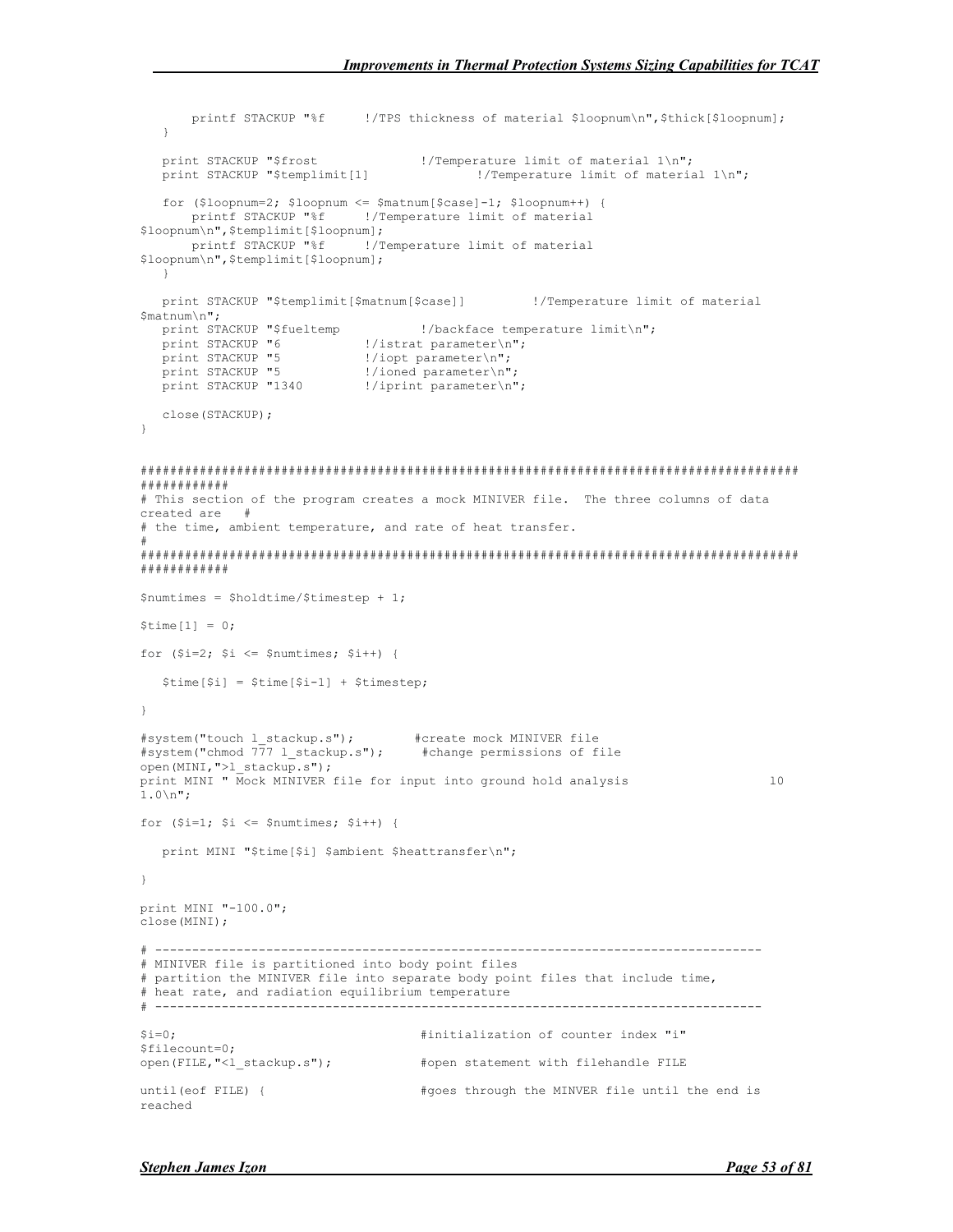```
START: $_{-}<FILE>; $\ast$ +skips the first line of the data file if (/^.{73}(\S*)/) { # searches for the bodypoint lable
                                              #searches for the bodypoint label
    $title=$1;
  # system("touch groundhold"); #create body point file
   system("chmod 777 groundhold"); #change permissions inorder to write to body point
file
    $filecount=$filecount+1;
    } # end of if statement
   while(<FILE>) { # #while loop that reads thru each line of the file
     Si=Si+1:
/^\s*(\S*)\s*(\S*)\s*(\S*)\s*(\S*)\s*(\S*)\s*(\S*)\s*(\S*)\s*(\S*)\s*(\S*)\s*(\S*)\s*(\S*
)\s*(\S*)\s*(\S*)/;
      $time[$i]=$1;<br>$tradeq[$i]=$2; #array declaration for rad
      $tradeq[$i]=$2; <br>$dramag declaration for rad eq temp<br>$dramag declaration for conv heat rad eq temps
                                      #array declaration for conv heat rate
       $n=$i; 
      if (S1 == -100) {
          open(NEWFILE,">groundhold"); #open statement for new file "newsample"
         $timesteps=$n-1;
         printf NEWFILE "$timesteps \n"; #formatted print statement"
         for($i=1; $i<$n; $i++) {
           printf NEWFILE "%f \n", $time[$i];
            printf NEWFILE "%f \n", $qconv[$i];
            printf NEWFILE "%f \n", $tradeq[$i];
          } #end of for loop
          close(NEWFILE);
         $i=0; goto START
       } #end of if statement
    } #end of while loop
} #end of until loop
close(FILE);
# ----------------------------------------------------------------------------------
# incrementally move each body point file into "miniver.in" and execute tcat
# perl script that creates the filenames needed inorder to batch execute tcat
# filename are created via input from the user
# inputs (file start number, file end number, body side)
# ----------------------------------------------------------------------------------
$start=1; #start of the file index
#$end=($filecount-1)/2; #end of the file index
$end=1;
open(FILE, ">inputs for outputs");
printf FILE "3\n";
close(FILE);
#system("touch thickness.txt");
#system("chmod 777 thickness.txt");
open(FINALOUTPUT,">thickness.txt");
print FINALOUTPUT "TPS Ground hold design results\n\n";
# ----------------------------------------------------------------------------------
# system("touch miniver.in");
# system("chmod 777 miniver.in");
    system("cp groundhold miniver.in");
# ----------------------------------------------------------------------------------
# assign material properties
# ----------------------------------------------------------------------------------
if ($material_option eq 1) {
```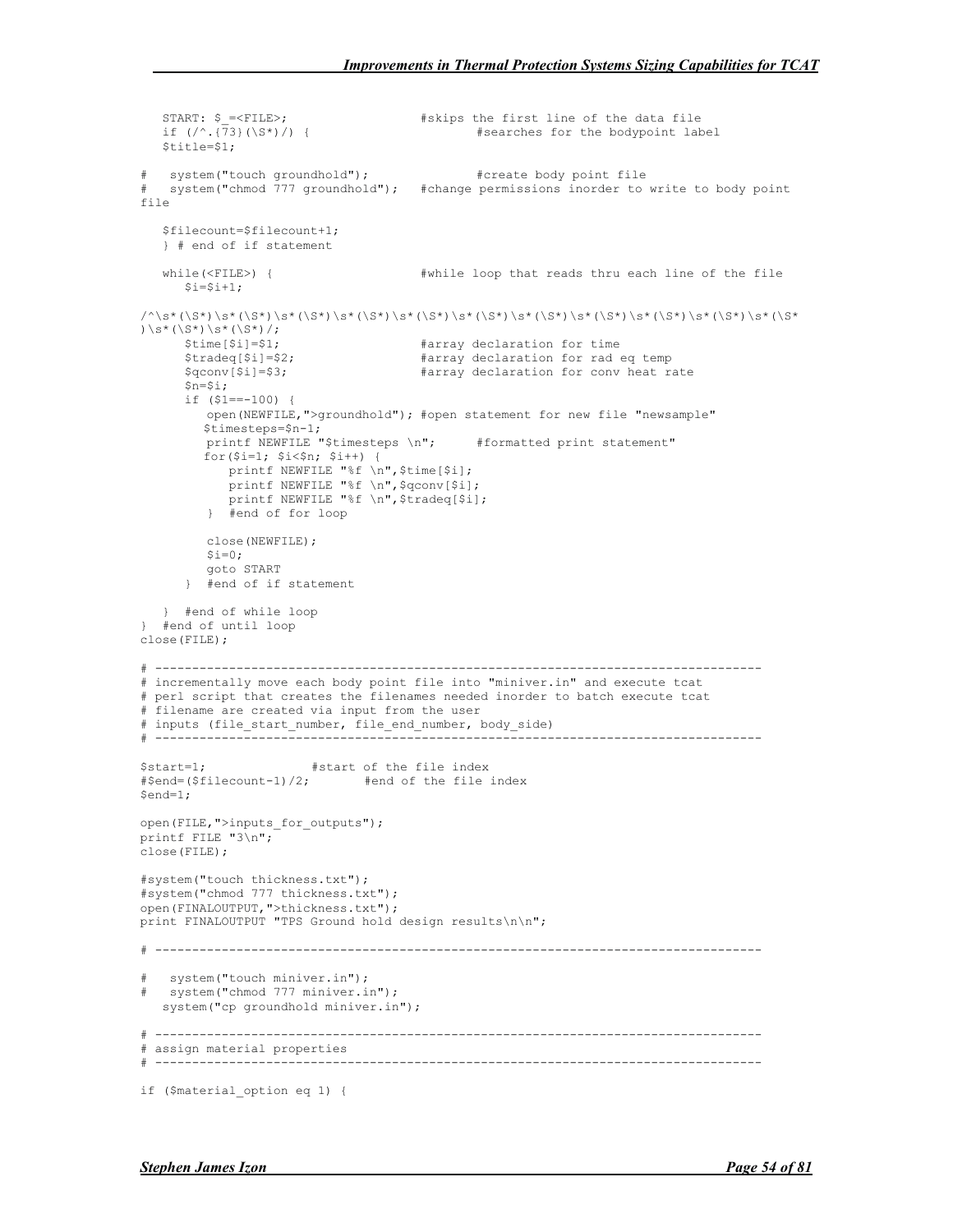```
 $inputfile = "stackup.in";
} else {
    if ($material eq "AETB8_Al") {
      $inputfile="AETB 8 AL 5inputs.in";
 }
    if ($material eq "AETB8_GrEx") {
     $inputfile="AETB_8_GrEx_5inputs.in";
 }
 if ($material eq "AETB12_Al") {
$inputfile="AETB 12 AL 5inputs.in";
 }
   if ($material eq "AETB12_GrEx") {
       $inputfile="AETB_12_GrEX_5inputs.in";
 }
    if ($material eq "FRCI12_Al") {
     $inputfile="FRCI_12_AL_5inputs.i";
 }
    if ($material eq "FRCI12_GrEx") {
     $inputfile="FRCI_12_GrEx_5inputs.in";
 }
 if ($material eq "FRCI20_Al") {
$inputfile="FRCI 20 AL 5inputs.in";
 }
    if ($material eq "FRCI20_GrEx") {
     $inputfile="FRCI_20_GrEx_5inputs.in";
 }
    if ($material eq "LI900_Al") {
      $inputfile="LI_900_AL_5inputs.in";
 }
   if ($material eq "LI900_GrEx") {
     $inputfile="LI_900_GrEx_5inputs.in";
 }
    if ($material eq "LI2200_Al") {
       $inputfile="LI_2200_AL_5inputs.in";
 }
 if ($material eq "LI2200_GrEx") {
 $inputfile="LI_2200_GrEx_5inputs.in";
 }
    if ($material eq "RCC_GrEx") {
       $inputfile="RCC_GrEx_5inputs.in";
 }
 if ($material eq "RCC_Al") {
 $inputfile="RCC_AL_5inputs.in";
 }
    if ($material eq "SiC_GrEx") {
     $inputfile="SIC GrEx 5inputs.in";
 }
    if ($material eq "SiC_Al") {
      $inputfile="SIC_AL_5inputs.in";
 }
    if ($material eq "TUFI_GrEx") {
      $inputfile="TUFI_GrEx_5inputs.in";
 }
    if ($material eq "AFRSI_Al") {
       $inputfile="AFRSI_Al_3inputs.in";
 }
    if ($material eq "AFRSI_GrEx") {
      $inputfile="AFRSI_GrEx_3inputs.in";
 }
      if ($material eq "CFBI_Al") {
      $inputfile="CFBI_Al_3inputs.in";
 }
      if ($material eq "CFBI_GrEx") {
      $inputfile="CFBI_GrEx_3inputs.in";
    }
      if ($material eq "DURAFRSI_Al") {
     $inputfile="DURAFRSI_Al_3inputs.in";
    }
       if ($material eq "DURAFRSI_GrEx") {
```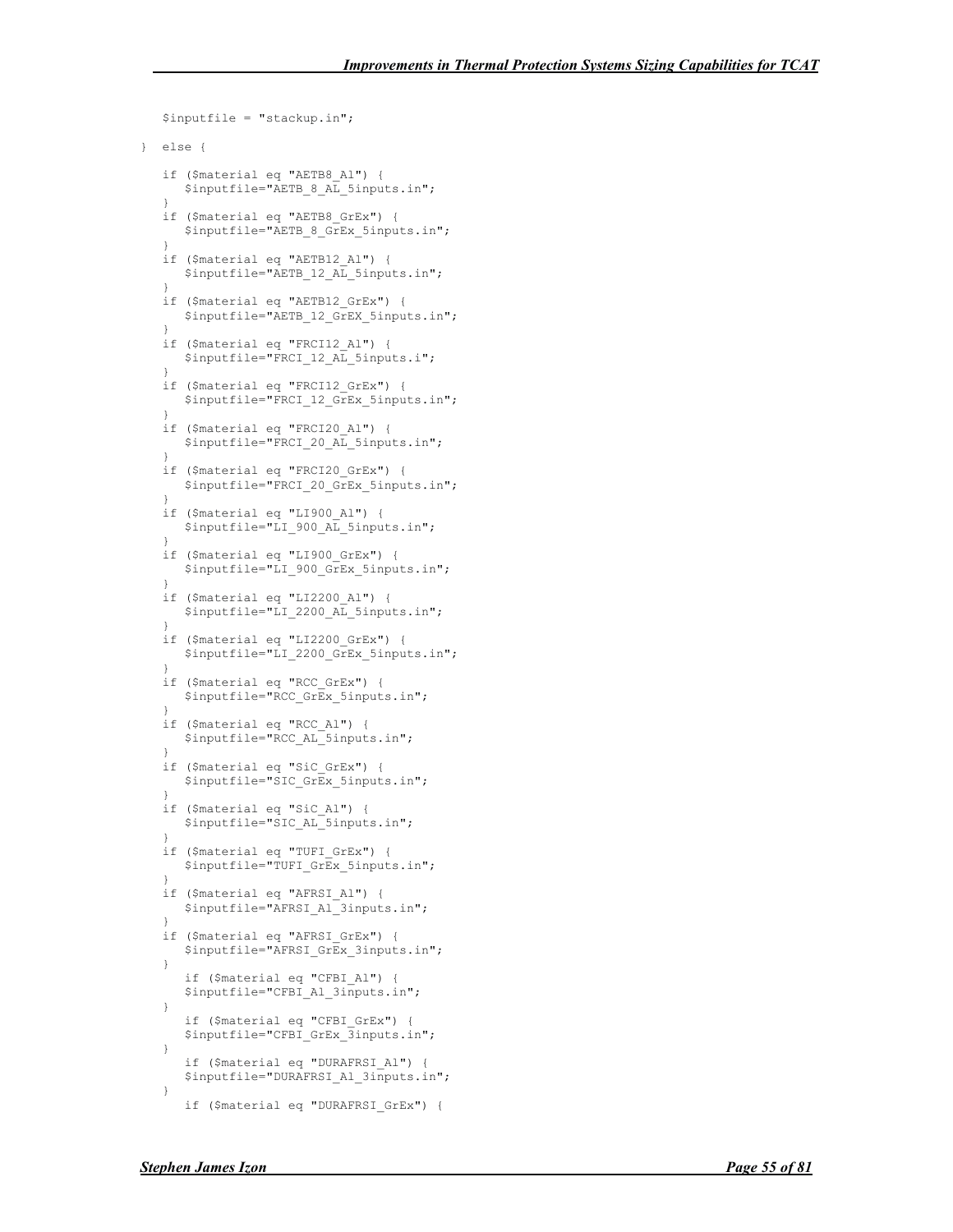```
 $inputfile="DURAFRSI_GrEx_3inputs.in";
   }
      if ($material eq "PBI_Al") {
      $inputfile="PBI_Al_3inputs.in";
    }
       if ($material eq "PBI_GrEx") {
      $inputfile="PBI_GrEx_3inputs.in";
    }
       if ($material eq "TABI_Al") {
     $inputfile="TABI_Al_3inputs.in";
    }
      if ($material eq "TABI_GrEx") {
     $inputfile="TABI GrEx 3inputs.in";
   }
}
# ----------------------------------------------------------------------------------
# Execute TCAT and send ADS output into file named "junkoutput"
# ----------------------------------------------------------------------------------
  system("touch inputs.in");
  system("chmod 777 inputs.in");
   system("cp $inputfile inputs.in >> error 2>&1");
  system("touch inputs[$case]");
  system("chmod 777 inputs[$case]");
  system("cp inputs.in inputs[$case]");
if ($material_option eq 1) {
   if ($method[$case] eq 1) {
      system("./ground.exe");
    } else {
      system("./ground2.exe");
    }
} else {
   if ($material eq "RCC_GrEx") {
      system("go4.exe>junkoutput"); # run TCAT
 }
   elsif ($material eq "RCC_Al") {
      system("go4.exe>junkoutput"); # run TCAT 
 }
   elsif ($material eq "SiC_GrEx") {
      system("go4.exe>junkoutput"); # run TCAT
 }
   elsif ($material eq "SiC_Al") {
      system("go4.exe>junkoutput"); # run TCAT
 }
   elsif ($material eq "TUFI_GrEx") {
     system("go4.exe>junkoutput"); # run TCAT
 }
   else {
     system("go3.exe>junkoutput"); # run TCAT
    }
}
  system("touch $name[$loop_index]_temphist");
  system("chmod 777 $name[$loop_index] temphist");
  system("mv fort.90 groundhold temphist[$case] >> error3");
  system("touch $name[$loop_index]_heatratehist");
   system("chmod 777 $name[$loop_index]_heatratehist");
   system("mv fort.91 groundhold heatratehist[$case] >> error4");
```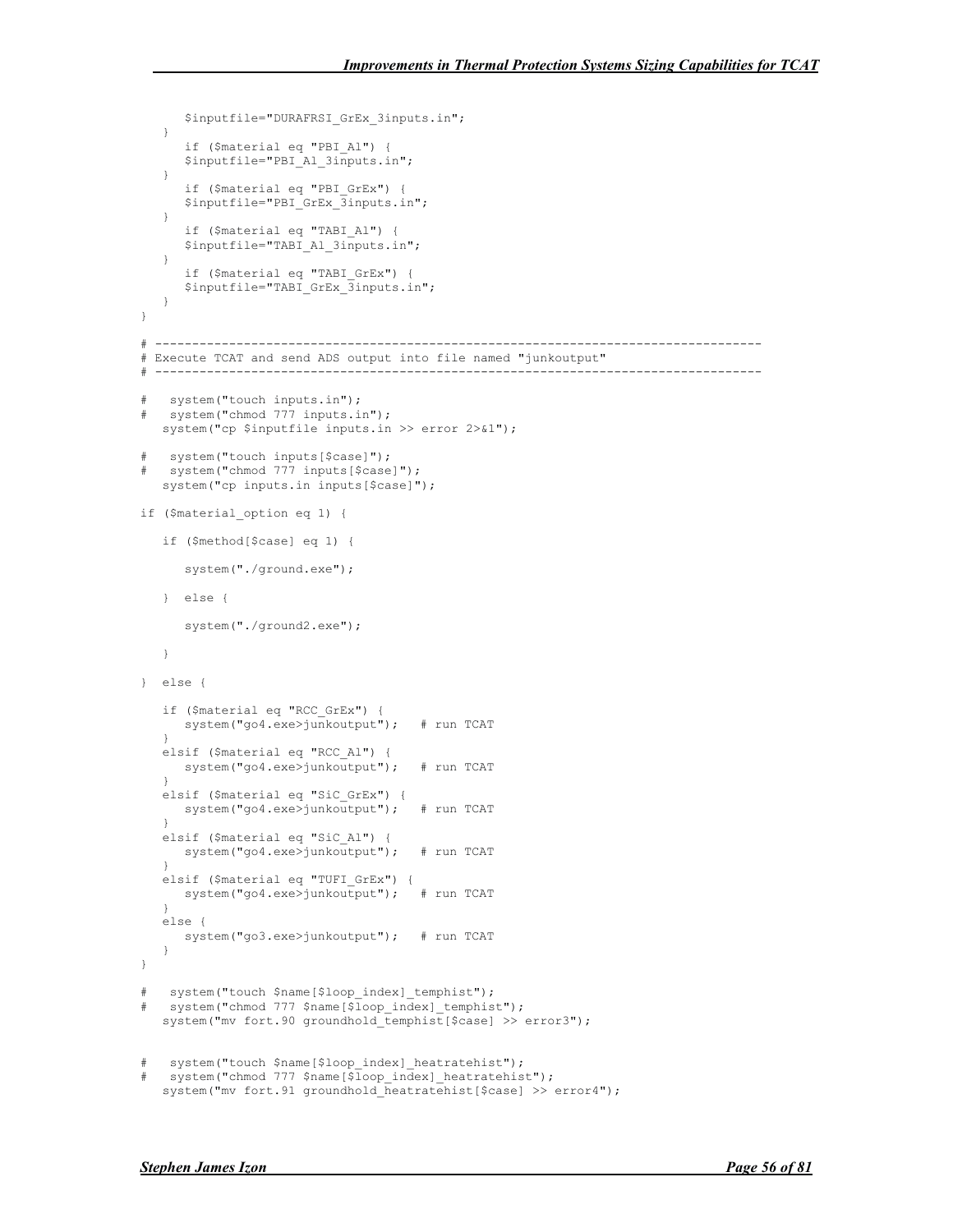```
 open(TCATOUTPUT,"<fort.12"); # obtain the current thickness of TPS file
    $_=<TCATOUTPUT>;
   \sqrt{\hat{K}}\s*(\S*)/;
    $thickness=$1;
    close(TCATOUTPUT);
    $thkns=$thickness;
  printf FINALOUTPUT "Groundhold - TPS thickness = %6.3f in.\n",$thickness*100/2.54;
#system("rm point*");
# ----------------------------------------------------------------------------------
# End of heating analysis
# ----------------------------------------------------------------------------------
$avg_thickness=$thkns;
#for ($loop index=$start; $loop index <= $end; $loop index++) {
   $avg_thickness=$avg_thickness+$thkns[$loop_index];
#}
#$avg_thickness=$avg_thickness/$end;
open(DEN, "<material density"); # obtain the density of TPS material
$ = <DEN>;
\sqrt{\hat{}}\s*(\S*)/;
$tps_density=$1;
close(DEN);
if (($sharp eq "yes") && ($bodyside eq "windward")) {
   $sharp weight=4.6e-3*$bodyarea; #SHARP weight in lbm
    if ($material eq "RCC_GrEx") {
$tile_unit_weight=($avg_thickness+0.00254)*3.2808*($avg_thickness*$tps_density+0.00254*15
77.8347)/(\overline{0.00254}+$avg thickness)/0.4536/3.2808/3.2808/3.2808; #obtain density of tps
 }
   elsif ($material eq "RCC_Al") {
$tile_unit_weight=($avg_thickness+0.00254)*3.2808*($avg_thickness*$tps_density+0.00254*15
77.8347)/(0.00254+$avg_thickness)/0.4536/3.2808/3.2808/3.2808; #obtain density of tps
 }
   elsif ($material eq "SiC_GrEx") {
$tile_unit_weight=($avg_thickness+0.00254)*3.2808*($avg_thickness*$tps_density+0.00254*24
00.00)/(0.00254+$avg_thickness)/0.4536/3.2808/3.2808/3.2808; #obtain density of tps
 }
    elsif ($material eq "SiC_Al") {
$tile_unit_weight=($avg_thickness+0.00254)*3.2808*($avg_thickness*$tps_density+0.00254*24
00.00/(0.00254+$avg thickness)/0.4536/3.2808/3.2808/3.2808; #obtain density of tps
 }
    elsif ($material eq "TUFI_GrEx") {
$tile_unit_weight=($avg_thickness+0.00254)*3.2808*($avg_thickness*$tps_density+0.00254*13<br>13.53)/(0.00254+$avg_thickness)/0.4536/3.2808/3.2808/3.2808; #obtain_density_of_tps
13.53/(0.00254+)$avg thickness)/0.4536/3.2808/3.2808/3.2808;
 }
    else {
      $tile_unit_weight=$avg_thickness*3.2808*$tps_density/0.4536/3.2808/3.2808/3.2808;
       #obtain density of tps
 }
   $tile area to body area=$bodytile;
printf FINALOUTPUT "\n";
 printf FINALOUTPUT "Chosen TPS material was $material\n\n";
  printf FINALOUTPUT "Nose SHARP TPS: %6.2f lbm\n", $sharp weight;
  printf FINALOUTPUT "$material unit weight: %8.4f lbm/ft2 \n ", $tile_unit_weight;
  printf FINALOUTPUT "$material TPS area to body area ratio: %4.2f \n
",$tile_area_to_body_area;
}
if (($sharp eq "yes") && ($bodyside eq "leeward")) {
    $sharp_weight=4.6e-3*$bodyarea; #SHARP weight in lbm
```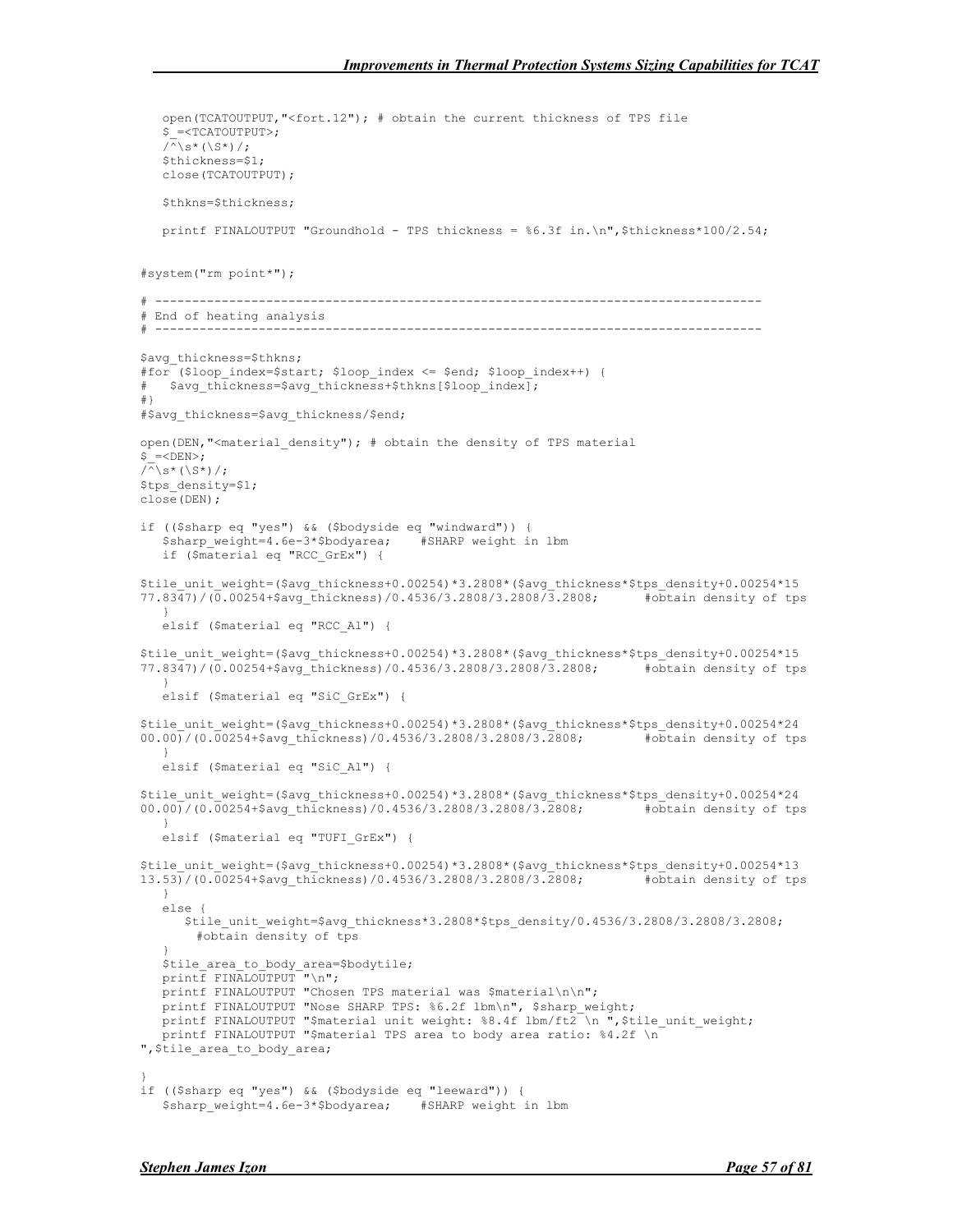```
$blanket unit weight=$avg_thickness*3.2808*$tps_density/0.4536/3.2808/3.2808/3.2808;;
       #obtain density of tps
   $blanket area to body area=$bodyblanket;
  printf FINALOUTPUT "\overline{n}";
  printf FINALOUTPUT "Chosen TPS material was $material\n\n";
  printf FINALOUTPUT "Nose SHARP TPS: %6.2f lbm\n", $sharp weight;
  printf FINALOUTPUT "$material unit weight: %6.2f lbm/ft2 \n ",$blanket unit weight;
   printf FINALOUTPUT "$material TPS area to body area ratio: %6.2f \n
", $blanket area to body area;
}
if (($sharp eq "no") && ($bodyside eq "windward")) {
    if ($material eq "RCC_GrEx") {
$tile_unit_weight=($avg_thickness+0.00254)*3.2808*($avg_thickness*$tps_density+0.00254*15<br>77.8347)/(0.00254+$avg_thickness)/0.4536/3.2808/3.2808/3.2808; #obtain density of tps
77.83\overline{4}7)/(\overline{0}.00254+$avg\overline{t}hickness)/0.4536/3.2808/3.2808/3.2808;
 }
    elsif ($material eq "RCC_Al") {
$tile_unit_weight=($avg_thickness+0.00254)*3.2808*($avg_thickness*$tps_density+0.00254*15
77.8347)/(0.00254+$avg_thickness)/0.4536/3.2808/3.2808/3.2808; #obtain density of tps
 }
    elsif ($material eq "SiC_GrEx") {
$tile_unit_weight=($avg_thickness+0.00254)*3.2808*($avg_thickness*$tps_density+0.00254*24
00.00)/(0.00254+$avg_thickness)/0.4536/3.2808/3.2808/3.2808; #obtain density of tps
 }
   elsif ($material eq "SiC_Al") {
$tile_unit_weight=($avg_thickness+0.00254)*3.2808*($avg_thickness*$tps_density+0.00254*24
00.00/(0.00254+$avg_thickness)/0.4536/3.2808/3.2808/3.2808; #obtain density of tps
 }
    elsif ($material eq "TUFI_GrEx") {
$tile_unit_weight=($avg_thickness+0.00254)*3.2808*($avg_thickness*$tps_density+0.00254*13
13.53)/(0.00254+$avg_thickness)/0.4536/3.2808/3.2808/3.2808; #obtain density of tps
 }
    else {
       $tile_unit_weight=$avg_thickness*3.2808*$tps_density/0.4536/3.2808/3.2808/3.2808;
       #obtain density of tps
 }
  $tile area to body area=$bodytile;
  printf FINALOUTPUT "Chosen TPS material was $material\n\n";
   printf FINALOUTPUT "$material unit weight: %6.2f lbm/ft2 \n ",$tile_unit_weight;
   printf FINALOUTPUT "$material TPS area to body area ratio: %6.2f \n
",$tile_area_to_body_area;
}
if (($sharp eq "no") && ($bodyside eq "leeward")) {
   $blanket unit weight=$avg_thickness*3.2808*$tps_density/0.4536/3.2808/3.2808/3.2808;;
        #obtain density of tps
   $blanket area to body area=$bodyblanket;
  printf FINALOUTPUT "Chosen TPS material was $material\n\n";
    printf FINALOUTPUT "$material unit weight: %6.2f lbm/ft2 \n ",$blanket_unit_weight;
   printf FINALOUTPUT "$material TPS area to body area ratio: %6.2f \n
",$blanket_area_to_body_area;
}
#print "average thickness: $avg_thickness\n";
#print "TPS density: $tps_density\n\n";
if ($material_1[$case] eq "RCC_Laminate_Surface") {
$tile_unit_weight=($avg_thickness+0.00254)*3.2808*($avg_thickness*$tps_density+0.00254*15
77.8347)/(0.00254+$avg_thickness)/0.4536/3.2808/3.2808/3.2808; #obtain density of tps
} elsif ($material_1[$case] eq "SiC_Laminate_Surface") {
$tile_unit_weight=($avg_thickness+0.00254)*3.2808*($avg_thickness*$tps_density+0.00254*24
00.00)/(0.00254+$avg_thickness)/0.4536/3.2808/3.2808/3.2808; #obtain density of tps
```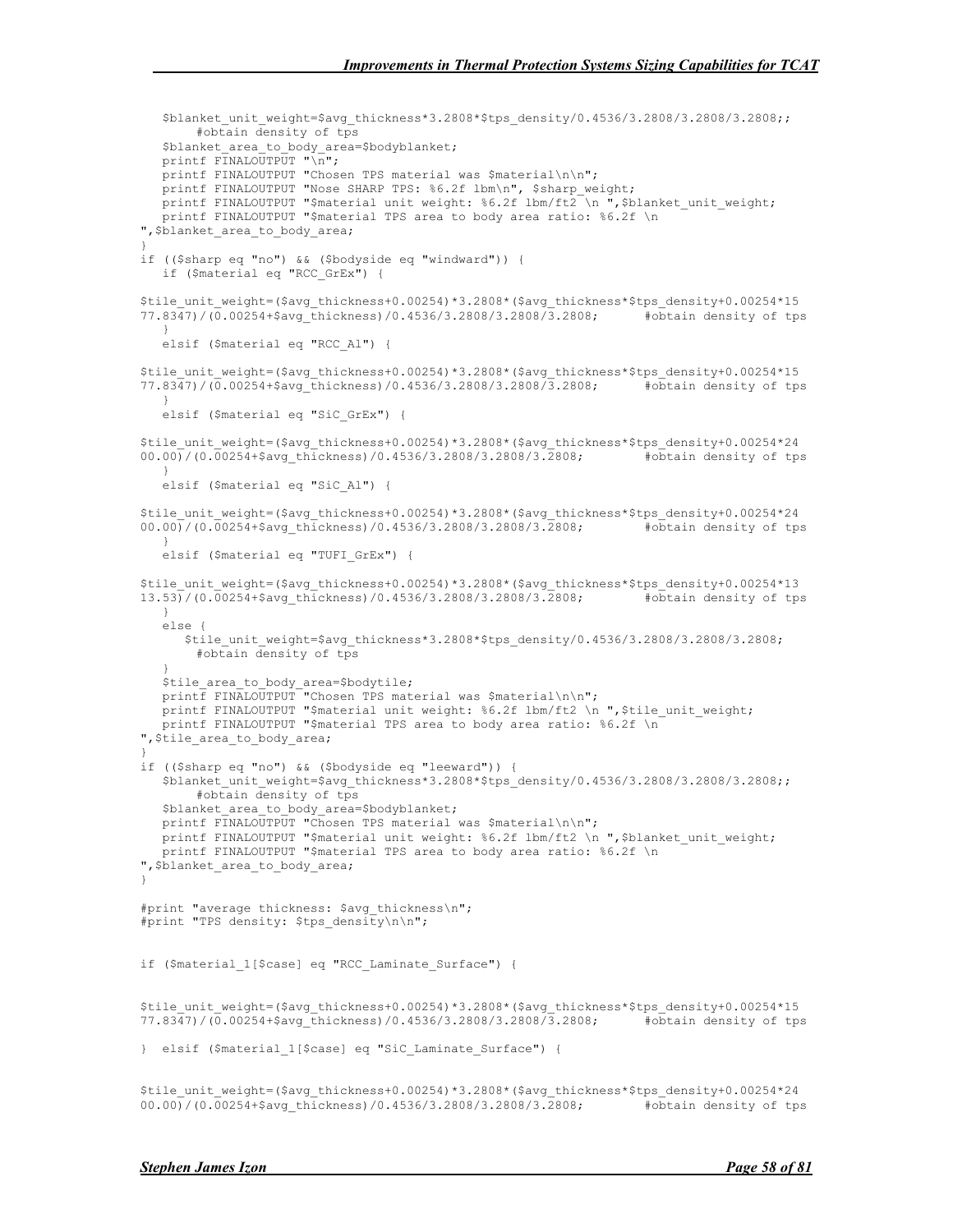```
} elsif ($material_1[$case] eq "TUFI_Composite_Layer") {
$tile_unit_weight=($avg_thickness+0.00254)*3.2808*($avg_thickness*$tps_density+0.00254*13<br>13.53)/(0.00254+$avg_thickness)/0.4536/3.2808/3.2808/3.2808; #obtain_density_of_tps
13.53) / (0.00254 + $avg thickness) / 0.4536 / 3.2808 / 3.2808 / 3.2808;} else {
    $tile_unit_weight=$avg_thickness*3.2808*$tps_density/0.4536/3.2808/3.2808/3.2808;
#obtain density of tps
}
printf FINALOUTPUT "\n";
if ($method[$case] eq 1) {
   printf FINALOUTPUT "Chosen TPS material was $material 1[$case]\n\times";
} else {
    printf FINALOUTPUT "Chosen TPS material was $material_2[$case]\n\n";
}
printf FINALOUTPUT "TPS unit weight: %8.4f lbm/ft2 \n ", $tile unit weight;
close(FINALOUTPUT);
$casethick[$case]=$avg_thickness;
$casedensity[$case]=$tps_density;
$unitweight[$case]=$tile_unit_weight;
system("mv thickness.txt thickness[$case].txt >> error4");
}
if (($unitweight[1] gt $unitweight[2]) && ($unitweight[2] gt $unitweight[3])) {
   $min = 3;}
if (($unitweight[1] gt $unitweight[3]) && ($unitweight[3] gt $unitweight[2])) {
   Smin = 2;
}
if (($unitweight[2] gt $unitweight[1]) && ($unitweight[1] gt $unitweight[3])) {
   $min = 3;}
if (($unitweight[2] gt $unitweight[3]) && ($unitweight[3] gt $unitweight[1])) {
   Smin = 1:
}
if (($unitweight[3] gt $unitweight[2]) && ($unitweight[2] gt $unitweight[1])) {
   $min = 1;}
if (($unitweight[3] gt $unitweight[1]) && ($unitweight[1] gt $unitweight[2])) {
   Smin = 2:
}
open(RESULTS,">results.txt");
printf RESULTS "The optimum design for this analysis is configuration $min\n";
printf RESULTS "The configuration consists of the following materials:\n\ln \frac{n}{r};
printf RESULTS " Material 1: $material 1[$min]\n";
if ($matnum[$min] gt 1) {
   printf RESULTS " Material 2: $material 2[$min]\n";
}
if ($matnum[$min] gt 2) {
   printf RESULTS " Material 3: $material 3[$min]\n";
```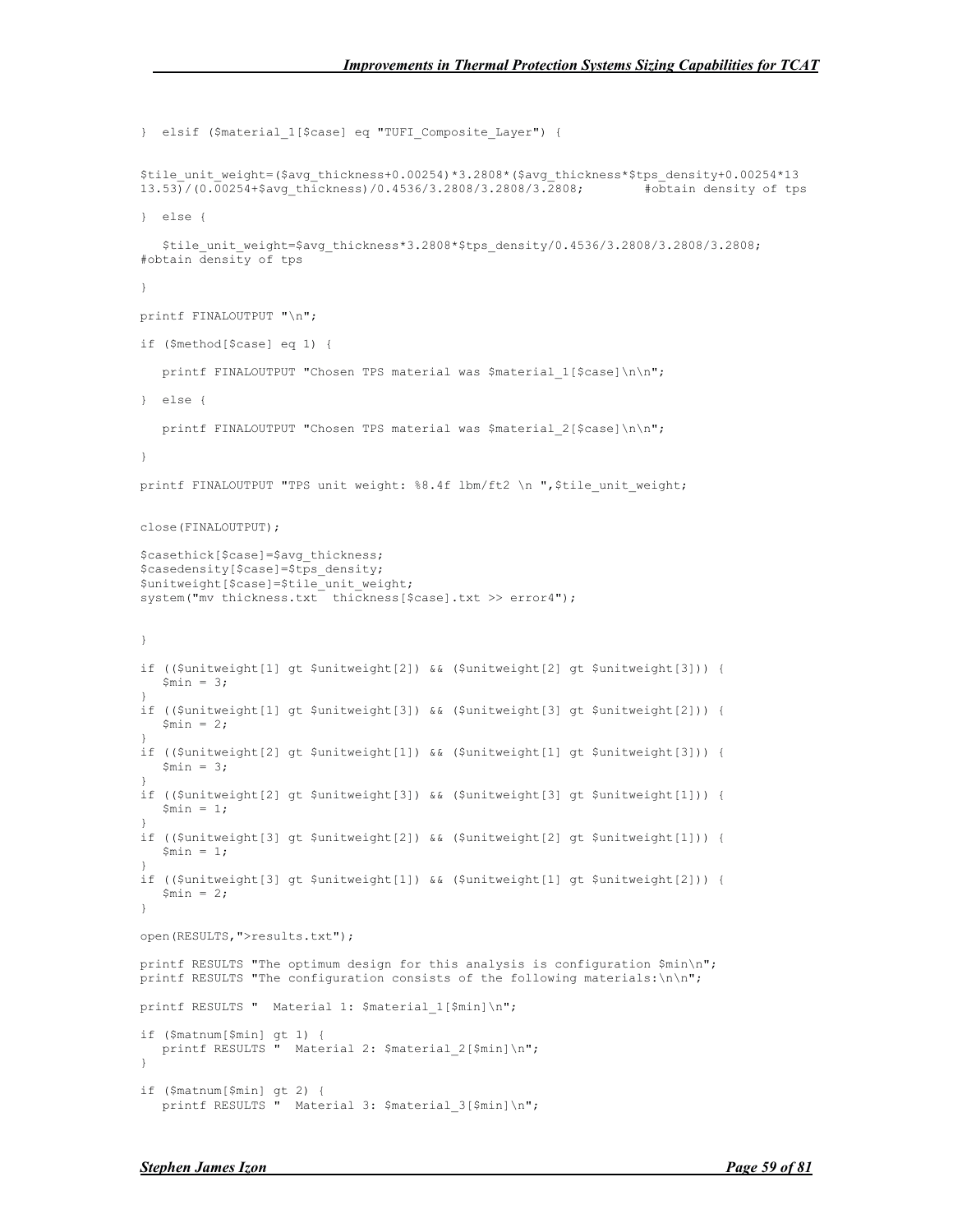```
}
if ($matnum[$min] gt 3) {
  printf RESULTS " Material 4: $material 4[$min]\n";
}
if ($matnum[$min] gt 4) {
  printf RESULTS " Material 5: $material 5[$min]\n";
}
$finalweight=$casethick[$min]*3.2808*$casedensity[$min]/0.4536/3.2808/3.2808/3.2808;
printf RESULTS "\n";
printf RESULTS "------TPS Ground hold design results------\n\n";
printf RESULTS "You chose to optimize layer $method[$min] of the TPS stack.\n\n";
if ($method[$min] eq 1) {
   printf RESULTS "The TPS material for layer $method[$min] is $material 1[$min].\n\n";
   printf RESULTS "$material_1[$min] thickness = %6.3f
in.\n\n", $casethick[$min]*100/2.54;
    printf RESULTS "TPS unit weight: %8.4f lbm/ft2 \n ",$finalweight;
} else {
    printf RESULTS "The TPS material for layer $method[$min] is $material_2[$min].\n\n";
   printf RESULTS "$material_2[$min] thickness = %6.3f
in.\n\n", $casethick[$min]*100/2.54;
  printf RESULTS "TPS unit weight: %8.4f lbm/ft2 \n ", $finalweight;
}
close(RESULTS);
# ----------------------------------------------------------------------------------
# print needed information to screen and file named "thickness.txt"
# ----------------------------------------------------------------------------------
open(OUT, "<results.txt"); #opens the input file for TCAT script
open(WEB,"<tcat_output.html"); #open tcat html file
print "Content-type:text/html\n\n";
while(<WEB>){
    if(/Insert stuff here/){
     print "<BR>\n";
       while(<OUT>){
         print "<BR>\n";
         print $_;
       }
\qquad \qquad \} else{
      print $ ;
     }
  }
close(WEB);
close(OUT);
# }
```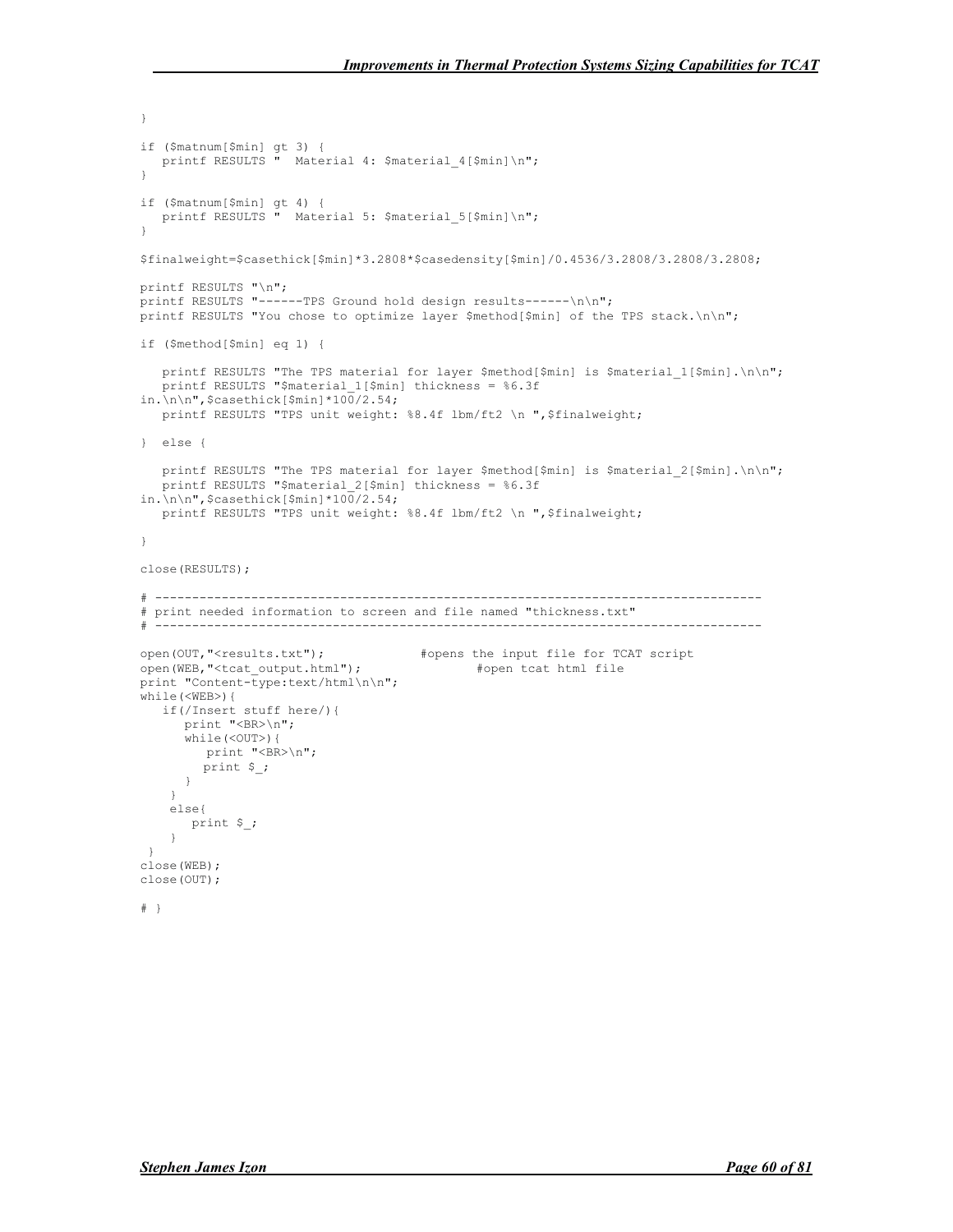#### Appendix J: 'ground.f' FORTRAN Source Code

#### program ground

```
*************************************************************************
* Program to solve the one dimensional heat equation through a stackup *
* of disparate TPS materials. This program finds the optimum thickness *
* of the surface layer of the TPS material to reduce the TPS unit *
* weight, while eliminating frosting at the surface of the TPS stackup. *
                                      *************************************************************************
         implicit none
        integer i,j,n,nodes(6),sum1,sum2,sum3,totnodes,matnum,count
        integer iter,maxiter
         real*8 dt,k(6),den(6),cp(6),initT,L(6),dx(6),sigma,epsi,eps
      1,alpha(6),lam(6),a(400),b(400),c(400),T(10000,400),normf
      1,normdelT,f(400),delT(400),twonorm,time(10000)
      1,qcond(400),qrad(400),qcv(400),g(24),obj,x(12),dTemp
      1,kair,Tb(1000),error,diff(1000),templmt(10),backT,heat
      1,root(1000),toler
*************************************************************************
* Obtains information from the file 'inputs.in' which contains TPS *
* material properties, used in the solution of the heat equation. *
      *************************************************************************
        open(10,file='inputs.in')<br>read(10,*) matnum
                                          !/number of materials
        read(10,\star) dt \cdot ://time step
        do i=1,matnum<br>read(10,*) nodes(i)
                                         !/number of nodes per material
        enddo<br>read(10,*) epsi
                                         !/emmissivity of surface
        do i=1, matnum<br>read(10, *) k(i)
                                         !/thermal conductivities
         enddo
         do i=1,matnum
         read(10,*) den(i) !/densities
         enddo
         do i=1,matnum
        read(10,*) cp(i) \qquad !/specific heats
        enddo<br>read(10,*) initT
                                         !/initial temperatures
         do i=1,matnum
        read(10,*) L(i) |/thicknesses
         enddo
        do i=1,2*matnum<br>read(10,*) templmt(i)
                                         !/temp limits for each material
         enddo
*************************************************************************
* Writes the density of the surface TPS material for use in calculating *
* the TPS material unit weight in the perl script. *
* Also writes the heat transfer rate and the backface fuel temperature *
* to files for use in the one-dimensional heat equation solver. *
    *************************************************************************
       open(40,file='heat')
       read(40,\star) heat
       close(40)
       open(41,file='fueltemp')
       read(41, *) backT
       close(41)
         open(9,file='material_density')
        write(9, *) den(1)
         close(9)
```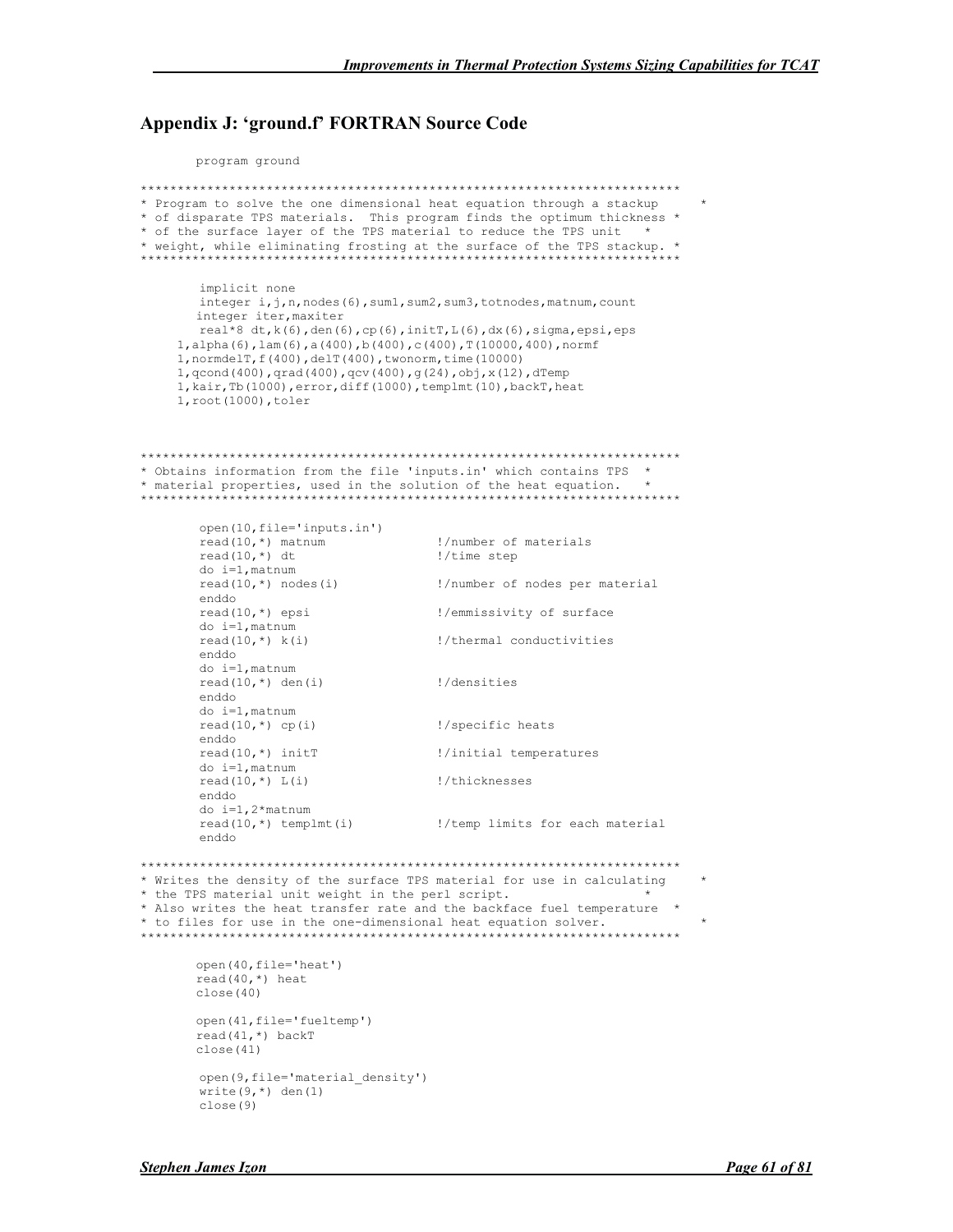```
*************************************************************************
* Initializes optimization parameters. *
                             *************************************************************************
       toler=0.0001
       error=1.
       maxiter=100
*************************************************************************
* Solves the heat equation for using two initial guesses for the *
* thickness of the TPS. Values obtained for the objective function *
* will be sent to the next while loop which implements the *
* Newton-Raphson method to converge to the solution. *
*************************************************************************
       if (matnum.eq.1) then
           call one(matnum,dt,nodes,epsi,k,den,cp,initT,L,T,n,
                time, qcv, qcond, qrad, backT, heat)
       elseif (matnum.eq.2) then
           call two(matnum,dt,nodes,epsi,k,den,cp,initT,L,T,n,
                time, qcv, qcond, qrad, backT, heat)
       elseif (matnum.eq.3) then
           call three(matnum,dt,nodes,epsi,k,den,cp,initT,L,T,n,
                time, qcv, qcond, qrad, backT, heat)
       elseif (matnum.eq.4) then
          call four(matnum,dt,nodes,epsi,k,den,cp,initT,L,T,n,
                time, qcv, qcond, qrad, backT, heat)
       elseif (matnum.eq.5) then
           call five(matnum,dt,nodes,epsi,k,den,cp,initT,L,T,n,
                time, qcv, qcond, qrad, backT, heat)
       endif
       diff(1) = T(n, 1)-templmt(1)root(1) = L(1)L(1)=0.00001 if (matnum.eq.1) then
            call one(matnum,dt,nodes,epsi,k,den,cp,initT,L,T,n,
                time, qcv, qcond, qrad, backT, heat)
         elseif (matnum.eq.2) then
            call two(matnum,dt,nodes,epsi,k,den,cp,initT,L,T,n,
                time, qcv, qcond, qrad, backT, heat)
         elseif (matnum.eq.3) then
            call three(matnum,dt,nodes,epsi,k,den,cp,initT,L,T,n,
                time, qcv, qcond, qrad, backT, heat)
         elseif (matnum.eq.4) then
            call four(matnum,dt,nodes,epsi,k,den,cp,initT,L,T,n,
                time, qcv, qcond, qrad, backT, heat)
         elseif (matnum.eq.5) then
     call five(matnum,dt,nodes,epsi,k,den,cp,initT,L, T, n,<br>+ time, qcv, qcond, qrad, backT, heat)time, qcv, qcond, qrad, backT, heat)
         endif
       diff(2) = T(n, 1)-templmt(1)root(2)=L(1)*************************************************************************
* While loop to call the heat equation solver. The while loop *
* reiterates until the temperature of the surface lies above the *
* frosting condition (40F), to within the specified convergence *
* criteria (error = 0.009).
*************************************************************************
       iter=2
       dowhile((error.gt.toler).and.(iter.lt.maxiter))
```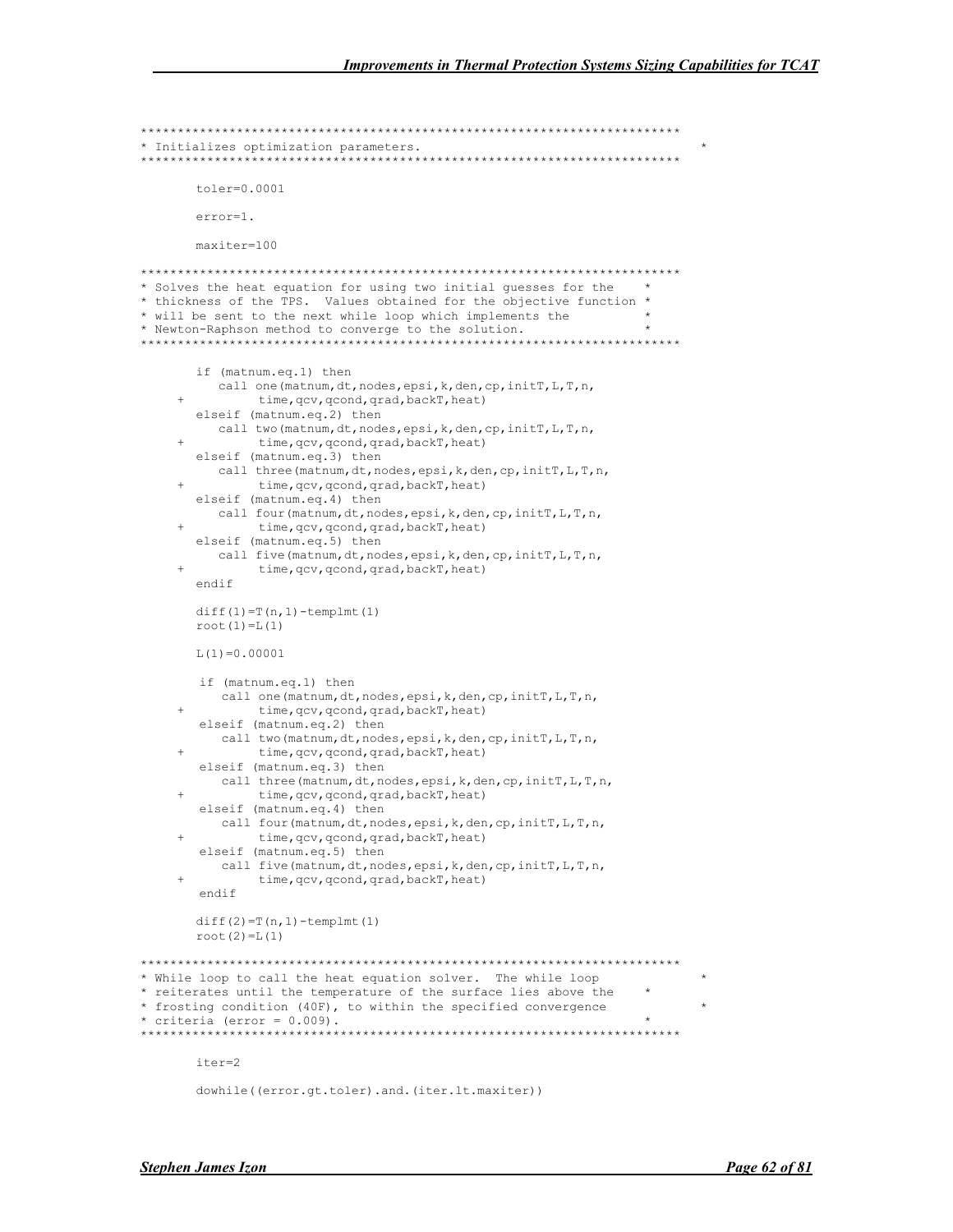```
 iter = iter + 1
           root(iter)=root(iter-1)-((diff(iter-1)*(root(iter-2)
                      -root(iter-1)))/(diff(iter-2)-diff(iter-1)))
           L(1)=root(iter)
           if (matnum.eq.1) then
              call one(matnum,dt,nodes,epsi,k,den,cp,initT,L,T,n,
      + time,qcv,qcond,qrad,backT,heat)
           elseif (matnum.eq.2) then
              call two(matnum,dt,nodes,epsi,k,den,cp,initT,L,T,n,
                  time, qcv, qcond, qrad, backT, heat)
           elseif (matnum.eq.3) then
             call three(matnum,dt,nodes,epsi,k,den,cp,initT,L,T,n,
      + time,qcv,qcond,qrad,backT,heat)
           elseif (matnum.eq.4) then
              call four(matnum,dt,nodes,epsi,k,den,cp,initT,L,T,n,
      + time,qcv,qcond,qrad,backT,heat)
           elseif (matnum.eq.5) then
              call five(matnum,dt,nodes,epsi,k,den,cp,initT,L,T,n,
                  time, qcv, qcond, qrad, backT, heat)
           endif
          diff(iter)=T(n,1)-templmt(1)
           error=abs((root(iter)-root(iter-1))/root(iter))
       enddo
*************************************************************************
* Formatted file output statements to write temperature profiles *
* at key nodes of the TPS material stackup. *
                  *************************************************************************
       time(1)=0.
       do j=2,n
           time(j)=time(j-1)+dt
       enddo
       write(91,2)
       do j=1,n
          write(91,4)time(j),qcv(j),qrad(j),qcond(j)enddo
       if (matnum.eq.1) then
           write(90,1)
           do j=1,n
             write(90,3)time(j),T(j,1),T(j,nodes(1)) enddo
       elseif (matnum.eq.2) then
           write(90,5)
           do j=1,n
             write(90, 6) time(j), T(j,1), T(j, nodes(1)), T(j, nodes(1)) 1+nodes(2))
           enddo
       elseif (matnum.eq.3) then
           write(90,7)
           do j=1,n
             write(90,8)time(j),T(j,1),T(j,nodes(1)),T(j,nodes(1)
      1+nodes(2)),T(j,nodes(1)+nodes(2)+nodes(3))
           enddo
       elseif (matnum.eq.4) then
           write(90,9)
           do j=1,n
             write(90,10)time(j),T(j,1),T(j,nodes(1)),T(j,nodes(1)) 1+nodes(2)),T(j,nodes(1)+nodes(2)+nodes(3)),T(j,nodes(1)+nodes(2)
      1+nodes(3)+nodes(4))
           enddo
       elseif (matnum.eq.5) then
           write(90,11)
          do i=1,nwrite(90,12)time(j),T(j,1),T(j,nodes(1)),T(j,nodes(1)
```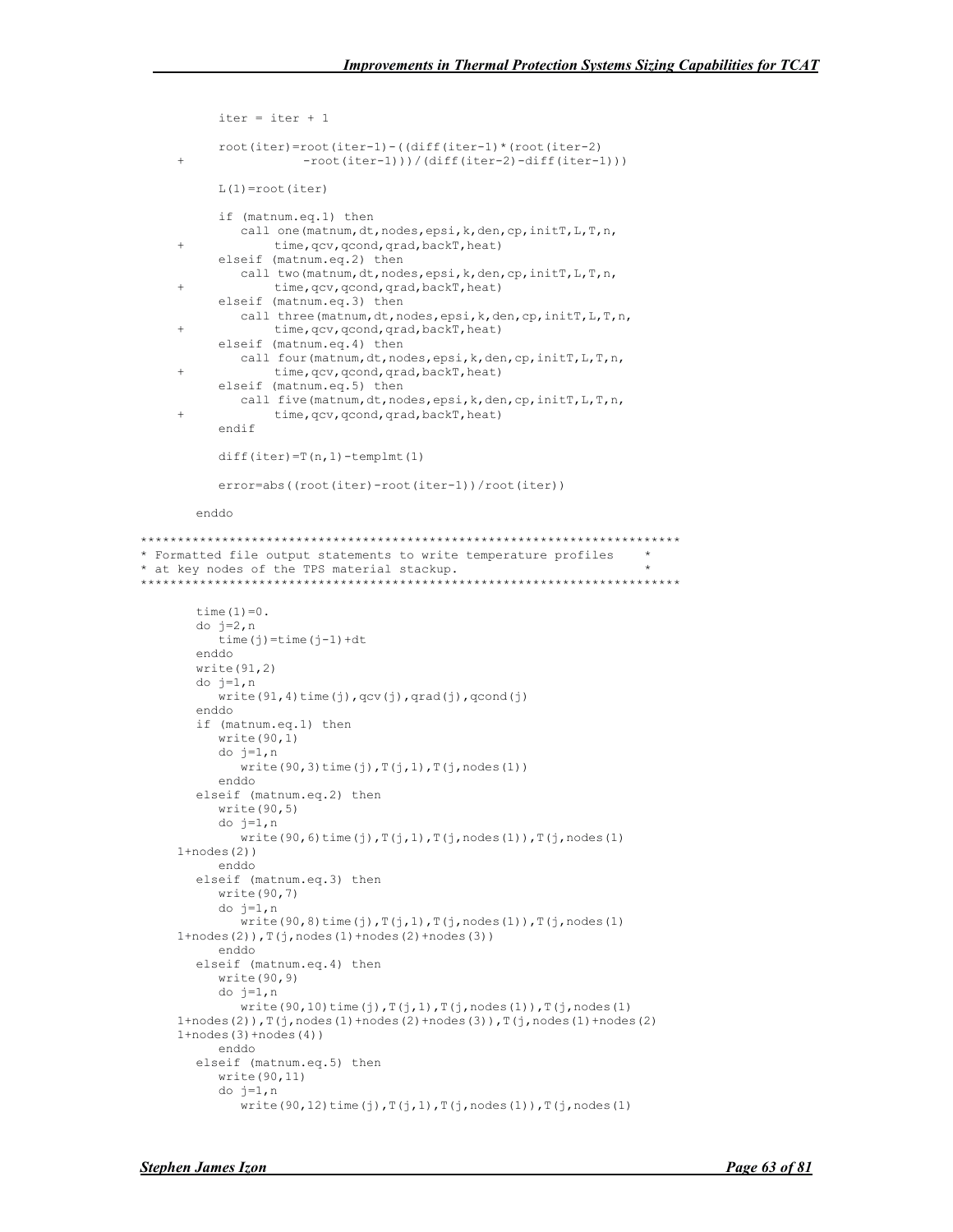```
 1+nodes(2)),T(j,nodes(1)+nodes(2)+nodes(3)),T(j,nodes(1)+nodes(2)
     1+nodes(3)+nodes(4)),T(j,nodes(1)+nodes(2)+nodes(3)+nodes(4)+
      1nodes(5))
           enddo
       endif
       write(12, *)\mathbb{L}(1)*************************************************************************
* Formatting parameters for file output. *
*************************************************************************
1 format(2x,'time(j)',7x,'T(j,1)',5x,'T(j,nodes(1))')
2 format(2x,'time',7x,'qconv',5x,'qrad',5x,'qcond')<br>3 format(f12.2,f12.2,f12.2)
         3 format(f12.2,f12.2,f12.2)
 4 format(f12.2,3x,f11.2,3x,f11.2,3x,f11.2)
 5 format(5x,'time',5x,'T(j,1)',5x,'T(j,nodes1)',5x
     1,'T(j,totnodes)')
6 format(f12.2,f12.2,f12.2,f12.2)<br>7 format(2x,'time(j)',7x,'T(j,1)'
         7 format(2x,'time(j)',7x,'T(j,1)',5x,'T(j,nodes(1))',2x
     1,'T(j,sum1)',5x,'T(j,sum2)')
 8 format(f8.2,7x,f8.2,5x,f8.2,4x,f8.2,5x,f8.2)
 9 format(2x,'time(j)',7x,'T(j,1)',5x,'T(j,nodes(1))',2x
 1,'T(j,sum1)',5x,'T(j,sum2)',5x,'T(j,totnodes)')
 10 format(f8.2,7x,f8.2,5x,f8.2,4x,f8.2,5x,f8.2,5x,f8.2)
 11 format(2x,'time(j)',7x,'T(j,1)',5x,'T(j,nodes(1))',2x
 1,'T(j,sum1)',5x,'T(j,sum2)',5x,'T(j,sum3)',5x,'T(j,totnodes)')
 12 format(f8.2,7x,f8.2,5x,f8.2,4x,f8.2,5x,f8.2,5x,f8.2,5x,f8.2)
```

```
end
```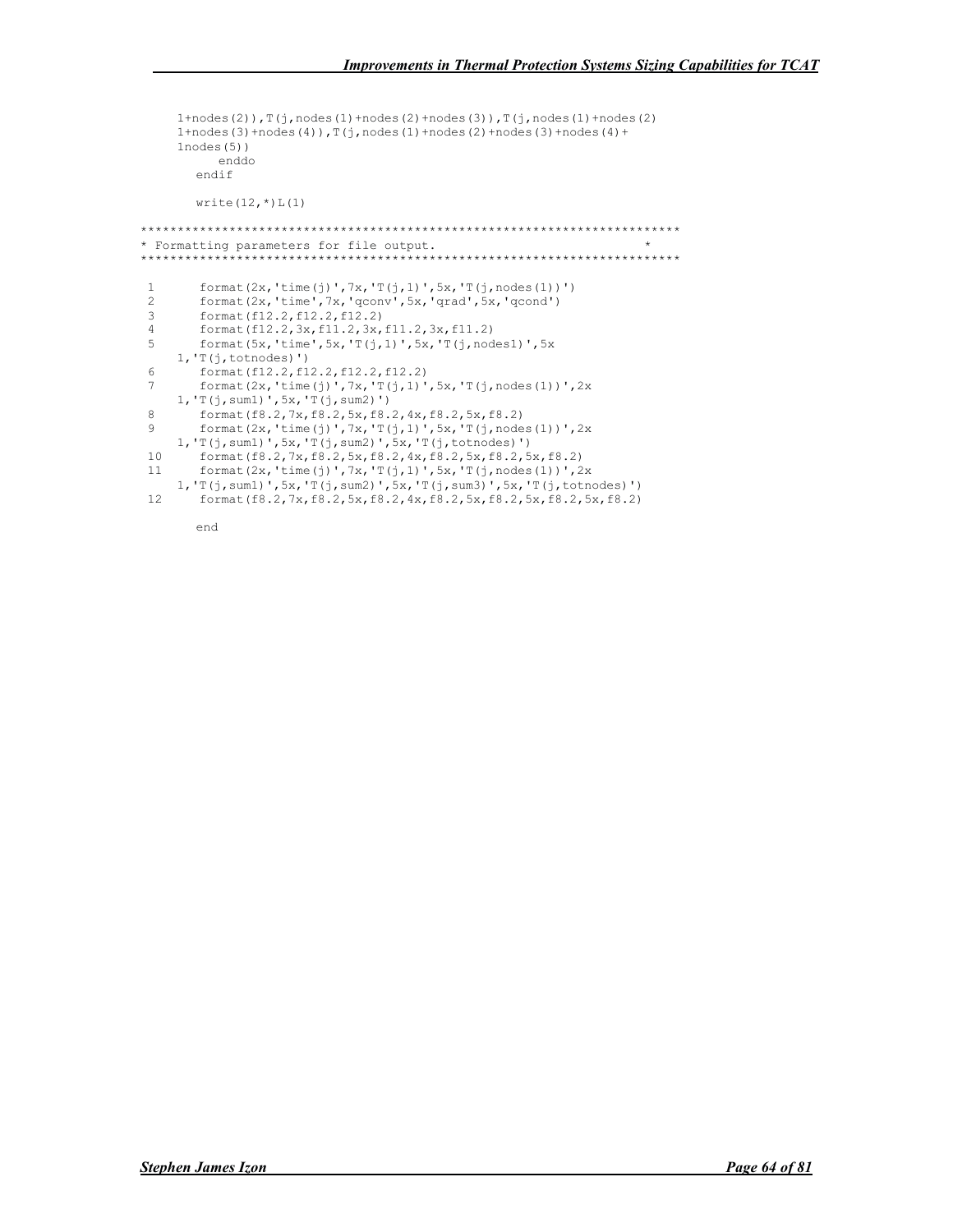## Appendix K: 'ground2.f' FORTRAN Source Code

program ground

```
*************************************************************************
* Program to solve the one dimensional heat equation through a stackup *
* of disparate TPS materials. This program finds the optimum thickness *
* of the surface layer of the TPS material to reduce the TPS unit *
* weight, while eliminating frosting at the surface of the TPS stackup. *
                                      *************************************************************************
         implicit none
        integer i,j,n,nodes(6),sum1,sum2,sum3,totnodes,matnum,count
        integer iter,maxiter
         real*8 dt,k(6),den(6),cp(6),initT,L(6),dx(6),sigma,epsi,eps
      1,alpha(6),lam(6),a(400),b(400),c(400),T(10000,400),normf
      1,normdelT,f(400),delT(400),twonorm,time(10000)
      1,qcond(400),qrad(400),qcv(400),g(24),obj,x(12),dTemp
      1,kair,Tb(1000),error,diff(1000),templmt(10),backT,heat
      1,root(1000),toler
*************************************************************************
* Obtains information from the file 'inputs.in' which contains TPS *
* material properties, used in the solution of the heat equation. *
      *************************************************************************
        open(10,file='inputs.in')<br>read(10,*) matnum
                                          !/number of materials
        read(10,\star) dt \cdot ://time step
        do i=1,matnum<br>read(10,*) nodes(i)
                                         !/number of nodes per material
        enddo<br>read(10,*) epsi
                                         !/emmissivity of surface
        do i=1, matnum<br>read(10, *) k(i)
                                         !/thermal conductivities
         enddo
         do i=1,matnum
         read(10,*) den(i) !/densities
         enddo
         do i=1,matnum
        read(10,*) cp(i) \qquad !/specific heats
        enddo<br>read(10,*) initT
                                         !/initial temperatures
         do i=1,matnum
        read(10,*) L(i) |/thicknesses
         enddo
        do i=1,2*matnum<br>read(10,*) templmt(i)
                                         !/temp limits for each material
         enddo
*************************************************************************
* Writes the density of the surface TPS material for use in calculating *
* the TPS material unit weight in the perl script. *
* Also writes the heat transfer rate and the backface fuel temperature *
* to files for use in the one-dimensional heat equation solver. *
    *************************************************************************
       open(40,file='heat')
       read(40,\star) heat
       close(40)
       open(41,file='fueltemp')
       read(41, *) backT
       close(41)
         open(9,file='material_density')
        write(9, *) den(2)
         close(9)
```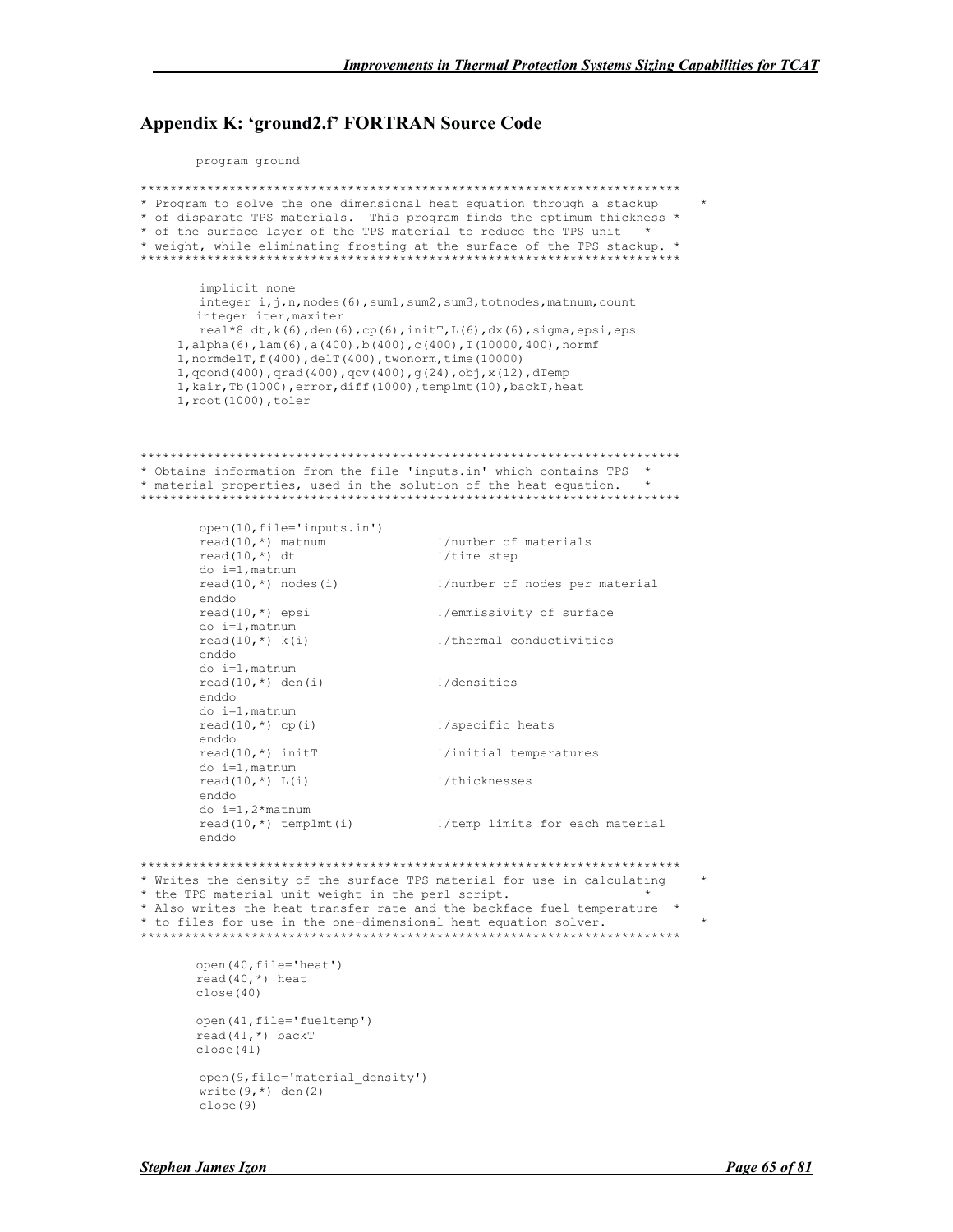```
* Initializes optimization parameters.
                         toler=0.0001error=1.
      maxifer=100* Solves the heat equation for using two initial quesses for the
                                                             \star* thickness of the TPS. Values obtained for the objective function *
* will be sent to the next while loop which implements the
                                                              \rightarrow* Newton-Raphson method to converge to the solution.
open (44, file='opt')
      if (matnum.eq.1) then
         call one (matnum, dt, nodes, epsi, k, den, cp, initT, L, T, n,
              time, qcv, qcond, qrad, backT, heat)
      elseif (matnum.eq.2) then
         call two (matnum, dt, nodes, epsi, k, den, cp, initT, L, T, n,
              time, qcv, qcond, qrad, backT, heat)
      elseif (matnum.eq.3) then
         call three (matnum, dt, nodes, epsi, k, den, cp, initT, L, T, n,
             time, qcv, qcond, qrad, backT, heat)
      elseif (matnum.eq.4) then
        call four (matnum, dt, nodes, epsi, k, den, cp, initT, L, T, n,
              time, qcv, qcond, qrad, backT, heat)
      elseif (matnum.eq.5) then
         call five (matnum, dt, nodes, epsi, k, den, cp, initT, L, T, n,
              time, qcv, qcond, qrad, backT, heat)
      endif
      diff(1) = T(n, 1) - temp1mt(1)root(1)=L(2)write (44,*) diff (1)T_1(2) = 0.006if (matnum.eq.1) then
         call one (matnum, dt, nodes, epsi, k, den, cp, initT, L, T, n,
              time, qcv, qcond, qrad, backT, heat)
       elseif (matnum.eq.2) then
         call two (matnum, dt, nodes, epsi, k, den, cp, initT, L, T, n,
              time, qcv, qcond, qrad, backT, heat)
       elseif (matnum.eq.3) then
         call three (matnum, dt, nodes, epsi, k, den, cp, initT, L, T, n,
              time, qcv, qcond, qrad, backT, heat)
       elseif (matnum.eq.4) then
         call four (matnum, dt, nodes, epsi, k, den, cp, initT, L, T, n,
              time, qcv, qcond, qrad, backT, heat)
       elseif (matnum.eq.5) then
         call five (matnum, dt, nodes, epsi, k, den, cp, initT, L, T, n,
              time, qcv, qcond, qrad, backT, heat)
    ^{+}endif
      diff(2) = T(n, 1) - temp1mt(1)root(2)=L(2)write (44,*) diff (2)* While loop to call the heat equation solver. The while loop
* reiterates until the temperature of the surface lies above the
* frosting condition (40F), to within the specified convergence
```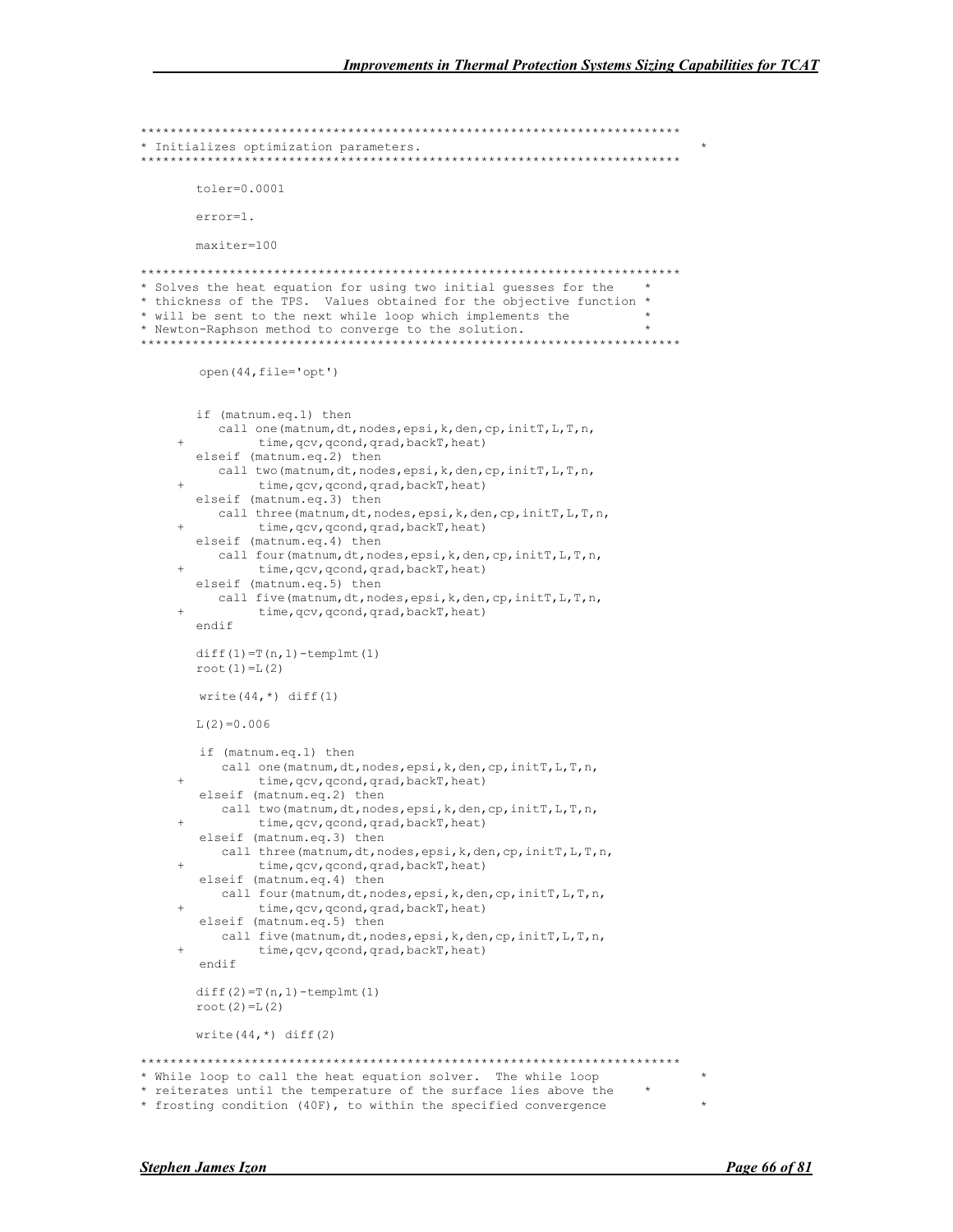```
* criteria (error = 0.009).
                           *************************************************************************
       iter=2
       dowhile((error.gt.toler).and.(iter.lt.maxiter))
          iter = iter + 1root(iter)=root(iter-1)-((diff(iter-1)*(root(iter-2)) + -root(iter-1)))/(diff(iter-2)-diff(iter-1)))
          L(2)=root(iter)
           if (matnum.eq.1) then
              call one(matnum,dt,nodes,epsi,k,den,cp,initT,L,T,n,
                   time, qcv, qcond, qrad, backT, heat)
           elseif (matnum.eq.2) then
               call two(matnum,dt,nodes,epsi,k,den,cp,initT,L,T,n,
                   time, qcv, qcond, qrad, backT, heat)
           elseif (matnum.eq.3) then
              call three(matnum,dt,nodes,epsi,k,den,cp,initT,L,T,n,
      + time,qcv,qcond,qrad,backT,heat)
           elseif (matnum.eq.4) then
              call four(matnum,dt,nodes,epsi,k,den,cp,initT,L,T,n,
                  time, qcv, qcond, qrad, backT, heat)
           elseif (matnum.eq.5) then
               call five(matnum,dt,nodes,epsi,k,den,cp,initT,L,T,n,
                   time, qcv, qcond, qrad, backT, heat)
           endif
          diff(iter)=T(n,1)-temp1mt(1) error=abs((root(iter)-root(iter-1))/root(iter))
          write(44,*) diff(iter)
        enddo
       close(44)
*************************************************************************
* Formatted file output statements to write temperature profiles *
* at key nodes of the TPS material stackup. *
        *************************************************************************
       time(1)=0.
       do j=2,n
          time(j)=time(j-1)+dt
       enddo
       write(91,2)
       do j=1,n
           write(91,4)time(j),qcv(j),qrad(j),qcond(j)
       enddo
       if (matnum.eq.1) then
           write(90,1)
           do j=1,n
             write(90,3)time(j),T(j,1),T(j,nodes(1))
            enddo
       elseif (matnum.eq.2) then
           write(90,5)
           do j=1,n
              write(90, 6) time(j), T(j,1), T(j, nodes(1)), T(j, nodes(1))1+nodes(2))
           enddo
       elseif (matnum.eq.3) then
           write(90,7)
           do j=1,n
              write(90,8)time(j),T(j,1),T(j,nodes(1)),T(j,nodes(1)
      1+nodes(2)),T(j,nodes(1)+nodes(2)+nodes(3))
           enddo
```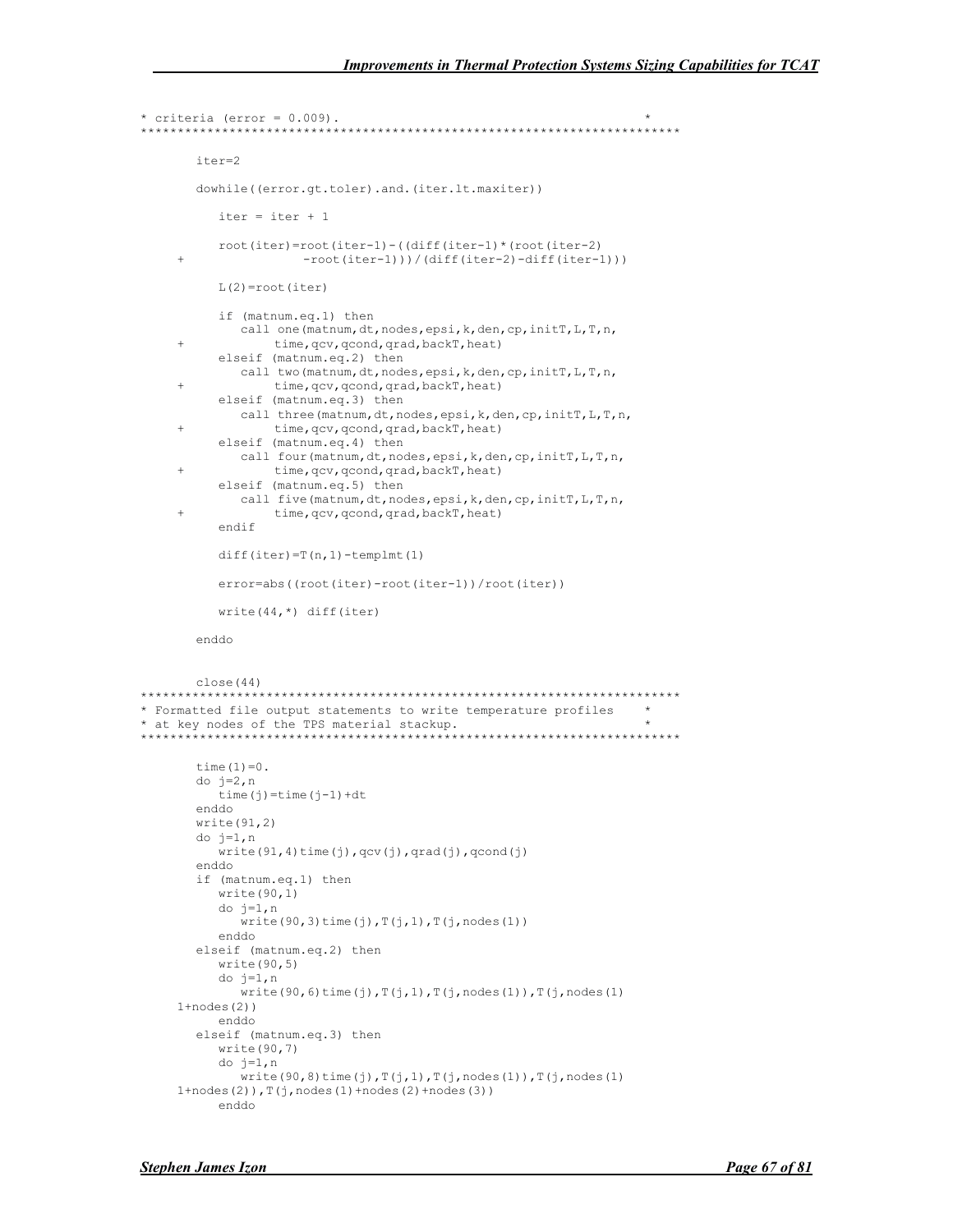```
elseif (matnum.eq.4) then
            write(90,9)
            do j=1,n
              write(90,10)time(j),T(j,1),T(j,nodes(1)),T(j,nodes(1)) 1+nodes(2)),T(j,nodes(1)+nodes(2)+nodes(3)),T(j,nodes(1)+nodes(2)
      1+nodes(3)+nodes(4))
           enddo
       elseif (matnum.eq.5) then
            write(90,11)
            do j=1,n
             write(90, 12) time(j), T(j,1), T(j, nodes(1)), T(j, nodes(1)) 1+nodes(2)),T(j,nodes(1)+nodes(2)+nodes(3)),T(j,nodes(1)+nodes(2)
     1+nodes(3)+nodes(4)),T(j,nodes(1)+nodes(2)+nodes(3)+nodes(4)+
      1nodes(5))
           enddo
       endif
       write(12, *) L(2)*************************************************************************
* Formatting parameters for file output. *
*************************************************************************
1 format(2x,'time(j)',7x,'T(j,1)',5x,'T(j,nodes(1))')
2 format(2x, 'time', 7x, 'qconv', 5x, 'qrad', 5x, 'qcond')<br>3 format(f12.2. f12.2. f12.2)
 3 format(f12.2,f12.2,f12.2)<br>4 format(f12.2,3x,f11.2,3x,
        format(f12.2,3x,f11.2,3x,f11.2,3x,f11.2)
 5 format(5x,'time',5x,'T(j,1)',5x,'T(j,nodes1)',5x
      1,'T(j,totnodes)')
 6 format(f12.2,f12.2,f12.2,f12.2)
 7 format(2x,'time(j)',7x,'T(j,1)',5x,'T(j,nodes(1))',2x
      1,'T(j,sum1)',5x,'T(j,sum2)')
 8 format(f8.2,7x,f8.2,5x,f8.2,4x,f8.2,5x,f8.2)
 9 format(2x,'time(j)',7x,'T(j,1)',5x,'T(j,nodes(1))',2x
      1,'T(j,sum1)',5x,'T(j,sum2)',5x,'T(j,totnodes)')
 10 format(f8.2,7x,f8.2,5x,f8.2,4x,f8.2,5x,f8.2,5x,f8.2)
 11 format(2x,'time(j)',7x,'T(j,1)',5x,'T(j,nodes(1))',2x
1, 'T(j,sum1)',5x, 'T(j,sum2)',5x, 'T(j,sum3)',5x, 'T(j,totnodes)')<br>format(f8.2.7x,f8.2.5x,f8.2.4x,f8.2.5x,f8.2.5x,f8.2.5x,f8.2)
         12 format(f8.2,7x,f8.2,5x,f8.2,4x,f8.2,5x,f8.2,5x,f8.2,5x,f8.2)
```
end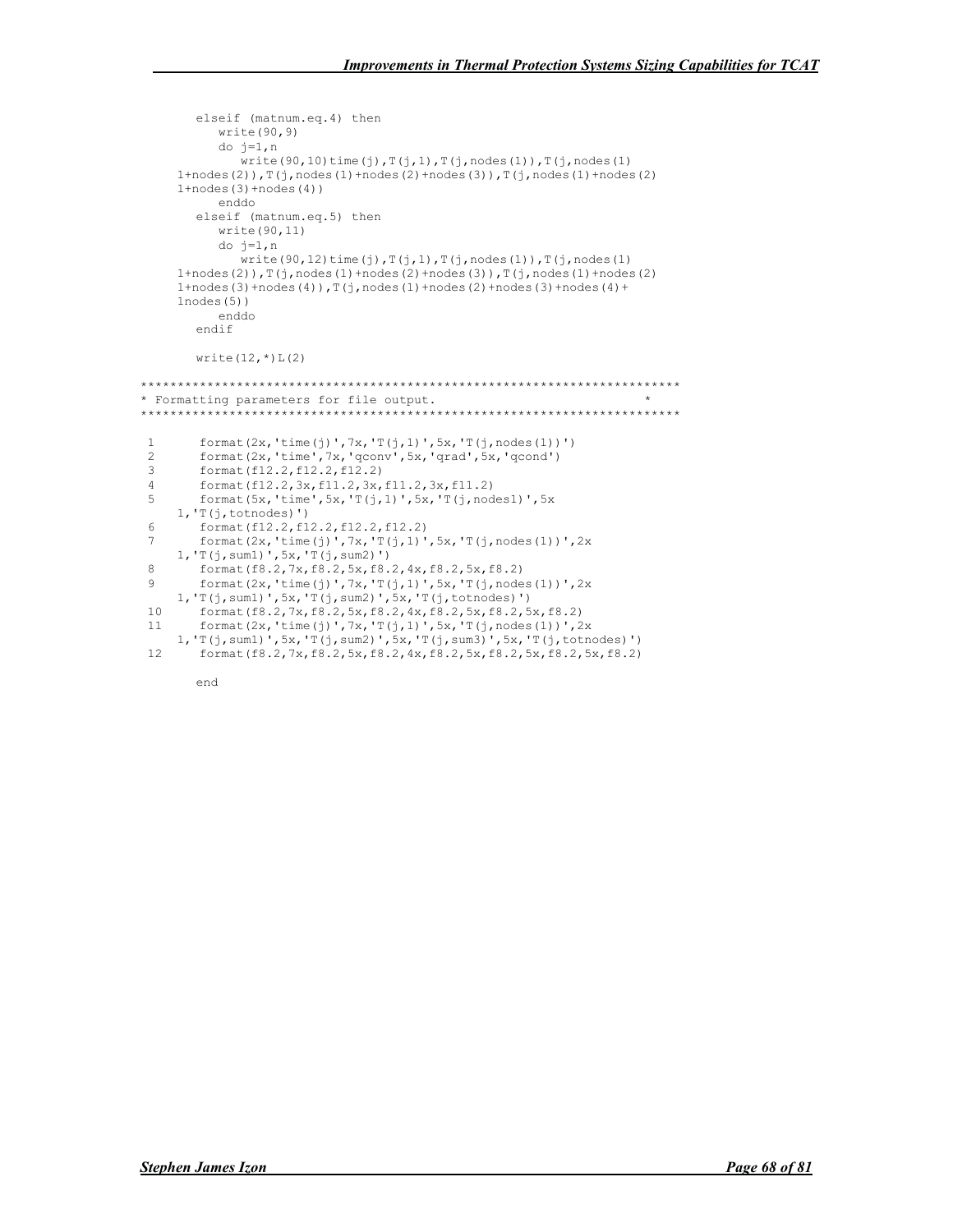#### Appendix L: 'one.f' FORTRAN Subroutine

```
subroutine one(matnum,dt,nodes,epsi,k,den,cp,initT,L,T,n,
                 time, qcv, qcond, qrad, backT, heat)
*************************************************************************
* Subroutine to solve the one dimensional heat equation for a TPS *
* material stackup consisting of one materials. *
* This subroutine incorporates an isothermal boundary condtion at the *
* backface of the TPS material stackup (generally the cryogenic fuel *
* temperature) and also a constant heat flux boundary condition at the *
* surface of the TPS material stackup. The constant heat flux is *
* determined solely by the temperature of the ambient air.
*************************************************************************
       implicit none
       integer i,j,n,nodes(6),sum1,sum2,sum3,totnodes,matnum,count
       real*8 dt, k(6), den(6), cp(6), initT, L(6), dx(6), sigma, epsi, eps
      1,alpha(6),lam(6),a(400),b(400),c(400),T(10000,400),normf
      1,normdelT,f(400),delT(400),twonorm,Tradeq(10000),time(10000)
      1,qcond(10000),qrad(10000),qcv(10000),g(24),obj,x(12),Tb(400)
     1,backT,heat
*************************************************************************
* Calls linint subroutine to linearly interpolate convective heat flux *
* and Radiation Equilibrium temperature values using user specified *
* time and time step for analysis. *
*************************************************************************
       call linint(n,dt,time, qcv, Tradeq)
*************************************************************************
* Define the mathematical constants to be used in the calculations. *
*************************************************************************
       eps=1.e-6
       sigma=5.67061e-8
       do i=1,matnum
          dx(i) = L(i) / (nodes(i) - 1.)alpha(i)=k(i)/(den(i)*cp(i)*1000.)
          lam(i)=alpha(i)*dt/(dx(i)**2) enddo
       sum1=nodes(1)+nodes(2)
       sum2=sum1+nodes(3)
       sum3=sum2+nodes(4)
       totnodes=nodes(1)+nodes(2)+nodes(3)+nodes(4)+nodes(5)
*************************************************************************
* Specify the initial conditions of the problem. *
    *************************************************************************
       do i=1,totnodes
         T(1,i)=initTenddo
        do i=1,totnodes
          Tb(i)=T(1, i)
         enddo
         Tb(totnodes)=backT
         do i=1,totnodes
         T(1, i) = Tb(i) enddo
*************************************************************************
* Initialize time array. *
*************************************************************************
       time(1)=0.
```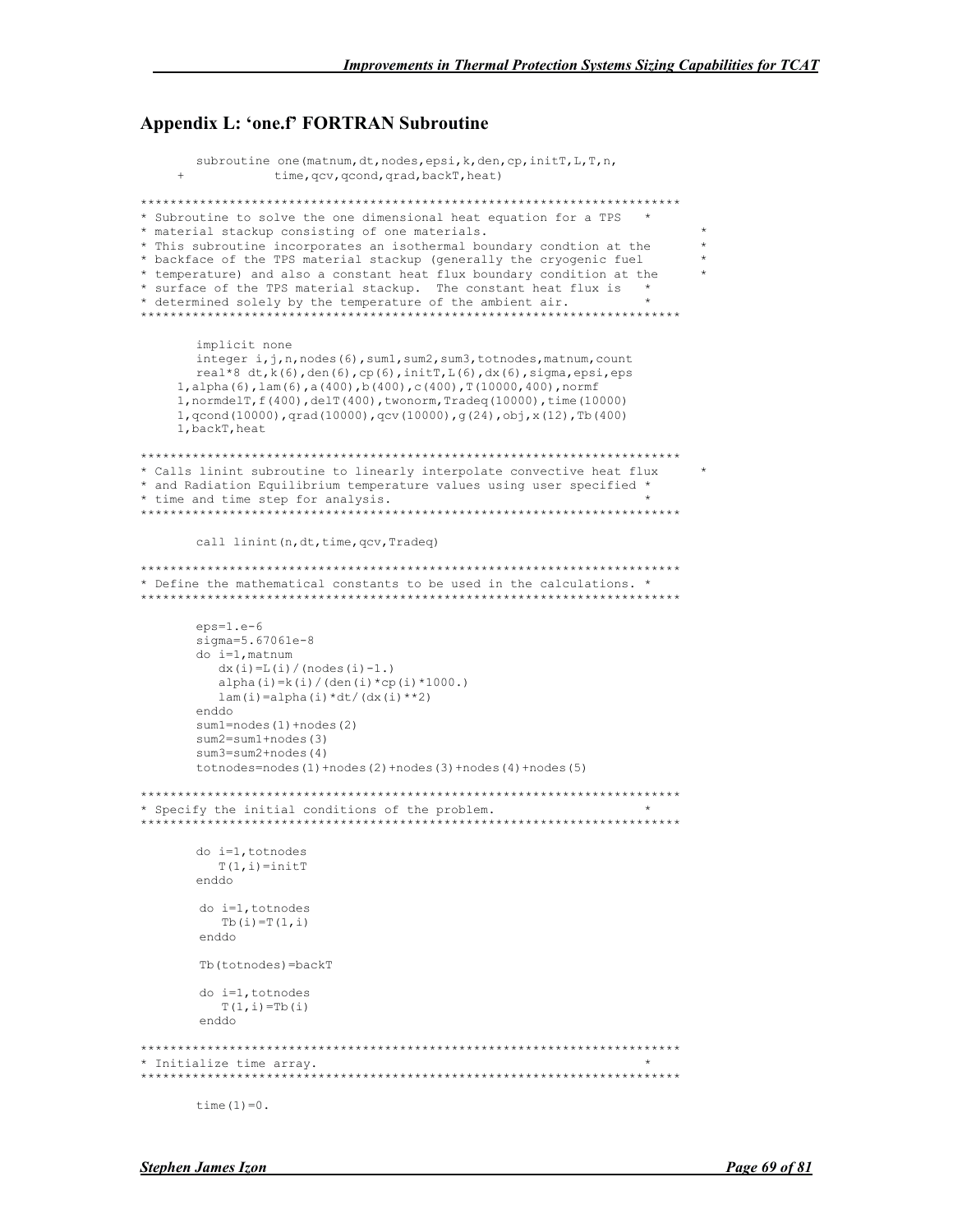```
* Do loop to solve for the temperature profiles for each time step j
                                         \stardo j=2,n* Setup the tridiagonal matrix to be used in the Thomas Algorithm.
a(1) = -2 \cdot \tan(1)b(1)=1.+2.*1am(1)C(1) = 0.
     do i=2, nodes (1) - 1a(i) = -1.*1am(1)b(i) = 1.+2.+1am(1)C(i) = -1, * lam(1)
     enddo
     a(totnodes) = 0b(totnodes)=1.
     c(totnodes)=0.
     time(j)=time(j-1)+dt
     Tb(1)=Tb(1)+2. * lam(1) * heat * dx(1) / k(1)
     call tridag(a, b, c, Tb, delT, totnodes)
     do i=1, totnodes
       T(j,i)=delT(i)Tb(i) = detT(i)enddo
    enddo
* Calculation of the radiative and conductive heat fluxes.
do j=1,nqrad(j)=epsi*sigma*T(j, 1)**4
     qcond(j) = qcv(j) - grad(j)\verb"enddo"* End of subroutine one.
return
```
end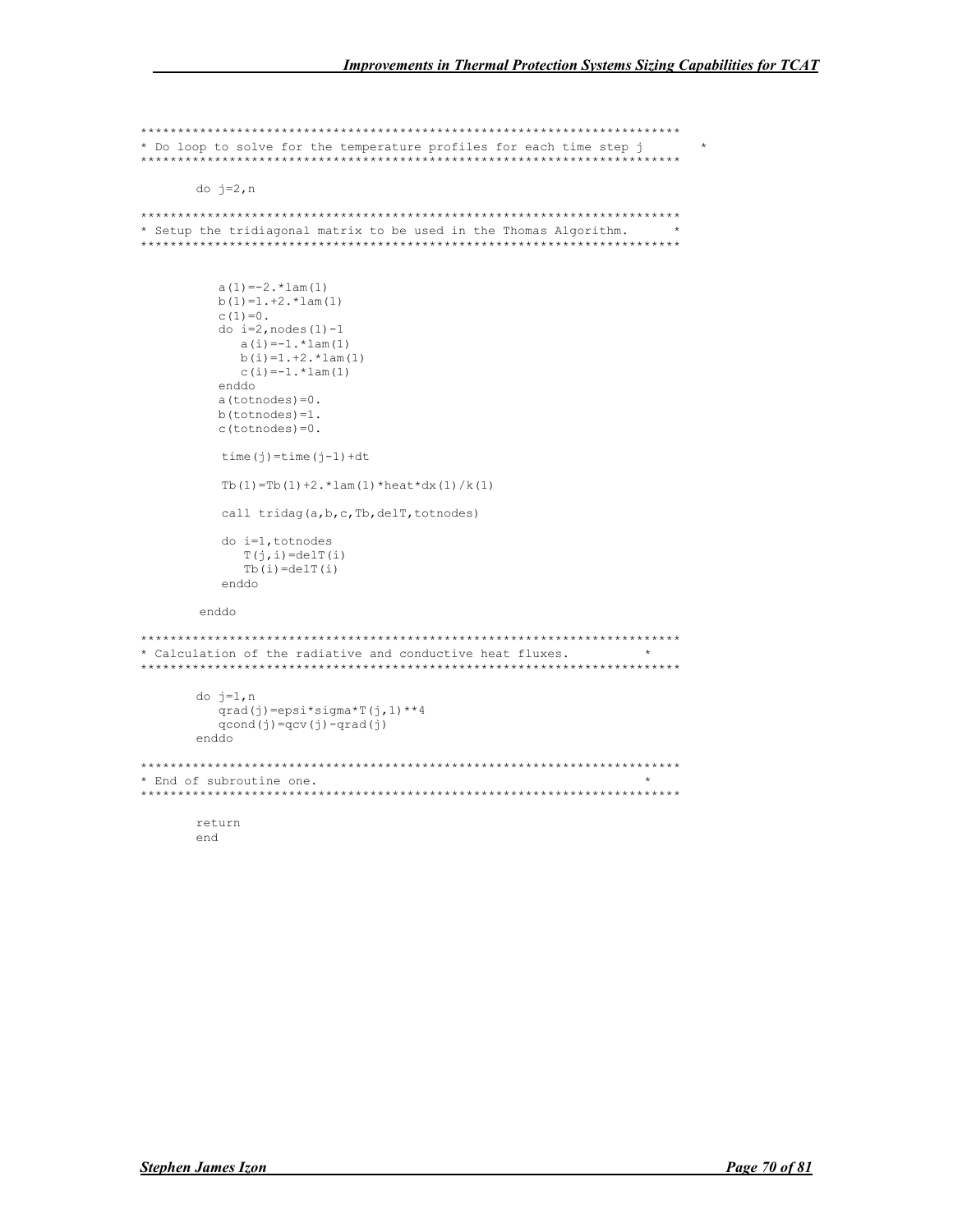#### Appendix M: 'two.f' FORTRAN Subroutine

```
subroutine two (matnum, dt, nodes, epsi, k, den, cp, initT, L, T, n,
                time, qcv, qcond, qrad, backT, heat)
*************************************************************************
* Subroutine to solve the one dimensional heat equation for a TPS *
* material stackup consisting of two dissparate materials. *
* This subroutine incorporates an isothermal boundary condtion at the *
* backface of the TPS material stackup (generally the cryogenic fuel *
* temperature) and also a constant heat flux boundary condition at the *
* surface of the TPS material stackup. The constant heat flux is *
* determined solely by the temperature of the ambient air.
*************************************************************************
       implicit none
       integer i,j,n,nodes(6),sum1,sum2,sum3,totnodes,matnum,count
       real*8 dt, k(6), den(6), cp(6), initT, L(6), dx(6), sigma, epsi, eps
      1,alpha(6),lam(6),a(400),b(400),c(400),T(10000,400),normf
      1,normdelT,f(400),delT(400),twonorm,Tradeq(10000),time(10000)
      1,qcond(10000),qrad(10000),qcv(10000),g(24),obj,x(12),Tb(400)
     1,backT,heat
*************************************************************************
* Calls linint subroutine to linearly interpolate convective heat flux *
* and Radiation Equilibrium temperature values using user specified *
* time and time step for analysis. *
*************************************************************************
       call linint(n,dt,time, qcv, Tradeq)
*************************************************************************
* Define the mathematical constants to be used in the calculations. *
*************************************************************************
       eps=1.e-6
       sigma=5.67061e-8
       do i=1,matnum
          dx(i) = L(i) / (nodes(i) - 1.)alpha(i)=k(i)/(den(i)*cp(i)*1000.)
          lam(i)=alpha(i)*dt/(dx(i)**2) enddo
       sum1=nodes(1)+nodes(2)
       sum2=sum1+nodes(3)
       sum3=sum2+nodes(4)
       totnodes=nodes(1)+nodes(2)+nodes(3)+nodes(4)+nodes(5)
*************************************************************************
* Specify the initial conditions of the problem. *
    *************************************************************************
       do i=1,totnodes
         T(1,i)=initTenddo
         do i=1,totnodes
          Tb(i) =T(1, i)
         enddo
         Tb(totnodes)=backT
         do i=1,totnodes
         T(1, i) = Tb(i) enddo
*************************************************************************
* Initialize time array. *
*************************************************************************
       time(1)=0.
```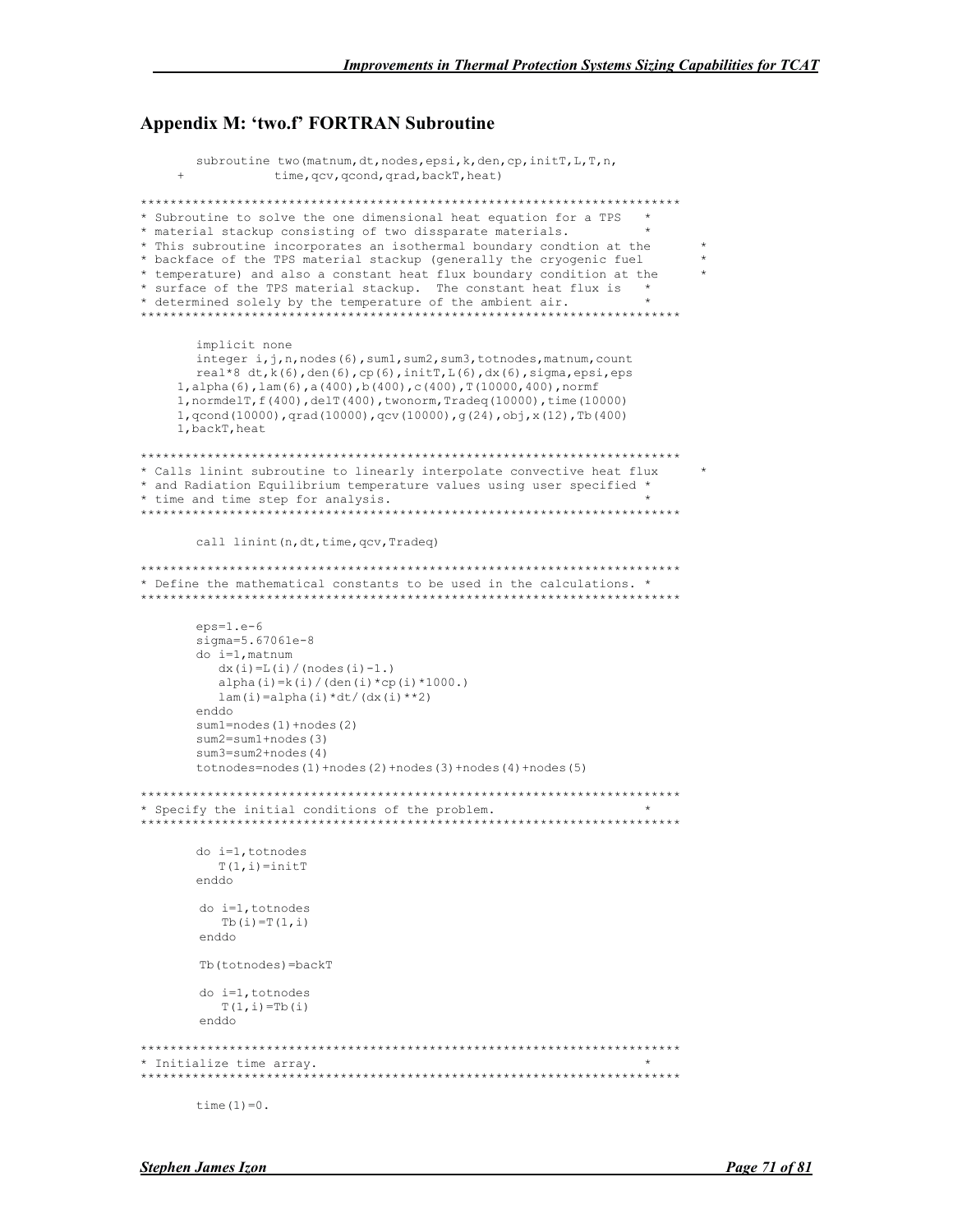```
* Do loop to solve for the temperature profiles for each time step j
                                                \stardo j=2,n* Setup the tridiagonal matrix to be used in the Thomas Algorithm.
a(1) = -2 \cdot \tan(1)b(1)=1.+2.+1 \star 1 am (1)
      C(1) = 0.
      do i=2, nodes (1) - 1a(i) = -1.*1am(1)b(i) = 1 + 2 \cdot \tan(i)C(i) = -1, * lam(1)
      enddo
      a (nodes (1)) = -2. *1am(2)b(nodes(1))=1.+2.+1am(2)+2.+1am(2)*k(1)/k(2)c(nodes(1)) = -2. \star lam(2) \star k(1)/k(2)
      do i=nodes(1) + 1, sum1 - 1a(i) = -1.*1am(2)b(i) = 1. + 2. * 1 am(2)c(i) = -1. * lam(2)
      enddo
      a(totnodes) = 0.b (totnodes)=1.
      c(totnodes)=0.
      time (j) = time (j-1) + dt
      Tb(1)=Tb(1)+2. * lam(1) * heat * dx(1) / k(1)
      call tridag(a,b,c,Tb,delT, totnodes)do i=1, totnodes
        T(j,i)=delT(i)Tb(i) = detT(i)enddo
    enddo
* Calculation of the radiative and conductive heat fluxes.
do j=1,nqrad(j)=epsi*sigma*T(j,1)**4
      qcond(j) = qcv(j) - grad(j)enddo
* End of subroutine two.
return
    end
```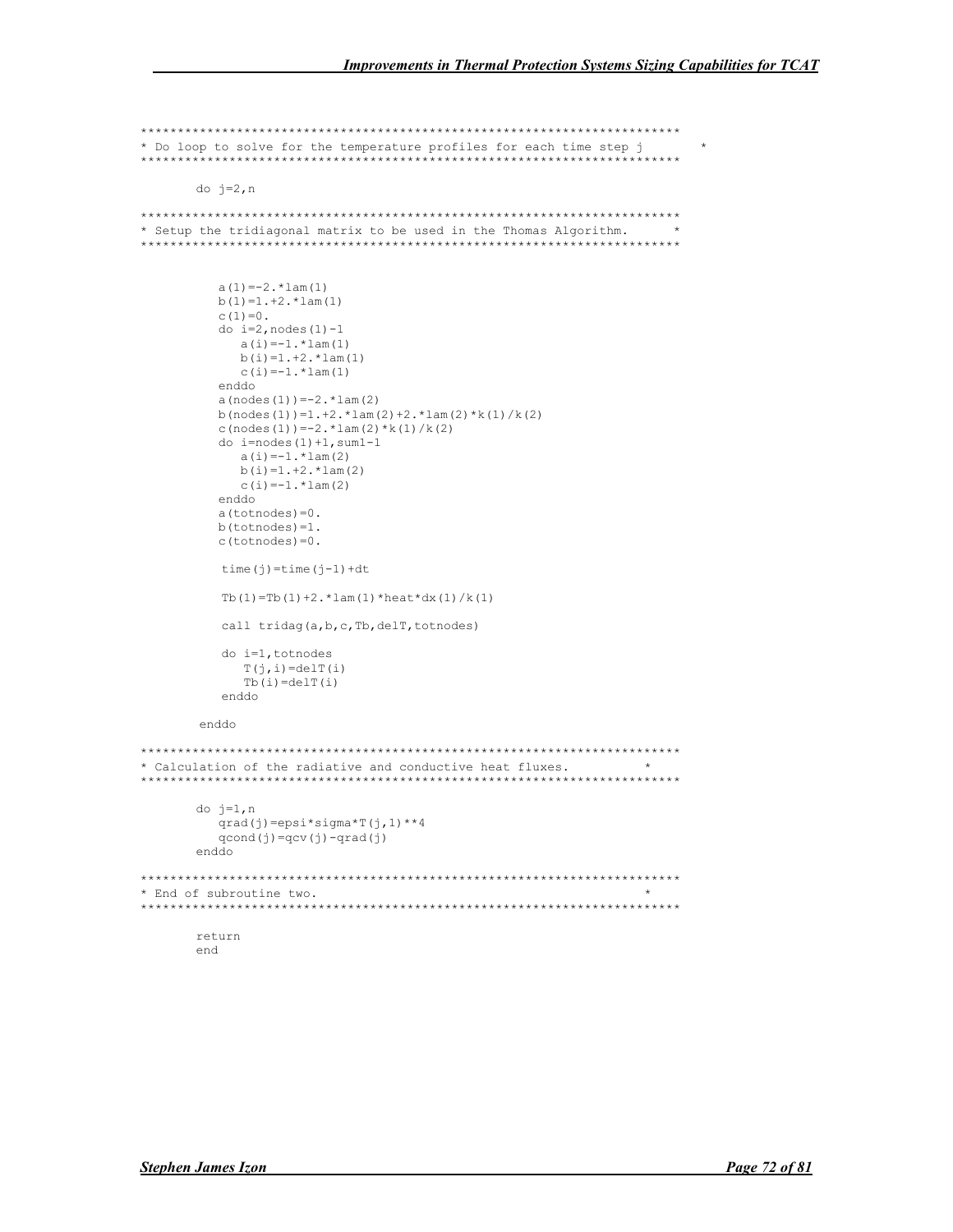#### Appendix N: 'three.f' FORTRAN Subroutine

```
subroutine three(matnum,dt,nodes,epsi,k,den,cp,initT,L,T,n,
                 time, qcv, qcond, qrad, backT, heat)
*************************************************************************
* Subroutine to solve the one dimensional heat equation for a TPS *
* material stackup consisting of three dissparate materials. *
* This subroutine incorporates an isothermal boundary condtion at the *
* backface of the TPS material stackup (generally the cryogenic fuel *
* temperature) and also a constant heat flux boundary condition at the *
* surface of the TPS material stackup. The constant heat flux is *
* determined solely by the temperature of the ambient air.
*************************************************************************
       implicit none
       integer i,j,n,nodes(6),sum1,sum2,sum3,totnodes,matnum,count
       real*8 dt, k(6), den(6), cp(6), initT, L(6), dx(6), sigma, epsi, eps
      1,alpha(6),lam(6),a(400),b(400),c(400),T(10000,400),normf
      1,normdelT,f(400),delT(400),twonorm,Tradeq(10000),time(10000)
      1,qcond(10000),qrad(10000),qcv(10000),g(24),obj,x(12),Tb(400)
     1,backT,heat
*************************************************************************
* Calls linint subroutine to linearly interpolate convective heat flux *
* and Radiation Equilibrium temperature values using user specified *
* time and time step for analysis. *
*************************************************************************
       call linint(n,dt,time, qcv, Tradeq)
*************************************************************************
* Define the mathematical constants to be used in the calculations. *
*************************************************************************
       eps=1.e-6
       sigma=5.67061e-8
       do i=1,matnum
          dx(i) = L(i) / (nodes(i) - 1.)alpha(i)=k(i)/(den(i)*cp(i)*1000.)
          lam(i)=alpha(i)*dt/(dx(i)**2) enddo
       sum1=nodes(1)+nodes(2)
       sum2=sum1+nodes(3)
       sum3=sum2+nodes(4)
       totnodes=nodes(1)+nodes(2)+nodes(3)+nodes(4)+nodes(5)
*************************************************************************
* Specify the initial conditions of the problem. *
    *************************************************************************
       do i=1,totnodes
         T(1,i)=initTenddo
        do i=1,totnodes
          Tb(i)=T(1, i)
         enddo
         Tb(totnodes)=backT
         do i=1,totnodes
         T(1, i) = Tb(i) enddo
*************************************************************************
* Initialize time array. *
*************************************************************************
       time(1)=0.
```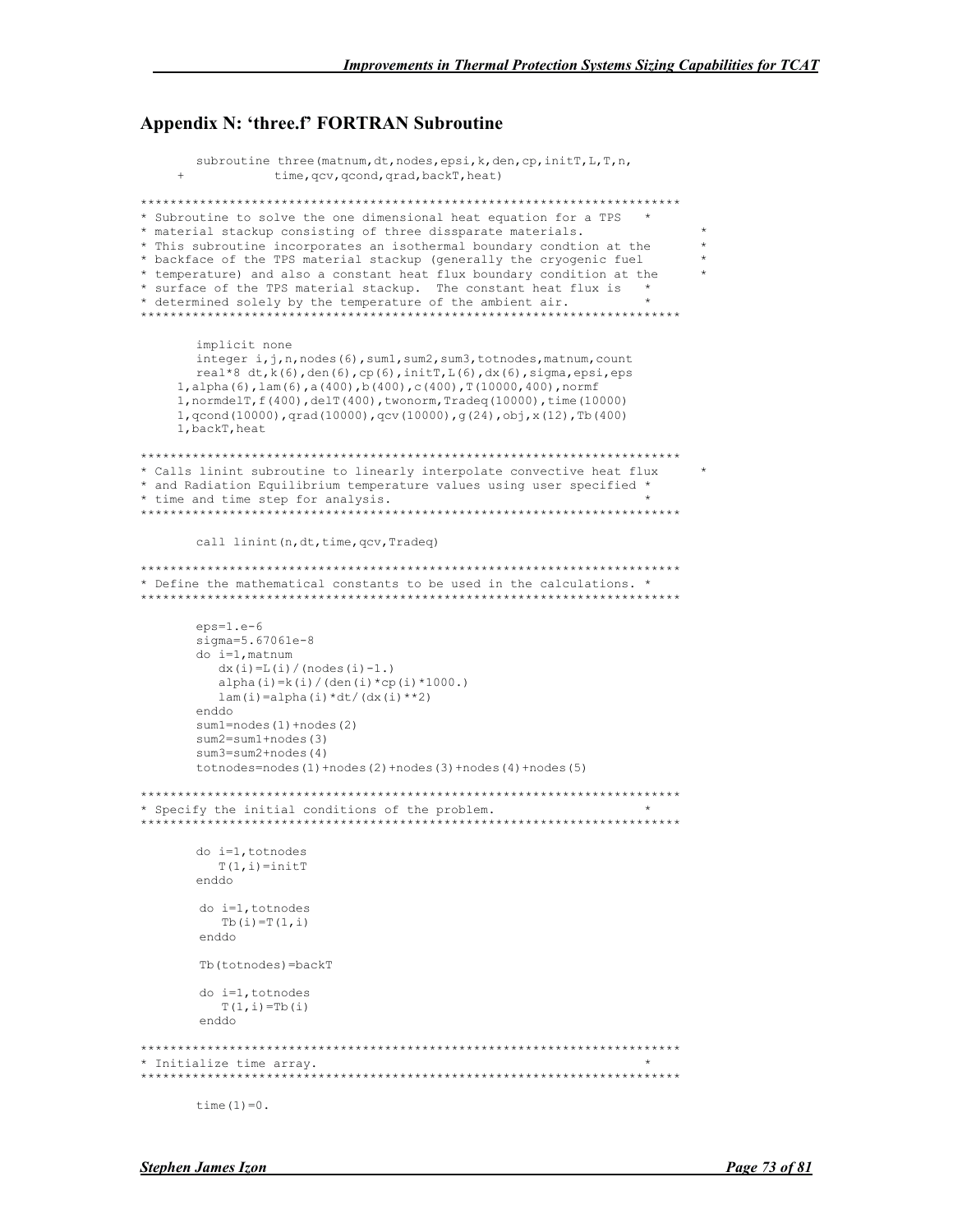```
* Do loop to solve for the temperature profiles for each time step j
      ********
     do j=2,n* Setup the tridiagonal matrix to be used in the Thomas Algorithm.
a(1) = -2 \cdot \tan(1)b(1)=1.+2.*1am(1)C(1) = 0.
       do i=2, nodes (1) - 1a(i) = -1.*lam(1)b(i) = 1 + 2 \cdot \tan(i)C(i) = -1, * lam(1)
       enddo
       a (nodes (1)) = -2. *1am(2)b(nodes (1))=1.+2.+1 am (2) +2. * 1 am (2) * k(1)/k(2)c(nodes(1)) = -2. * lam(2) * k(1)/k(2)do i=nodes(1) + 1, sum1 - 1a(i) = -1. * 1 am (2)
         b(i) = 1. +2.*lam(2)c(i) = -1. * lam(2)
       obhne
       a (sum1) = -2. *1am(3)b (sum1)=1.+2.*1am(3)+2.*1am(3)*k(2)/k(3)c(sum1)=-2.*lam(3)*k(2)/k(3)
       do i=sum1+1, sum2-1a(i) = -1.*1am(3)b(i) = 1. +2.*lam(3)
         c(i) = -1.*lam(3)enddo
       a(totnodes) = 0.b(totnodes)=1.
       c(totnodes) = 0.time (j) = time (j-1) + dtTb(1)=Tb(1)+2. *lam(1) *heat*dx(1) /k(1)
       call tridag(a,b,c,Tb,delT,totnodes)
       do i=1, totnodes
         T(j,i)=delT(i)Tb(i) = detT(i)enddo
     enddo
* Calculation of the radiative and conductive heat fluxes.
do i=1.n\text{grad}(j) = \text{epsi} \cdot \text{sign} \cdot \text{T}(j,1) \cdot \text{*4}qcond(j) = qcv(j) - grad(j)enddo
* End of subroutine three.
return
     end
```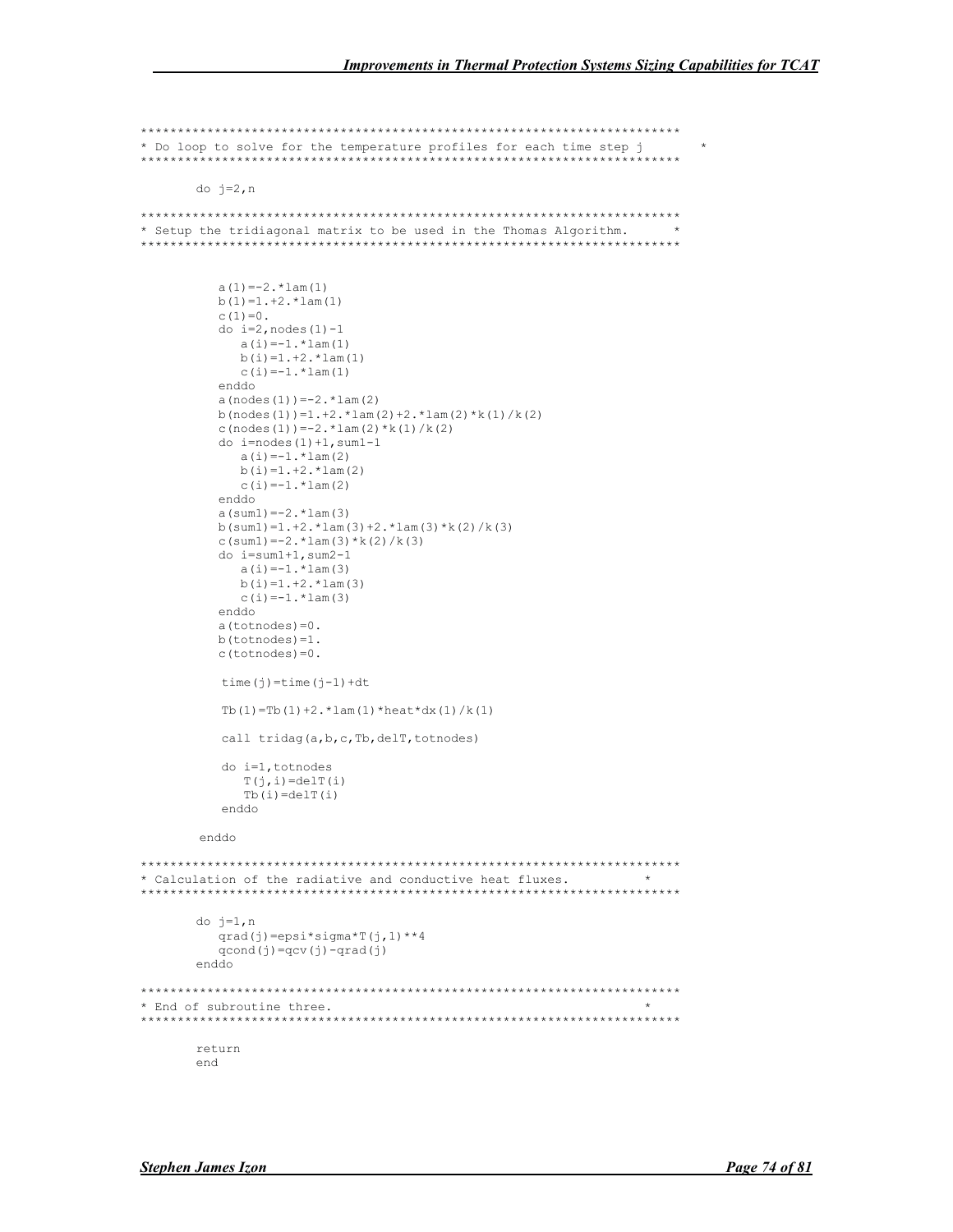## Appendix O: 'four.f' FORTRAN Subroutine

```
subroutine four(matnum,dt,nodes,epsi,k,den,cp,initT,L,T,n,
                 time, qcv, qcond, qrad, backT, heat)
*************************************************************************
* Subroutine to solve the one dimensional heat equation for a TPS *
* material stackup consisting of four dissparate materials. *
* This subroutine incorporates an isothermal boundary condtion at the *
* backface of the TPS material stackup (generally the cryogenic fuel *
* temperature) and also a constant heat flux boundary condition at the *
* surface of the TPS material stackup. The constant heat flux is *
* determined solely by the temperature of the ambient air. *
*************************************************************************
       implicit none
       integer i,j,n,nodes(6),sum1,sum2,sum3,totnodes,matnum,count
       real*8 dt,k(6),den(6),cp(6),initT,L(6),dx(6),sigma,epsi,eps
      1,alpha(6),lam(6),a(400),b(400),c(400),T(10000,400),normf
      1,normdelT,f(400),delT(400),twonorm,Tradeq(10000),time(10000)
      1,qcond(10000),qrad(10000),qcv(10000),g(24),obj,x(12),Tb(400)
      1,backT,heat
*************************************************************************
* Calls linint subroutine to linearly interpolate convective heat flux *
* and Radiation Equilibrium temperature values using user specified *
* time and time step for analysis. *
*************************************************************************
       call linint(n,dt,time, qcv, Tradeq)
*************************************************************************
* Define the mathematical constants to be used in the calculations. *
     *************************************************************************
       eps=1.e-6
       sigma=5.67061e-8
       do i=1,matnum
          dx(i) = L(i) / (nodes(i) - 1.)alpha(i)=k(i)/(den(i)*cp(i)*1000.)
          lam(i)=alpha(i)*dt/(dx(i)**2) enddo
       sum1=nodes(1)+nodes(2)
       sum2=sum1+nodes(3)
       sum3=sum2+nodes(4)
       totnodes=nodes(1)+nodes(2)+nodes(3)+nodes(4)+nodes(5)
*************************************************************************
* Specify the initial conditions of the problem. *
*************************************************************************
       do i=1,totnodes
         T(1,i)=\text{initT}enddo
        do i=1,totnodes
         Tb(i)=T(1, i) enddo
         Tb(totnodes)=backT
         do i=1,totnodes
         T(1, i) = Tb(i) enddo
*************************************************************************
* Initialize time array. *
*************************************************************************
```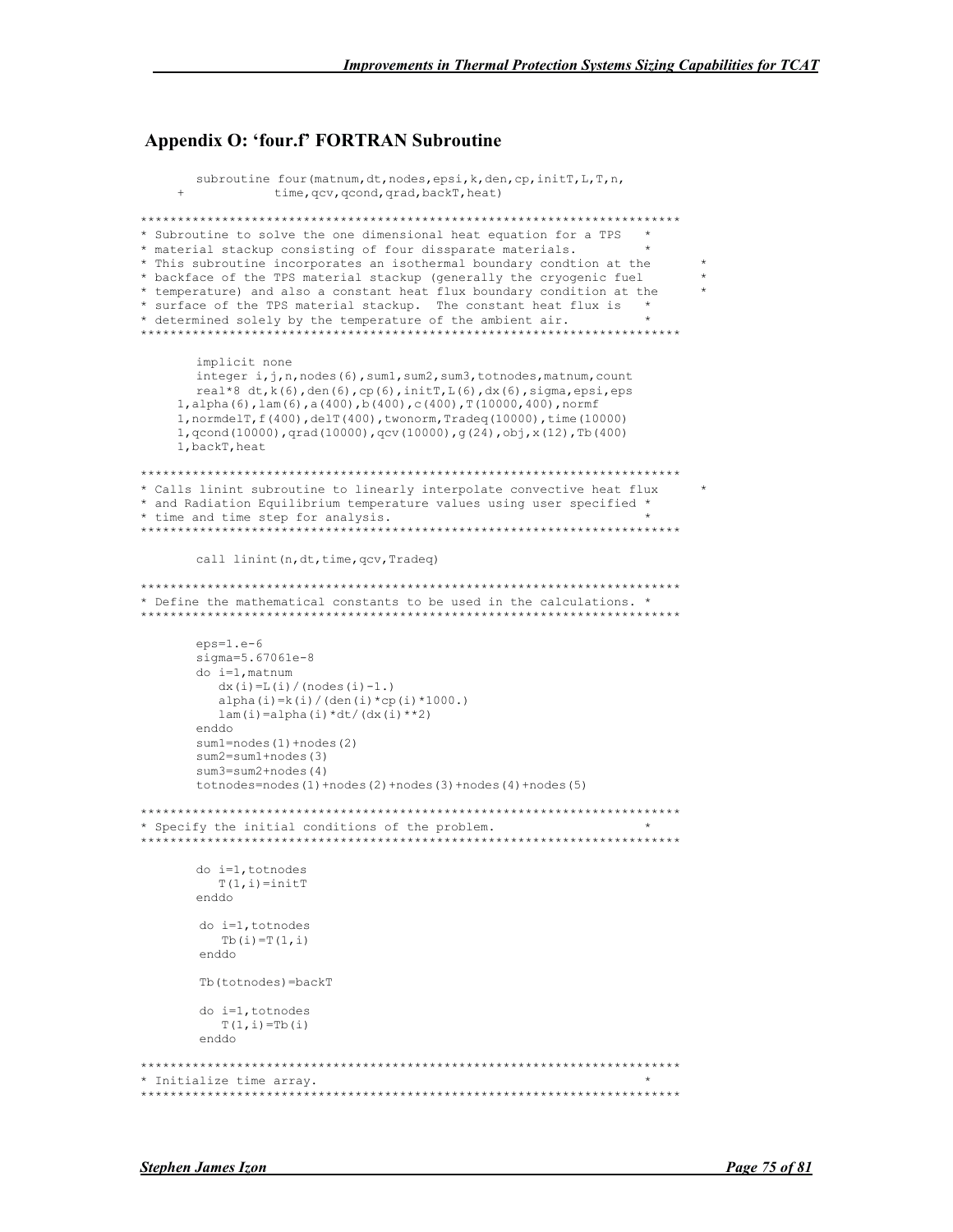```
time (1) = 0.
* Do loop to solve for the temperature profiles for each time step j
                                                                  \stardo i=2.n* Setup the tridiagonal matrix to be used in the Thomas Algorithm.
a(1) = -2 \cdot \tan(1)b(1)=1.+2.*1am(1)C(1) = 0.
         do i=2, nodes (1) - 1a(i) = -1.*1am(1)b(i) = 1.+2.*1am(1)c(i) = -1.*1am(1)endoa (nodes (1)) = -2. *1am(2)b (nodes (1) )=1+2 \cdot x \cdot 1 and (2) +2 \cdot x \cdot 1 and (2) * k (1) /k (2)<br>c (nodes (1) )=-2 \cdot x \cdot 1 and (2) * k (1) /k (2)
        do i=nodes(1) + 1, sum1 - 1a(i) = -1.*1am(2)b(i) = 1.+2.*1am(2)c(i) = -1.*1am(2)
         enddo
         a (sum1) = -2. * 1 am (3)b (sum1) = 1.+2.*1am(3)+2.*1am(3)*k(2)/k(3)c(sum1) = -2. * lam(3) * k(2) / k(3)
         do i=sum1+1, sum2-1
           a(i) = -1.*lam(3)b(i) = 1. +2. * 1am(3)c(i) = -1. * lam(3)
         enddo
         a (sum2) = -2. *1am(4)b (sum2) = 1. + 2. * lam (4) + 2. * lam (4) * k (3) / k (4)
         c(sum2)=-2.*lam(4)*k(3)/k(4)
         do i=sum2+1, sum3-1a(i) = -1.*1am (4)
           b(i) = 1. +2. * 1am(4)c(i) = -1, * lam(4)
         enddo
        a (sum3) = 0.b(sum3)=1.
        c(sum3) = 0.time (j) = time (j-1) + dt
         Tb(1)=Tb(1)+2. *lam(1) *heat*dx(1) /k(1)
         call tridag(a,b,c,Tb,delT,totnodes)
         do i=1, totnodes
           T(j,i) = \text{del}T(i)Tb(i) = detT(i)enddo
      enddo
* Calculation of the radiative and conductive heat fluxes.
******************
      do i=1.nqrad(j) =epsi*sigma*T(j, 1)**4
         qcond(j) = qcv(j) - grad(j)enddo
```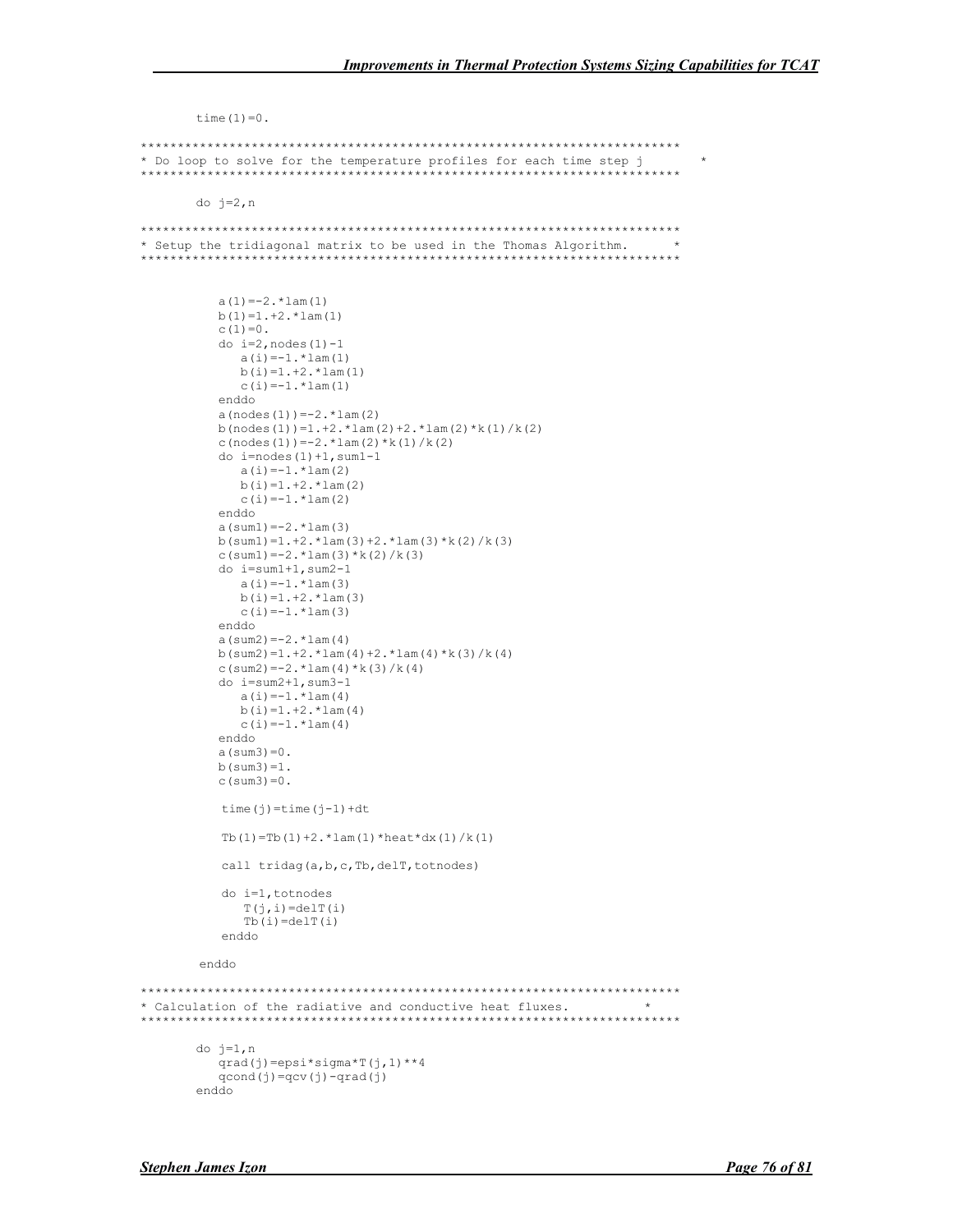return end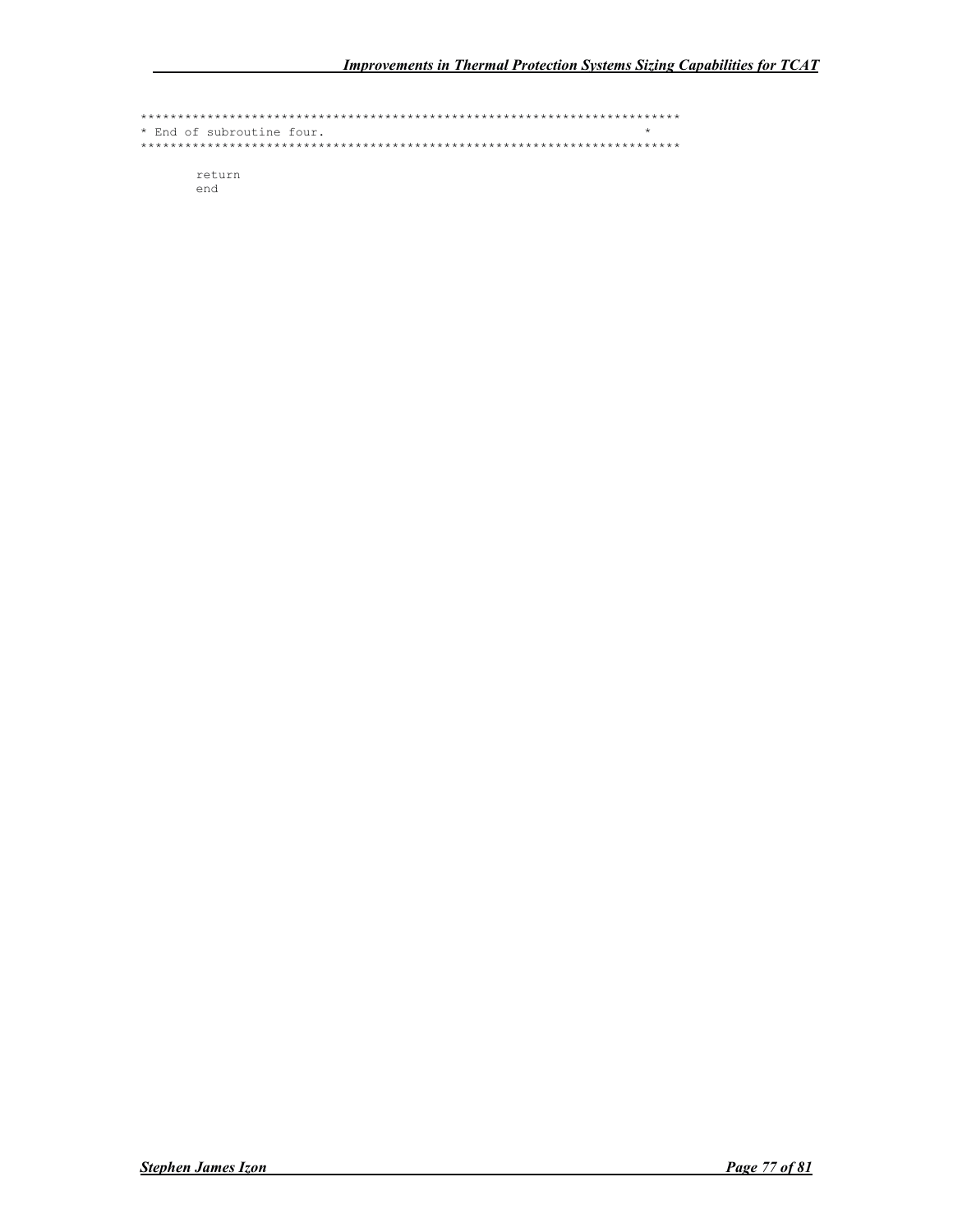#### Appendix P: 'five.f' FORTRAN Subroutine

```
subroutine five(matnum,dt,nodes,epsi,k,den,cp,initT,L,T,n,
                 time, qcv, qcond, qrad, backT, heat)
*************************************************************************
* Subroutine to solve the one dimensional heat equation for a TPS *
* material stackup consisting of five dissparate materials. *
* This subroutine incorporates an isothermal boundary condtion at the *
* backface of the TPS material stackup (generally the cryogenic fuel *
* temperature) and also a constant heat flux boundary condition at the *
* surface of the TPS material stackup. The constant heat flux is *
* determined solely by the temperature of the ambient air.
*************************************************************************
       implicit none
       integer i,j,n,nodes(6),sum1,sum2,sum3,totnodes,matnum,count
       real*8 dt, k(6), den(6), cp(6), initT, L(6), dx(6), sigma, epsi, eps
      1,alpha(6),lam(6),a(400),b(400),c(400),T(10000,400),normf
      1,normdelT,f(400),delT(400),twonorm,Tradeq(10000),time(10000)
      1,qcond(10000),qrad(10000),qcv(10000),g(24),obj,x(12),Tb(400)
     1,backT,heat
*************************************************************************
* Calls linint subroutine to linearly interpolate convective heat flux *
* and Radiation Equilibrium temperature values using user specified *
* time and time step for analysis. *
*************************************************************************
       call linint(n,dt,time, qcv, Tradeq)
*************************************************************************
* Define the mathematical constants to be used in the calculations. *
*************************************************************************
       eps=1.e-6
       sigma=5.67061e-8
       do i=1,matnum
          dx(i) = L(i) / (nodes(i) - 1.)alpha(i)=k(i)/(den(i)*cp(i)*1000.)
          lam(i)=alpha(i)*dt/(dx(i)**2) enddo
       sum1=nodes(1)+nodes(2)
       sum2=sum1+nodes(3)
       sum3=sum2+nodes(4)
       totnodes=nodes(1)+nodes(2)+nodes(3)+nodes(4)+nodes(5)
*************************************************************************
* Specify the initial conditions of the problem. *
    *************************************************************************
       do i=1,totnodes
         T(1,i)=initTenddo
        do i=1,totnodes
          Tb(i)=T(1, i)
         enddo
         Tb(totnodes)=backT
         do i=1,totnodes
         T(1, i) = Tb(i) enddo
*************************************************************************
* Initialize time array. *
*************************************************************************
       time(1)=0.
```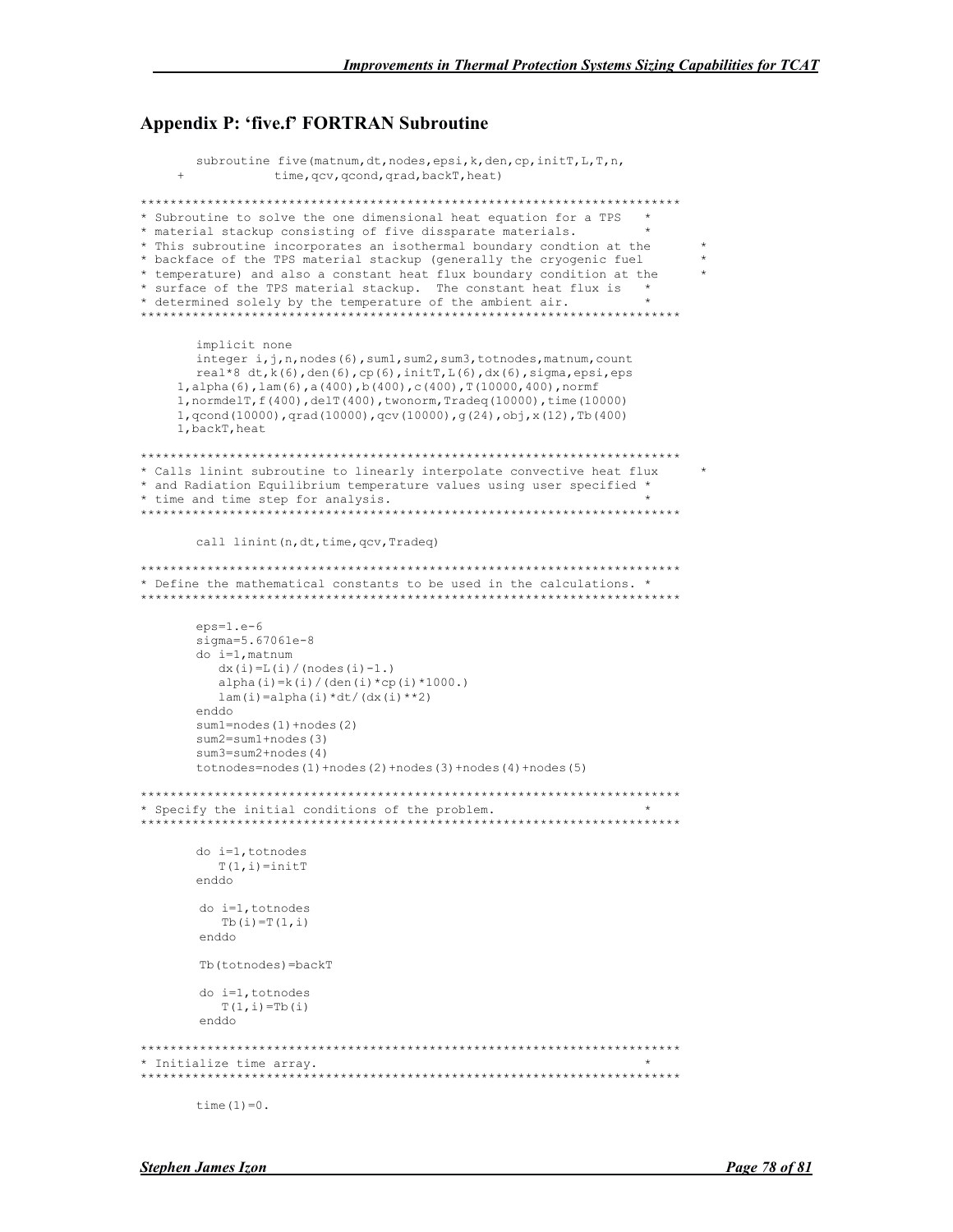```
* Do loop to solve for the temperature profiles for each time step j
       ********
      do j=2, n* Setup the tridiagonal matrix to be used in the Thomas Algorithm.
       a(1) = -2 \cdot \tan(1)b(1)=1.+2.*1am(1)C(1) = 0.
         do i=2, nodes (1) - 1a(i) = -1.*lam(1)b(i) = 1.+2.*1am(1)c(i) = -1, * lam(1)
         enddo
         a (nodes (1)) = -2. *1am(2)b(nodes (1))=1.+2. * lam(2) +2. * lam(2) * k(1)/k(2)
         c(nodes(1)) = -2. * lam(2) * k(1)/k(2)do i=nodes(1) + 1, sum1 - 1a(i) = -1. * 1 am (2)
           b(i) = 1.+2.*1am(2)c(i) = -1. * lam(2)
         enddo
         a (sum1) = -2. *1am(3)b (sum1)=1.+2.*1am(3)+2.*1am(3)*k(2)/k(3)c(sum1)=-2.*lam(3)*k(2)/k(3)
         do i=sum1+1, sum2-1a(i) = -1.*1am(3)b(i) = 1.+2.*1am(3)c(i) = -1.*1am (3)
         enddo
         a (sum2) = -2. *1am(4)b (sum2) = 1. +2. *1 am (4) +2. *1 am (4) *k (3) /k (4)c (sum2) = -2. \star lam (4) \star k (3) / k (4)
         do i=sum2+1, sum3-1
           a(i) = -1.*1am(4)b(i) = 1. +2. * 1am(4)c(i) = -1.*1am(4)
         endoa (sum3) = -2. *1am(5)b (sum3) = 1. +2. * 1am(5) +2. * 1am(5) * k(4)/k(5)c(sum3) = -2 \cdot \frac{\text{tan}(5) \cdot k(4)}{k(5)}do i=sum3+1, totnodes-1
           a(i) = -1.*1am(5)b(i) = 1. +2. * 1am(5)c(i) = -1.*1am (5)
         enddo
         a(totnodes) = 0.b(totnodes)=1.
         c(totnodes)=0.
         time (j) = time (j-1) + dt
         Tb(1)=Tb(1)+2. * lam(1) * heat * dx(1) / k(1)
         call tridag(a, b, c, Tb, delT, totnodes)
         do i=1, totnodes
            T(i,i) = detT(i)Tb(i) = detT(i)enddo
       enddo
* Calculation of the radiative and conductive heat fluxes.
                                                             \rightarrow
```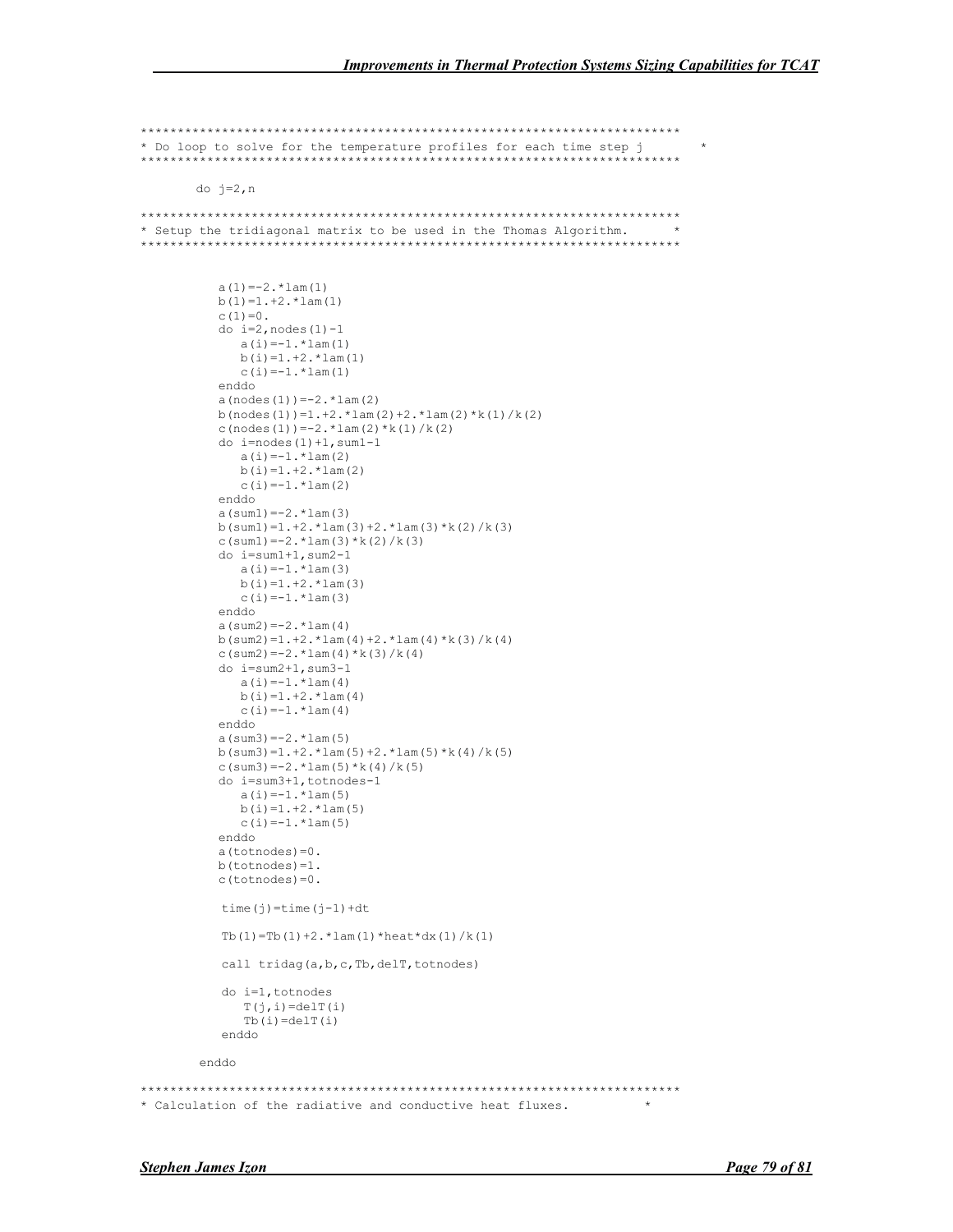```
do j=1,nqrad(j)=epsi*sigma*T(j,1)**4
  qcond(j) = qcv(j) - grad(j)enddo
return
 end
```